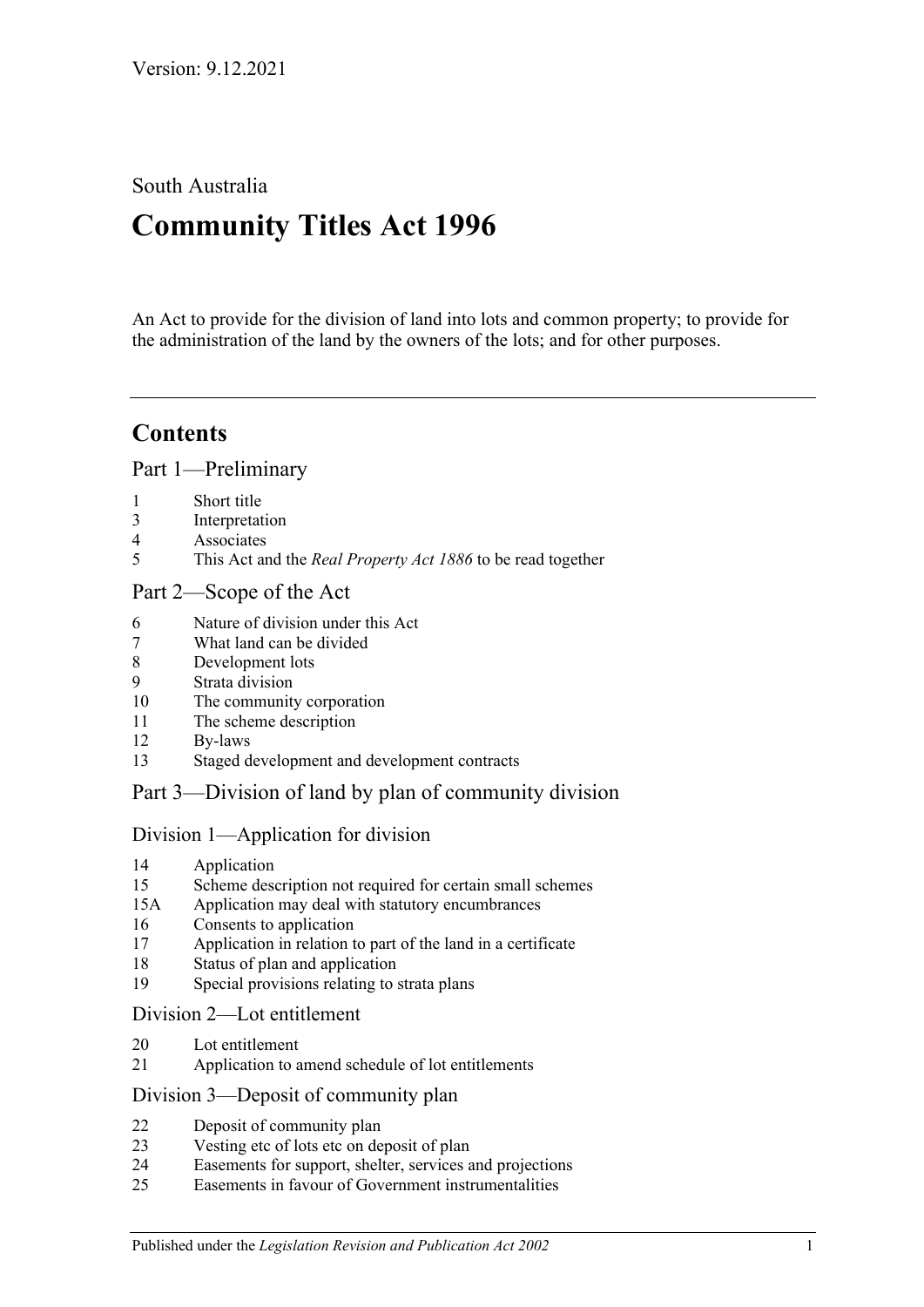- [Vesting of certain land in council etc](#page-27-1)
- [Encroachments](#page-28-0)

### [Division 4—Common property](#page-29-0)

- [Common property](#page-29-1)
- [Vesting of the common property](#page-29-2)

#### [Part 4—The scheme description](#page-32-0)

- [Scheme description](#page-32-1)
- [Amendment of scheme description](#page-33-0)
- Persons whose [consents are required](#page-34-0)
- [Amended copy of scheme description to be filed](#page-35-0)

#### [Part 5—By-laws](#page-36-0)

- [By-laws](#page-36-1)
- [By-laws may exempt corporation from certain provisions of Act](#page-38-0)
- [By-law as to the exclusive use of part of the common property](#page-38-1)
- [Restrictions on making of by-laws](#page-39-0)
- [Certain by-laws may be struck out by Court](#page-40-0)
- [Variation of by-laws](#page-40-1)
- [Date of operation of by-laws](#page-41-0)
- [Invalidity of by-laws](#page-41-1)
- [Application of council by-laws](#page-41-2)
- [Persons bound by by-laws](#page-41-3)
- [Availability of copies of by-laws](#page-42-0)
- [By-laws need not be laid before Parliament or published in Gazette](#page-42-1)

## [Part 6—Development contracts](#page-44-0)

- [Interpretation](#page-44-1)
- [Development contracts](#page-44-2)
- [Consistency of development contract with scheme description and by-laws](#page-46-0)
- [Enforcement of development contract](#page-46-1)
- [Variation or termination of development contract](#page-47-0)
- [Inspection and purchase of copies of contract](#page-48-0)

## [Part 7—Amendment, amalgamation and cancellation of plans](#page-50-0)

#### [Division 1—Amendment of community plans](#page-50-1)

- [Application for amendment](#page-50-2)
- [Status of application for amendment of plan](#page-52-0)
- 53A [Application may deal with statutory encumbrances](#page-52-1)
- [Amendment of plan](#page-53-0)
- [Vesting etc of interests on amendment of plan](#page-53-1)
- [Merging of land on amendment of plan](#page-54-0)
- [Alteration of boundaries of primary community parcel](#page-54-1)
- [Amendment of plan pursuant to development contract](#page-55-0)
- [Amendment by order of ERD Court](#page-56-0)

#### [Division 2—Amalgamation of community plans](#page-57-0)

- [Amalgamation of plans](#page-57-1)
- [Persons whose consents are required](#page-58-0)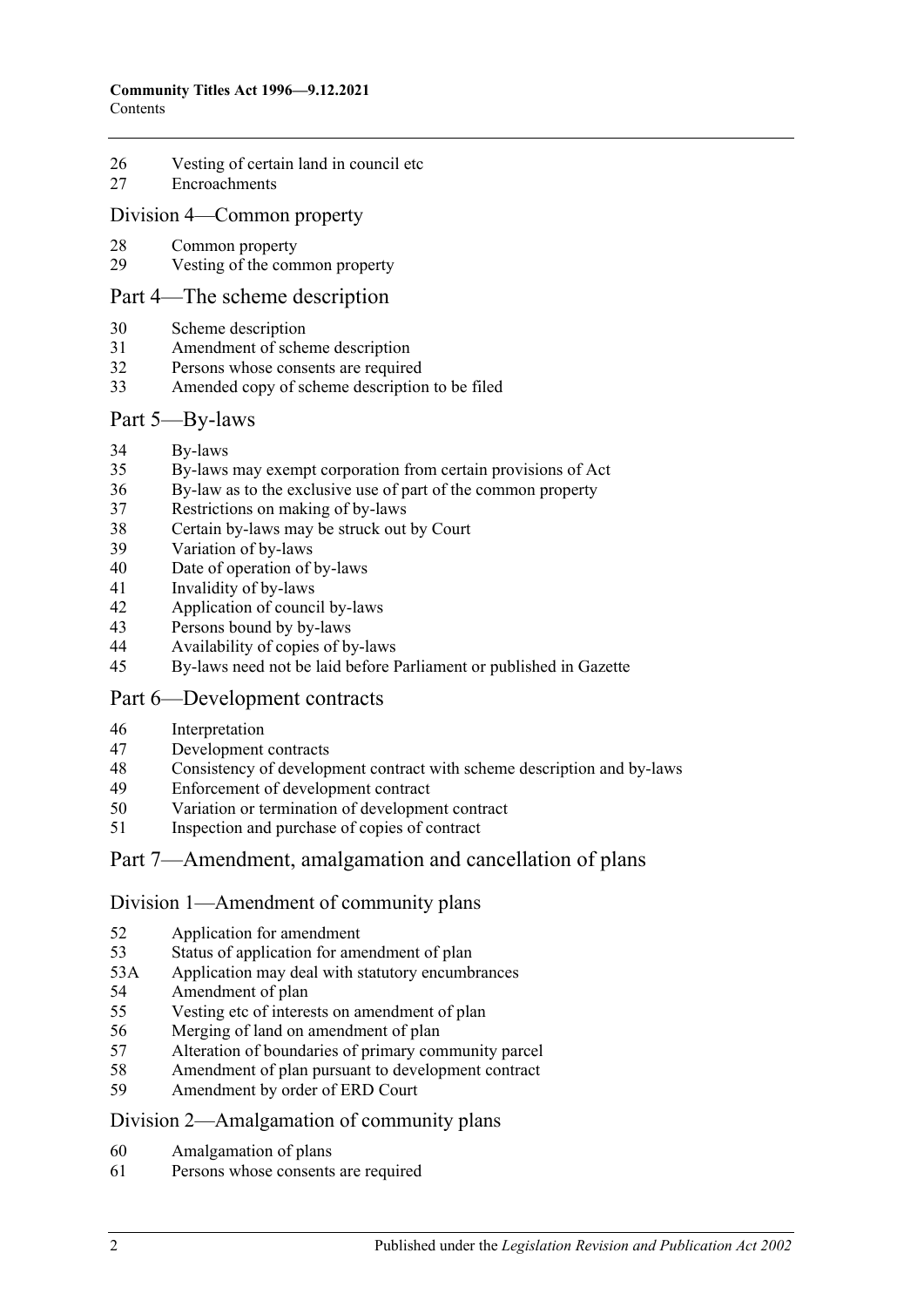- [Deposit of amalgamated plan](#page-60-0)
- [Effect of amalgamation on development contracts](#page-61-0)

#### [Division 3—Cancellation of community plans](#page-61-1)

- [Cancellation by Registrar-General or ERD Court](#page-61-2)
- [Application to the Registrar-General](#page-61-3)
- [Persons whose consent is required](#page-61-4)
- [Application to ERD Court](#page-62-0)
- [Lot entitlements](#page-63-0)
- [Cancellation](#page-63-1)

#### [Part 8—Division of primary parcel under Part 19AB](#page-66-0)

[Division of primary parcel under Part 19AB](#page-66-1)

#### [Part 9—The community corporation](#page-68-0)

#### [Division 1—Establishment of the corporation](#page-68-1)

- [Establishment of corporation](#page-68-2)
- [Corporate nature of community corporations](#page-68-3)
- [The corporation's common seal](#page-68-4)
- [Members of corporation](#page-68-5)
- Functions [and powers of corporations](#page-69-0)
- [Presiding officer, treasurer and secretary](#page-69-1)
- [Corporation's monetary liabilities guaranteed by members](#page-70-0)
- [Non-application of](#page-71-0) *Corporations Act 2001*

### [Division 1A—Delegations by corporation](#page-71-1)

- 78A [Delegation of corporation's functions and powers](#page-71-2)
- 78B [Body corporate managers](#page-72-0)
- 78C [General duties](#page-74-0)
- 78D [Offences](#page-74-1)

#### [Division 2—General meetings](#page-75-0)

- [First statutory general meeting](#page-75-1)
- [Business at first statutory general meeting](#page-75-2)
- [Convening of general meetings](#page-76-0)
- [Annual general meeting](#page-77-0)
- [Procedure at meetings](#page-77-1)
- [Voting at general meetings](#page-78-0)
- [Duty to disclose interest](#page-81-0)
- [Voting by a community corporation as a member of another community corporation](#page-82-0)
- [Value of votes cast at general meeting](#page-82-1)
- [Special resolutions—3 lot schemes](#page-83-0)
- [Revocation etc of decisions by corporation](#page-83-1)

#### [Division 3—Management committee](#page-84-0)

- [Establishment of management committee](#page-84-1)
- [Term of office](#page-84-2)
- [Functions and powers of committees](#page-85-0)
- [Convening of committee meetings](#page-85-1)
- [Procedure at committee meetings](#page-85-2)
- [Disclosure of interest](#page-86-0)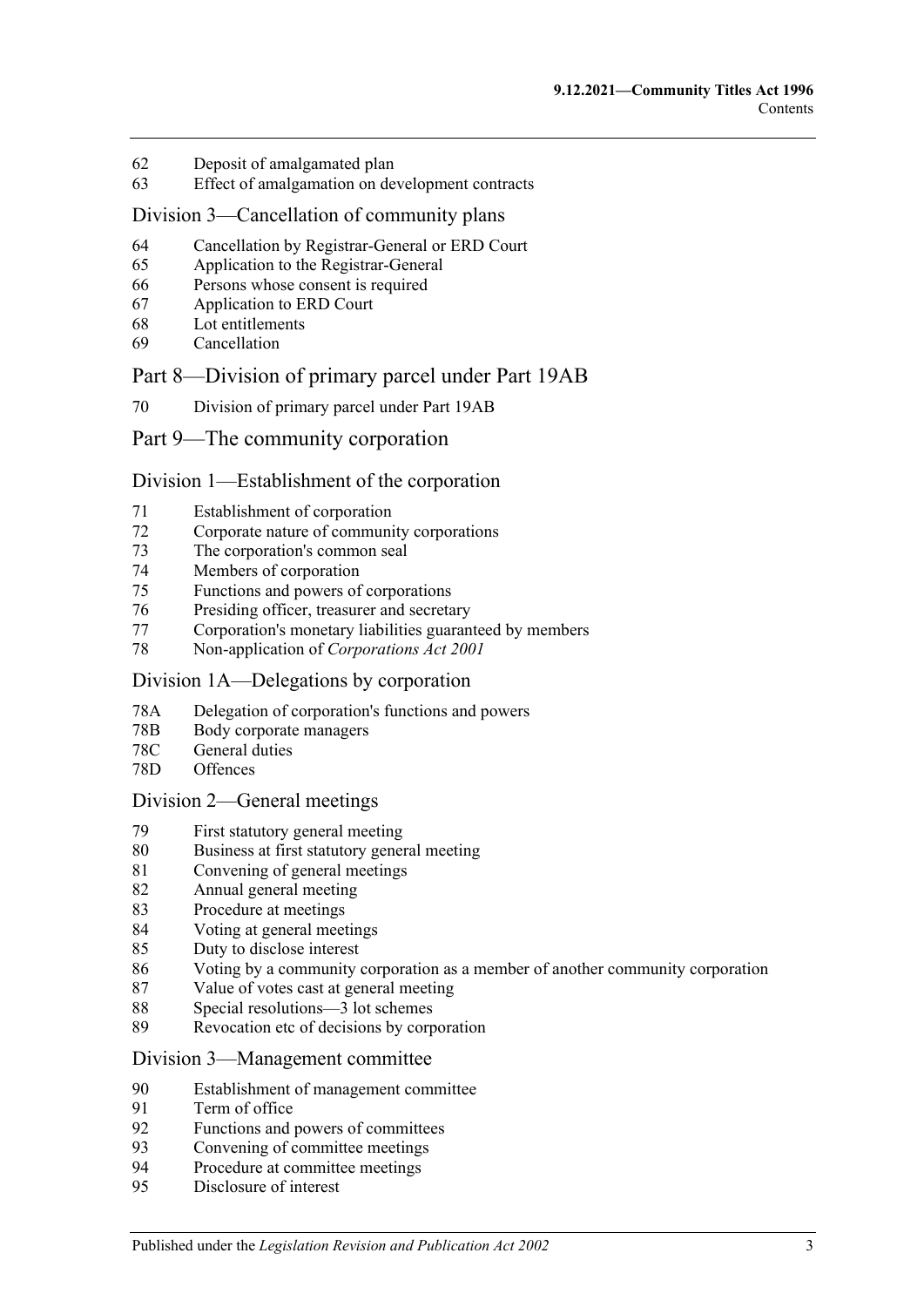- [Members' duties of honesty](#page-86-1)
- [Casual vacancies](#page-86-2)
- [Validity of acts of a committee](#page-87-0)
- [Immunity from liability](#page-87-1)

#### [Division 4—Appointment of administrator](#page-87-2)

- [Administrator of community corporation's affairs](#page-87-3)
- [Part 10—Property management](#page-90-0)

#### [Division 1—Powers of corporation to maintain integrity of the community scheme](#page-90-1)

- [Power to enforce duties of maintenance and repair etc](#page-90-2)
- [Alterations and additions in relation to strata schemes](#page-91-0)

#### [Division 2—Insurance](#page-92-0)

- [Insurance of buildings etc by community corporation](#page-92-1)
- [Other insurance by community corporation](#page-92-2)
- [Application of insurance money](#page-93-0)
- [Insurance to protect easements](#page-93-1)
- [Offences relating to failure to insure](#page-93-2)
- [Right to inspect policies of insurance](#page-94-0)
- [Insurance by owner of lot](#page-94-1)

#### [Division 3—Easements](#page-95-0)

[Easements](#page-95-1)

[Division 4—Leasing of common property and lots](#page-96-0)

[Limitations on leasing of common property and lots](#page-96-1)

#### [Division 5—Acquisition of property for benefit of owners and occupiers of lots](#page-96-2)

[Acquisition of property](#page-96-3)

#### [Part 11—Financial management](#page-98-0)

## [Division 1—General](#page-98-1)

- [Statement of expenditure etc](#page-98-2)
- [Contributions by owners of lots](#page-98-3)
- [Cases where owner not liable to contribute](#page-99-0)
- [Administrative and sinking funds](#page-99-1)
- [Disposal of excess money in funds](#page-100-0)
- [Power to borrow](#page-100-1)
- [Limitation on expenditure](#page-100-2)

#### [Division 2—Agent's trust accounts](#page-101-0)

- [Application of Division](#page-101-1)
- [Interpretation](#page-101-2)
- [Trust money to be deposited in trust account](#page-101-3)
- [Withdrawal of money from trust account](#page-101-4)
- [Authorised trust accounts](#page-102-0)
- [Application of interest](#page-102-1)
- [Keeping of records](#page-102-2)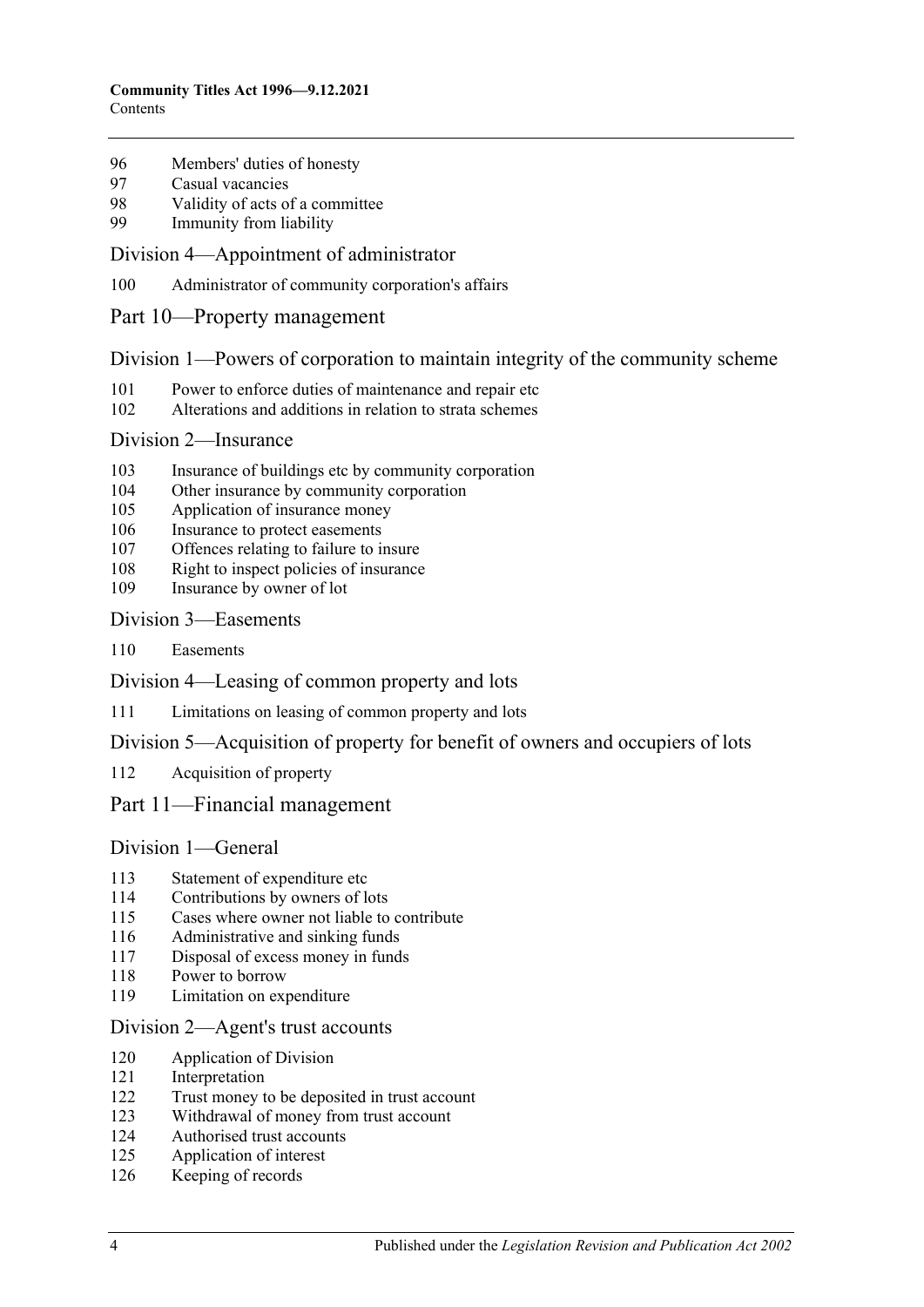- [Audit of trust accounts](#page-102-3)
- [Obtaining information for purposes of audit](#page-103-0)
- [ADIs etc to report deficiencies in trust accounts](#page-103-1)
- [Confidentiality](#page-103-2)
- [ADIs etc not affected by notice of trust](#page-104-0)

#### [Part 12—Obligations of owners and occupiers](#page-106-0)

- [Interference with easements and services](#page-106-1)
- [Nuisance](#page-106-2)
- [Maintenance of lots](#page-106-3)

## [Part 13—Records, audit and information to be provided by corporation](#page-108-0)

#### [Division 1—Records](#page-108-1)

- [Register of owners of lots](#page-108-2)
- [Records](#page-108-3)
- [Statement of accounts](#page-108-4)

#### [Division 2—Audit](#page-109-0)

[Audit](#page-109-1)

#### [Division 3—Information to be provided by corporation](#page-109-2)

- [Information to be provided by corporation](#page-109-3)
- [Information as to higher tier of community scheme](#page-111-0)

#### [Part 14—Resolution of disputes](#page-112-0)

- [Persons who may apply for relief](#page-112-1)
- [Resolution of disputes etc](#page-112-2)

#### [Part 15—Miscellaneous](#page-116-0)

- 142A [Holding of deposit and other contract moneys when lot is pre-sold](#page-116-1)
- 142B [Developer stands in fiduciary relationship with community corporation](#page-117-0)
- [Corporation may provide services](#page-117-1)
- [Preliminary examination of plan by Registrar-General](#page-117-2)
- [Filing of documents with plan](#page-117-3)
- 145A [Registrar-General may rely on certificates](#page-117-4)
- [Entry onto lot or common property](#page-118-0)
- [Power to require handing over of property](#page-118-1)
- [Owner of lot under a legal disability](#page-119-0)
- [Relief where unanimous or special resolution required](#page-119-1)
- 149A [Applications to Magistrates Court](#page-120-0)
- [Stamp duty not payable in certain circumstances](#page-120-1)
- [Destruction or disposal of certain documents](#page-120-2)
- 151A [Liability of community corporation in respect of certification by officer](#page-120-3)
- [Commencement of prosecutions](#page-120-4)
- [General defence](#page-121-0)
- [Procedure where the whereabouts of certain persons are unknown](#page-121-1)
- [Service](#page-121-2)
- 155A [Indemnity fund under](#page-122-0) *Land Agents Act 1994*
- 155B [Review of operation of Act](#page-122-1)
- [Regulations](#page-122-2)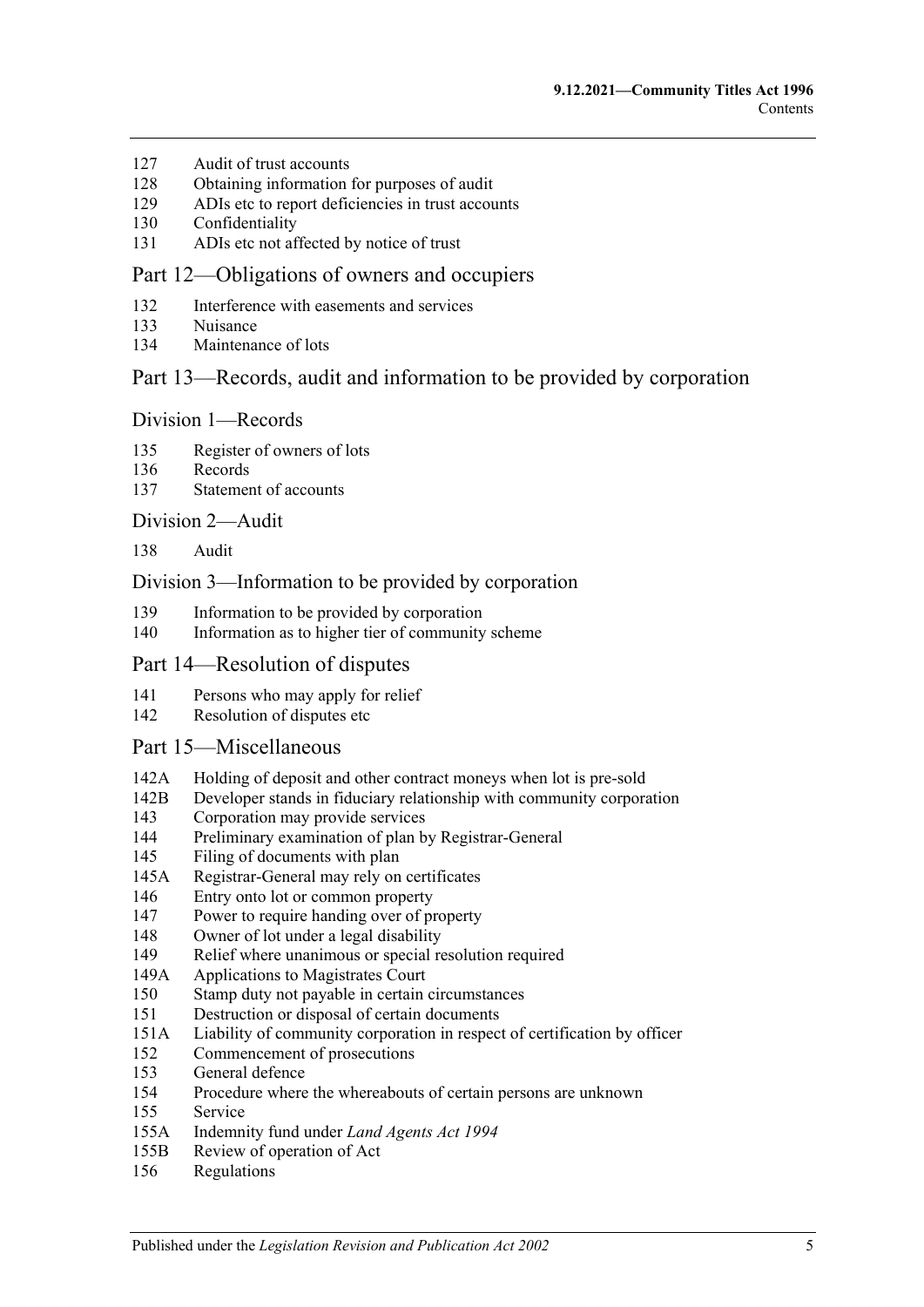## [Schedule—Transitional provisions](#page-124-0)

- 1 [Interpretation](#page-124-1)<br>2 Election as to
- 2 [Election as to application of this Act](#page-124-2)<br>3 Prescribed building unit schemes
- [Prescribed building unit schemes](#page-125-0)

[Legislative history](#page-128-0)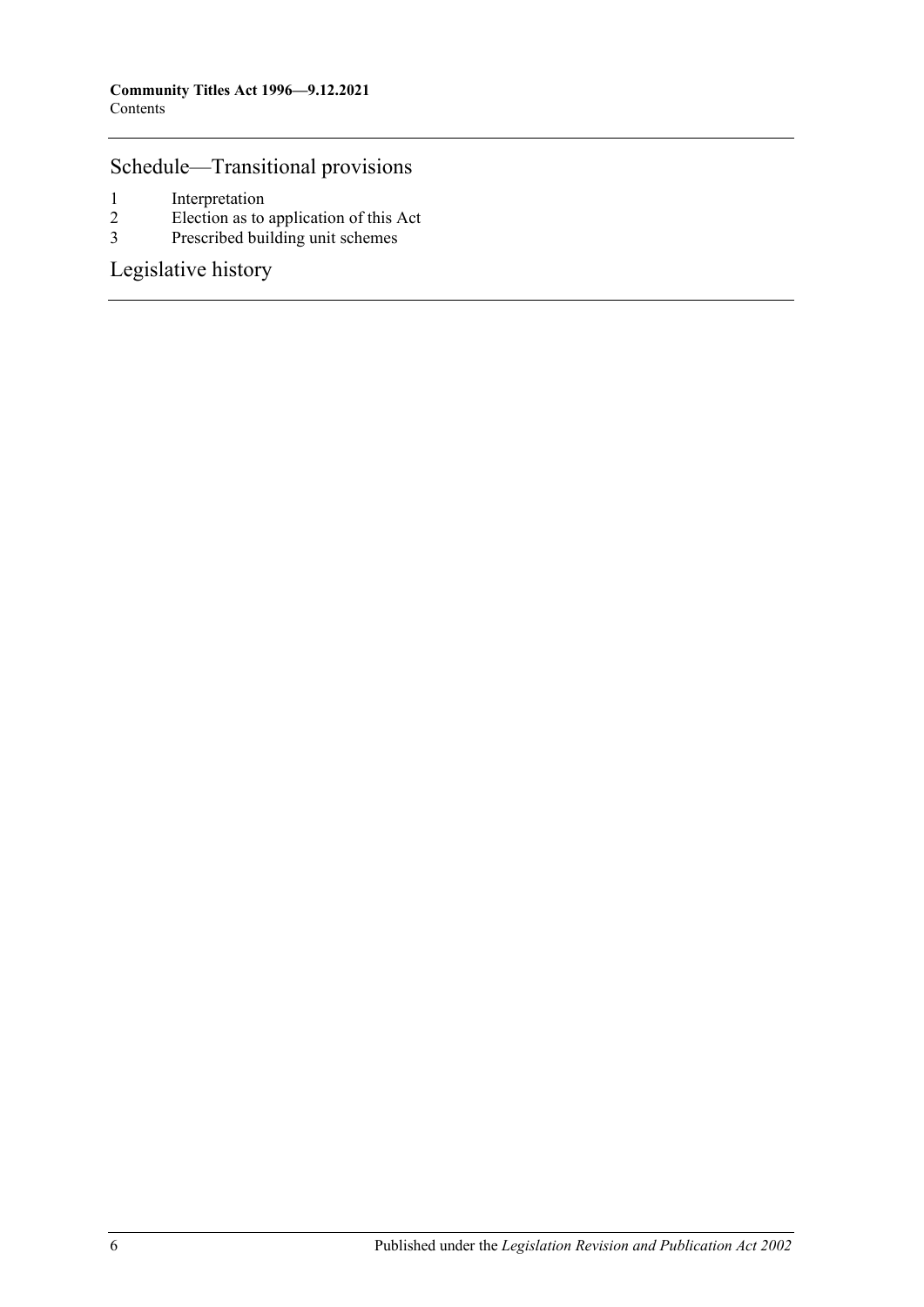## <span id="page-6-0"></span>**The Parliament of South Australia enacts as follows:**

## **Part 1—Preliminary**

### <span id="page-6-1"></span>**1—Short title**

This Act may be cited as the *Community Titles Act 1996*.

## <span id="page-6-2"></span>**3—Interpretation**

(1) In this Act, unless the contrary intention appears—

*allotment* means land registered under the *[Real Property Act](http://www.legislation.sa.gov.au/index.aspx?action=legref&type=act&legtitle=Real%20Property%20Act%201886) 1886* that comprises an allotment defined by Part 19AB of that Act;

*annual general meeting* means a general meeting of a community corporation that is held in compliance with [section](#page-77-0) 82;

*associate*—see [section](#page-13-0) 4;

*body corporate manager*—see [section](#page-72-0) 78B;

*building* includes a fixed structure;

*business day* means any day except Saturday, Sunday or a public holiday;

*by-laws*—see [Part 5;](#page-36-0)

*ceiling* includes a false or suspended ceiling;

*community corporation* means a corporation established when a plan of community division is deposited in the Lands Titles Registration Office;

*community lot*—see [section](#page-14-1) 6;

*community parcel* means the land divided by a plan of community division but does not include a street, road, thoroughfare, reserve or other similar open space vested in a council or prescribed authority or that has reverted to the Crown;

*community plan*—see *plan of community division*;

*community scheme*—see *scheme of community division*;

*council* means a municipal council or a district council;

*deposited* in relation to a plan of community division means deposited in the Lands Titles Registration Office by the Registrar-General;

*developer* in relation to a community scheme means the person who was the registered proprietor of the land comprising the community parcel immediately before the plan of community division was deposited in the Lands Titles Registration Office;

*development lot*—see [section](#page-14-3) 8;

*domestic partner* means a person who is a domestic partner within the meaning of the *[Family Relationships Act](http://www.legislation.sa.gov.au/index.aspx?action=legref&type=act&legtitle=Family%20Relationships%20Act%201975) 1975*, whether declared as such under that Act or not;

*encumbrance* includes—

- (a) a life estate or a lease;
- (b) a mortgage or charge;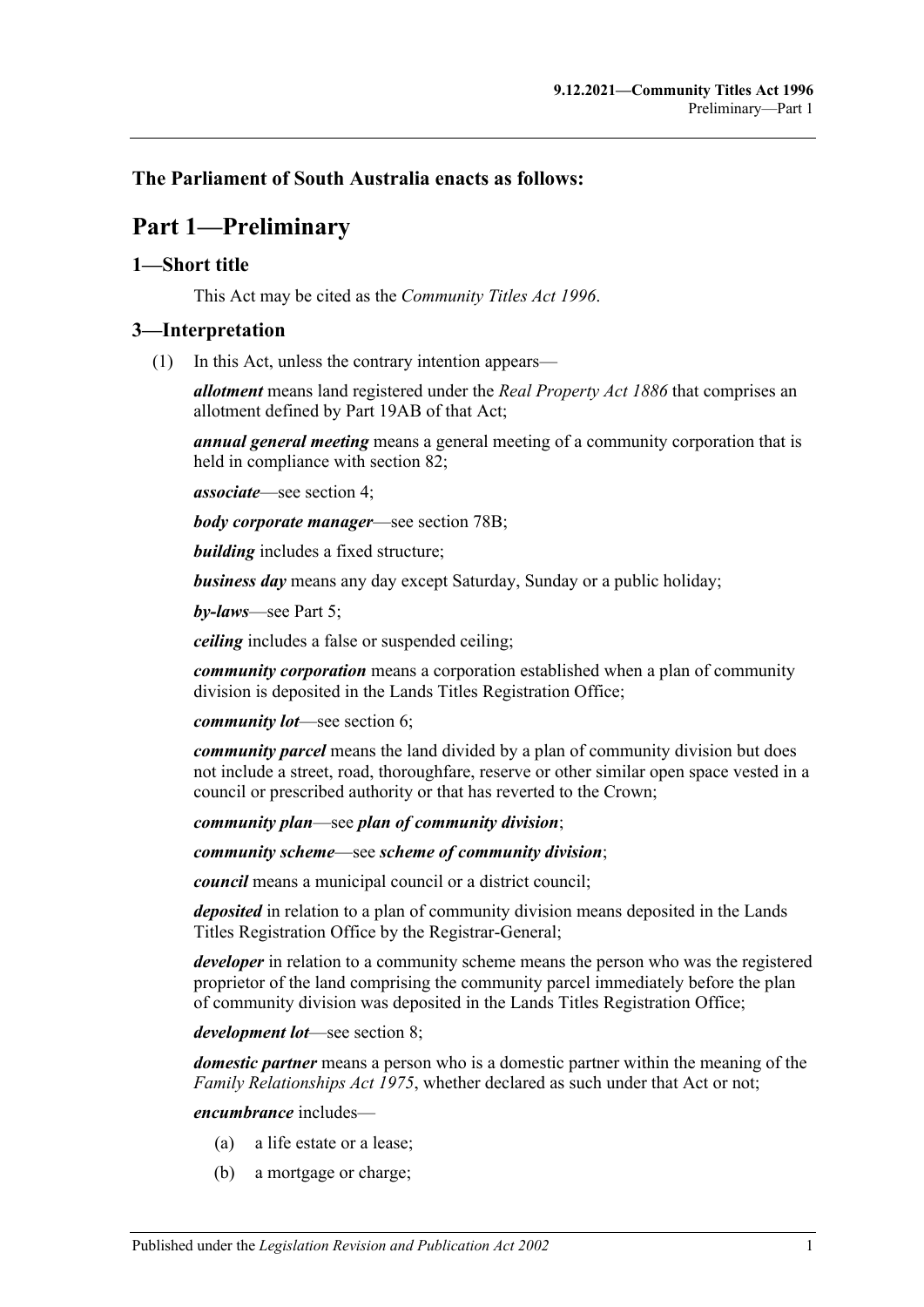- (c) a claim or lien;
- (d) an easement;
- (e) a caveat;
- (f) a statutory encumbrance;

*ERD Court* means the Environment, Resources and Development Court established under the *[Environment, Resources and Development Court Act](http://www.legislation.sa.gov.au/index.aspx?action=legref&type=act&legtitle=Environment%20Resources%20and%20Development%20Court%20Act%201993) 1993*;

*fence* includes a gate;

*first statutory general meeting* means a meeting required to be convened in accordance with [section](#page-75-1) 79 (and if more than 1 meeting is convened during the period of 3 months referred to in that section, the first of those meetings);

*floor* includes a stairway or ramp;

*holder* of a statutory encumbrance means—

- (a) in relation to an agreement under Part 14 of the *[Planning, Development and](http://www.legislation.sa.gov.au/index.aspx?action=legref&type=act&legtitle=Planning%20Development%20and%20Infrastructure%20Act%202016)  [Infrastructure Act](http://www.legislation.sa.gov.au/index.aspx?action=legref&type=act&legtitle=Planning%20Development%20and%20Infrastructure%20Act%202016) 2016*—the Minister, council or greenway authority that entered into the agreement; or
- (b) in any other case—the Minister responsible for the administration of the Act under which the encumbrance was entered into or is in force;

*land valuer* means a person who lawfully carries on a business that consists of or involves valuing land;

*leaseback arrangement*—see [subsection](#page-11-0) (7);

*lot* means a community lot or a development lot;

*lot entitlement*—see [section](#page-22-1) 20;

*lot subsidiary*—see section [19\(3\)\(d\);](#page-22-3)

*non-recurrent* in relation to expenditure means expenditure for a particular purpose that is normally made less frequently than once a year;

*occupier* in relation to a lot means a person who occupies the lot on a temporary or permanent basis (either solely or jointly with other persons) and includes a person who is unlawfully in occupation of a lot;

*officer* of a community corporation means the presiding officer, treasurer or secretary of the community corporation;

*ordinary resolution* of a community corporation means a resolution passed at a properly convened meeting of the corporation by a simple majority of the votes of members present and voting on the resolution;

*owner*—

- (a) in relation to land (excluding a lot) means a person who is registered as the proprietor of an estate in fee simple in the land or, where a mortgagee is in possession of the land, means the mortgagee to the exclusion of the registered proprietor of the land;
- (b) in relation to a lot (other than a lot referred to in [paragraph](#page-8-0)  $(c)$ ) means—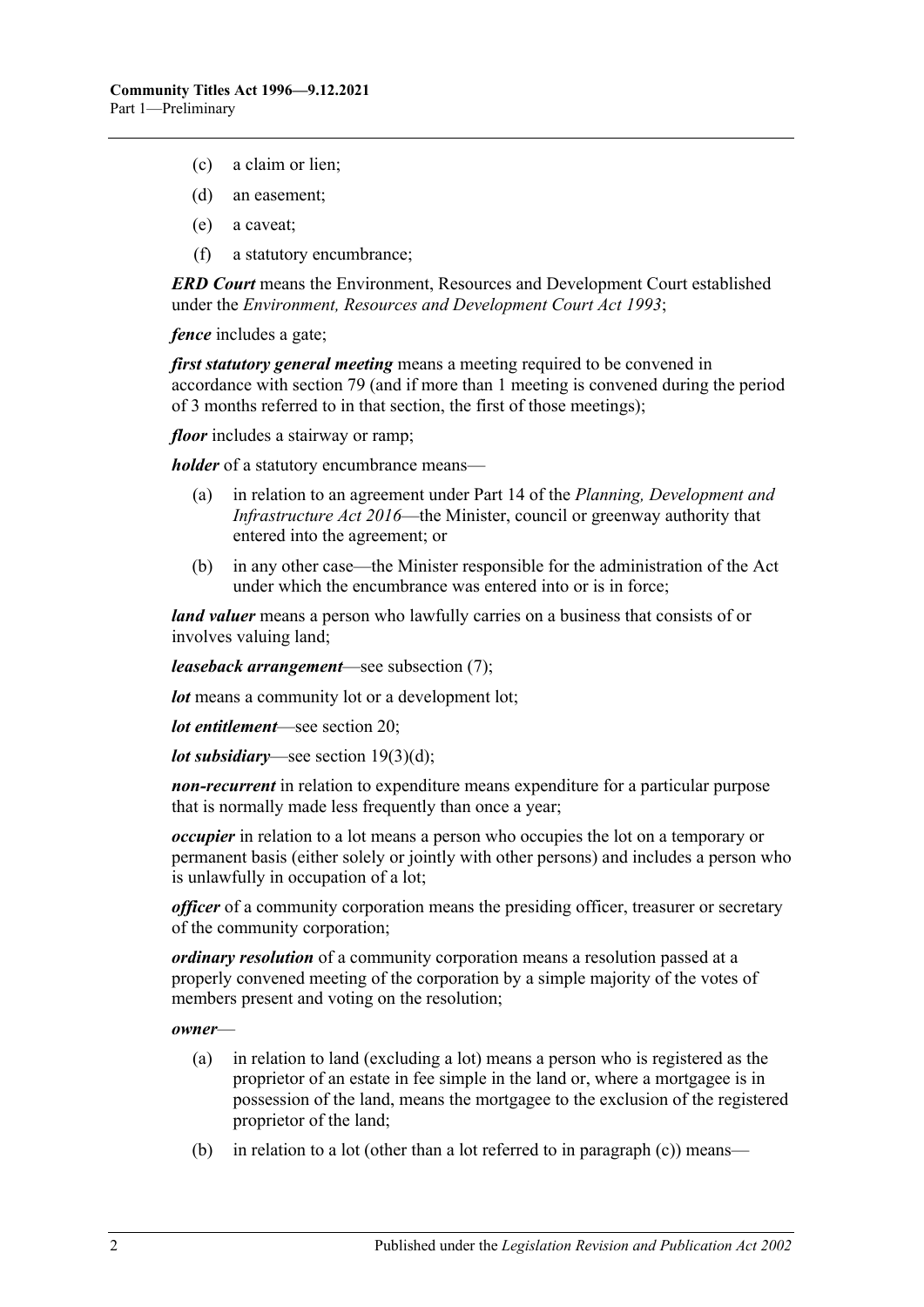- <span id="page-8-1"></span>(i) a person who is registered as the proprietor of an estate in fee simple in the lot; or
- <span id="page-8-2"></span>(ii) if the fee simple is divided into a life estate with a remainder or reversionary interest—the person registered as the proprietor of the life estate to the exclusion of the proprietor of the remainder or reversionary interest; or
- (iii) if a mortgagee is in possession of the lot—the mortgagee to the exclusion of the persons referred to in [subparagraphs](#page-8-1) (i) and [\(ii\);](#page-8-2)
- <span id="page-8-0"></span>(c) in relation to a primary or secondary lot that has been divided by a secondary or tertiary plan, means the secondary or tertiary corporation established on deposit of the plan in the Lands Titles Registration Office;

*plan of community division* or *community plan* means a plan that divides land into lots and common property;

*primary by-laws* means by-laws made under this Act in relation to the division of land by a primary plan of community division;

*primary community corporation* or *primary corporation* means the community corporation established on the deposit of a primary plan of community division in the Lands Titles Registration Office;

*primary lot*—see [section](#page-14-5) 7(1);

*primary parcel* means land divided by a primary plan of community division but does not include a street, road, thoroughfare, reserve or other similar open space vested in a council or prescribed authority or that has reverted to the Crown;

*primary plan of community division* or *primary plan* means a plan of community division that divides land comprising an allotment;

*primary scheme* means a scheme of community division in which an allotment is divided into common property and primary lots;

*recurrent* in relation to expenditure means expenditure for a particular purpose that is normally made every year or more frequently;

*registered encumbrance* means an encumbrance registered or entered on the certificate of title for the land to which it relates;

*relative* in relation to a person, means the spouse, domestic partner, parent or remoter lineal ancestor, son, daughter or remoter issue or brother or sister of the person;

*relevant development authority* in relation to the division or other development of land means the person or body authorised by the *[Planning, Development and](http://www.legislation.sa.gov.au/index.aspx?action=legref&type=act&legtitle=Planning%20Development%20and%20Infrastructure%20Act%202016)  [Infrastructure Act](http://www.legislation.sa.gov.au/index.aspx?action=legref&type=act&legtitle=Planning%20Development%20and%20Infrastructure%20Act%202016) 2016* to consent to, or approve of, the division or other development of the land or to give any other development authorisation under that Act in relation to the division or other development of the land;

*residential purposes* in relation to the use of land does not include the use of land for the purposes of a hotel, motel or hostel or to provide any other form of temporary residential accommodation for valuable consideration;

*schedule of lot entitlements* means the schedule of lot entitlements annexed to a plan of community division;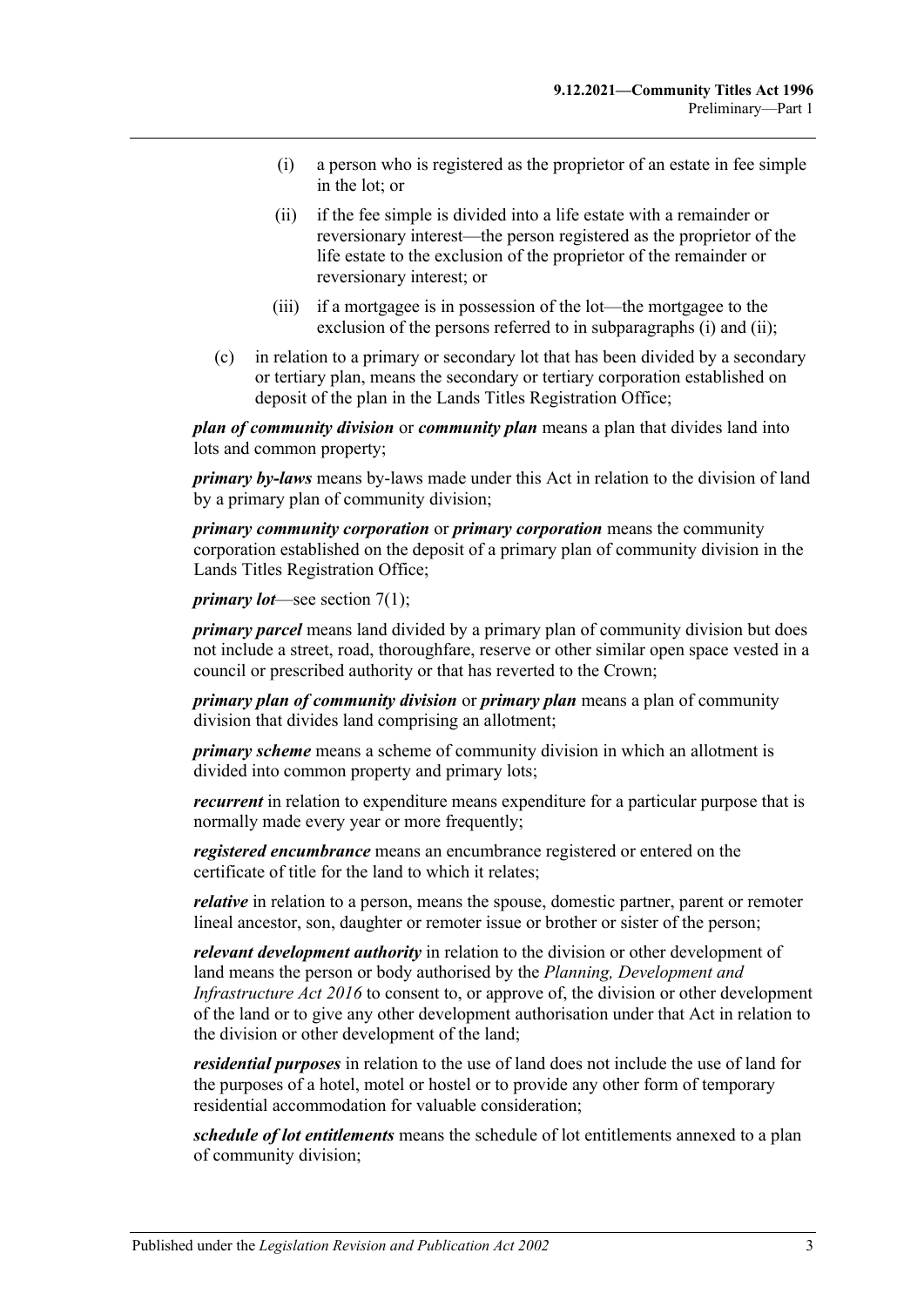*scheme of community division* or *community scheme* in relation to land means the scheme for the division, development and administration of the land set out in the scheme description (if any), plan of community division, by-laws and development contract (if any) lodged with the Registrar-General under this Act in relation to the land;

*scheme description* means the description of the community scheme filed with the plan of community division deposited in the Lands Titles Registration Office;

*secondary community corporation* or *secondary corporation* means the community corporation established on the deposit of a secondary plan of community division in the Lands Titles Registration Office;

*secondary lot*—see [section](#page-14-6) 7(2);

*secondary parcel* means land divided by a secondary plan of community division but does not include a street, road, thoroughfare, reserve or other similar open space vested in a council or prescribed authority or that has reverted to the Crown;

*secondary plan of community division* or *secondary plan* means a plan of community division that divides land comprising a primary lot;

*secondary scheme* means a scheme of community division in which a primary lot is divided into common property and secondary lots;

*service infrastructure* means cables, wires, pipes, sewers, drains, ducts, plant and equipment by which lots or common property are provided with—

- (a) water reticulation or supply; or
- (b) gas reticulation or supply; or
- (c) electricity supply; or
- (d) heating oil; or
- (e) air conditioning or ventilation; or
- (f) a telephone service; or
- (g) a radio service; or
- (h) a computer data or television service; or
- (i) sewer systems; or
- (j) drainage; or
- (k) systems for the removal or disposal of garbage or waste; or
- (l) other systems or services designed to improve the amenity, or enhance the enjoyment, of the lots or common property;

*special resolution* of a community corporation means—

- (a) where the number of community lots is three—see [section](#page-83-0) 88;
- (b) in all other cases—a resolution—
	- (i) of which at least 14 days notice setting out the text of the proposed resolution and any other information of a kind prescribed by regulation has been served on all the owners of the community lots; and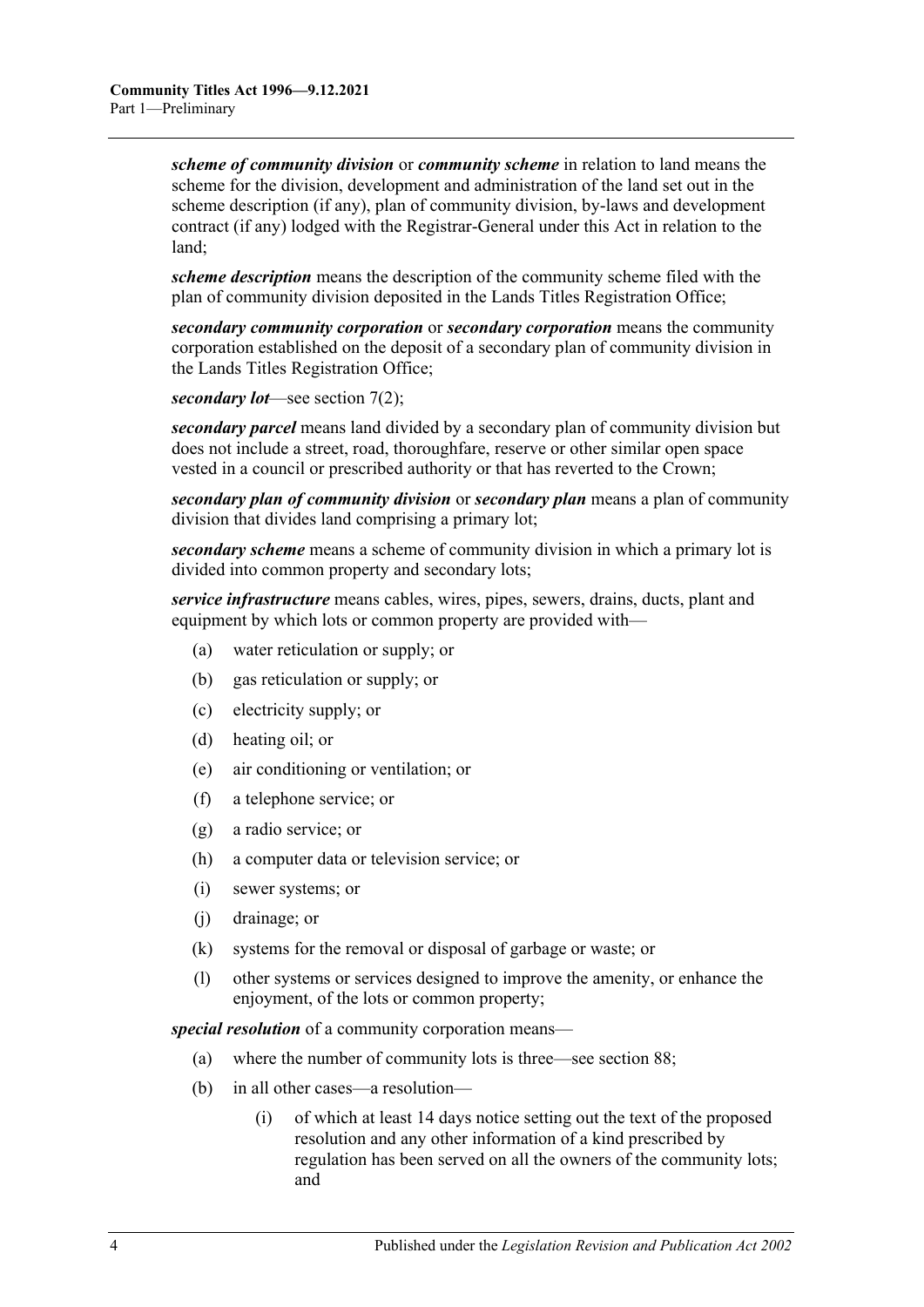(ii) that is passed at a properly convened meeting of the corporation at which the number of votes (if any) cast against the resolution is 25 per cent or less of the total number of votes that could be cast at a meeting at which all members are present and entitled to vote<sup>1</sup>;

<span id="page-10-0"></span>*spouse*—a person is the spouse of another if they are legally married;

#### *statutory encumbrance* means—

- (a) an Aboriginal heritage agreement entered into under the *[Aboriginal Heritage](http://www.legislation.sa.gov.au/index.aspx?action=legref&type=act&legtitle=Aboriginal%20Heritage%20Act%201988)  Act [1988](http://www.legislation.sa.gov.au/index.aspx?action=legref&type=act&legtitle=Aboriginal%20Heritage%20Act%201988)*;
- (ab) an agreement under section 39D of the repealed *[City of Adelaide](http://www.legislation.sa.gov.au/index.aspx?action=legref&type=act&legtitle=City%20of%20Adelaide%20Development%20Control%20Act%201976)  [Development Control Act](http://www.legislation.sa.gov.au/index.aspx?action=legref&type=act&legtitle=City%20of%20Adelaide%20Development%20Control%20Act%201976) 1976* that is continued in force by virtue of the provisions of the *[Acts Interpretation Act](http://www.legislation.sa.gov.au/index.aspx?action=legref&type=act&legtitle=Acts%20Interpretation%20Act%201915) 1915*;
- (b) an agreement under Part 14 of the *[Planning, Development and Infrastructure](http://www.legislation.sa.gov.au/index.aspx?action=legref&type=act&legtitle=Planning%20Development%20and%20Infrastructure%20Act%202016)  Act [2016](http://www.legislation.sa.gov.au/index.aspx?action=legref&type=act&legtitle=Planning%20Development%20and%20Infrastructure%20Act%202016)* (including an agreement under Part 5 of the *[Development Act](http://www.legislation.sa.gov.au/index.aspx?action=legref&type=act&legtitle=Development%20Act%201993) 1993* that is taken to be an agreement under that Part of the *[Planning, Development](http://www.legislation.sa.gov.au/index.aspx?action=legref&type=act&legtitle=Planning%20Development%20and%20Infrastructure%20Act%202016)  [and Infrastructure Act](http://www.legislation.sa.gov.au/index.aspx?action=legref&type=act&legtitle=Planning%20Development%20and%20Infrastructure%20Act%202016) 2016*);
- (c) any agreement or proclamation registered or noted on the title to land immediately before the commencement of the *[Development Act](http://www.legislation.sa.gov.au/index.aspx?action=legref&type=act&legtitle=Development%20Act%201993) 1993* that is continued in force by virtue of the provisions of the *[Statutes Repeal and](http://www.legislation.sa.gov.au/index.aspx?action=legref&type=act&legtitle=Statutes%20Repeal%20and%20Amendment%20(Development)%20Act%201993)  [Amendment \(Development\) Act](http://www.legislation.sa.gov.au/index.aspx?action=legref&type=act&legtitle=Statutes%20Repeal%20and%20Amendment%20(Development)%20Act%201993) 1993*;
- (d) a heritage agreement entered into under the *[Heritage Places Act](http://www.legislation.sa.gov.au/index.aspx?action=legref&type=act&legtitle=Heritage%20Places%20Act%201993) 1993*;
- (e) a heritage agreement entered into under the *[Native Vegetation Act](http://www.legislation.sa.gov.au/index.aspx?action=legref&type=act&legtitle=Native%20Vegetation%20Act%201991) 1991*;
- (ea) an access agreement entered into under the *[Recreational Greenways](http://www.legislation.sa.gov.au/index.aspx?action=legref&type=act&legtitle=Recreational%20Greenways%20Act%202000)  Act [2000](http://www.legislation.sa.gov.au/index.aspx?action=legref&type=act&legtitle=Recreational%20Greenways%20Act%202000)*;
- (eb) a management agreement entered into under the *[River Murray Act](http://www.legislation.sa.gov.au/index.aspx?action=legref&type=act&legtitle=River%20Murray%20Act%202003) 2003*;
- (ec) a management agreement entered into under the *[Upper South East](http://www.legislation.sa.gov.au/index.aspx?action=legref&type=act&legtitle=Upper%20South%20East%20Dryland%20Salinity%20and%20Flood%20Management%20Act%202002) Dryland [Salinity and Flood Management Act](http://www.legislation.sa.gov.au/index.aspx?action=legref&type=act&legtitle=Upper%20South%20East%20Dryland%20Salinity%20and%20Flood%20Management%20Act%202002) 2002*;
- (f) any other encumbrance created by or under any statute and prescribed by the regulations for the purposes of this definition;

*strata lot* means a community lot created by a strata plan;

*strata plan*—see [section](#page-14-7) 9(1);

*strata scheme* means a scheme of community division under which land is divided by a strata plan;

*tertiary community corporation* or *tertiary corporation* means the community corporation established on the deposit of a tertiary plan of community division in the Lands Titles Registration Office;

*tertiary lot*—see [section](#page-14-8) 7(3);

*tertiary parcel* means land divided by a tertiary plan of community division but does not include a street, road, thoroughfare, reserve or other similar open space vested in a council or prescribed authority or that has reverted to the Crown;

*tertiary plan of community division* or *tertiary plan* means a plan of community division that divides land comprising a secondary lot;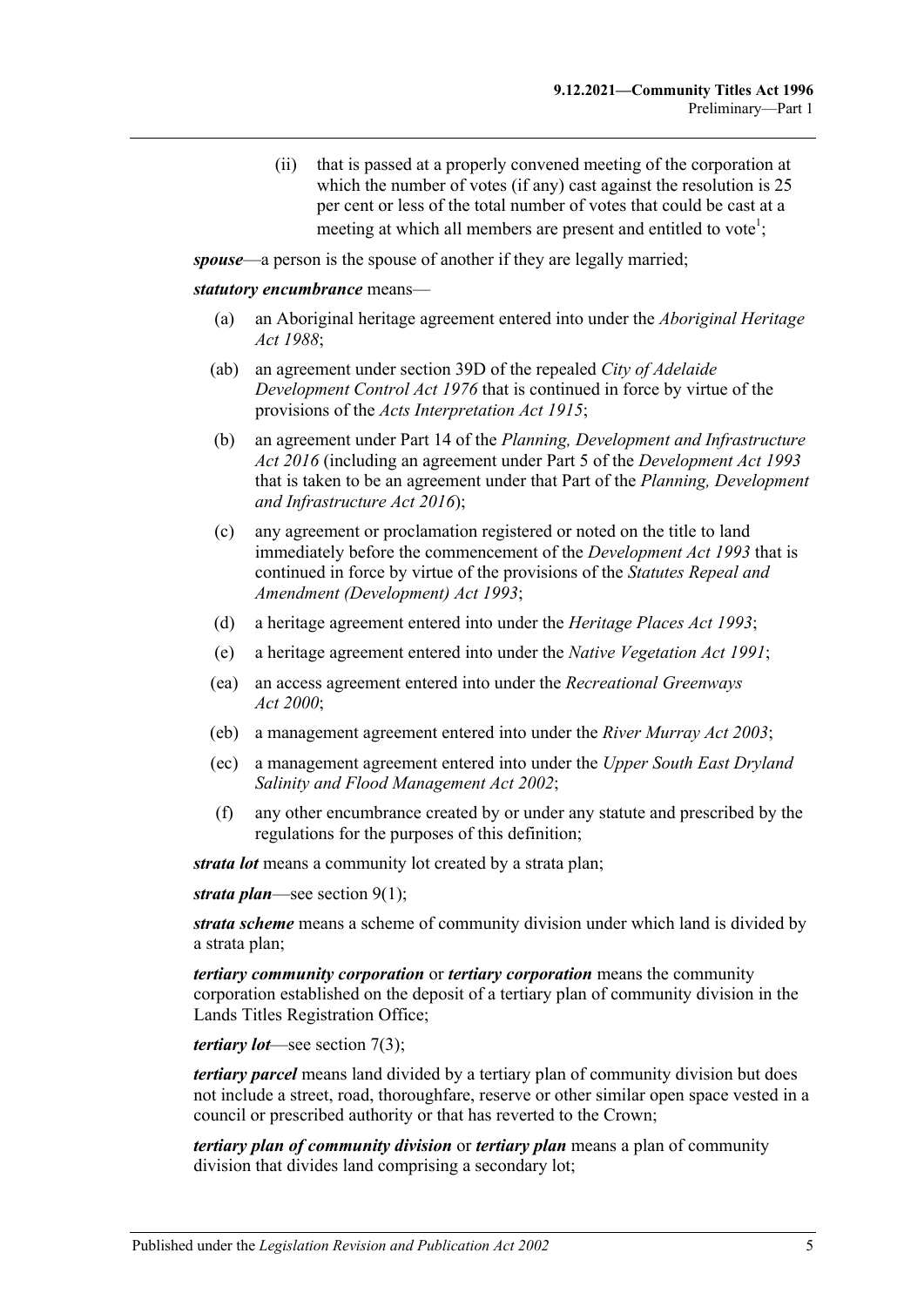*tertiary scheme* means a scheme of community division in which a secondary lot is divided into common property and tertiary lots;

*unanimous resolution* of a community corporation means a resolution—

- (a) of which at least 14 days notice setting out the text of the proposed resolution and any other information of a kind prescribed by regulation has been served on all the owners of the community lots; and
- (b) that is passed at a properly convened meeting of the corporation without any vote being cast against it;

*wall* includes a door or window.

- <span id="page-11-1"></span>(2) For the purposes of this Act, allotments or primary parcels will be taken to be contiguous if they abut one another at any point or if they are separated only by—
	- (a) a street, road, railway, thoroughfare, travelling stock route, watercourse or channel; or
	- (b) a reserve or other similar open space dedicated for public purposes.
- (3) For the purposes of [subsection](#page-11-1) (2) allotments or primary parcels will be taken to be separated by intervening land if a line projected at right angles from any point on the boundary of one of the allotments or primary parcels with the intervening land would intersect a boundary of the other allotment or primary parcel with the intervening land.
- (4) If a primary lot is divided by a secondary plan and one or more of the secondary lots created by the plan are used, or are intended to be used, or are taken to be used (see [subsection](#page-11-2) (5)), solely or predominantly for residential purposes, the primary lot will be taken, for the purposes of this Act, to be used solely or predominantly for residential purposes.
- <span id="page-11-2"></span>(5) If a secondary lot is divided by a tertiary plan and one or more of the tertiary lots created by the plan are used, or are intended to be used, solely or predominantly for residential purposes, the secondary lot will be taken, for the purposes of this Act, to be used solely or predominantly for residential purposes.
- (6) If a primary lot is divided by a secondary plan, the secondary scheme will be taken to comprise part of the primary scheme and if a secondary lot is divided by a tertiary plan, the tertiary scheme will be taken to comprise part of the primary and secondary schemes.
- <span id="page-11-0"></span>(7) For the purposes of this Act a community parcel will be taken to be subject to a leaseback arrangement if each of the community lots is subject to a lease to the same person (whether the developer or some other person) or some but not all of the community lots are subject to leases to the same person and the remaining community lots are owned by the lessee.
- (8) Where a community parcel comprised of a primary lot or a secondary lot<sup>2</sup> is subject to a leaseback arrangement, the lessee (and not the secondary or tertiary corporation) will be taken to be the owner of the lot for the purpose of applying [subsection](#page-11-0) (7).
- (9) A document will be taken to have been filed with a plan of community division under this Act when the Registrar-General certifies that it has been filed with the plan in accordance with this Act.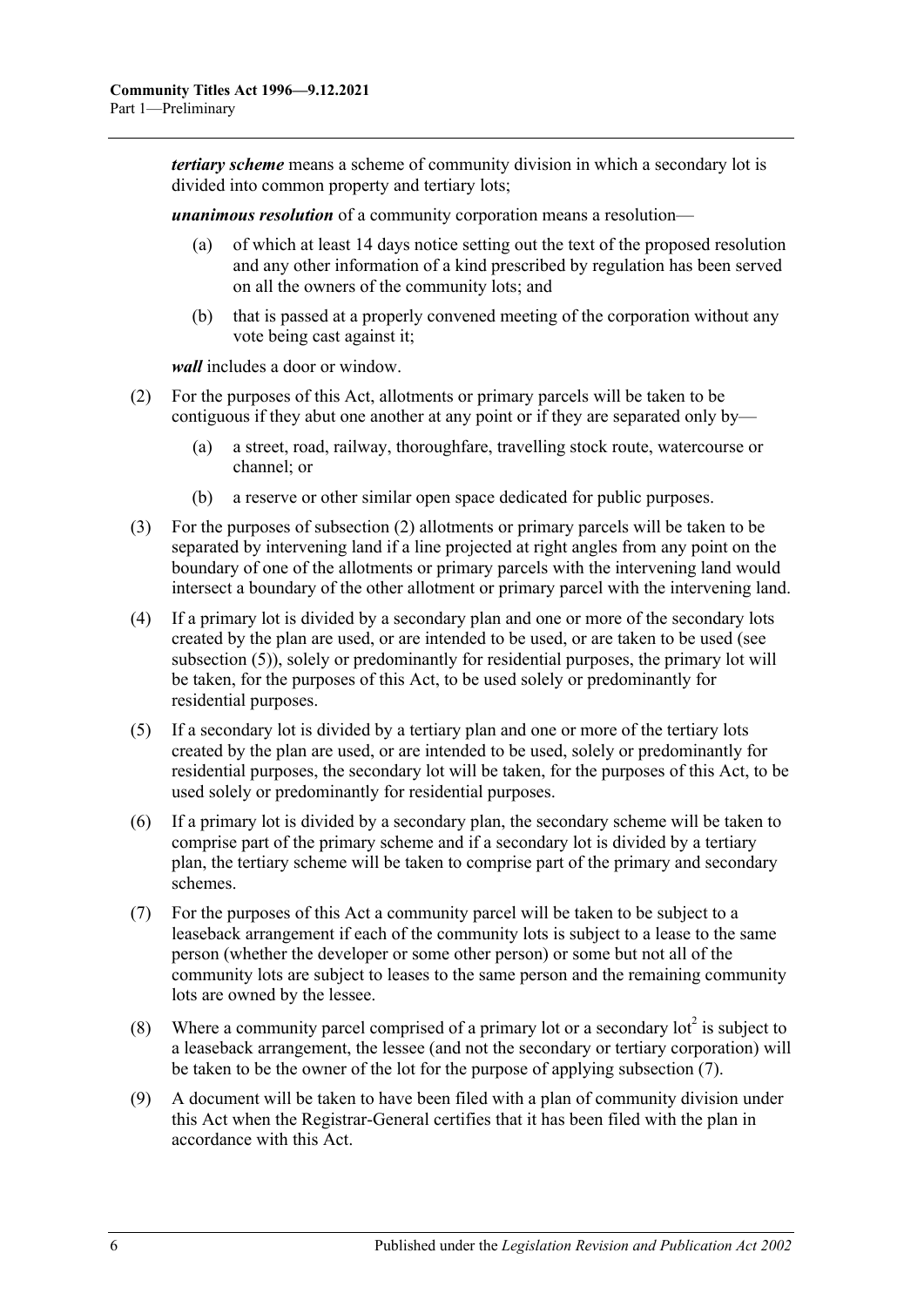- (10) An explanatory note to a provision of this Act does not form part of the provision to which it relates.
- <span id="page-12-0"></span>(11) Where—
	- (a) this Act requires the scheme description lodged with the Registrar-General to be endorsed by the relevant development authority; and
	- $(b)$
- (i) all the consents or approvals required under the *[Planning,](http://www.legislation.sa.gov.au/index.aspx?action=legref&type=act&legtitle=Planning%20Development%20and%20Infrastructure%20Act%202016)  [Development and Infrastructure Act](http://www.legislation.sa.gov.au/index.aspx?action=legref&type=act&legtitle=Planning%20Development%20and%20Infrastructure%20Act%202016) 2016* in relation to the division of the land (and a change in the use of the land (if any)) in accordance with the scheme description and the plan of community division have been granted; or
- (ii) no consent or approval is required under that Act in relation to the division of the land (or a change in the use of the land),

<span id="page-12-1"></span>the relevant development authority must, subject to [section](#page-33-1) 30(4), endorse the scheme description to the effect of either [paragraph](#page-12-0)  $(b)(i)$  or  $(ii)$ .

- (12) The endorsement of a scheme description does not limit the relevant development authority's right to refuse, or to place conditions on, development authorisation under the *[Planning, Development and Infrastructure Act](http://www.legislation.sa.gov.au/index.aspx?action=legref&type=act&legtitle=Planning%20Development%20and%20Infrastructure%20Act%202016) 2016* in relation to any other development envisaged by the scheme description.
- $(13)$  If—
	- (a) a licensed surveyor is uncertain about the location of a part of the service infrastructure; and
	- (b) identifies the part that he or she is uncertain about in a certificate that a plan has been correctly prepared in accordance with this Act,

the following provisions apply:

- (c) the certificate is not invalid for the purposes of this Act because of the surveyor's uncertainty as to the location of that part of the service infrastructure; and
- (d) no civil liability attaches to the surveyor because the location of that part of the service infrastructure is shown on the plan incorrectly.

#### **Explanatory Notes—**

- 1 [Subparagraph](#page-10-0) (ii) looks at the number of votes against the resolution rather than the number of votes in favour of it. For example in an 80 lot scheme 21 votes must be cast against a resolution for it to fail to be a special resolution.
- 2 A primary lot that is divided by a secondary plan is a secondary community parcel and a secondary lot divided by a tertiary plan is a tertiary community parcel (see definitions of *secondary* and *tertiary parcels*). For the other purposes of the Act the secondary or tertiary corporation is regarded as the owner of the primary or secondary lot. But for the purpose of determining unde[r subsection](#page-11-0) (7) whether a primary or secondary parcel is subject to a leaseback arrangement, the lessee under a leaseback arrangement over a primary or secondary lot forming part of the primary or secondary parcel should be regarded as the owner of the primary or secondary lot.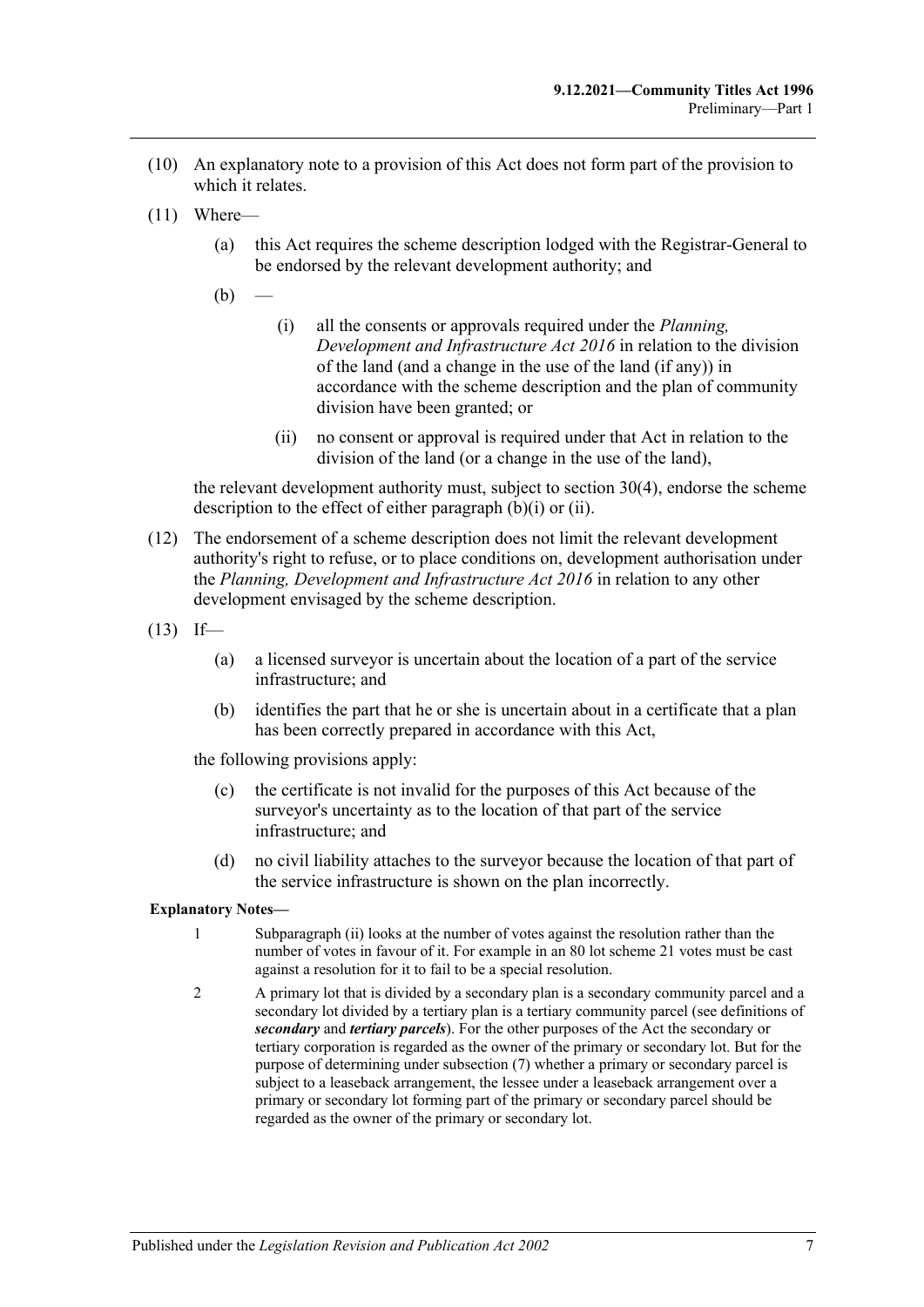## <span id="page-13-3"></span><span id="page-13-0"></span>**4—Associates**

- (1) A person is an associate of another person for the purposes of this Act if—
	- (a) a relationship of a kind referred to in [subsection](#page-13-2) (2) exists between them; or
	- (b) they are linked by a series of relationships of a kind or kinds referred to in [subsection](#page-13-2) (2) through one or more other persons.
- <span id="page-13-2"></span>(2) [Subsection](#page-13-3) (1) applies in relation to the following kinds of relationships:
	- (a) the relationship between relatives;
	- (b) the relationship between a guardian and a child or a guardian and a protected person;
	- (c) the relationship between partners;
	- (d) the relationship between employer and employee;
	- (e) the relationship where one person is bound to, or usually does, act in accordance with the directions, instructions or wishes of another person;
	- (f) the relationship between a body corporate and an executive officer of the body corporate;
	- (g) the relationship between a body corporate and a person who is in a position to control or influence the activities of the body corporate;
	- (h) fiduciary relationships.

## <span id="page-13-1"></span>**5—This Act and the** *Real Property Act 1886* **to be read together**

This Act and the *[Real Property Act](http://www.legislation.sa.gov.au/index.aspx?action=legref&type=act&legtitle=Real%20Property%20Act%201886) 1886* will be read together as a single Act.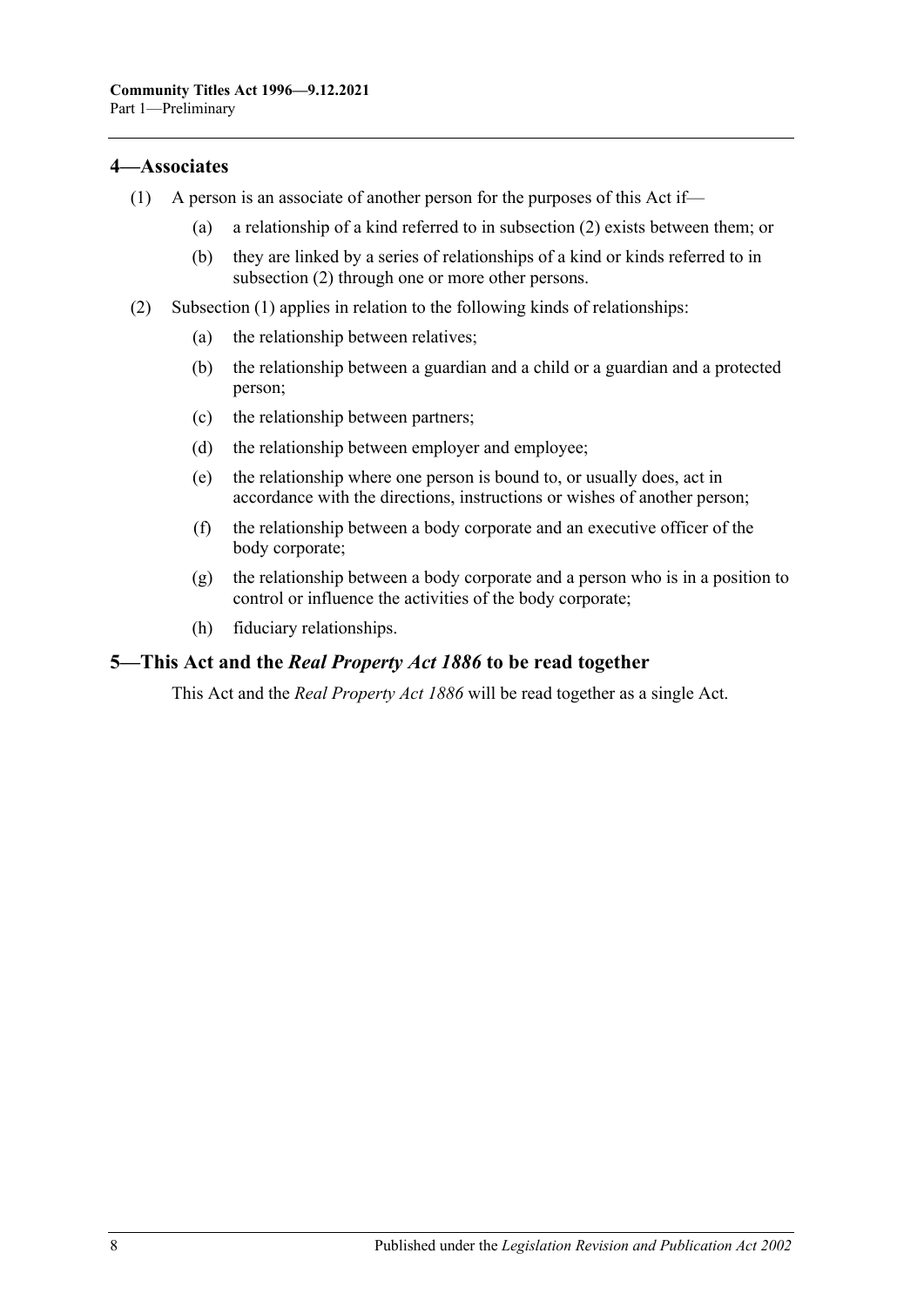## <span id="page-14-0"></span>**Part 2—Scope of the Act**

## <span id="page-14-1"></span>**6—Nature of division under this Act**

- (1) This Act provides for the division of land into lots and common property.
- (2) A lot created by division under this Act is a community lot or a development lot.

## <span id="page-14-5"></span><span id="page-14-2"></span>**7—What land can be divided**

- (1) Land comprised in an allotment may be divided into two or more community lots (*primary lots*) and common property by a primary plan of community division.<sup>1</sup>
- <span id="page-14-6"></span>(2) A primary lot created by a primary plan of community division under [subsection](#page-14-5) (1) may be divided into two or more community lots (*secondary lots*) and common property by a secondary plan of community division.
- <span id="page-14-8"></span>(3) A secondary lot created by a secondary plan of community division under [subsection](#page-14-6) (2) may be divided into two or more community lots (*tertiary lots*) and common property by a tertiary plan of community division.

#### **Explanatory Note—**

1 The first level of division under this Act is into primary lots and common property. The Act does not require primary lots to be further divided into secondary lots and it is envisaged that most divisions (especially in the smaller schemes) will not go beyond the primary level.

## <span id="page-14-3"></span>**8—Development lots**

- (1) A plan of community division may, in addition to dividing land into community lots and common property, create one or more development lots to enable division of the community parcel to be undertaken in stages.
- (2) The land comprised in a development lot will be divided during a subsequent stage or stages in accordance with a development contract.
- (3) The division of a development lot results in the creation of community lots of the same kind as those created in previous stages<sup>1</sup> and may involve the creation of common property as well.
- (4) Subject to the scheme description and the development contract, the owner of a development lot may, if he or she wishes to, divide the lot in stages.

#### **Explanatory Note—**

1 For example, if a plan of community division divides land into primary lots, common property and a development lot, the lots created by subsequent division of the development lot can only be primary lots.

#### <span id="page-14-7"></span><span id="page-14-4"></span>**9—Strata division**

- (1) A plan of community division (to be called a *strata plan*) may create community lots with defined upper and lower boundaries as well as lateral boundaries.
- (2) Each strata lot must be wholly or partly within a building that has been erected on the community parcel and the boundaries of the lots, or parts of the lots, that are within the building must be defined by reference to the building.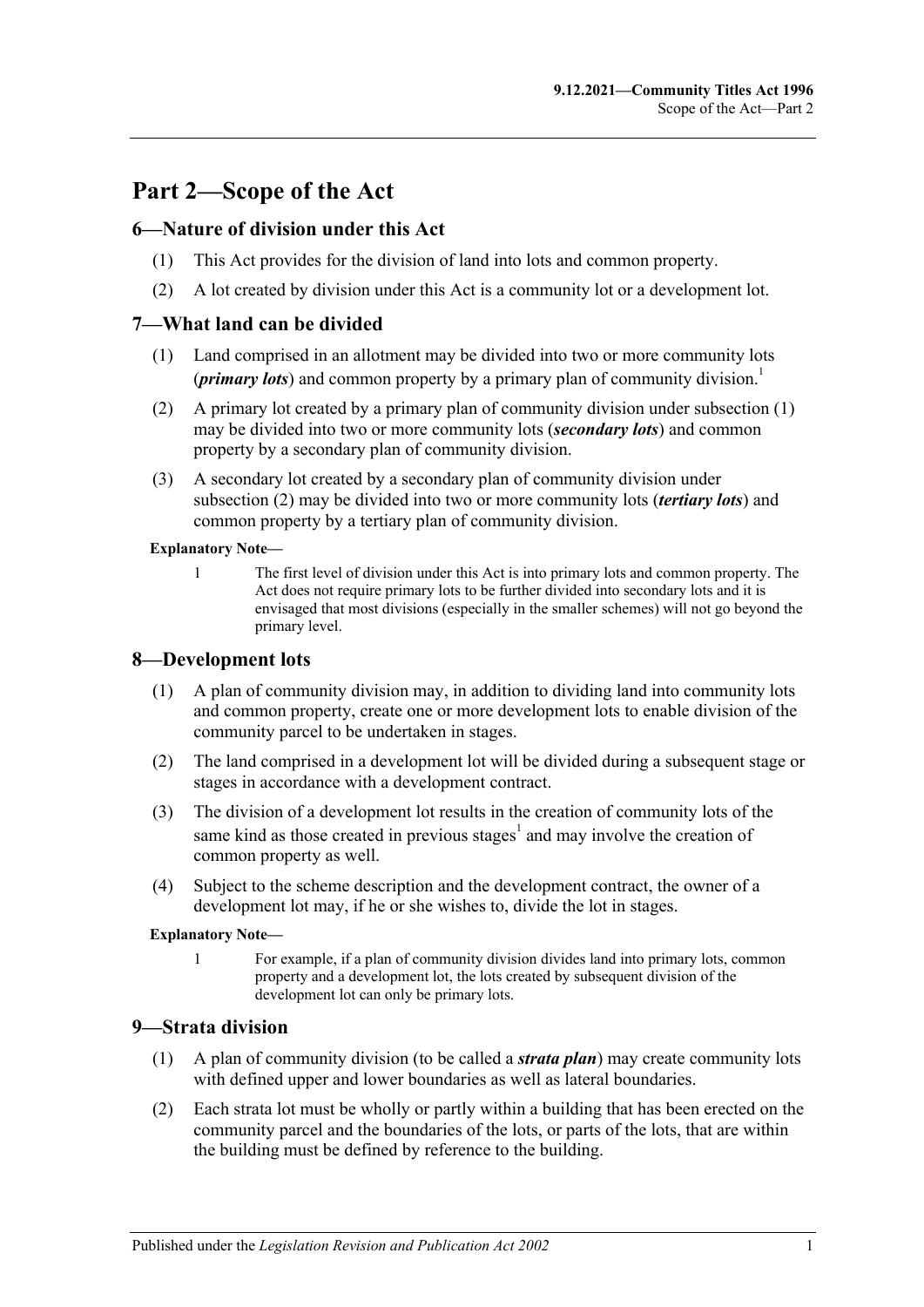### <span id="page-15-0"></span>**10—The community corporation**

- (1) A community corporation is established when a plan of community division is deposited by the Registrar-General in the Lands Titles Registration Office.
- (2) The owners of the community lots are the members of the community corporation.
- (3) The corporation is the mechanism by which the owners of community lots participate in the administration of the community parcel.

#### <span id="page-15-1"></span>**11—The scheme description**

- (1) Except in the case of a small scheme (see [section](#page-19-0) 15), the original owner of the community parcel (*the developer*) is required to lodge a description of the scheme for the division, development and administration of the community parcel (*the scheme description*) with the plan of community division.
- (2) The scheme description is filed with the community plan by the Registrar-General when depositing the plan in the Lands Titles Registration Office.
- (3) Its purpose is to provide a brief description of the nature of the scheme to which the relevant development authority has given its consent for the benefit of persons considering purchasing or entering into any other dealing with a lot created by the scheme.
- (4) The by-laws of the scheme and a development contract (if any) relating to the scheme must be consistent with the scheme description.

#### <span id="page-15-2"></span>**12—By-laws**

- (1) By-laws may be used to regulate—
	- (a) the use and enjoyment of the common property; and
	- (b) the purpose or purposes for which community lots may be used; and
	- (c) the design, construction and appearance of buildings on the common property and the community lots and the landscaping of community lots.
- (2) The first by-laws are lodged with the application for division and may be varied from time to time by special resolution<sup> $1$ </sup> of the community corporation.

#### **Explanatory Note—**

1 Except where the number of votes that may be cast in respect of each lot is to be changed in which case a unanimous resolution is required—see [section](#page-82-2) 87(2).

#### <span id="page-15-3"></span>**13—Staged development and development contracts**

- (1) If the scheme description indicates that the community parcel is to be (or is likely to be) divided in stages—
	- (a) the land to be divided in a subsequent stage must be shown on the community plan as a development lot; and
	- (b) the developer must execute a development contract requiring him or her to apply for division of that land at a later date in accordance with the scheme  $description.<sup>1</sup>$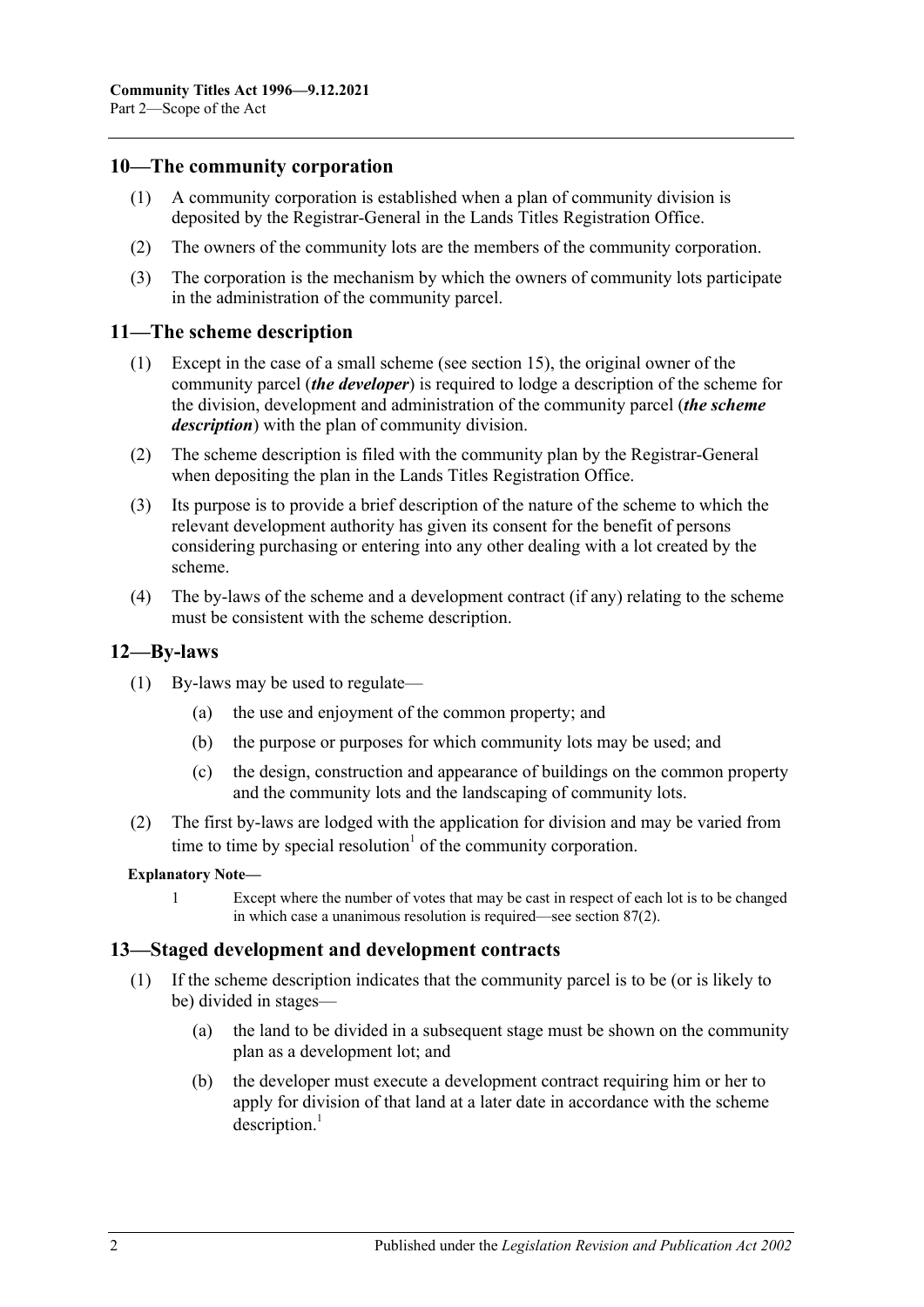- (2) If the scheme description indicates that the developer is to (or is likely to) erect buildings or other improvements on a development lot or the common property, the developer must execute a development contract requiring the developer to erect the buildings or make the improvements in accordance with the scheme description.
- <span id="page-16-0"></span>(3) If the scheme description indicates that a community lot is to be (or is likely to be) divided or otherwise developed in a particular manner or for a particular purpose, the developer must execute a development contract requiring the developer to divide or develop the lot in that manner or for that purpose.
- (4) Successive owners of the community lot are bound by the contract referred to in [subsection](#page-16-0) (3).

#### **Explanatory Note—**

1 A developer can be required by a development contract to divide a primary, secondary or tertiary parcel in stages. A part of the parcel (a development lot) is set aside for this purpose. A developer can also be required by a development contract to divide a primary lot by a secondary plan or a secondary lot by a tertiary plan (se[e subsection](#page-16-0) (3)). Although this division occurs after the division of the primary or secondary parcel it is not referred to in this Act as staged division.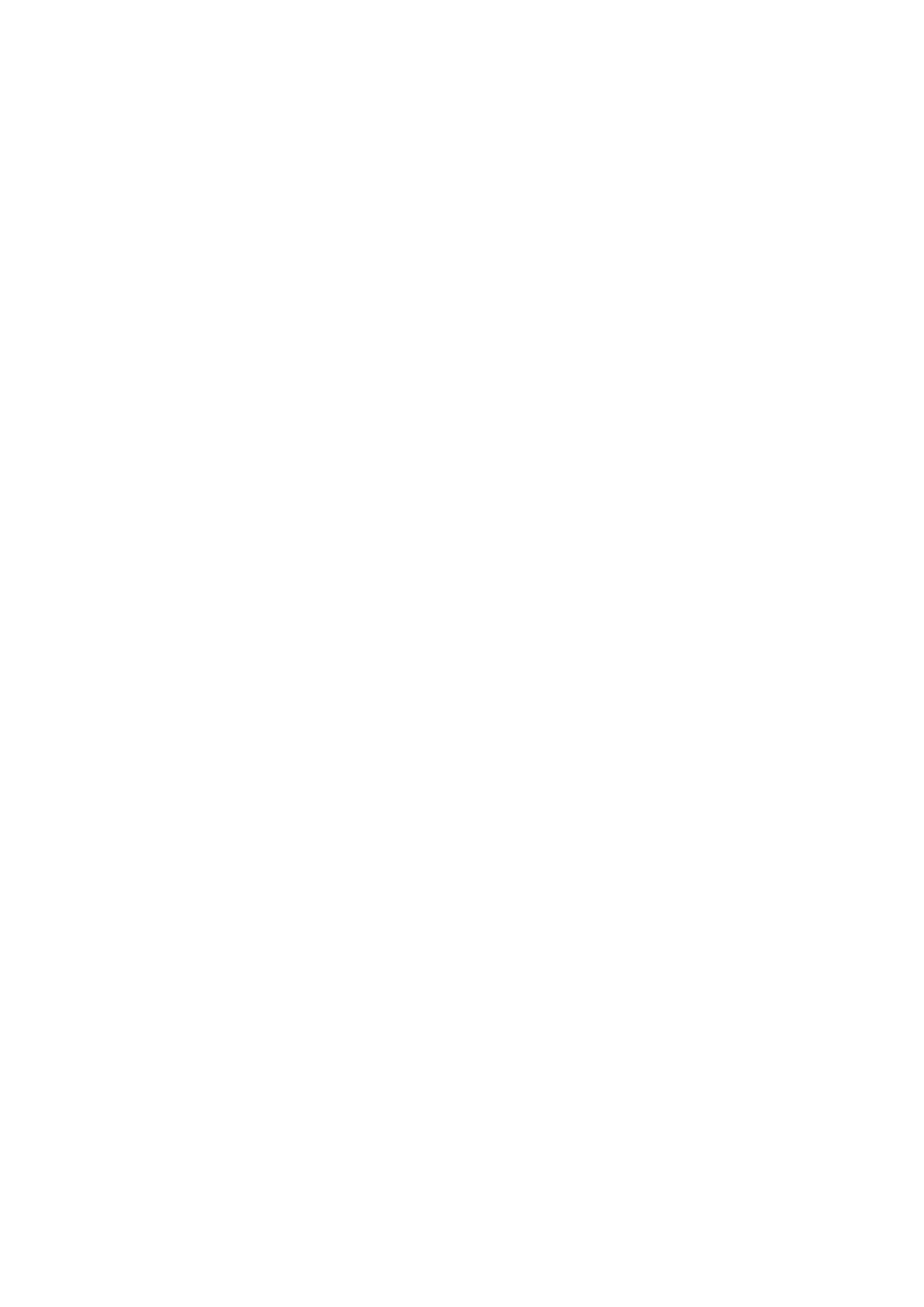## <span id="page-18-0"></span>**Part 3—Division of land by plan of community division**

## <span id="page-18-1"></span>**Division 1—Application for division**

## <span id="page-18-3"></span><span id="page-18-2"></span>**14—Application**

- (1) The registered proprietor of an estate in fee simple in—
	- (a) land comprising an allotment or allotments;
	- (b) land comprising a primary lot or a secondary lot,

may apply to the Registrar-General for the division of the land by a plan of community division.

- (2) If the land to be divided is subject to a life estate, the proprietors of the life estate and the reversionary or remainder interest will be taken together, for the purposes of [subsection](#page-18-3) (1), to be the proprietors of an estate in fee simple in the land.
- (3) The application must be in a form approved by the Registrar-General and must—
	- (a) include the names and addresses of the first owners of the lots and must specify the lot or lots to be owned by each of them; and
	- (b) include the address of the corporation that will be established on deposit of the plan of community division; and
	- (c) include such other information as the Registrar-General requires.
- (4) The application must be accompanied by—
	- (a) the fee prescribed by regulation; and
	- (b) the plan of community division; and
	- (d) the scheme description endorsed by the relevant development authority (a scheme description is not required for certain small schemes—see [section](#page-19-0) 15); and
	- (f) the first by-laws of the scheme; and
	- (g) if the scheme description indicates—
		- (i) that the community parcel is to be (or is likely to be) divided in stages; or
		- (ii) that the owner of a particular community lot is to (or is likely to) divide the lot or develop it in any other manner; or
		- (iii) that the developer is to (or is likely to) make improvements to, or undertake development work on, a development lot or the common property,

an appropriate development contract or contracts; and

(h) a certificate from a licensed surveyor in the form prescribed by regulation (which must be endorsed on the plan) certifying that the plan has been correctly prepared in accordance with this Act to a scale determined by the Registrar-General; and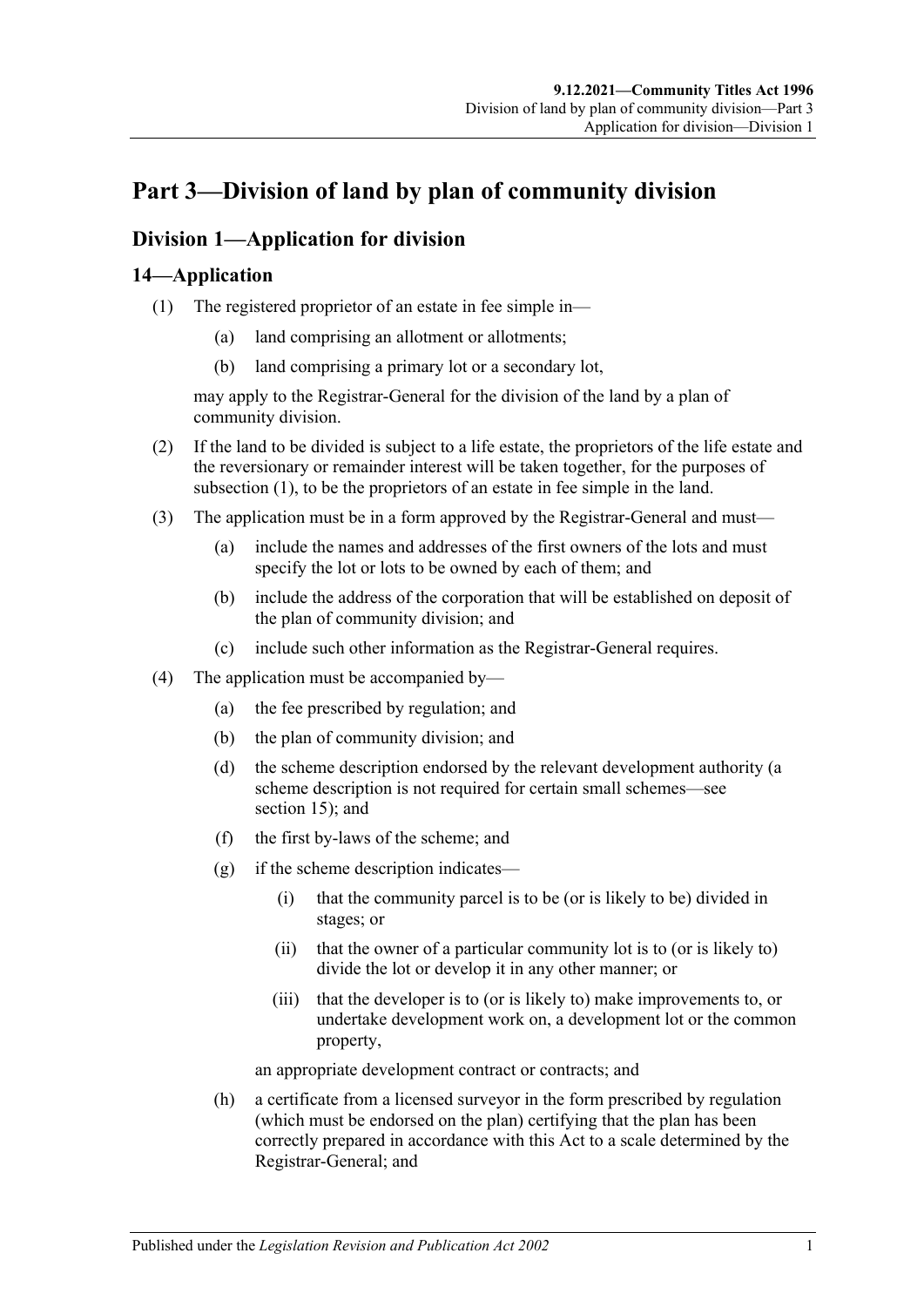- (i) a certificate from a land valuer in the form prescribed by regulation (which must be endorsed on the schedule of lot entitlements) certifying that the schedule is correct (the Registrar-General may refuse to accept the certificate if given more than six months before the application is lodged); and
- (j) any instrument, duly executed, that is to be registered on deposit of the plan; and
- (k) such other documentary material as the Registrar-General may require.
- (5) The plan of community division—
	- (a) must be in a form approved by the Registrar-General; and
	- (b) must divide the land into two or more community lots and common property; and
	- (c) may include one or more development lots; and
	- (d) must delineate the boundaries of the land and the lots and common property into which the land is divided in a manner that allows those boundaries to be ascertained; and
	- (e) must as far as practicable delineate the service infrastructure (but not that part of the service infrastructure within the boundaries of a community lot if it does not provide a service to any other lot or the common property); and
	- (f) must delineate the streets, roads, thoroughfares, reserves or similar open spaces (if any) that will, on deposit of the plan, be vested in a council or prescribed authority or will revert to the Crown; and
	- (g) must delineate the easements (if any) of a kind referred to in [section](#page-27-0) 25; and
	- (h) must designate each lot by a distinguishing number; and
	- (i) must have annexed to it a schedule of lot entitlements in relation to the community lots in a form approved by the Registrar-General; and
	- (j) must comply with any requirements stipulated by the Registrar-General.
- (5a) The Registrar-General must not deal with the application unless satisfied that the certificate from the State Planning Commission required by section 138 of the *[Planning, Development and Infrastructure Act](http://www.legislation.sa.gov.au/index.aspx?action=legref&type=act&legtitle=Planning%20Development%20and%20Infrastructure%20Act%202016) 2016* has been given, and is in force, in relation to the development.
- (6) The certificate from the State Planning Commission under section 138 of the *[Planning, Development and Infrastructure Act](http://www.legislation.sa.gov.au/index.aspx?action=legref&type=act&legtitle=Planning%20Development%20and%20Infrastructure%20Act%202016) 2016* expires at the expiration of one year after the application for the division of the land was lodged with the Registrar-General unless the Registrar-General extends the life of the certificate.
- (7) A primary lot cannot be divided by a secondary plan if the scheme description or the by-laws of the primary scheme prohibit it.
- (8) A secondary lot cannot be divided by a tertiary plan if the scheme description or the by-laws of the primary or secondary scheme prohibit it.

## <span id="page-19-0"></span>**15—Scheme description not required for certain small schemes**

- (1) There is no need to lodge a scheme description with the Registrar-General if—
	- (a) the plan of community division—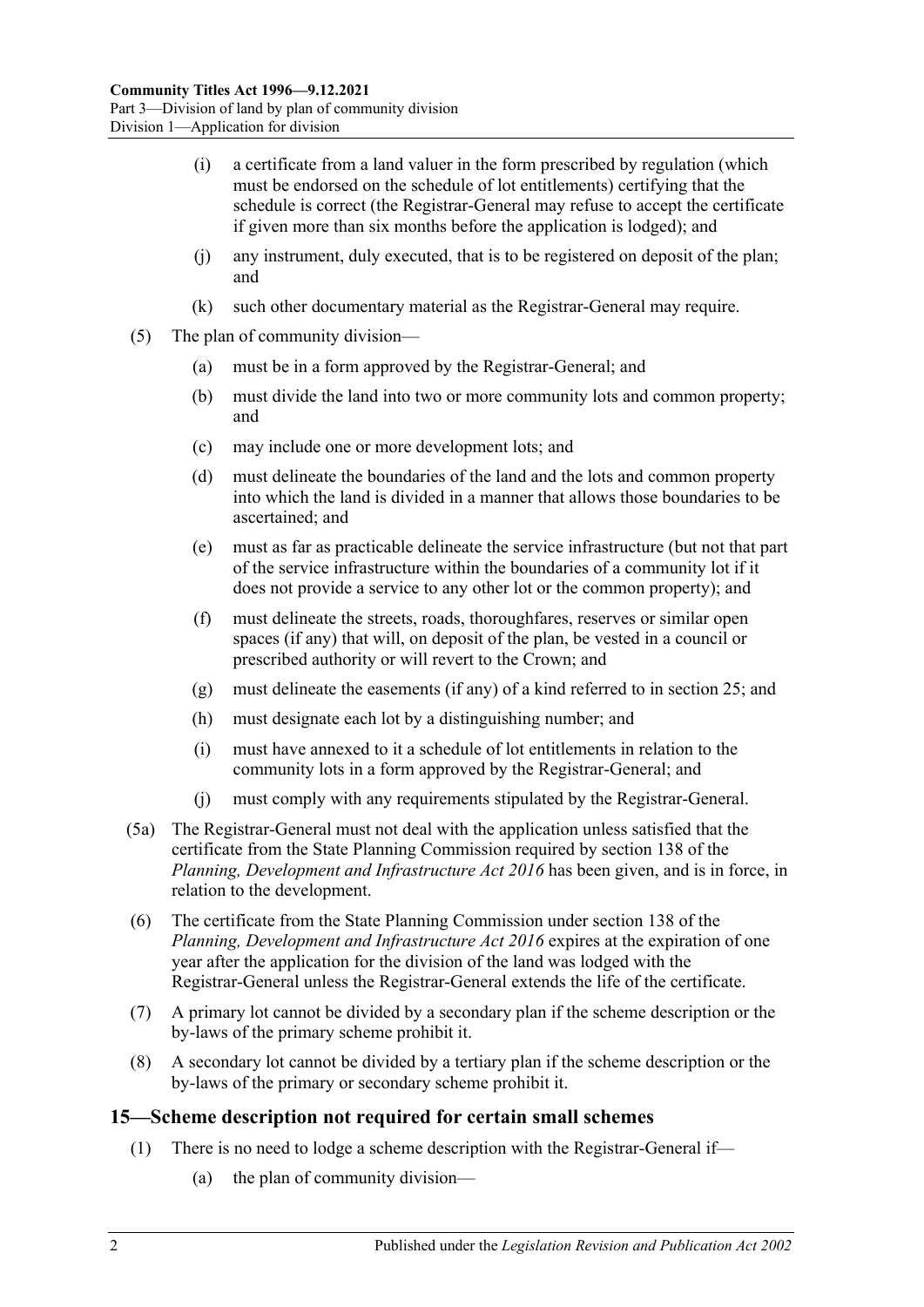- (i) does not create more than six community lots (or such other number as is prescribed by regulation); and
- (ii) does not create a development lot; and
- <span id="page-20-2"></span>(b) each of the community lots is intended to be used solely or predominantly for residential purposes.
- (2) If the community corporation subsequently applies to the Registrar-General to amend the plan of community division to increase the number of community lots to a number that exceeds the number prescribed by or under [subsection](#page-20-2)  $(1)(a)(i)$ , the application must be accompanied by a scheme description endorsed by the relevant development authority.

## <span id="page-20-0"></span>**15A—Application may deal with statutory encumbrances**

Despite any other statutory provision to the contrary, the Registrar-General may treat an application under this Part as if it included an application for the variation or termination of a statutory encumbrance if—

- (a) the application or the plan of community division specifies that variation or termination of a statutory encumbrance is to be registered or noted; and
- (b) the application is accompanied by—
	- (i) a certificate signed by or on behalf of the holder of the statutory encumbrance certifying that the requirements of the Act under which the encumbrance was entered into, or is in force, as to the variation or termination of the statutory encumbrance (if any) have been complied with; and
	- (ii) such other documentary material in relation to the statutory encumbrance as the Registrar-General may require.

## <span id="page-20-3"></span><span id="page-20-1"></span>**16—Consents to application**

- (1) The applicant must provide evidence to the satisfaction of the Registrar-General that—
	- (a) the holder of a registered encumbrance over the land to be divided consents to the application; and
	- (b) where deposit of the plan in the Lands Titles Registration Office will affect the estate or interest of a person in land outside the community parcel—that person consents to the application; and
	- (c) where deposit of the plan in the Lands Titles Registration Office will operate to vest an estate or interest in land (whether within or outside the community parcel) in a person—that person consents to the application.
- (2) The Registrar-General may, if he or she thinks fit, dispense with the consent of a person referred to in [subsection](#page-20-3) (1).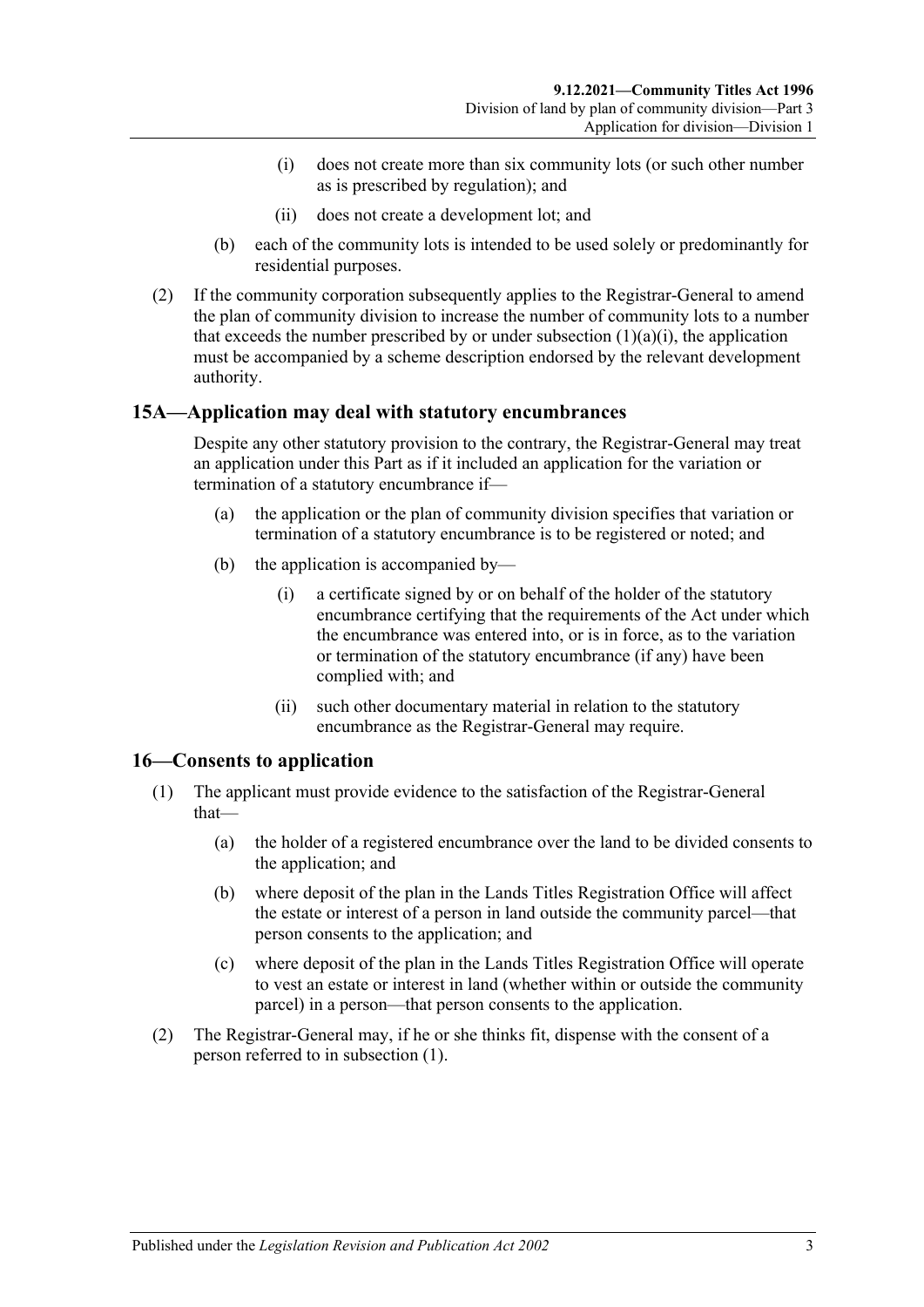(3) If the deposit of a plan of community division would result in the extinguishment of an easement in respect of part of the dominant land, the consent of a person who has or claims an estate or interest in the servient land is not required (unless the Registrar-General determines otherwise in a particular case) in relation to that extinguishment if rights under the easement continue in existence in respect of some other part of the dominant land.

## <span id="page-21-0"></span>**17—Application in relation to part of the land in a certificate**

- (1) Where an allotment comprises a part, but not the whole, of the land in a certificate of title, an application for division of the allotment under this Act can only be made if the remainder of the land in the certificate—
	- (a) constitutes the whole of an allotment or a number of allotments; or
	- (b) constitutes an allotment or allotments and a part allotment or part allotments that are contiguous with that allotment or one or more of those allotments.
- <span id="page-21-3"></span>(2) The requirement for contiguity in [subsection](#page-21-3) (1)(b) does not apply to a part allotment that was not contiguous with any allotment in the certificate before the division occurred.

## <span id="page-21-1"></span>**18—Status of plan and application**

- (1) The plan and the application for division will, upon being lodged with the Registrar-General, be taken for the purposes of the *[Real Property Act](http://www.legislation.sa.gov.au/index.aspx?action=legref&type=act&legtitle=Real%20Property%20Act%201886) 1886* to be a single instrument presented for registration and will have priority over other instruments in accordance with section 56 of that Act.
- (2) Subject to [subsection](#page-21-4) (3), the plan or the application to which it relates cannot be withdrawn or amended without the consent of all the persons who have consented to the application.
- <span id="page-21-4"></span>(3) The Registrar-General may permit an applicant, or a person who has consented to the application, to amend the application or the plan to which it relates in order to comply with this Act or the *[Real Property Act](http://www.legislation.sa.gov.au/index.aspx?action=legref&type=act&legtitle=Real%20Property%20Act%201886) 1886* or with a requirement of the Registrar-General under this Act or the *[Real Property Act](http://www.legislation.sa.gov.au/index.aspx?action=legref&type=act&legtitle=Real%20Property%20Act%201886) 1886*.
- (4) The provisions of the *[Real Property Act](http://www.legislation.sa.gov.au/index.aspx?action=legref&type=act&legtitle=Real%20Property%20Act%201886) 1886* that apply to, or in relation to, instruments of a particular class will, subject to this Part, apply (with any necessary adaptations or modifications) to, or in relation to, a plan and the application for division if deposit of the plan in the Lands Titles Registration Office—
	- (a) would operate to vest in a person under [section](#page-25-0) 23 the same kind of estate or interest as is vested by registration of instruments of that class; or
	- (b) would discharge or otherwise extinguish an estate or interest in land under [section](#page-25-0) 23 of the same kind as is discharged or extinguished by registration of instruments of that class.

## <span id="page-21-5"></span><span id="page-21-2"></span>**19—Special provisions relating to strata plans**

(1) A strata plan must divide the building on the community parcel (or, if there is more than one building, at least one of them) so as to create at least one lot that is situated above another lot in the building.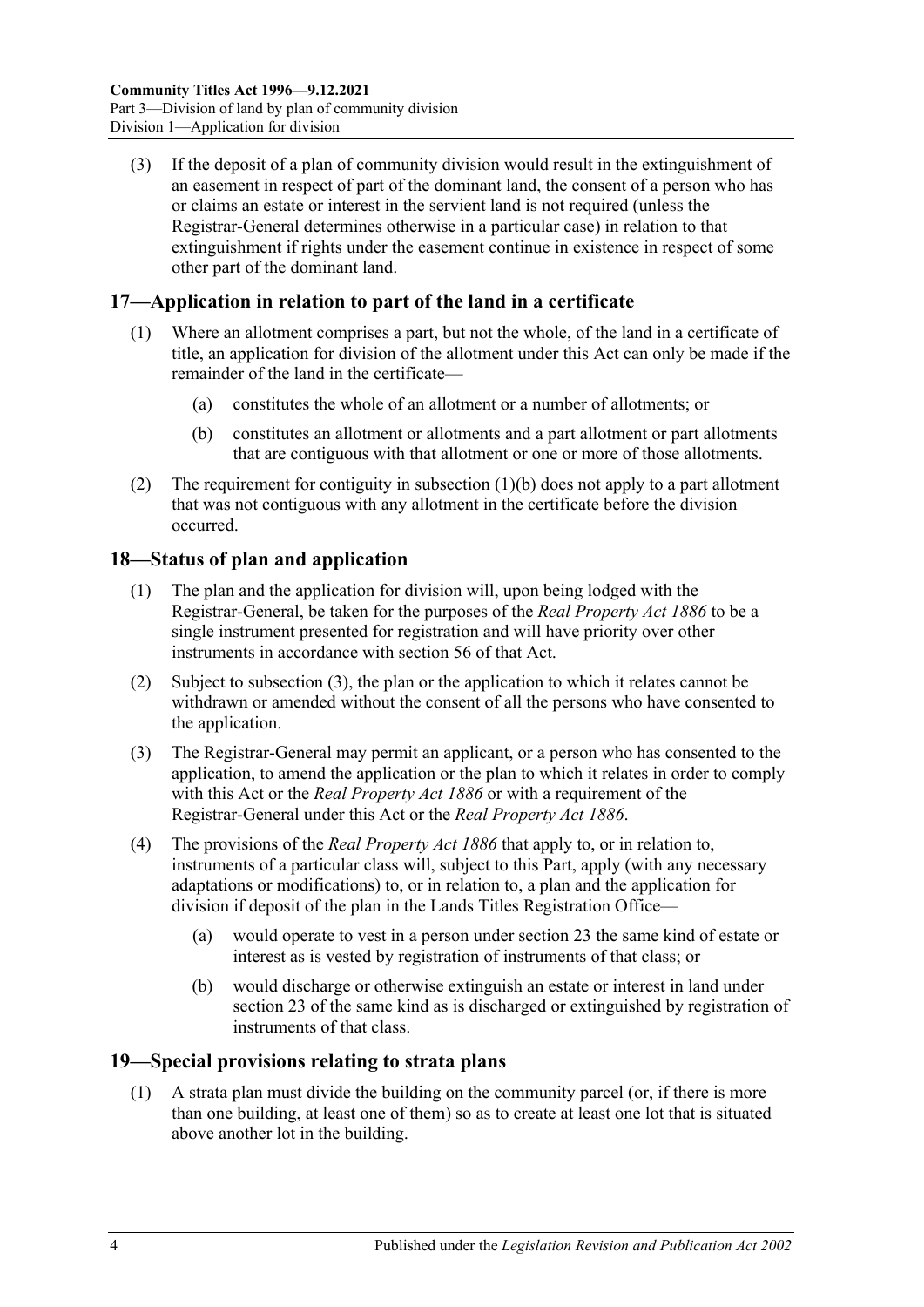- (2) [Subsection](#page-21-5) (1) does not apply to a strata plan that was originally deposited in the Lands Titles Registration Office under the *[Strata Titles Act](http://www.legislation.sa.gov.au/index.aspx?action=legref&type=act&legtitle=Strata%20Titles%20Act%201988) 1988* and has become a strata plan under this Act by virtue of an election under [clause](#page-124-2) 2 of the [Schedule.](#page-124-0)
- (3) A strata lot—
	- (a) may be below, on or above the surface of land; and
	- (b) may be wholly on one storey or partly on one storey and partly on another or others; and
	- (c) must have upper and lower boundaries as well as lateral boundaries that are defined by reference to parts of the building; and
	- (d) may include an area (a *lot subsidiary*) within the building or comprising land outside the building to be used for a purpose that is ancillary to the purpose for which the rest of the lot is to be used.
- <span id="page-22-3"></span>(4) Subject to any explicit statement to the contrary in a strata plan, the following principles apply to the definition of a lot by strata plan—
	- (a) where a boundary is defined by reference to a wall or fence—the boundary is the inner surface of the wall or fence;
	- (b) where a boundary is defined by reference to a floor—the boundary is the upper surface of the floor;
	- (c) where a boundary is defined by reference to a ceiling or roof—the boundary is the under surface of the ceiling or roof.

## <span id="page-22-0"></span>**Division 2—Lot entitlement**

## <span id="page-22-1"></span>**20—Lot entitlement**

- (1) The lot entitlement of a community lot is a number assigned to the lot that bears in relation to the aggregate of the lot entitlements of all of the community lots defined on the community plan (within a tolerance of plus or minus 10 per cent) the same proportion that the value of the lot bears to the aggregate value of those lots.<sup>1</sup>
- (2) The lot entitlement of a lot must be expressed as a whole number.
- (3) The regulations may provide that the aggregate of the lot entitlements of all the community lots defined on a plan must be equal to a number fixed by the regulations.
- (4) The unimproved value of the lots will be used to establish lot entitlements.
- (5) In the case of a strata lot this will be taken to include the value of the part of the building containing or comprising the lot without taking into account the value of fixtures or other improvements.

#### **Explanatory Note—**

1 Lot entitlements determine the shares in which lot owners make monetary contributions to the community corporation and are responsible for liabilities of the corporation and the shares in which the assets of the corporation are divided on cancellation.

## <span id="page-22-2"></span>**21—Application to amend schedule of lot entitlements**

(1) A community corporation may apply to the Registrar-General to amend the schedule of lot entitlements.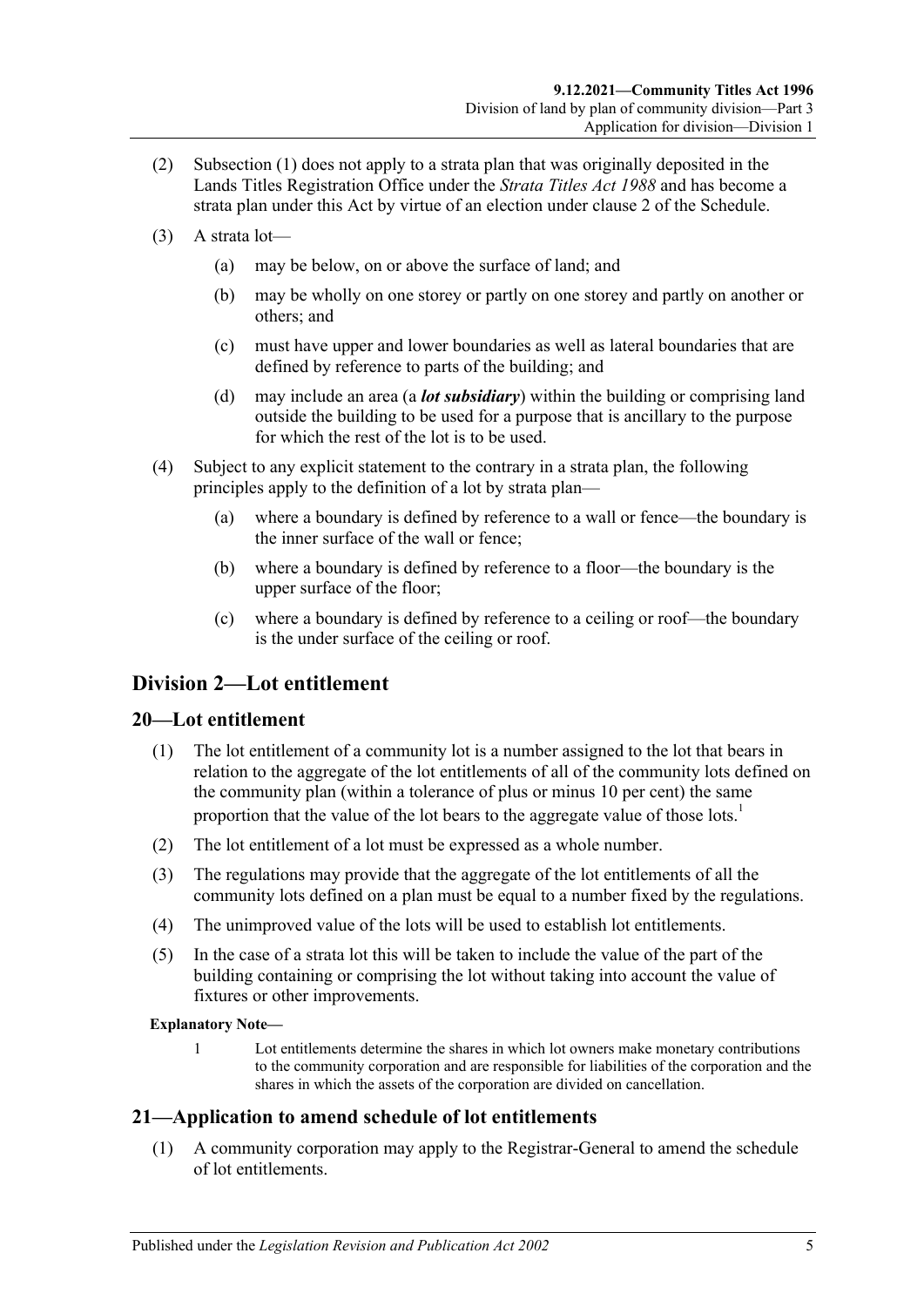- (2) The application must be in a form approved by the Registrar-General and must be accompanied by—
	- (a) the fee prescribed by regulation; and
	- (b) a new schedule of lot entitlements in a form approved by the Registrar-General certified correct by a land valuer (the Registrar-General may refuse to accept the schedule if it was certified to be correct more than six months before the application was lodged).
- (3) The corporation must provide evidence to the satisfaction of the Registrar-General that the application is made in pursuance of a unanimous resolution of the community corporation.
- (4) The corporation must provide evidence to the satisfaction of the Registrar-General that the following persons have given their consent to the proposed amendment:
	- (a) a person who is the owner of a community lot at the relevant time but who did not have the opportunity of voting against the resolution of the corporation authorising the proposed amendment because he or she was not a member of the corporation when the vote was taken; and
	- (b) a prospective owner at the relevant time of a community lot; and
	- (c) a registered encumbrancee or prospective encumbrancee at the relevant time of a community lot; and
	- (d) the persons referred to in [subsection](#page-23-0) (5).
- <span id="page-23-0"></span>(5) The consents of the following persons are also required:
	- (a) where the corporation is a primary corporation and a primary lot is divided by a secondary plan—
		- (i) a person who is the owner of a secondary lot at the relevant time but who did not have the opportunity of voting against the proposed amendment because he or she was not a member of the secondary corporation when the vote was taken; and
		- (ii) a prospective owner at the relevant time of a secondary lot; and
		- (iii) a registered encumbrancee or prospective encumbrancee at the relevant time of a secondary lot; and
	- (b) where the corporation is a primary corporation and a primary lot is divided by a secondary plan and a secondary lot created by that plan is divided by a tertiary plan or where the corporation is a secondary corporation and a secondary lot is divided by a tertiary plan—
		- (i) a person who is the owner of a tertiary lot at the relevant time but who did not have the opportunity of voting against the proposed amendment because he or she was not a member of the tertiary corporation when the vote was taken; and
		- (ii) a prospective owner at the relevant time of a tertiary lot; and
		- (iii) a registered encumbrancee or prospective encumbrancee at the relevant time of a tertiary lot.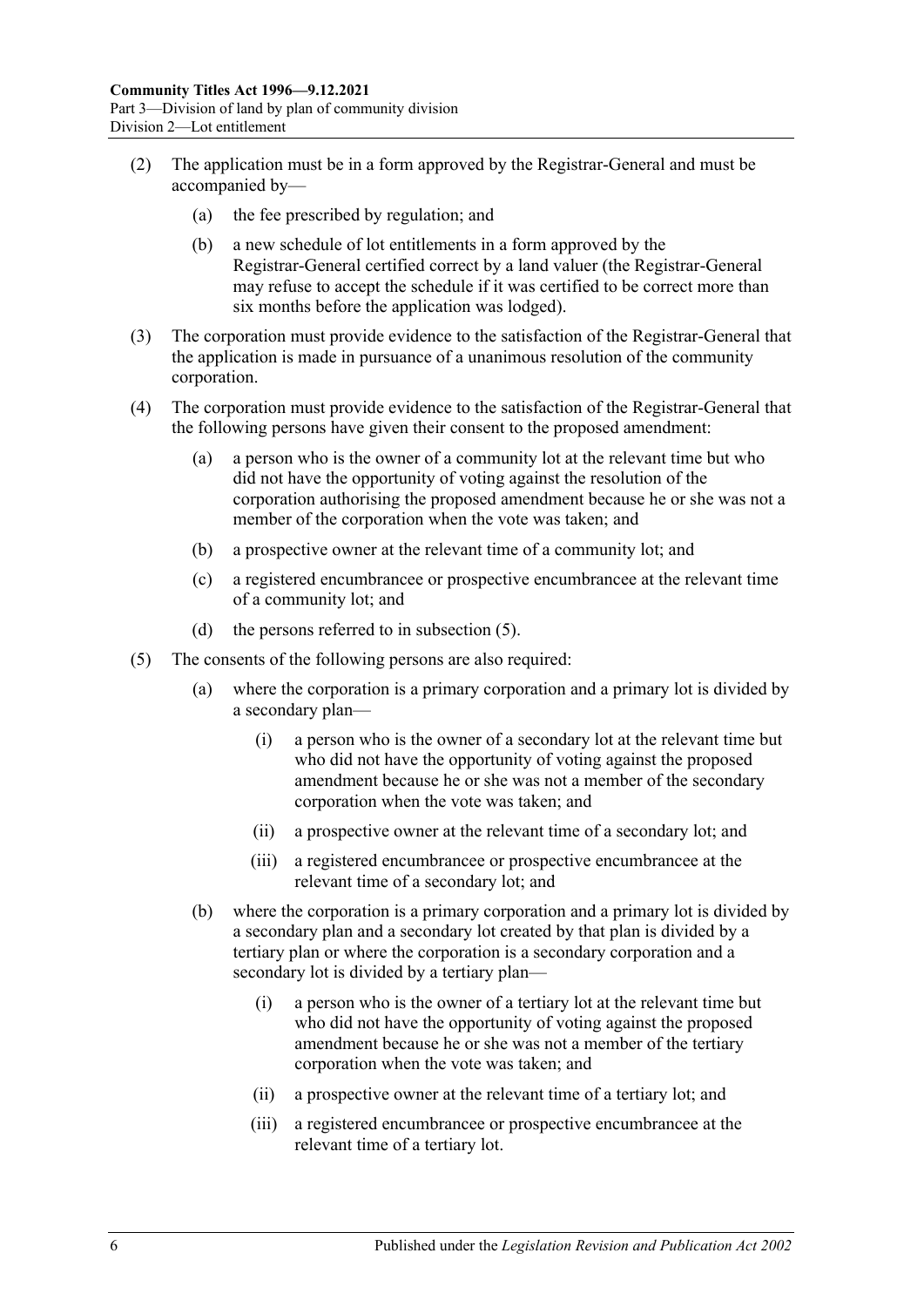- (6) The consent of a registered encumbrancee is not required under this section in relation to an easement registered in his or her name.
- (7) The consent of the owner or encumbrancee of a lot is not required under this section if, before the relevant time, an instrument had been presented for registration at the Lands Titles Registration Office on the registration of which that person would cease to be the owner or an encumbrancee of the lot.
- (8) The consent of an encumbrancee of a lot is not required under this section if the proportion that the new lot entitlement of the lot bears to the aggregate of the new lot entitlements of all the lots is within a range of plus or minus ten per cent of the proportion that the value of the lot bears to the aggregate values of all of the lots based on the valuations used when preparing the previous schedule of lot entitlements.
- (9) If the requirements of this section are satisfied, the Registrar-General must substitute the new schedule of lot entitlements for the previous schedule.
- (10) In this section—

*prospective encumbrancee* in relation to a lot means a person who will hold a registered encumbrance (not being an easement) over the lot on registration of an instrument that has been presented for registration at the Lands Titles Registration Office but has not been registered;

*prospective owner* in relation to a lot means a person who will be the owner of the lot on registration of a transfer that has been presented for registration at the Lands Titles Registration Office but has not been registered;

*relevant time* means the time at which the application for amendment of the schedule of lot entitlements is lodged with the Registrar-General by the community corporation.

## <span id="page-24-0"></span>**Division 3—Deposit of community plan**

## <span id="page-24-2"></span><span id="page-24-1"></span>**22—Deposit of community plan**

- (1) Where—
	- (a) application is made for the division of land by a community plan in accordance with this Act; and
	- (b) the requirements made by or under this Act in relation to the application have been satisfied; and
	- (c) the plan conforms with the requirements of this Act,

the Registrar-General must deposit the plan in the Lands Titles Registration Office and assign a number to it.

- (2) The Registrar-General must file the following documents with a plan deposited under [subsection](#page-24-2) (1)—
	- (a) the scheme description (except in the case of certain small schemes where a scheme description is not required—see [section](#page-19-0) 15); and
	- (b) the by-laws that will apply in relation to the scheme; and
	- (c) the development contract or contracts (if any).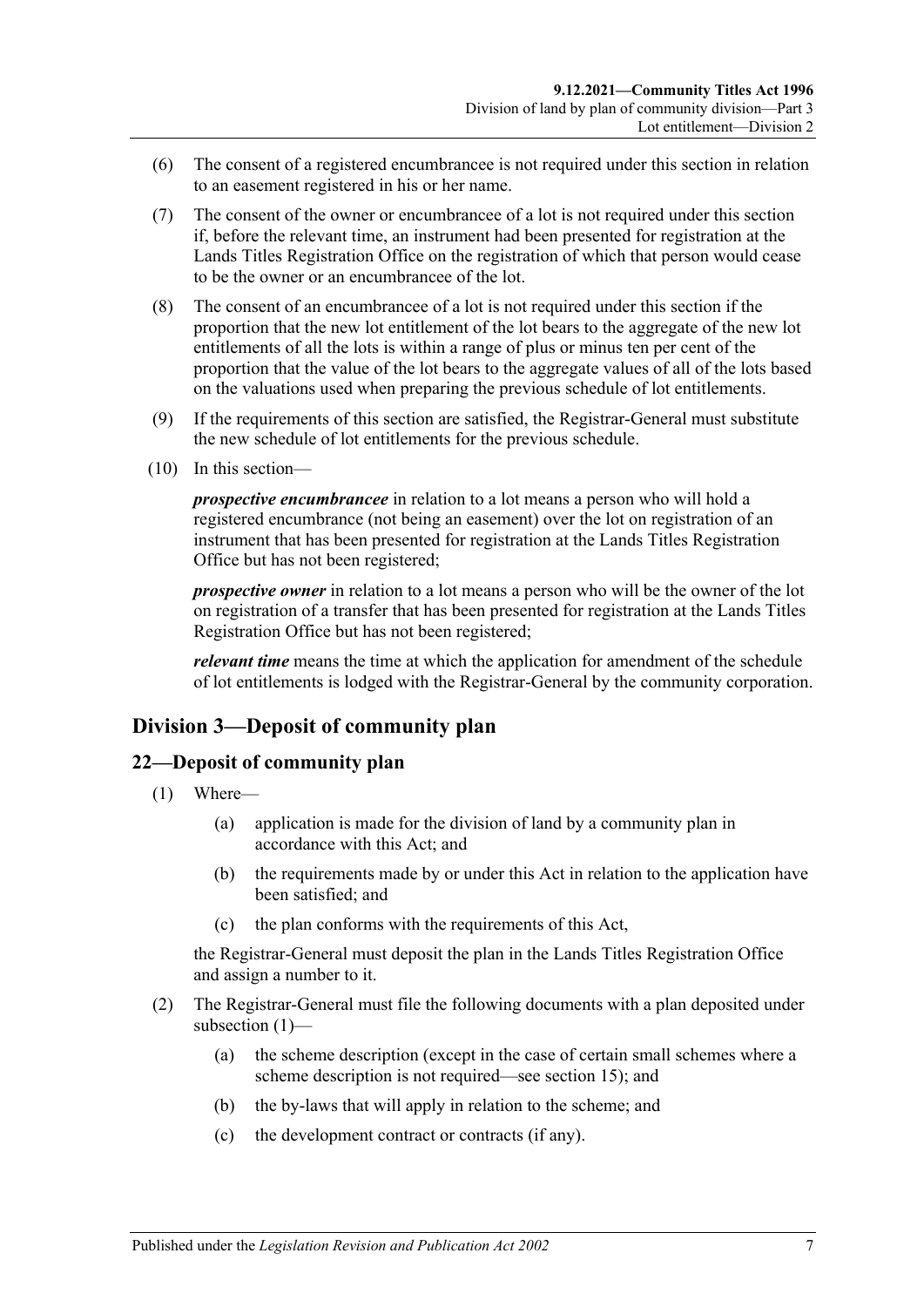- (3) On the deposit of a community plan under [subsection](#page-24-2)  $(1)$ 
	- (a) an appropriate note must be entered on the certificate or certificates of title for the land to which the plan relates; and
	- (b) the existing certificate or certificates for the land must then be cancelled and new certificates issued for the lots and common property created by the plan.
- (4) A certificate of title for a lot or common property must state that the land comprised in the certificate is part of a community parcel which must be identified by reference to the number of the community plan.
- (5) Where land comprising an allotment is divided by a plan of community division, the land ceases to comprise an allotment upon deposit of the plan.

## <span id="page-25-0"></span>**23—Vesting etc of lots etc on deposit of plan**

- (1) On deposit of a plan of community division—
	- (a) the common property vests in the owners of the community lots but the certificate of title for the common property will be issued in the name of the community corporation;
	- (b) if immediately before division the land divided comprised one allotment or two or more allotments owned by the same person, the lots will vest in that person and certificates for the lots will be issued in that person's name;
	- (c) if immediately before division the land divided comprised one or more allotments owned by more than one person, the lots will vest in one or two or more of those persons in the manner stated by the application and the certificates for the lots will be issued accordingly;
	- (d) if the land divided comprises a primary or secondary lot, the lots created by the plan will vest in the owner of the primary or secondary lot.
- (2) Where a plan, or the application for division, states that an estate or interest in land (not being an estate in fee simple in the common property or a lot) is vested in a person, deposit of the plan in the Lands Titles Registration Office operates to vest the estate or interest in that person to the extent to which it is not already vested in him or her.
- (3) Where a plan, or the application for division, states that an estate or interest in land is discharged or otherwise extinguished whether wholly or in respect of part only of that land, deposit of the plan in the Lands Titles Registration Office operates to discharge or otherwise extinguish that estate or interest wholly or in respect of that part of the land.
- (4) Where the deposit of a plan will operate to vest an encumbrance (other than an easement referred to in [section](#page-27-0) 25) in a person, the terms on which the encumbrance will be held must be specified by including them in, or attaching them to, the application for division or by reference to another registered instrument.
- (5) Where an easement is vested on deposit of a plan, the plan (or another plan referred to in the plan) must delineate the easement and the plan, or the application for division, must specify which land is the dominant land (if any) and which land is the servient land in respect of the easement.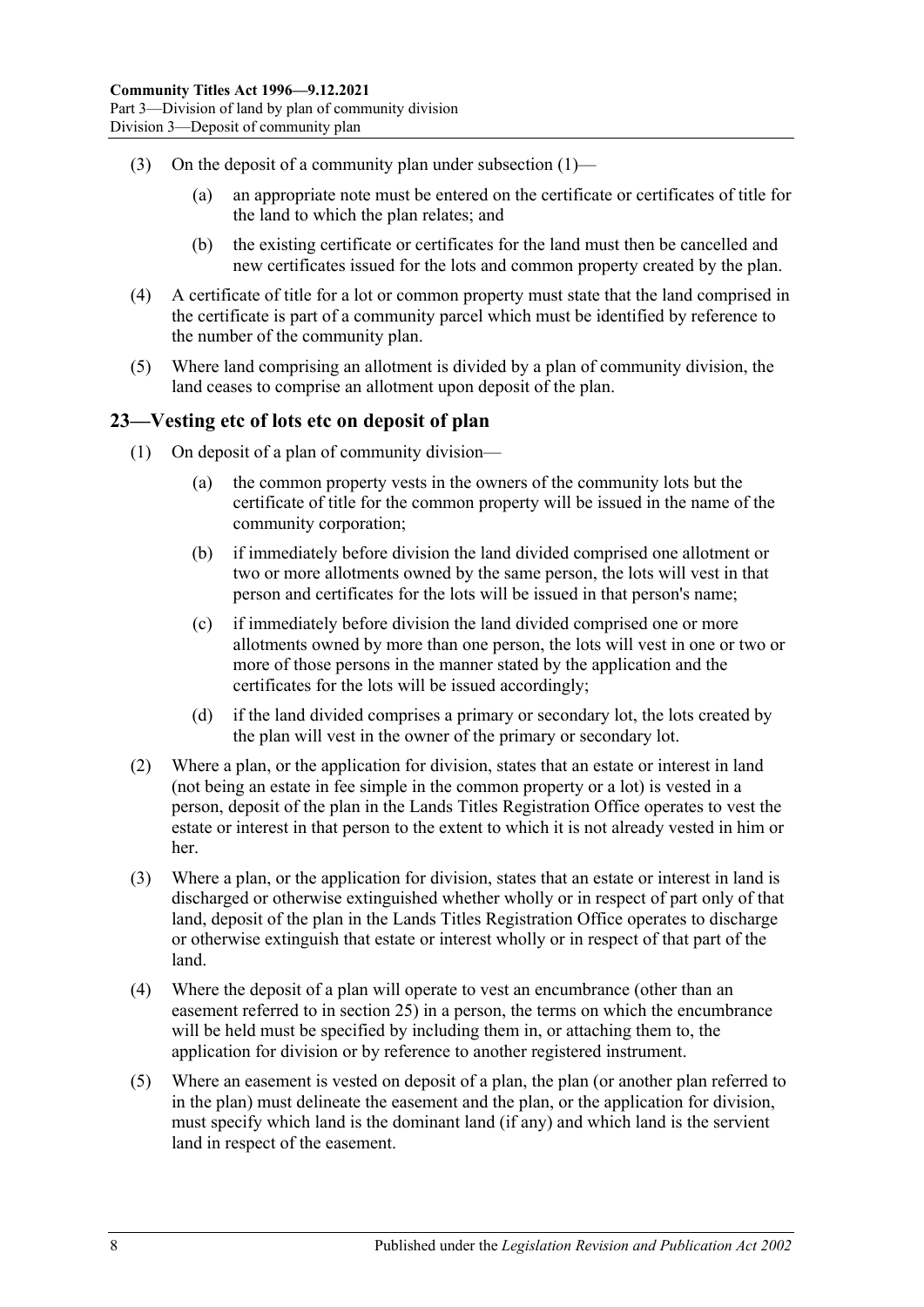- (6) Subject to this section, where land divided by a community plan is subject to a registered easement or a registered lease—
	- (a) in the case of an easement—the easement; and
	- (b) in the case of a lease—the lease and any encumbrance registered in relation to the lease,

will be registered on the relevant certificates of title issued under this section.

- (7) Subject to this section, where land divided by a community plan is subject to a registered encumbrance (other than a statutory encumbrance, an easement or a lease or encumbrance registered in relation to a lease) that is to continue after the deposit of the plan, the encumbrance—
	- (a) will be registered on the certificate of title for each lot; but
	- (b) will not be registered on the certificate for the common property and the encumbrance will be taken to be discharged to that extent.
- (8) The Registrar-General must, in relation to a statutory encumbrance, make such notes or other endorsements on the certificate of title for any lot, or for the common property, as may be appropriate according to the nature and extent of the encumbrance.
- (9) Where duty is payable under the *[Stamp Duties Act](http://www.legislation.sa.gov.au/index.aspx?action=legref&type=act&legtitle=Stamp%20Duties%20Act%201923) 1923* in relation to two or more transactions that will be effected by deposit of a plan of community division, each of the transactions will be taken to be effected by a separate instrument for the purposes of assessing duty.

## <span id="page-26-1"></span><span id="page-26-0"></span>**24—Easements for support, shelter, services and projections**

- <span id="page-26-2"></span>(1) The following easements exist between the lots and between the lots and common property, to the extent required by the nature of the community scheme or by the nature of the buildings or other improvements erected on, or made to, the community parcel (whether before or after deposit of the community plan)—
	- (a) easements of support<sup>1</sup> and shelter;
	- (b) easements for the establishment, maintenance and repair of the service infrastructure;
	- (c) easements for the provision of the following services by means of the service infrastructure—
		- (i) the supply of water, gas, electricity, heating oil or air-conditioned air; and
		- (ii) ventilation; and
		- (iii) the transmission of telephonic, radio, computer and television signals; and
		- (iv) the removal of sewage and the drainage and water; and
		- (v) the removal or disposal of garbage and waste; and
		- (vi) the provision of any other similar service;
	- (d) easements for the projection of window sills, windows, window awnings, eaves, guttering and other minor parts of a building.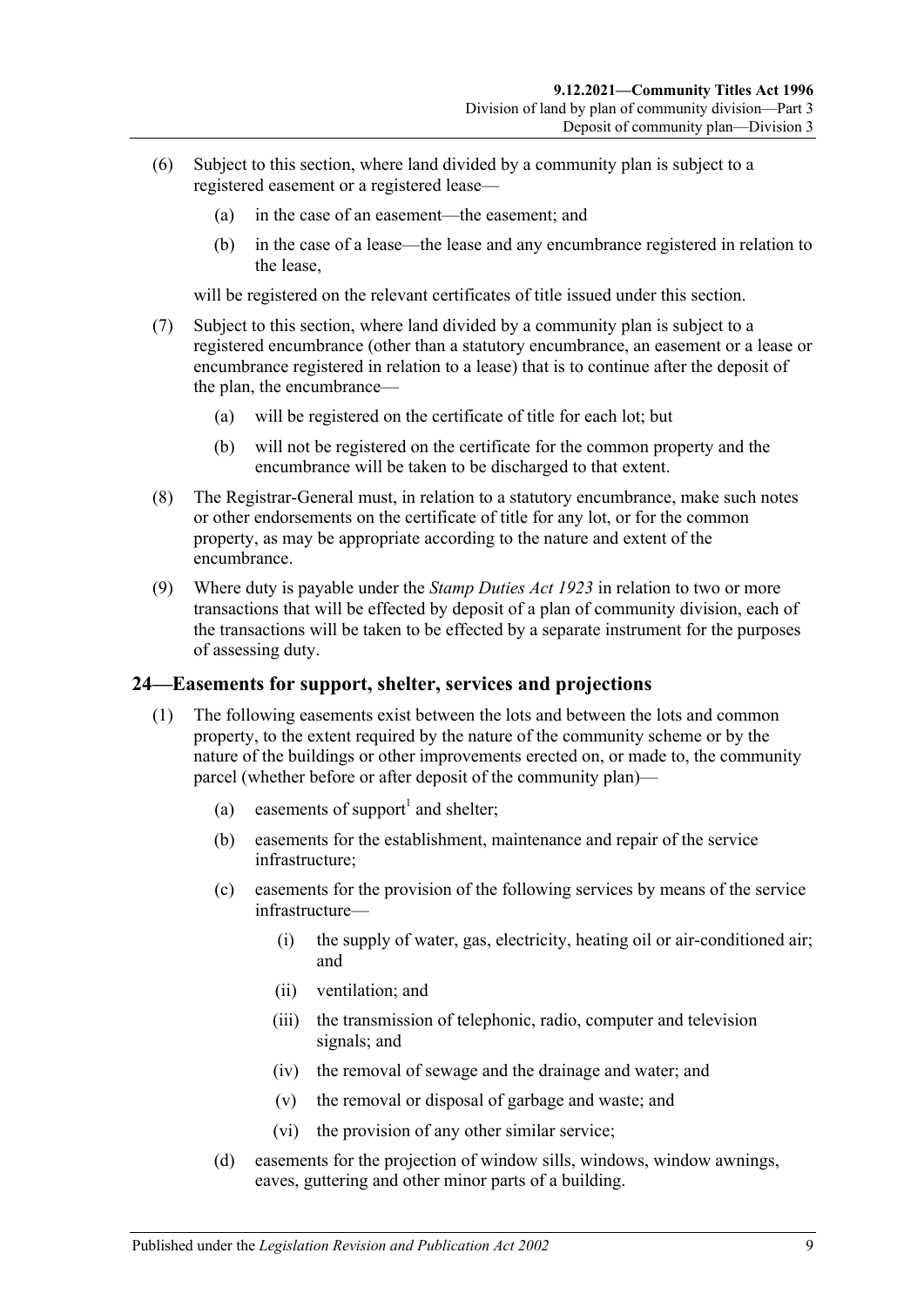- (2) An easement for the support or shelter of a building or other improvement does not arise under [subsection](#page-26-1) (1) if the building or other improvement was erected or made after the deposit of the community plan (or, in the case of a development lot, after the division of the development lot by amendment of the community plan) unless—
	- (a) the building or other improvement is erected or made pursuant to a development contract; or
	- (b) the building or other improvement provides support or shelter for the building or improvement from which it is to receive support or shelter.
- (3) An easement for projections only arises under [subsection](#page-26-2) (1)(d) in respect of—
	- (a) a building erected before the deposit of the community plan or, in the case of a development lot, before the division of the development lot by amendment of the community plan; or
	- (b) a building erected pursuant to a development contract.
- (4) The cables, wires, pipes, sewers, drains, ducts, plant and equipment comprising the service infrastructure will be located—
	- (a) in the positions specified in the plan of community division; or
	- (b) if no position has been specified—in the position agreed by the owners of the land affected or if they cannot reach agreement, the position determined by the appropriate court under [Part 14.](#page-112-0)
- (5) Where a cable, wire, pipe, sewer, drain, plant or equipment was laid or installed before the plan of community division was deposited, the owners of the land affected will be taken to have agreed to the position in which the cable, wire, pipe, sewer, drain, plant or equipment was laid or installed.

#### **Explanatory Note—**

1 An example of an easement for support created by [subsection](#page-26-1) (1) is the right to use a party wall for the support of floors, ceilings, roofs etc.

## <span id="page-27-0"></span>**25—Easements in favour of Government instrumentalities**

Section 223LG of the *[Real Property Act](http://www.legislation.sa.gov.au/index.aspx?action=legref&type=act&legtitle=Real%20Property%20Act%201886) 1886* applies in relation to a plan of community division deposited in the Lands Titles Registration Office as though it were a plan of division deposited under Part 19AB of that Act.

## <span id="page-27-1"></span>**26—Vesting of certain land in council etc**

- (1) Any land that comprises part of the land divided by a deposited plan of community division but that is not common property or part of a lot and is shown on the plan as a street, road, thoroughfare, reserve or similar open space—
	- (a) is vested in fee simple in the council for the area in which the community parcel is situated; or
	- (b) where the parcel is not within the area of a council—
		- (i) if provision is made by the regulations for the land to vest in an authority prescribed by the regulations—vests in that authority; or
		- (ii) in any other case—reverts to the Crown.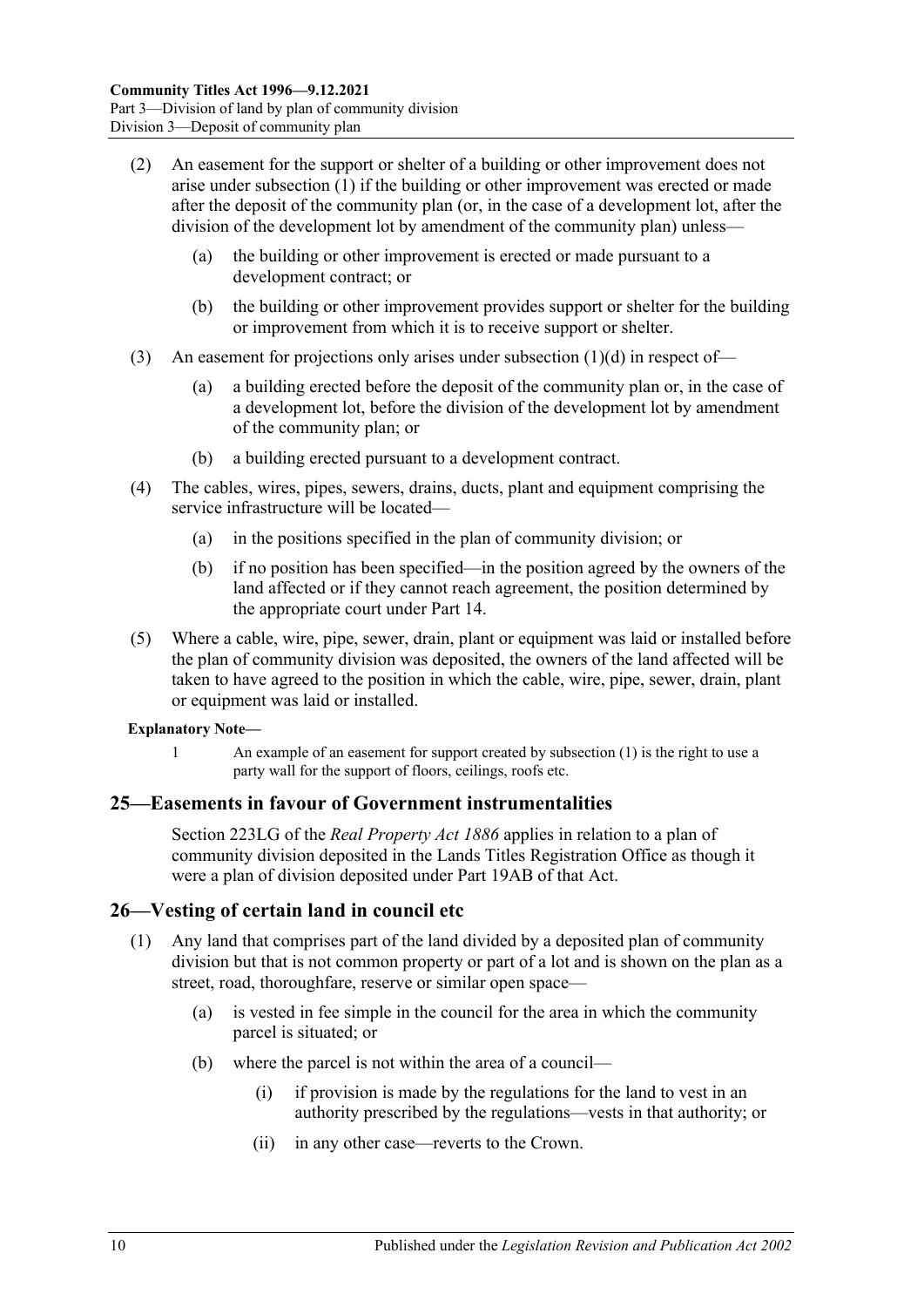- (2) All land shown on a deposited plan of community division as a street, road, thoroughfare, reserve or other similar open space that vests in a council or other authority or reverts to the Crown under this section—
	- (a) must be held for the purposes indicated by the plan; and
	- (b) is subject to such easements (excluding rights-of-way in the case of a street, road or thoroughfare) as are indicated on the plan; and
	- (c) is free of all other estates and interests.
- (3) All land shown on a deposited plan of community division as a street, road, or thoroughfare that vests in a council or other authority or reverts to the Crown under this section will, for all purposes, be regarded as a public street, road, or thoroughfare.
- (4) Compensation is not payable in respect of the vesting or reversion of land under this section.
- (5) An easement that is appurtenant to land shown on a deposited plan of community division as a street, road, thoroughfare, reserve or other similar open space that vests in a council or other authority or reverts to the Crown under this section ceases to be appurtenant to that land upon deposit of the plan in the Lands Titles Registration Office unless the plan shows that the easement will remain appurtenant to that land.

## <span id="page-28-0"></span>**27—Encroachments**

- (1) If it appears from a community plan that any part of a building encroaches over land not included in the community parcel, the plan can only be deposited if—
	- (a) no part of a lot to be created by the plan forms part of the encroachment; and
	- $(b)$ 
		- (i) the encroachment is over land vested in, or under the control or management of, a council and the council consents to the encroachment; or
		- (ii) the encroachment consists of the protrusion of footings, or footings and associated structures of a nature prescribed by regulation, by not more than the distance prescribed by regulation beyond the boundaries of the parcel, and the owner of the land over which the encroachment occurs consents to the encroachment; or
		- (iii) it is established to the Registrar-General's satisfaction that the encroachment is otherwise authorised by law.
- (2) Where an application affected by an encroachment is granted by the Registrar-General—
	- (a) the Registrar-General will, on the deposit of the plan, enter the encroachment on any relevant certificate of title or on any relevant instrument registered in the General Registry Office; and
	- (b) any consent given in relation to the encroachment is binding on present and subsequent owners and occupiers of the land.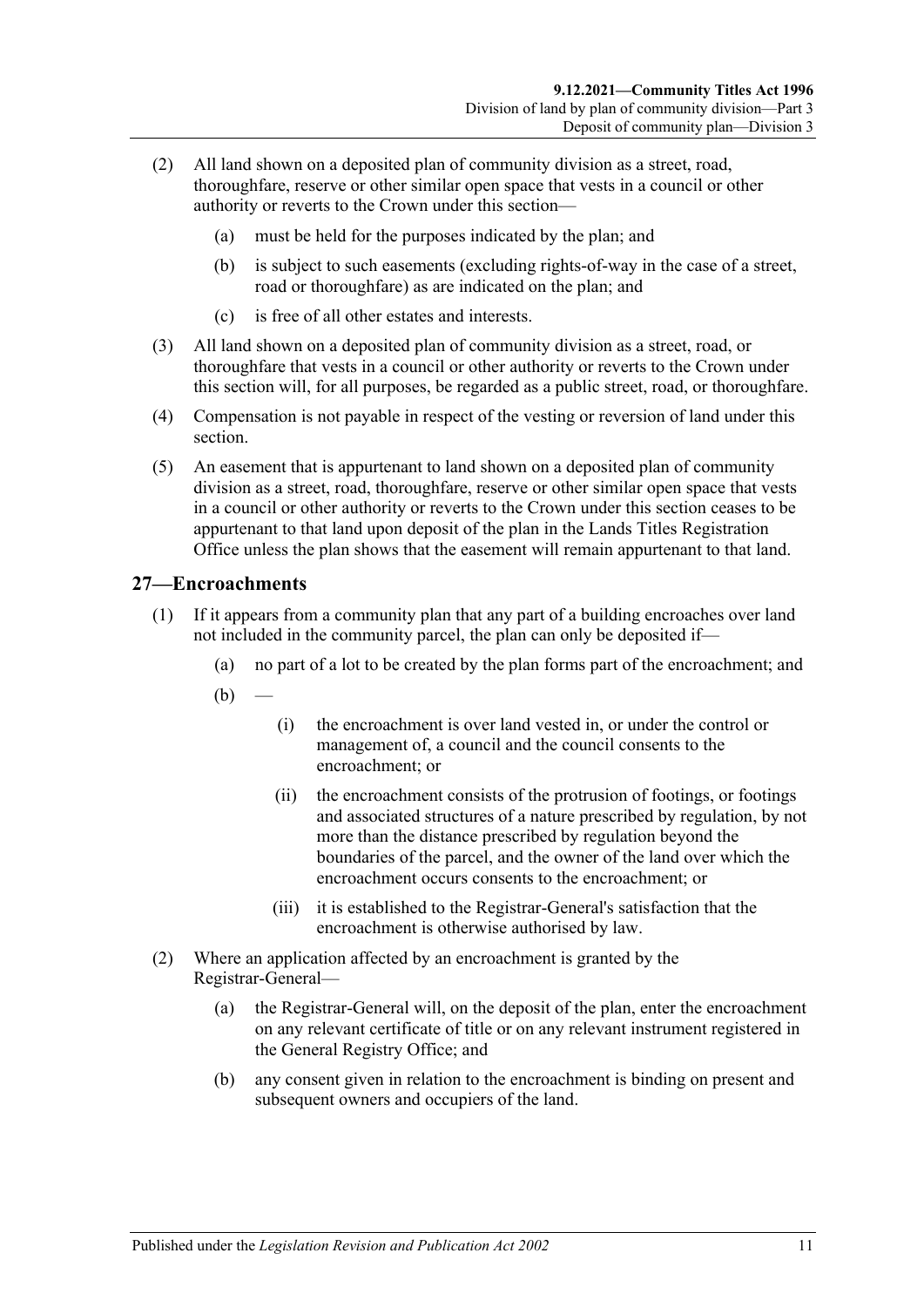## <span id="page-29-0"></span>**Division 4—Common property**

## <span id="page-29-1"></span>**28—Common property**

- (1) The common property created by a community plan comprises—
	- (a) those parts of the community parcel that do not comprise or form part of a lot; and
	- (b) the service infrastructure (except for any part of the service infrastructure that is vested in a Minister of the Crown or other authority or person and the parts of the service infrastructure that provide a service to only one lot); and
	- (c) in the case of a strata plan—those parts of the building that are not part of a lot; and
	- (d) any building that is not for the exclusive use of a lot and was erected before the deposit of the community plan; and
	- (e) any building erected by the developer or the community corporation as part of the common property; and
	- (f) any other building on the community parcel that has been committed to the care of the community corporation as part of the common property.
- (2) The common property may be used for any lawful purpose including a commercial purpose.
- (3) Any income arising from the use of the common property must be paid into the administrative fund or the sinking fund.
- <span id="page-29-3"></span>(4) If a plan of community division indicates that members of the public have access to the common property, or a part of it, then members of the public are entitled to use the common property, or the relevant part of it, in accordance with the by-laws.
- (5) Despite any Act or law to the contrary, uninterrupted use by the public of common property under [subsection](#page-29-3) (4) does not vest the public or any local or State government authority any rights in respect of the common property.

## <span id="page-29-2"></span>**29—Vesting of the common property**

- (1) The common property of a community parcel is vested in fee simple as tenants in common in the owners for the time being of the community lots in shares proportionate to the lot entitlements of their respective lots.
- (2) If a primary parcel has been divided into primary and secondary lots or primary, secondary and tertiary lots, the common property of the primary parcel is vested in fee simple as tenants in common in the owners for the time being of the primary and secondary lots or the primary, secondary and tertiary lots in shares proportionate to the lot entitlements of their respective lots.
- (3) If a secondary parcel has been divided into secondary and tertiary lots, the common property of the secondary parcel is vested in fee simple as tenants in common in the owners for the time being of the secondary and tertiary lots in shares proportionate to the lot entitlements of their respective lots.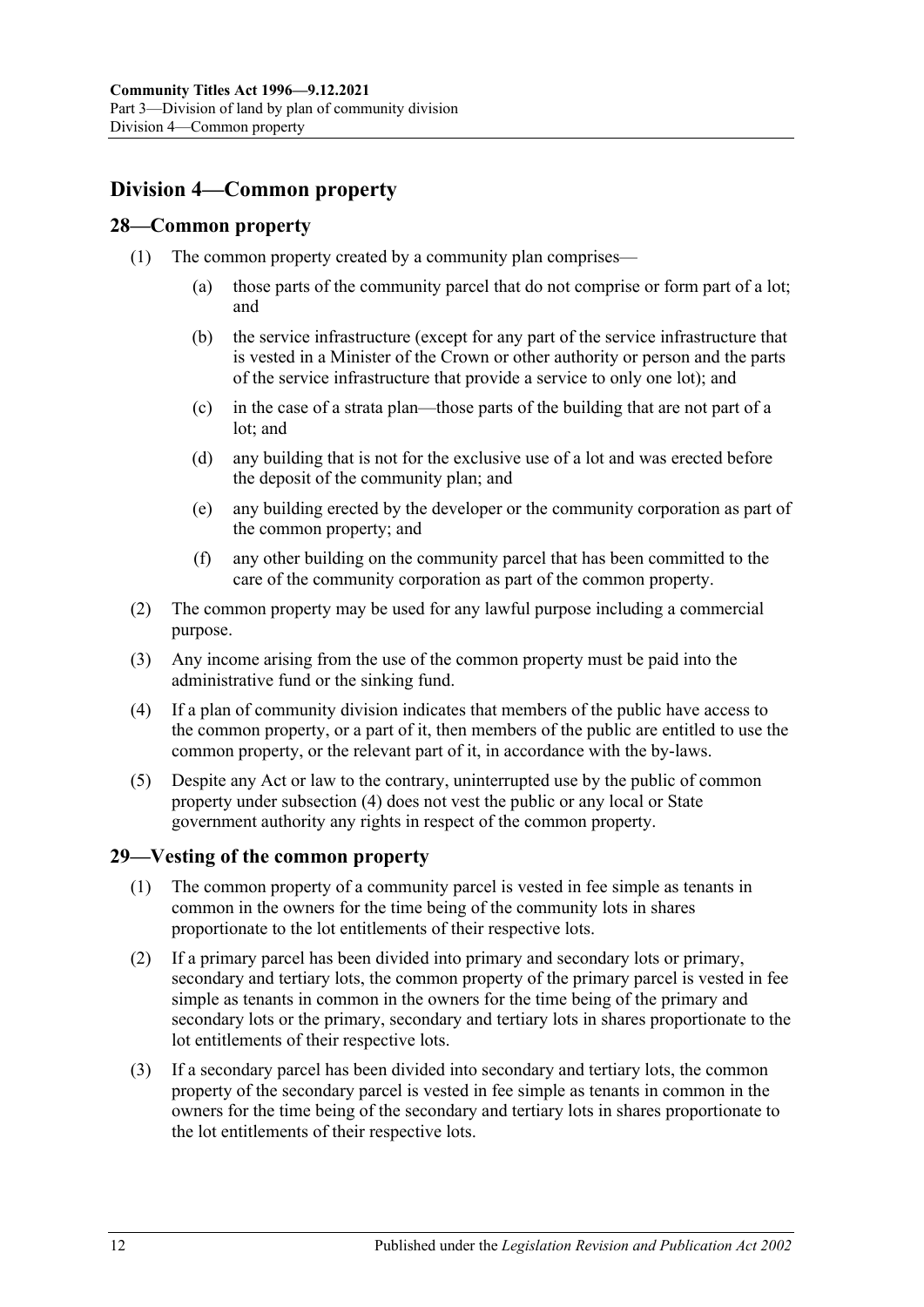- (4) An owner's interest in a lot is inseparable from his or her interest in the common property and accordingly—
	- (a) a dealing affecting the lot affects, without express reference, the interest in the common property in the same manner and to the same extent; and
	- (b) the owner of a lot cannot separately deal with or dispose of the interest in the common property.
- (5) If the community corporation is authorised by or under this Act to enter into a transaction affecting the common property, it may enter into the transaction and execute documents related to the transaction, in its own name, as if it were the owner of an estate in fee simple in the common property.
- (6) A community corporation may sue and be sued for rights and liabilities related to the common property as if it were the owner and occupier of the common property.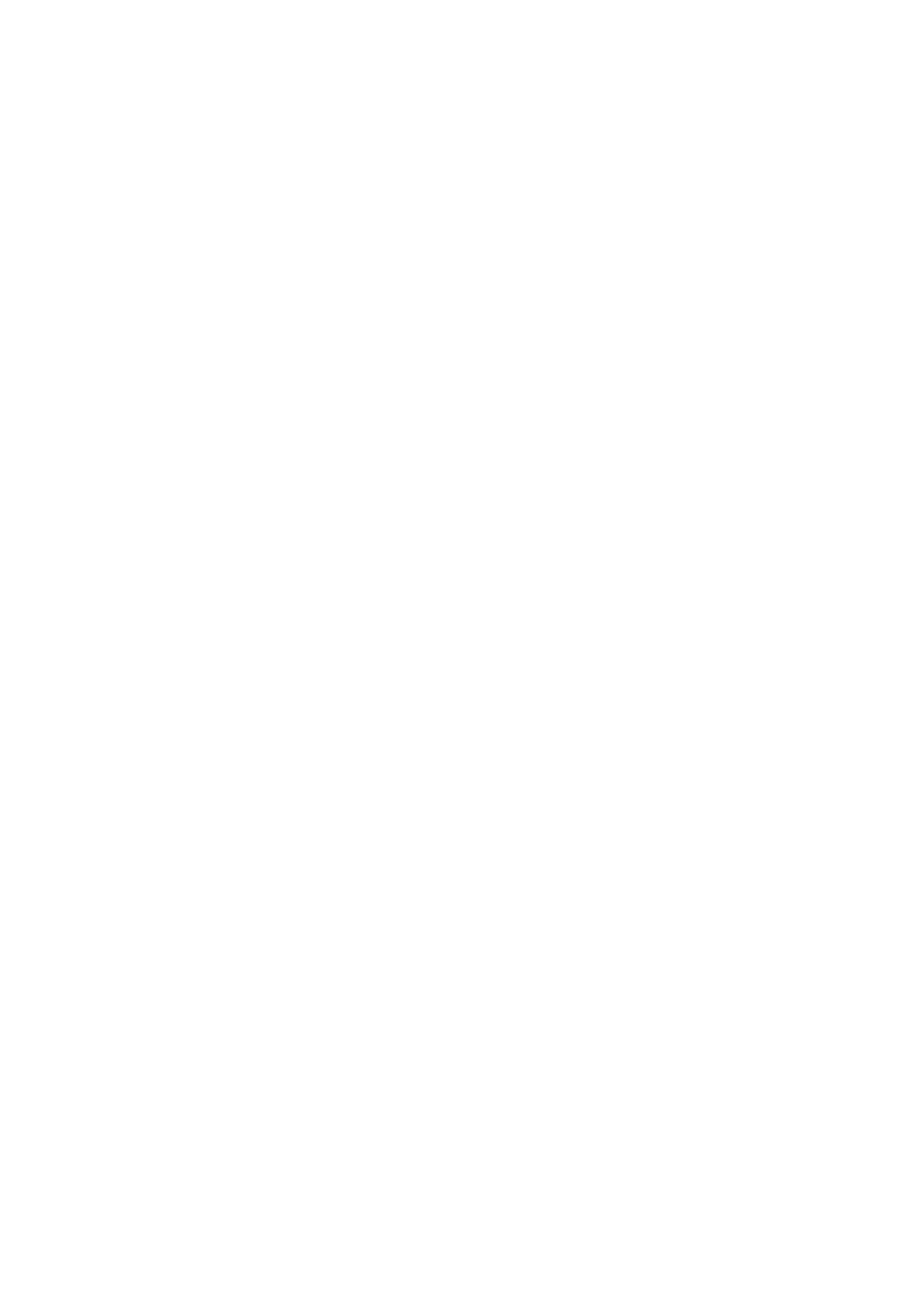## <span id="page-32-0"></span>**Part 4—The scheme description**

## <span id="page-32-1"></span>**30—Scheme description**

- (1) A scheme description must—
	- (a) be in a form approved by the Registrar-General; and
	- (b) identify the community parcel and the lots and common property into which the parcel is to be divided (this may be done by reference to the plan of community division with which the description will be filed); and
	- (c) describe the purpose or purposes for which the lots and common property may be used; and
	- (d) specify the standard of buildings and other improvements (if any) to be, or which may be, erected on or made to the lots or common property; and
	- (e) if the scheme is to be completed in stages—
		- (i) identify the part or parts of the community parcel (which may, in the case of a strata scheme, include a stratum or strata of space not defined by a building or other monument) to be developed in a subsequent stage or subsequent stages; and
		- (ii) provide a brief description of the nature and scope of the development to be undertaken in respect of each stage; and
		- (iii) state the time expected for the completion of each stage or, if it is not possible to estimate a time for completion, explain briefly why it is not possible to do so; and
	- (f) if the owner or owners of one or more of the community lots is to be under an obligation to develop the lot—include a brief description of the nature and scope of that development and the time for its completion or, if it is not possible to estimate a time for completion, explain briefly why it is not possible to do so; and
	- (g) if the developer is to make improvements to the common property or undertake any other development work on the common property—include a brief description of the nature and scope of those improvements or that work and the time expected for their completion or, if it is not possible to estimate a time for completion, explain briefly why it is not possible to do so; and
	- (h) if the division or other development of the land pursuant to the scheme is subject to conditions imposed by the relevant development authority when granting its consent or imposed by the *[Planning, Development and](http://www.legislation.sa.gov.au/index.aspx?action=legref&type=act&legtitle=Planning%20Development%20and%20Infrastructure%20Act%202016)  [Infrastructure Act](http://www.legislation.sa.gov.au/index.aspx?action=legref&type=act&legtitle=Planning%20Development%20and%20Infrastructure%20Act%202016) 2016* or by regulations under that Act—set out those conditions in full; and
	- (i) set out any other important features of the scheme; and
	- (ia) be endorsed with a certificate in the form prescribed by regulation from the person who prepared the scheme description certifying that the scheme description has been correctly prepared in accordance with this Act; and
	- (j) include any other information required by the regulations.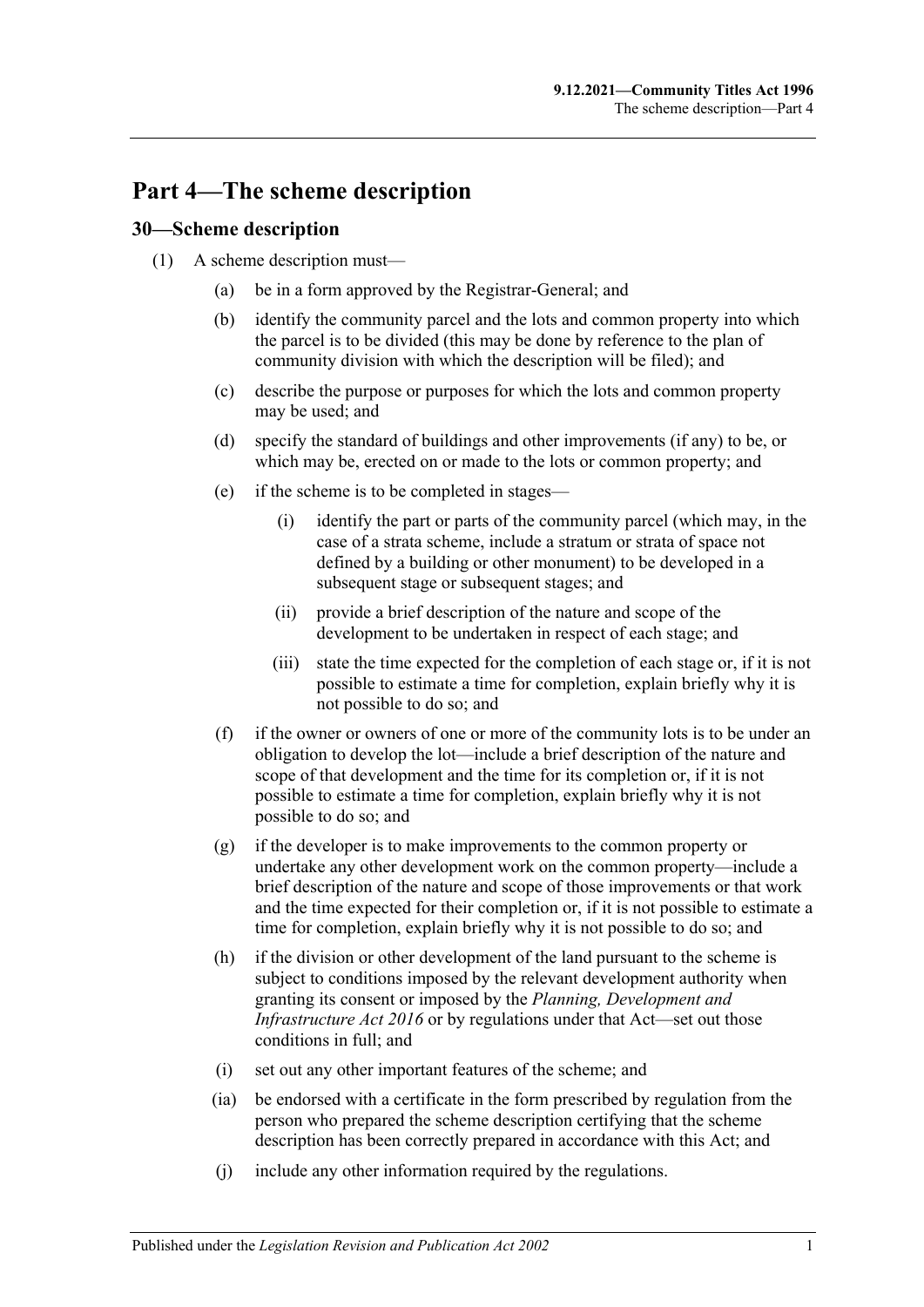- (2) The scheme description of a secondary scheme must not be inconsistent with the scheme description or the by-laws of the primary scheme and the scheme description of a tertiary scheme must not be inconsistent with the scheme description or the by-laws of the secondary or primary scheme.
- (3) A scheme description should be written as clearly as possible and should not include any unnecessary detail.
- <span id="page-33-1"></span>(4) Before endorsing a scheme description, the relevant development authority may require modifications to it—
	- (a) to add any information that is necessary or desirable in the opinion of the development authority; or
	- (b) to clarify any part of the description; or
	- (c) to remove any unnecessary detail.

#### <span id="page-33-0"></span>**31—Amendment of scheme description**

- (1) The scheme description of a community scheme may be amended by unanimous resolution of the community corporation but only if consistency is maintained—
	- (a) with the plan of community division, the by-laws and the development contract or contracts (if any) of the community scheme; and
	- (b) where the scheme description relates to a primary scheme and a primary lot is divided by a secondary plan—with the scheme description, the by-laws and the development contract or contracts (if any) of the secondary scheme and if a secondary lot created by the secondary plan is divided by a tertiary plan, the scheme description, the by-laws and the development contract or contracts (if any) of the tertiary scheme; and
	- (c) where the scheme description relates to a secondary scheme and a secondary lot is divided by a tertiary plan—with the scheme description, the by-laws and the development contract or contracts (if any) of the tertiary scheme.<sup>1</sup>
- (2) The community corporation must lodge a copy of the scheme description as amended (certified in accordance with the regulations) with the Registrar-General.
- (3) The certified copy must—
	- (a) be endorsed by the relevant development authority; and
	- (ab) be endorsed with a certificate, in the form prescribed by regulation, from the person who prepared the amended scheme description or an officer of the community corporation certifying that the amended scheme description has been correctly prepared in accordance with this Act; and
	- (b) be accompanied by the fee prescribed by regulation.
- (4) The corporation must provide evidence to the satisfaction of the Registrar-General that the amendment was made by a unanimous resolution of the corporation.
- (5) The amendment comes into force when a certified copy of the scheme description as amended is filed with the deposited plan of community division by the Registrar-General.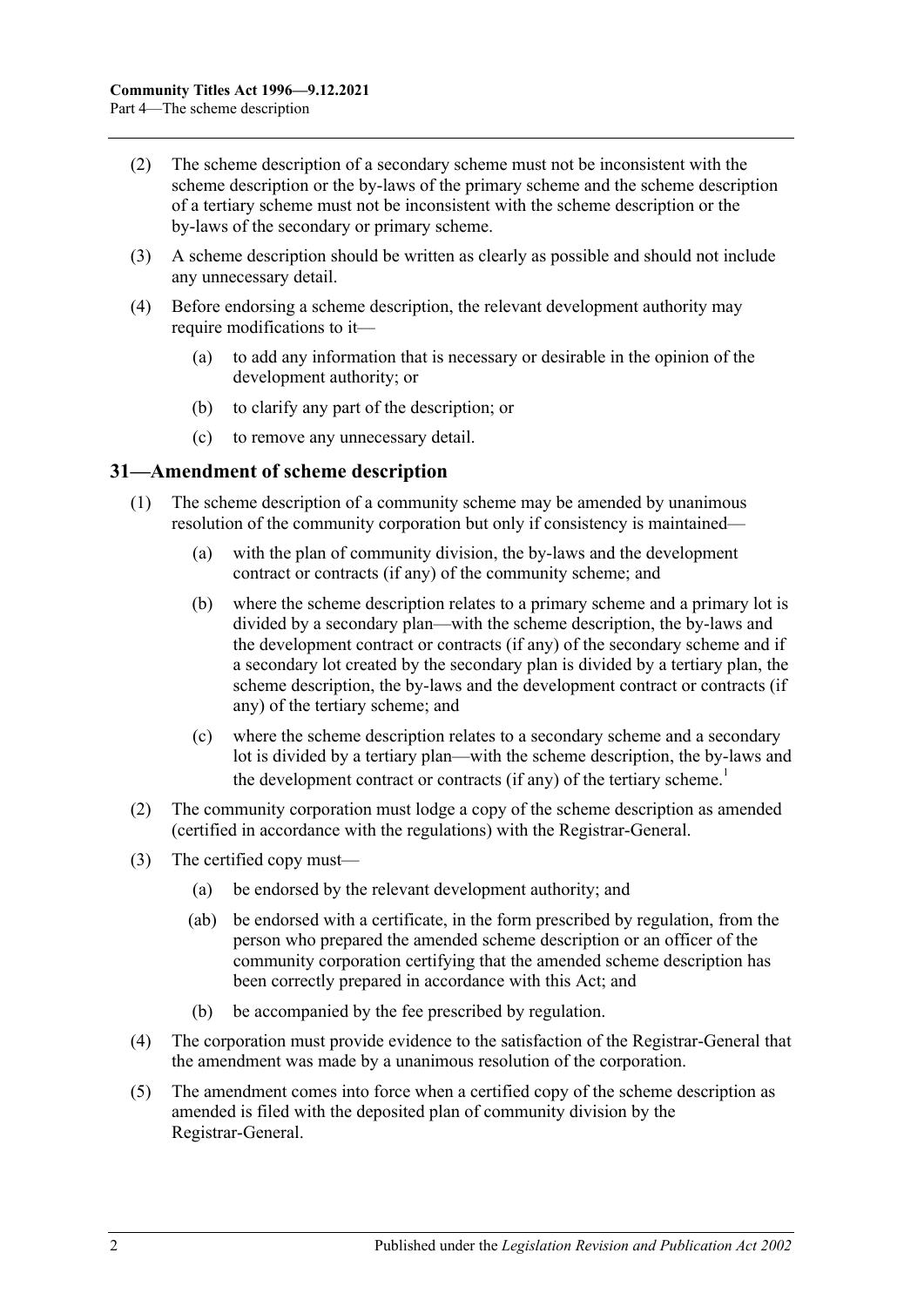#### **Explanatory Note—**

1 The scheme description is based on the plan of community division and the by-laws and development contracts must conform with the scheme description. It may be necessary, therefore, to amend the plan, the by-laws or a development contract when amending the scheme description.

#### <span id="page-34-0"></span>**32—Persons whose consents are required**

- (1) The corporation must provide evidence to the satisfaction of the Registrar-General that the following persons have given their consent to the amendment—
	- (a) a person who is the owner of a community lot at the relevant time but who did not have the opportunity of voting against the resolution of the corporation amending the scheme description because he or she was not then a member of the corporation; and
	- (b) the prospective owner at the relevant time of a community lot; and
	- (c) the owner or prospective owner at the relevant time of a development lot; and
	- (d) a registered mortgagee or prospective mortgagee and a registered lessee or prospective lessee at the relevant time of a community lot or development lot; and
	- (e) the owner or prospective owner at the relevant time of a development lot in a secondary or tertiary scheme that comprises part of the community scheme to which the scheme description relates; and
	- (f) the persons referred to in [subsection](#page-34-1) (2).
- <span id="page-34-1"></span>(2) The consents of the following persons are required—
	- (a) where the corporation is a primary corporation and a primary lot is divided by a secondary plan—
		- (i) a person who is the owner of a secondary lot at the relevant time but who did not have the opportunity of voting against the proposed amendment to the scheme description because he or she was not then a member of the secondary corporation; and
		- (ii) the prospective owner at the relevant time of a secondary lot; and
		- (iii) a registered mortgagee or prospective mortgagee and a registered lessee or prospective lessee at the relevant time of a secondary lot or development lot; and
	- (b) where the corporation is a primary corporation and a primary lot is divided by a secondary plan and a secondary lot created by that plan is divided by a tertiary plan or where the corporation is a secondary corporation and a secondary lot is divided by a tertiary plan—
		- (i) a person who is the owner of a tertiary lot at the relevant time but who did not have the opportunity of voting against the proposed amendment to the scheme description because he or she was not then a member of the tertiary corporation; and
		- (ii) the prospective owner at the relevant time of a tertiary lot; and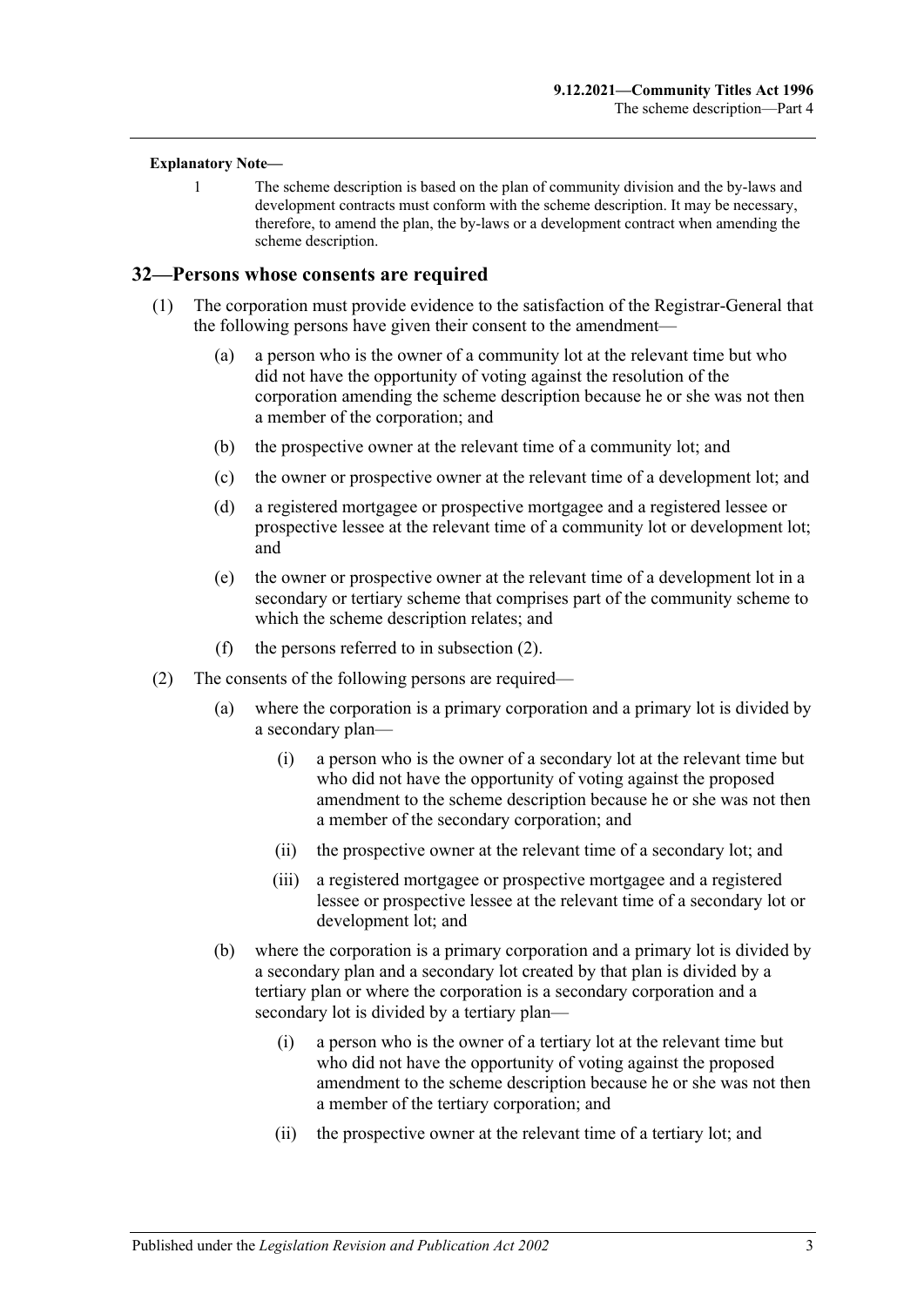- (iii) a registered mortgagee or prospective mortgagee and a registered lessee or prospective lessee at the relevant time of a tertiary lot or development lot.
- (3) The consent of the owner, mortgagee or lessee of a lot is not required under this section if before the relevant time an instrument had been presented for registration at the Lands Titles Registration Office on the registration of which that person would cease to be the owner, mortgagee or lessee of the lot.
- (4) In this section—

*prospective lessee* means the lessee under a lease that has been presented for registration at the Lands Titles Registration Office but has not been registered;

*prospective mortgagee* means the mortgagee under a mortgage that has been presented for registration at the Lands Titles Registration Office but has not been registered;

*prospective owner* in relation to a lot means the person who will be the owner of the lot on registration of a transfer that has been presented for registration at the Lands Titles Registration Office but has not been registered;

*the relevant time* means the time at which the certified copy of the scheme description as amended is lodged by the community corporation with the Registrar-General.

## <span id="page-35-0"></span>**33—Amended copy of scheme description to be filed**

If the requirements of this Part are satisfied, the Registrar-General must file the certified copy of the scheme description as amended with the deposited plan of community division in substitution for the scheme description previously filed with the plan.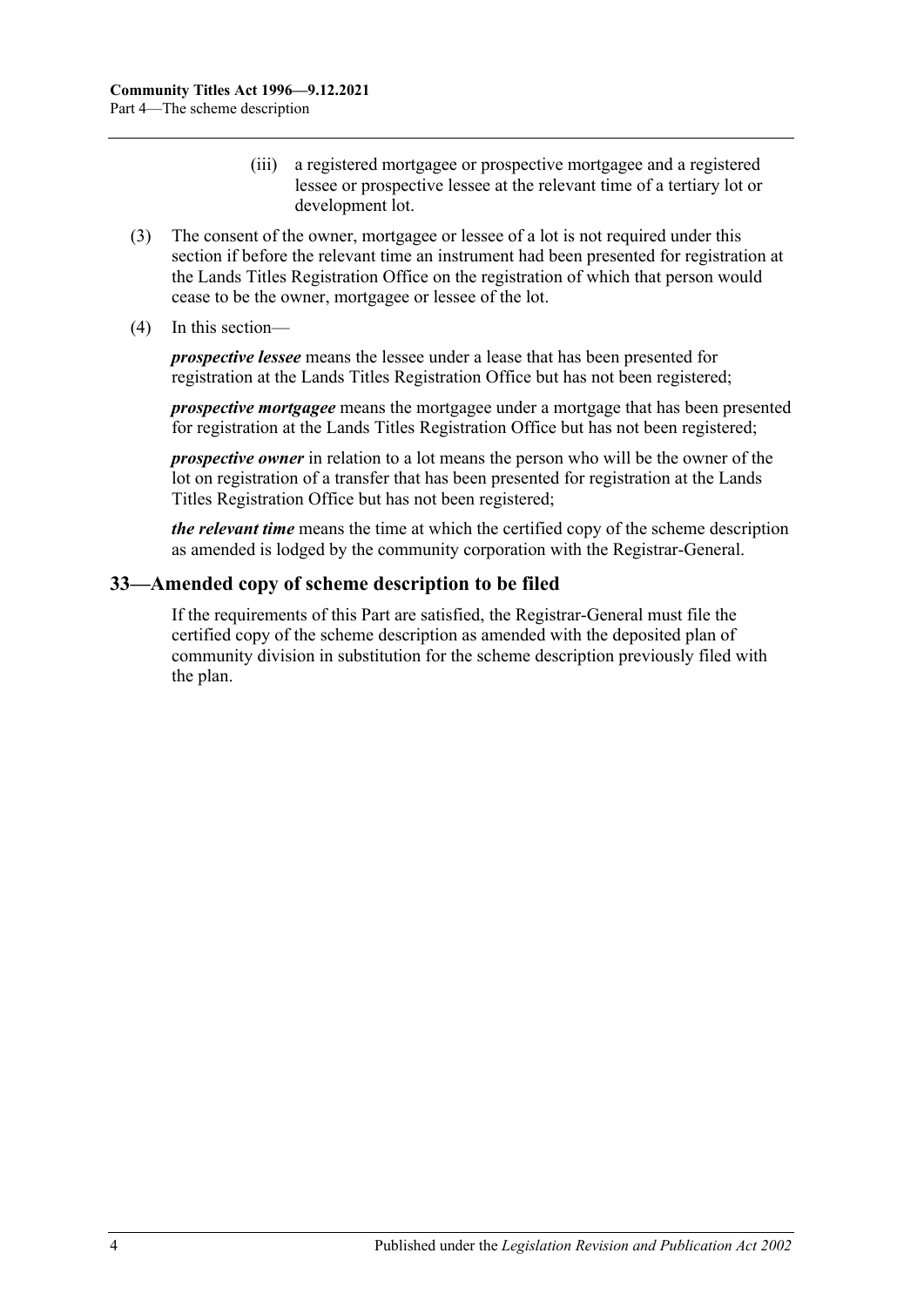# **Part 5—By-laws**

### **34—By-laws**

- (1) The first by-laws of a community scheme are the by-laws filed with the community plan by the Registrar-General when depositing the plan in the Lands Titles Registration Office.
- (2) The by-laws of a community scheme must—
	- (a) be in a form approved by the Registrar-General; and
	- (b) provide for the administration, management and control of the common property; and
	- (c) regulate the use and enjoyment of the common property; and
	- (d) regulate the use and enjoyment of the community lots to the extent necessary to give effect to the scheme description; and
	- (e) be endorsed with a certificate, in the form prescribed by regulation, from the person who prepared the by-laws certifying that the by-laws have been correctly prepared in accordance with this Act.
- (3) A by-law may also—
	- (a) regulate—
		- (i) the position, design, dimensions, methods and materials of construction and external appearance of buildings or other improvements on community lots; or
		- (ii) the maintenance and repair of buildings or other improvements on community lots; or
		- (iii) landscaping, including the establishment, care and maintenance of lawns, gardens and other areas on community lots; or
	- (b) impose requirements or restrictions relating to the appearance of community lots or buildings or other improvements situated on community lots; or
	- (c) regulate the use and enjoyment of community lots in order to prevent interference with the use and enjoyment of other lots; or
	- (ca) authorise or require the community corporation to act as agent for the owners of community lots in arranging policies of insurance; or
	- (d) regulate such other matters as are permitted by this Act to be regulated by by-laws; or
	- (e) impose a penalty, not exceeding the prescribed amount, for contravention of, or failure to comply with, a by-law.
- (4) A by-law may confer discretionary powers on the community corporation or any other person.
- (5) A by-law may apply to a particular lot or lots, to a class or classes of lots, or to lots generally.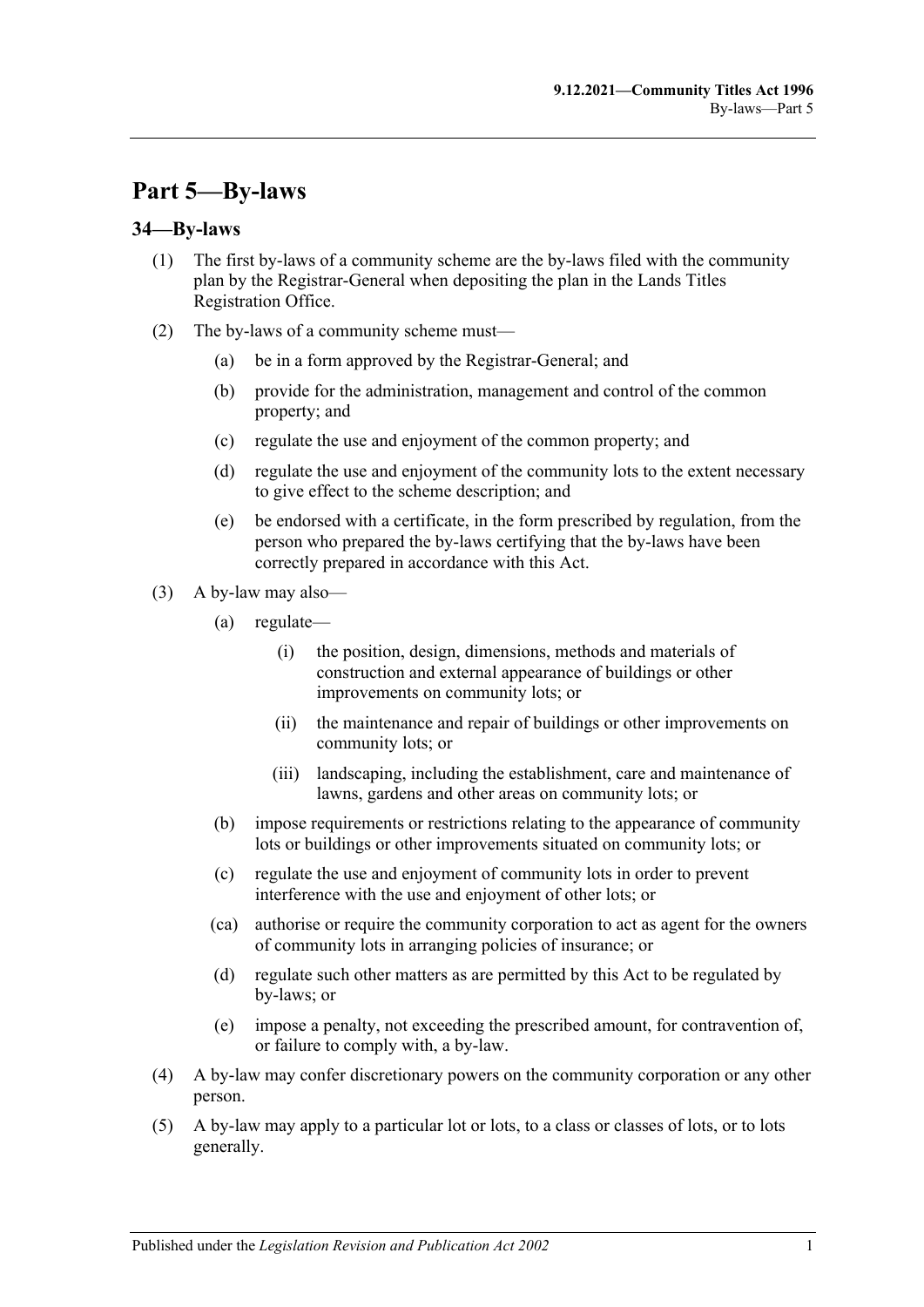- <span id="page-37-0"></span>(6) The following provisions apply in relation to a penalty imposed on a person for contravention of, or failure to comply with, a by-law:
	- (a) the penalty is (despite section 29 of the *[Acts Interpretation Act](http://www.legislation.sa.gov.au/index.aspx?action=legref&type=act&legtitle=Acts%20Interpretation%20Act%201915) 1915*) payable to the community corporation in accordance with this subsection;
	- (b) subject to the making of an application under [paragraph](#page-37-0) (e), the penalty is payable by the person on the date specified for payment in a notice served by the corporation on the person;
	- (c) the notice must—
		- (i) be in writing in the form prescribed by regulation; and
		- (ii) specify the amount of the penalty payable and a date for payment (being not less than 60 days after the notice is served);
	- (d) the penalty payable under the notice is recoverable by the community corporation as a debt and, in the case of a notice served on the owner of a community lot, may be recovered by the community corporation as if it were a contribution payable to the community corporation under [section](#page-98-0) 114 (and interest will be payable on the penalty amount in the same way as if it were such a contribution);
	- (e) the person may, within 60 days after service of the notice, apply to the Magistrates Court for revocation of the notice and the Court must grant the application if either—
		- (i) the Court is not satisfied that the person committed the contravention or failure alleged in the notice; or
		- (ii) the Court is satisfied that the contravention or failure alleged in the notice is trifling;
	- (f) the community corporation is a party to an application under [paragraph](#page-37-0) (e) and bears the onus of proving, on the balance of probabilities, that the person committed the contravention or failure alleged in the notice;
	- (g) if an application is made in accordance with [paragraph](#page-37-0) (e), the penalty specified in the notice is not payable unless the application for revocation is withdrawn or otherwise discontinued by the applicant or is dismissed or refused by the Court (and, in such a case, the penalty will be payable on the date on which the application is so withdrawn, discontinued, dismissed or refused or on the date for payment specified in the notice, whichever occurs later).
- (7) A person's contravention of, or failure to comply with, by-laws will, for the purposes of this section, be regarded as trifling if, and only if, the person establishes that the circumstances surrounding the commission of the contravention or failure were such that he or she ought to be excused from the imposition of a penalty on the ground that—
	- (a) there were compelling humanitarian or safety reasons for the conduct that allegedly constituted the contravention or failure; or
	- (b) the person could not, in all the circumstances, reasonably have averted committing the contravention or failure; or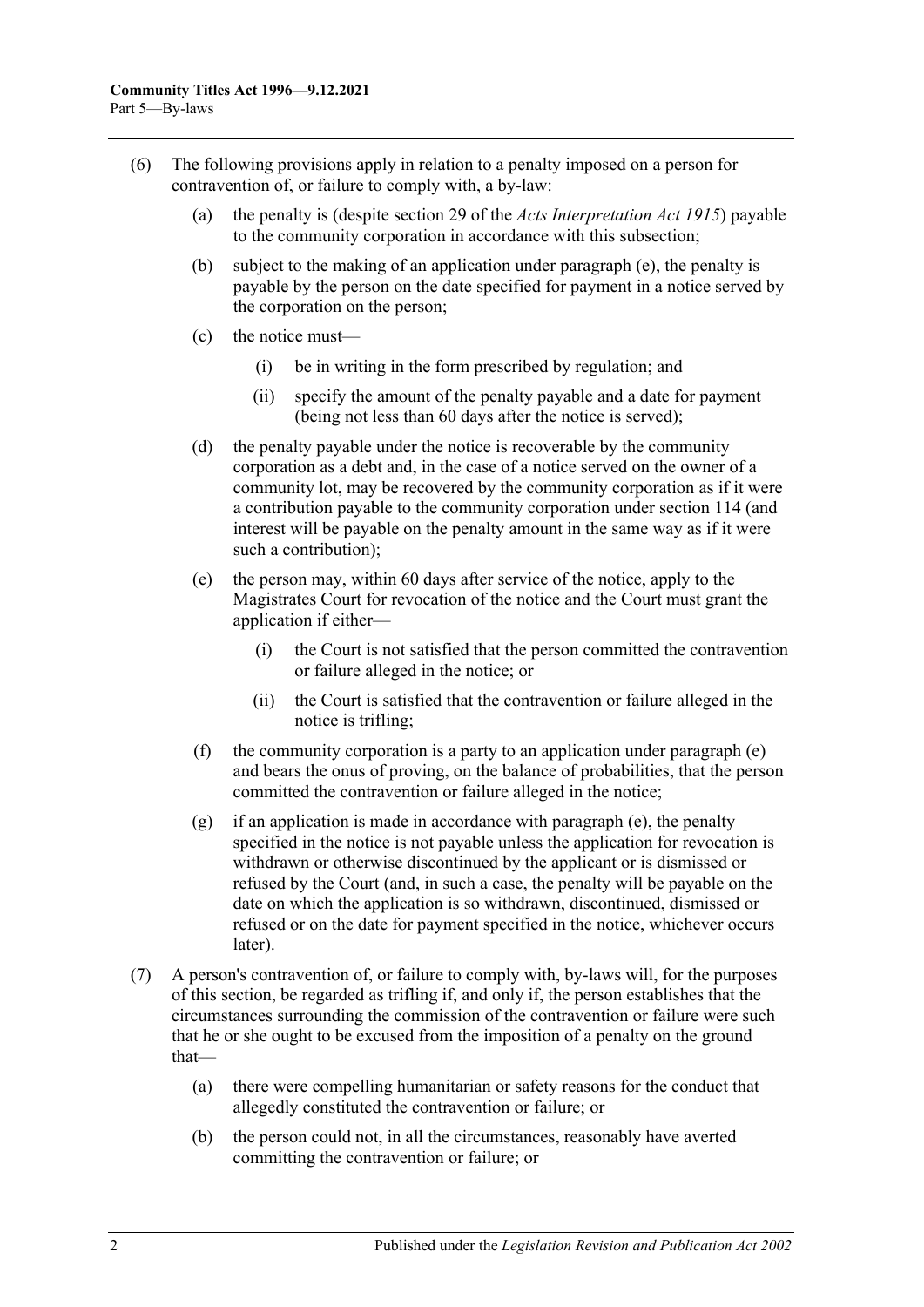- (c) the conduct allegedly constituting the contravention or failure was merely a technical, trivial or petty instance of a contravention of or failure to comply with the relevant by-laws.
- (8) The regulations may make further provision in relation to the enforcement of by-laws.
- (9) In this section—

*prescribed amount*, in relation to a penalty imposed under by-laws of a community scheme, means—

- (a) if the community scheme only includes lots that are used, or are intended to be used, solely or predominantly for business or commercial purposes—\$2 000; or
- (b) in any other case—\$500.

### **35—By-laws may exempt corporation from certain provisions of Act**

- (1) The by-laws of a community scheme that does not include more than two community lots may exempt the community corporation from one or more of the following requirements of the Act—
	- (a) the requirement to hold annual general meetings (except the first statutory general meeting);
	- (b) the requirement to prepare accounting records of the corporation's receipts and expenditure and to prepare an annual statement of accounts;
	- (c) the requirement to have the annual statement of accounts audited;
	- (d) the requirement to establish administrative and sinking funds;
	- (e) the requirement to maintain a register of the names of the owners of the community lots.
- (2) The by-laws of a community scheme that does not include more than three community lots may exempt the community corporation from the requirement to maintain a register of the names of the owners of the community lots.

#### **36—By-law as to the exclusive use of part of the common property**

- (1) A by-law may confer on the occupier for the time being of a community lot (or the occupiers of a group of lots) the exclusive right to use a specified part of the common property for the purpose or purposes stated in the by-law.
- (2) Where the owner of the lot is—
	- (a) a secondary corporation, the by-law will, subject to any restriction or limitation expressed in the by-law, operate for the benefit of the occupiers of the secondary lots; and
	- (b) a tertiary corporation, the by-law will, subject to any restriction or limitation expressed in the by-law, operate for the benefit of the occupiers of the tertiary lots.
- (3) The by-law—
	- (a) may impose conditions in relation to the use of that part of the common property; and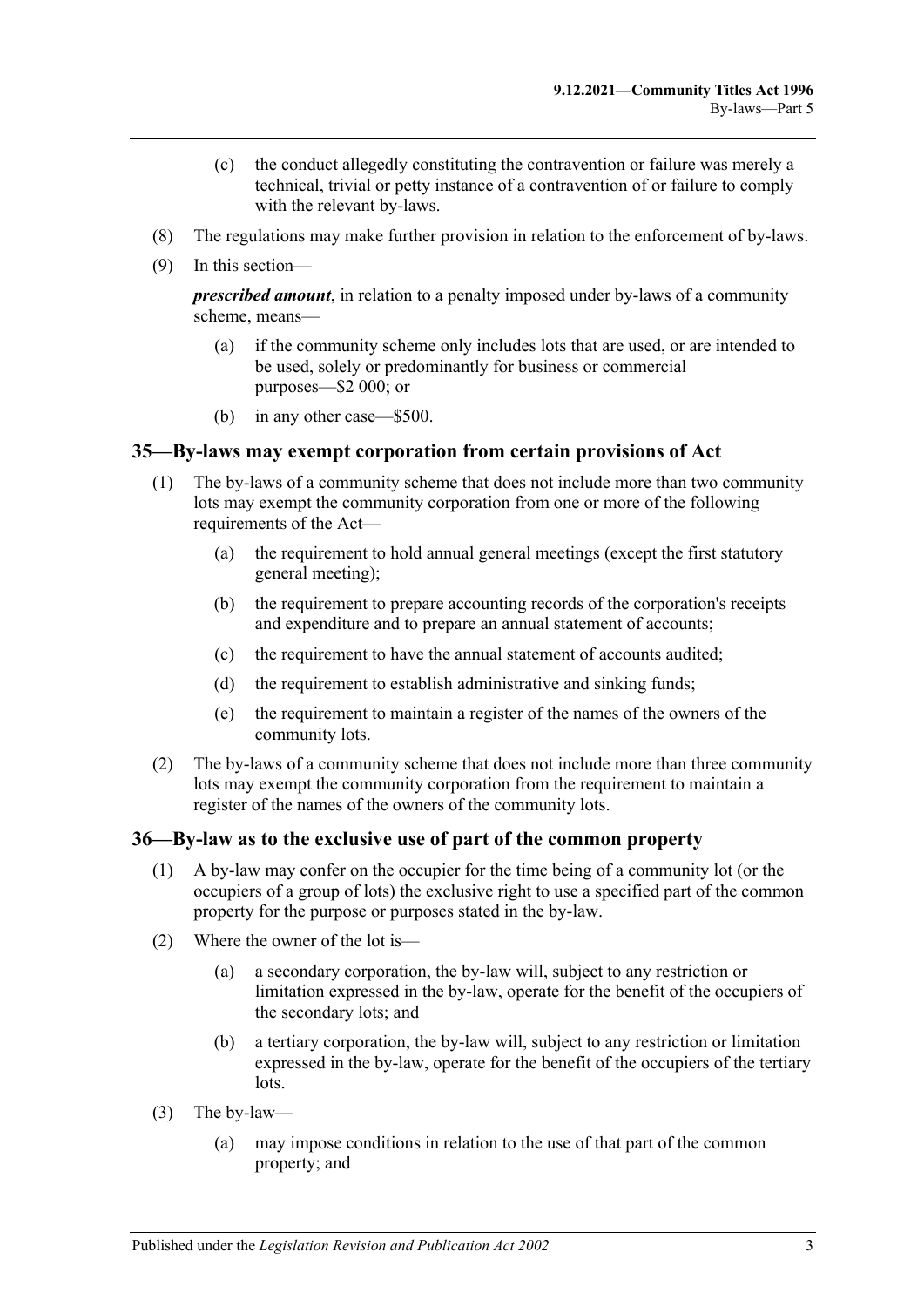- <span id="page-39-1"></span><span id="page-39-0"></span>(b) may impose requirements on the owner or occupier of the lot; and
- (c) without limiting [paragraph](#page-39-0) (b), may require the owner of the lot to pay a fee (whether periodically or not) to the community corporation or to the owner or owners of another lot or lots.
- (4) The occupier cannot erect a building or install a fixture on the part of the common property of which he or she has exclusive use or alter that part of the common property in any other way without the approval of a special resolution of the corporation.
- (5) A community corporation cannot make a by-law under this section without the written consent of the owner of the lot (or the owners of the group of lots) to which it relates.
- (6) The benefits of a by-law under this section apply for the benefit of subsequent occupiers of the lot or lots concerned and the obligations imposed by a by-law under this section attach to subsequent owners and occupiers of the lot or lots concerned.
- (7) The fee referred to in [subsection](#page-39-1)  $(3)(c)$  may be recovered as a debt and the owner of the lot when the fee became payable and the succeeding owners of the lot are jointly and severally liable for payment of the fee.

# **37—Restrictions on making of by-laws**

- (1) Subject to [subsection](#page-39-2) (2), a by-law cannot—
	- (a) prohibit or restrict the transfer, transmission, leasing (including the granting of a right of occupation) or mortgaging of, or other dealing with, a lot; or
	- (b) impose a monetary obligation on the owner or occupier of a lot except where the by-law provides for the exclusive use of part of the common property; or
	- (c) prevent access by the owner or occupier or other person to a lot; or
	- (d) prevent an occupier of a lot who has a disability from keeping a relevant animal on the lot or restrict the use of a relevant animal by the occupier if the relevant animal is trained to assist the occupier in respect of the disability; or
	- (e) prevent a visitor to the community parcel who has a disability from using a relevant animal trained to assist the visitor in respect of the disability.
- <span id="page-39-2"></span> $(2)$  A by-law may—
	- (a) prohibit or restrict the owner of a lot from leasing or granting rights of occupation in respect of the lot for valuable consideration for a period of less than 2 months; or
	- (b) impose a monetary obligation on the owner of a lot in relation to the payment of an insurance premium, where the by-laws authorise or require the community corporation to act as agent for the owner in arranging the policy of insurance.
- (3) In this section—

*assistance animal* has the same meaning as in the *[Equal Opportunity Act](http://www.legislation.sa.gov.au/index.aspx?action=legref&type=act&legtitle=Equal%20Opportunity%20Act%201984) 1984*;

*relevant animal* means an assistance animal or a therapeutic animal;

*therapeutic animal* has the same meaning as in section 88A of the *[Equal Opportunity](http://www.legislation.sa.gov.au/index.aspx?action=legref&type=act&legtitle=Equal%20Opportunity%20Act%201984)  Act [1984](http://www.legislation.sa.gov.au/index.aspx?action=legref&type=act&legtitle=Equal%20Opportunity%20Act%201984)*.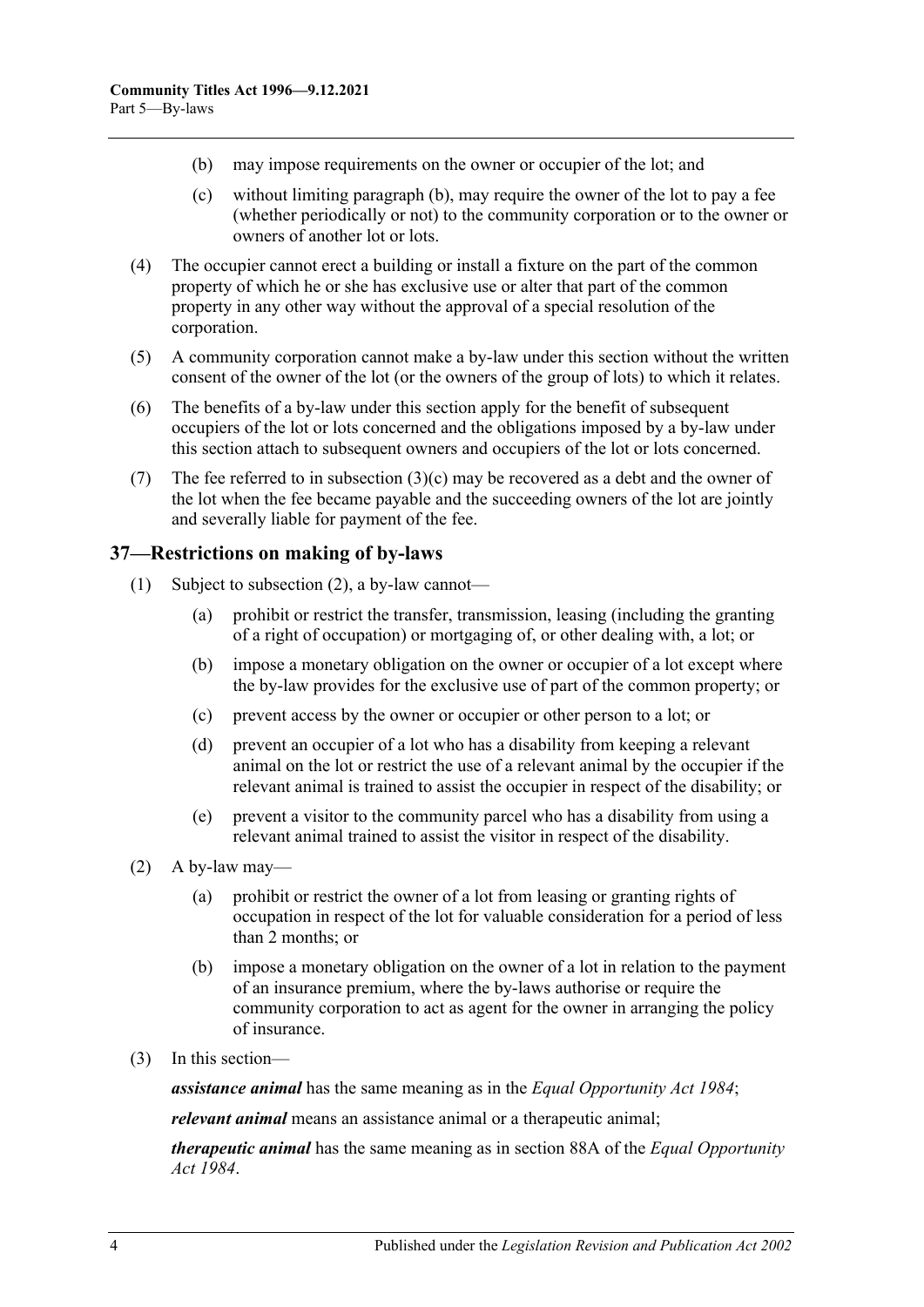### <span id="page-40-0"></span>**38—Certain by-laws may be struck out by Court**

- $(1)$  A by-law that—
	- (a) reduces the value of a lot; or
	- (b) unfairly discriminates against the owner of a lot,

may be struck out by order of the Magistrates Court or the District Court on an application made under [Part 14.](#page-112-0)

- (2) An application referred to in [subsection](#page-40-0) (1) can only be made by a person who was an owner of the lot when the by-law came into force and must be made within 3 months after the person (or either or any of the owners where the lot is owned by 2 or more persons) first knew, or could reasonably be expected to have known, that the by-law had been made.
- (3) For the purposes of this section, a reference to an *owner* of a lot includes a person who has contracted to purchase the lot.

### **39—Variation of by-laws**

- (1) Subject to [section](#page-82-0) 87(2), by-laws may be varied by special resolution of the community corporation.
- (2) Within 14 days after the passing of a resolution varying the by-laws or the making of an order by a court varying a by-law, the corporation must lodge with the Registrar-General—
	- (a) a copy of the by-laws as varied; and
	- (b) a copy of the resolution or order; and
	- (c) the fee prescribed by regulation.
- (3) The Registrar-General may extend the period for lodgement in the case of variation of the by-laws by a court order but not in the case of variation by resolution.
- (4) In the case of variation of the by-laws by resolution, the corporation must provide evidence to the satisfaction of the Registrar-General that the variation was made by a special resolution of the corporation.
- (5) Copies of the resolution and the by-laws as varied must be certified in accordance with the regulations.
- (5a) The certified copy of the by-laws must be endorsed with a certificate, in the form prescribed by regulation, from the person who prepared the by-laws or an officer of the community corporation certifying that the by-laws have been correctly prepared in accordance with this Act.
- (6) If the requirements of this Part are satisfied, the Registrar-General must file the certified copy of the by-laws with the plan of community division in substitution for the copy previously filed with the plan.
- (7) If a community corporation fails to comply with the requirements of this section in relation to the variation of the by-laws by a court order, a member of the corporation may comply with them on its behalf.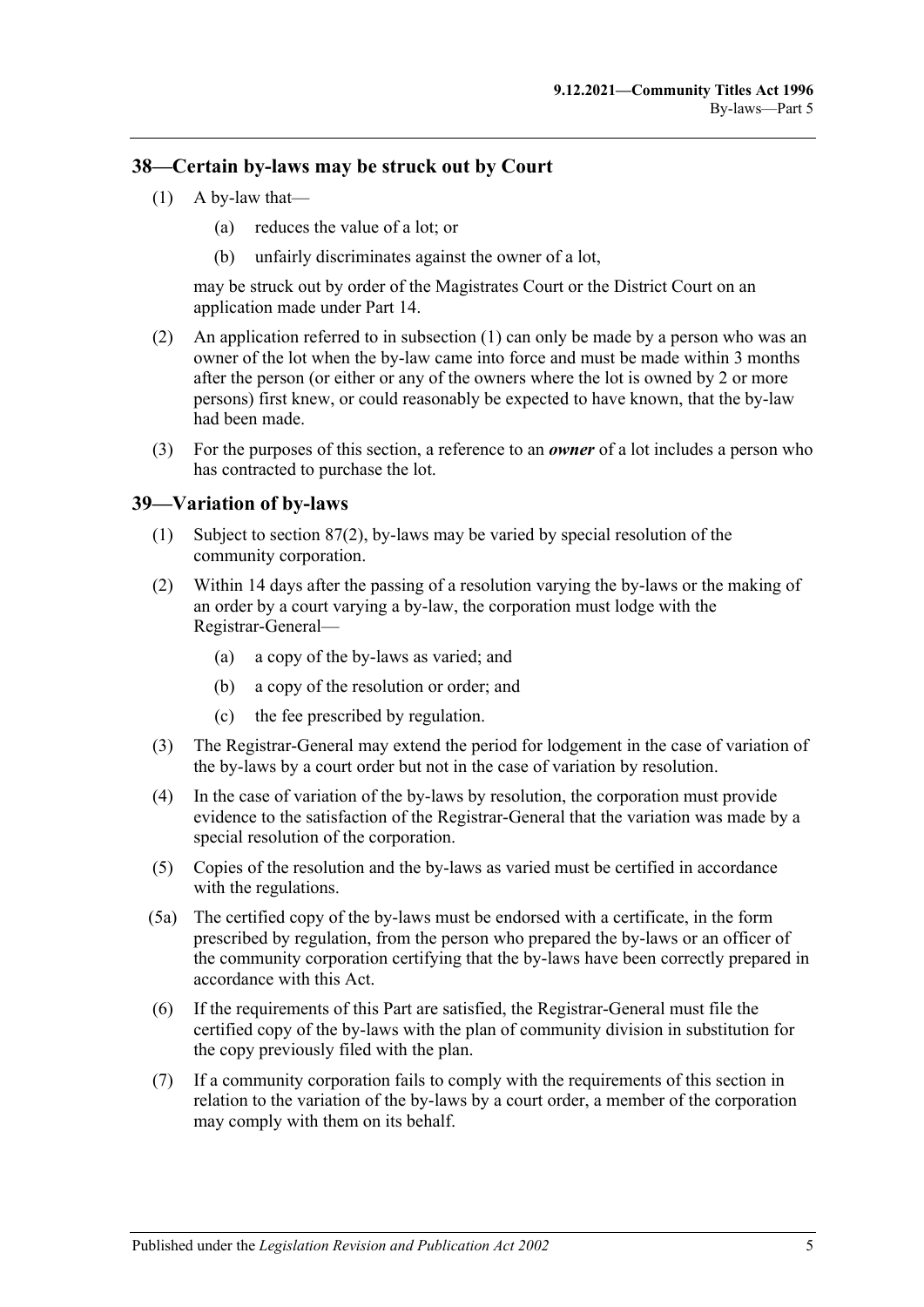#### **40—Date of operation of by-laws**

- (1) The first by-laws of a community corporation come into operation when the plan of community division is deposited in the Lands Titles Registration Office.
- (2) A resolution or court order varying by-laws comes into operation when the certified copy of the by-laws as varied is filed with the community plan by the Registrar-General.

#### **41—Invalidity of by-laws**

- (1) Subject to this section, by-laws are invalid to the extent to which they are inconsistent with—
	- (a) this Act or any other Act or subordinate legislation made under this or any other Act; or
	- (b) the scheme description filed with the community plan; or
	- (c) a development contract filed with the community plan; or
	- (d) a development contract of a secondary or tertiary scheme that comprises part of the community scheme to which the by-laws relate; or
	- (e) in the case of the by-laws of a secondary scheme—
		- (i) the scheme description of the primary scheme; or
		- (ii) the by-laws of the primary scheme; or
	- (f) in the case of the by-laws of a tertiary scheme—
		- (i) the scheme descriptions of the primary or secondary scheme; or
		- (ii) the by-laws of the primary or secondary scheme.
- (2) A by-law will be taken to be inconsistent with a scheme description, the by-laws of another scheme or a development contract if, and only if, there are no circumstances in which the by-law can operate consistently with the scheme description, by-laws or development contract.<sup>1</sup>

#### **Explanatory Note—**

1 For instance if the scheme description provides that the community lots will be used for residential purposes without specifying the kinds of residential use, the by-laws may prohibit some kinds of residential use such as flats or boarding house accommodation but cannot prohibit all kinds of residential use.

# **42—Application of council by-laws**

The by-laws of a council that apply to, or in relation to, an act or activity in a public place but not on private property do not apply in those parts of a community parcel to which members of the public have access and a scheme by-law is not invalid for inconsistency with such a council by-law.

#### **43—Persons bound by by-laws**

- (1) The following persons are bound by the by-laws of a community scheme—
	- (a) the community corporation;
	- (b) the owners and occupiers of the community lots and the development lot or lots (if any) comprising the scheme;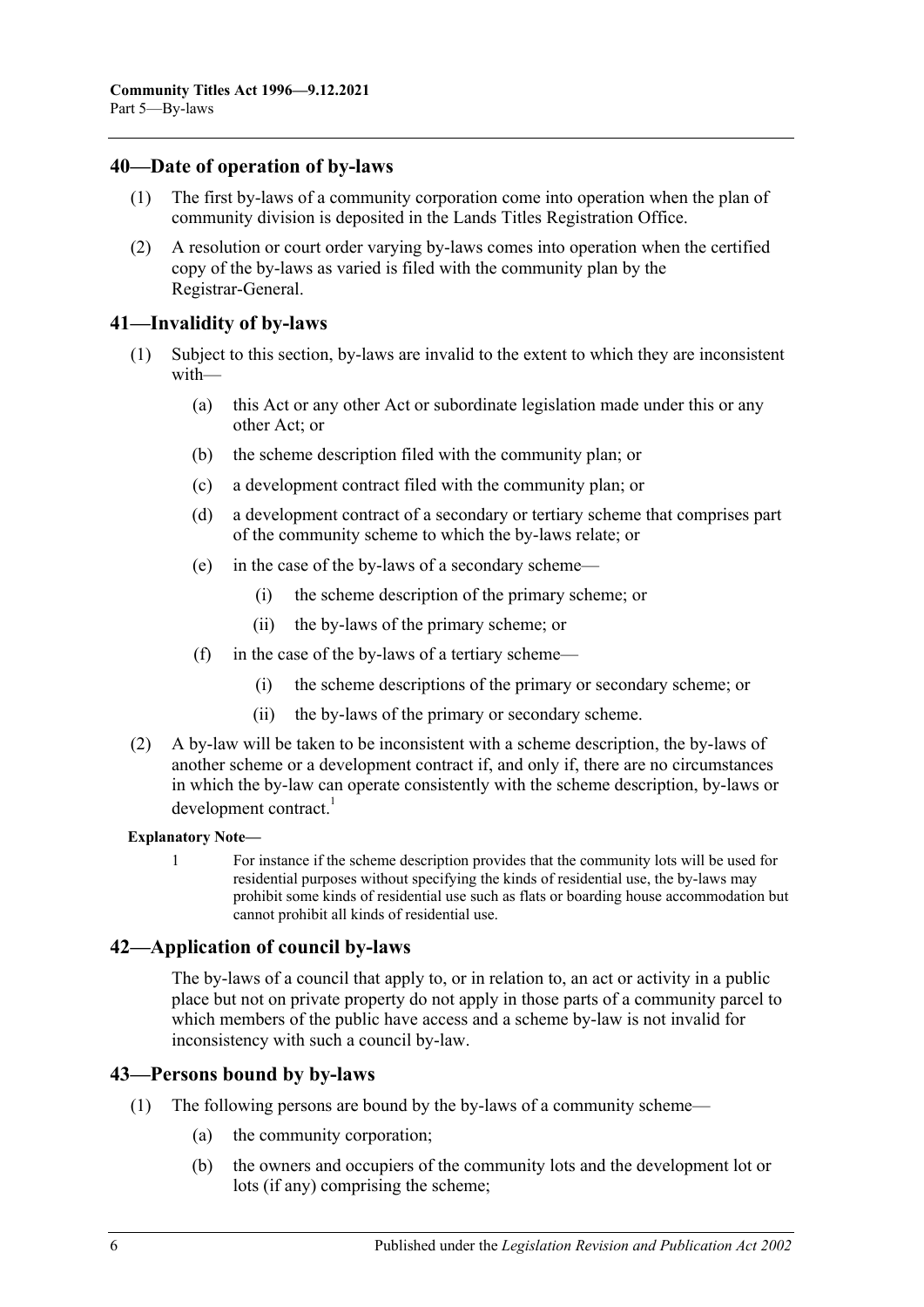- (c) persons entering the community parcel.
- (2) If the by-laws are the by-laws of a primary scheme and a primary lot is divided by a secondary plan or a primary lot is divided by a secondary plan and a lot created by that plan is divided by a tertiary plan, the following persons are also bound by the by-laws—
	- (a) the secondary corporation and (where applicable) the tertiary corporation;
	- (b) the owners and occupiers of the community lots and the development lots (if any) created by the secondary plan and (where applicable) the tertiary plan.
- (3) If the by-laws are the by-laws of a secondary scheme and a secondary lot is divided by a tertiary plan, the tertiary corporation and the owners and occupiers of the community lots and the development lots (if any) created by the tertiary plan are also bound by the by-laws.

#### **44—Availability of copies of by-laws**

- <span id="page-42-0"></span>(1) A community corporation must make up-to-date copies of the by-laws available for inspection or purchase by—
	- (a) owners and occupiers of lots and (where applicable) of secondary and tertiary lots; and
	- (b) persons considering purchasing a lot referred to in [paragraph](#page-42-0) (a) or entering into any other transaction in relation to such a lot.
- (2) The inspection of by-laws must be free of charge and a fee charged for the purchase of by-laws must not exceed the fee prescribed by regulation.
- (3) The Registrar-General must make copies of by-laws filed with plans of community division available for purchase by members of the public at the fee prescribed by regulation.

#### **45—By-laws need not be laid before Parliament or published in Gazette**

Sections 10 and 11 of the *[Subordinate Legislation Act](http://www.legislation.sa.gov.au/index.aspx?action=legref&type=act&legtitle=Subordinate%20Legislation%20Act%201978) 1978* do not apply to by-laws under this Part.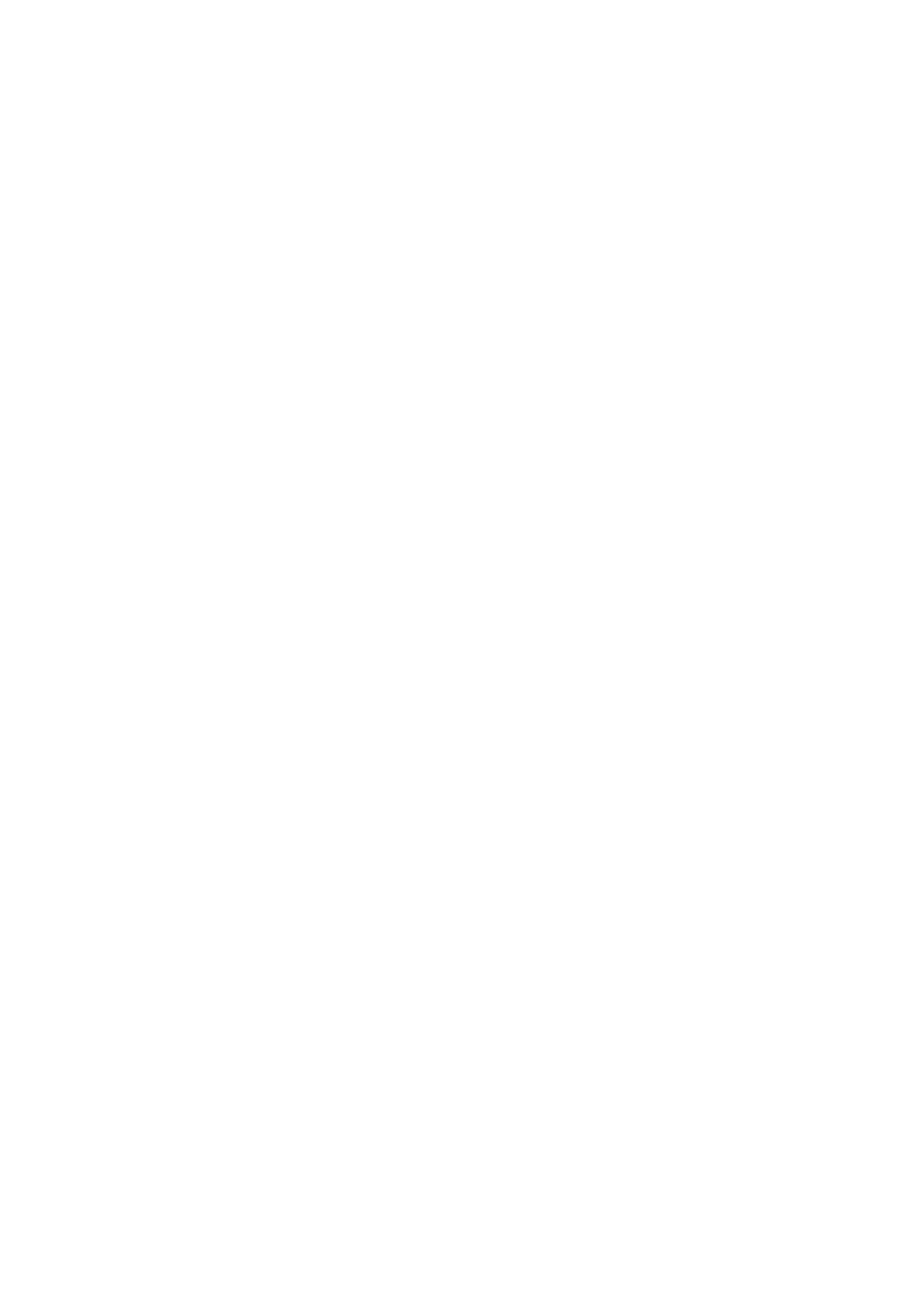# **Part 6—Development contracts**

# **46—Interpretation**

In this Part—

*developer* includes—

- (a) in respect of the period before a plan of community division is deposited in the Lands Titles Registration Office—the person who will, on deposit of the plan, be the owner of a lot to which a proposed development contract will relate;
- (b) in respect of the period after the plan of community division is deposited—the owner of a lot to which a development contract relates.

# **47—Development contracts**

- (1) The purpose of a development contract is—
	- (a) to place a developer under a binding obligation to do one or both of the following—
		- (i) to develop a development lot;
		- (ii) to develop the common property, or a part of the common property,

in accordance with the scheme description; or

- (b) to place a developer under a binding obligation to develop a community lot in accordance with the scheme description.
- (2) A development contract must—
	- (a) be in a form approved by the Registrar-General and be executed by the developer in a manner approved by the Registrar-General; and
	- (b) identify the land to be developed; and
	- (c) set out the developer's obligations for the implementation of the scheme description in relation to the development of the land concerned; and
	- (d) state whether development authorisation under the *[Planning, Development](http://www.legislation.sa.gov.au/index.aspx?action=legref&type=act&legtitle=Planning%20Development%20and%20Infrastructure%20Act%202016)  [and Infrastructure Act](http://www.legislation.sa.gov.au/index.aspx?action=legref&type=act&legtitle=Planning%20Development%20and%20Infrastructure%20Act%202016) 2016* will need to be obtained before development in accordance with the contract can proceed; and
	- (e) include an undertaking by the developer that he or she will interfere as little as is reasonably practicable with the use and enjoyment of the lots and common property in the course of performing his or her obligations under the contract; and
	- (f) include an undertaking by the developer to repair, or to pay the costs of repairing, any damage caused by the developer to the common property or to a lot or to any building or other improvement on the common property or a lot; and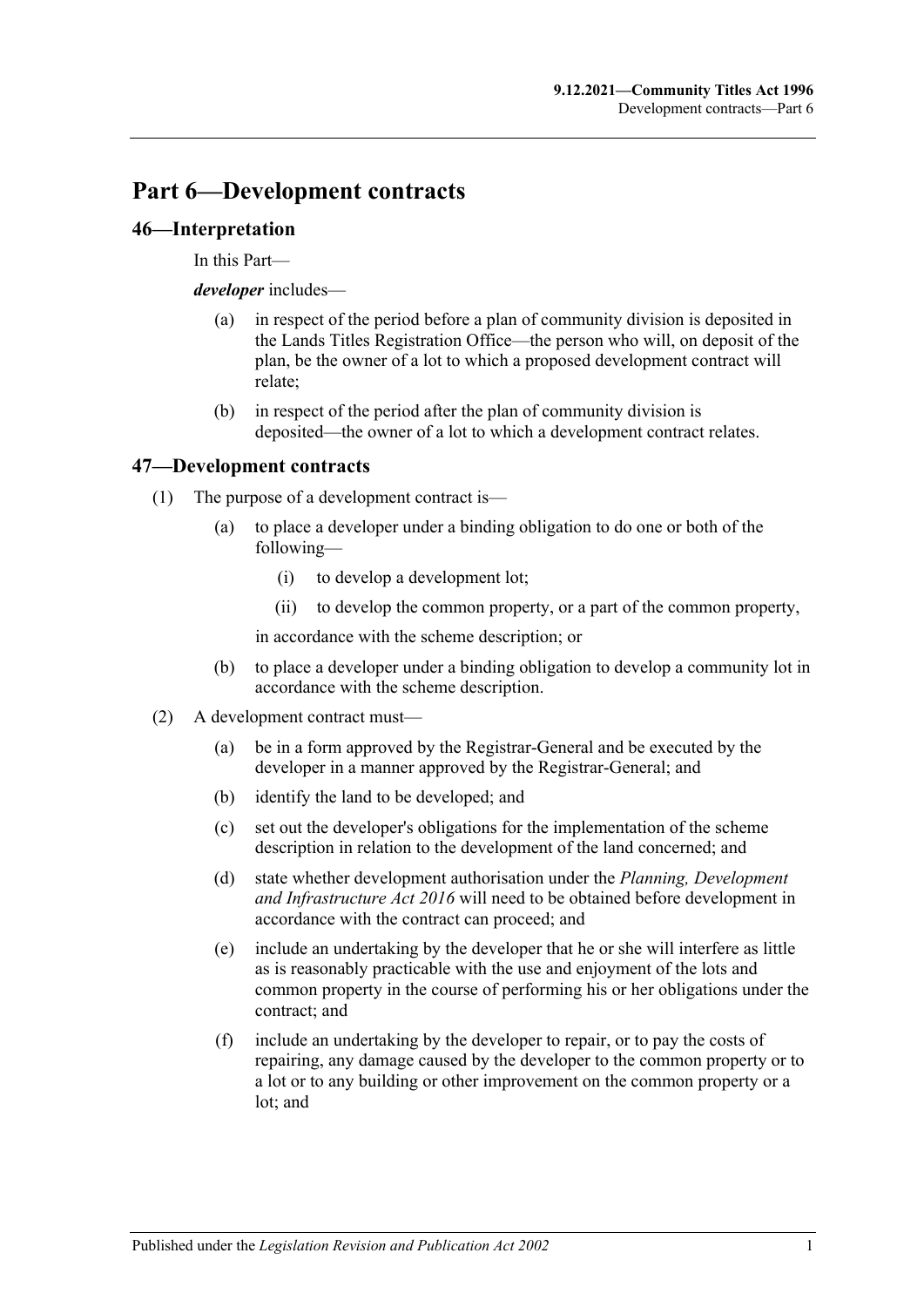- (g) if the developer is to be under an obligation to apply for division under this Act of a development or community lot—include a plan delineating the boundaries of the lot to be divided that indicates, as far as possible, the likely position of the lots and the common property (if any) into which it is to be divided (if no decision has been made as to the position of the lots and common property the contract must include a statement to that effect instead of the plan required by this paragraph); and
- (h) set out the means by which the developer will obtain access to the development lot, common property or community lot and the part or parts of the community parcel that the developer will need to occupy or have access to; and
- (i) set out the obligations (if any) of the community corporation and owners and occupiers of lots;<sup>1</sup> and
- (j) state the days on which and the hours during which the developer may carry out building and landscaping work and perform the other obligations under the contract; and
- (k) state the time for fulfilment by the developer of his or her obligations under the contract; and
- (ka) be endorsed with a certificate, in the form prescribed by regulation, from the person who prepared the development contracts certifying that the development contracts have been correctly prepared in accordance with this Act; and
- (l) include any other provisions required by the regulations.
- (3) Where the developer's obligations under a contract include the construction or erection of a building or other facility, the contract must specify the position of the building or facility and include a brief description of the design, dimensions, methods and materials of construction and external appearance of the building or facility and a pictorial representation of the appearance of the building or facility after completion.
- (4) Where the developer's obligations under a contract include landscaping, the contract must identify the area to be landscaped, briefly describe the nature of the landscaping and include a plan of the area showing the design of the proposed landscaping.
- (5) A development contract may specify the standard to which the developer will perform the work required by the contract and the standard of the materials to be used but if the contract does not specify those standards it will be a term of the contract that the developer will perform the work required by the contract to the highest standard using materials of the highest standard.
- (6) The regulations may require a developer to provide security of a specified kind to a community corporation in accordance with the regulations in relation to the developer's obligations under the development contract.

#### **Explanatory Note—**

1 The obligations of a corporation or the owner or occupier of a lot will normally be confined to providing access to, or allowing occupation of, various parts of the community parcel by the developer for the purpose of fulfilling obligations under the contract.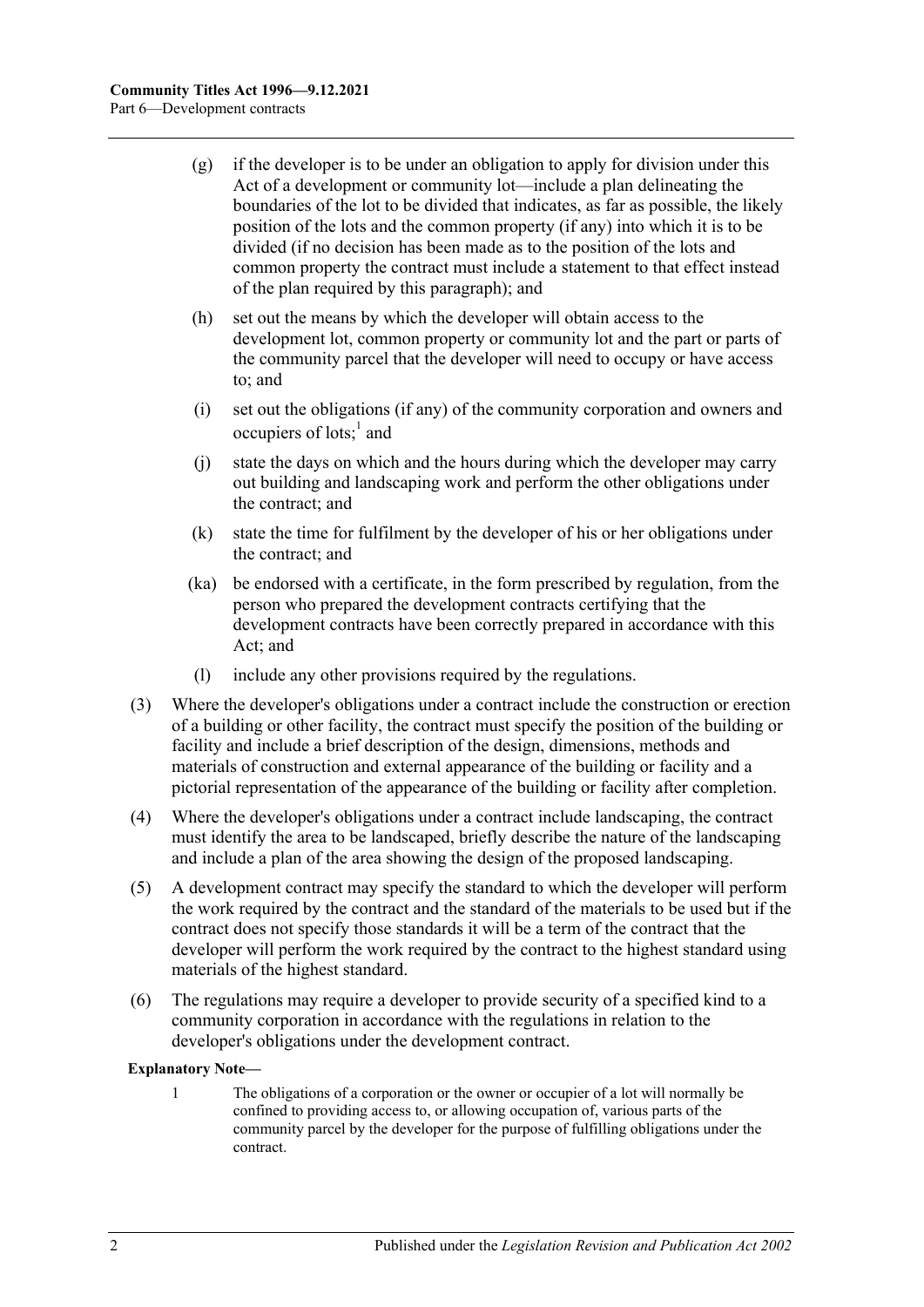#### <span id="page-46-2"></span>**48—Consistency of development contract with scheme description and by-laws**

- (1) A development contract must not be inconsistent with the scheme description and the by-laws of the community scheme of which it forms part.
- (2) A development contract for a secondary scheme must not be inconsistent with the scheme description and the by-laws of the primary scheme.
- (3) A development contract for a tertiary scheme must not be inconsistent with the scheme descriptions and the by-laws of the primary or secondary schemes.

#### <span id="page-46-0"></span>**49—Enforcement of development contract**

- (1) A development contract will be taken to be a contract made by the following persons:
	- (a) the developer; and
	- (b) if the contract relates to a development lot or a community lot—each subsequent owner of the lot to the extent that it relates to that lot; and
	- (c) the community corporation; and
	- (d) the owners and occupiers of the community lots; and
	- (e) the owner of the other development lot or lots (if any); and
	- (f) if the plan to which the contract relates has been amalgamated with another plan under [Part 7 Division 2—](#page-57-0)the community corporation created on deposit of the amalgamated plan and the owners and occupiers of the community lots shown on that plan; and
	- (g) if the scheme is a primary scheme and a primary lot is divided by a secondary plan—
		- (i) the secondary corporation; and
		- (ii) the owners and occupiers of the secondary lots; and
		- (iii) the owner of a development lot (if any) in the secondary scheme; and
		- (iv) if a secondary lot created by the plan is divided by a tertiary plan—the tertiary corporation, the owners and occupiers of the tertiary lots and the owner of a development lot (if any) in the tertiary scheme; and
	- (h) if the scheme is a secondary scheme and a secondary lot is divided by a tertiary plan—
		- (i) the tertiary corporation; and
		- (ii) the owners and occupiers of the tertiary lots; and
		- (iii) the owner of a development lot (if any) in the tertiary scheme.
- <span id="page-46-1"></span>(2) A community corporation or an owner or occupier of a lot who is, by virtue of [subsection](#page-46-0) (1), a party to a development contract is entitled to take proceedings for its enforcement (including damages for breach of the contract) in the Magistrates Court against—
	- (a) the developer; and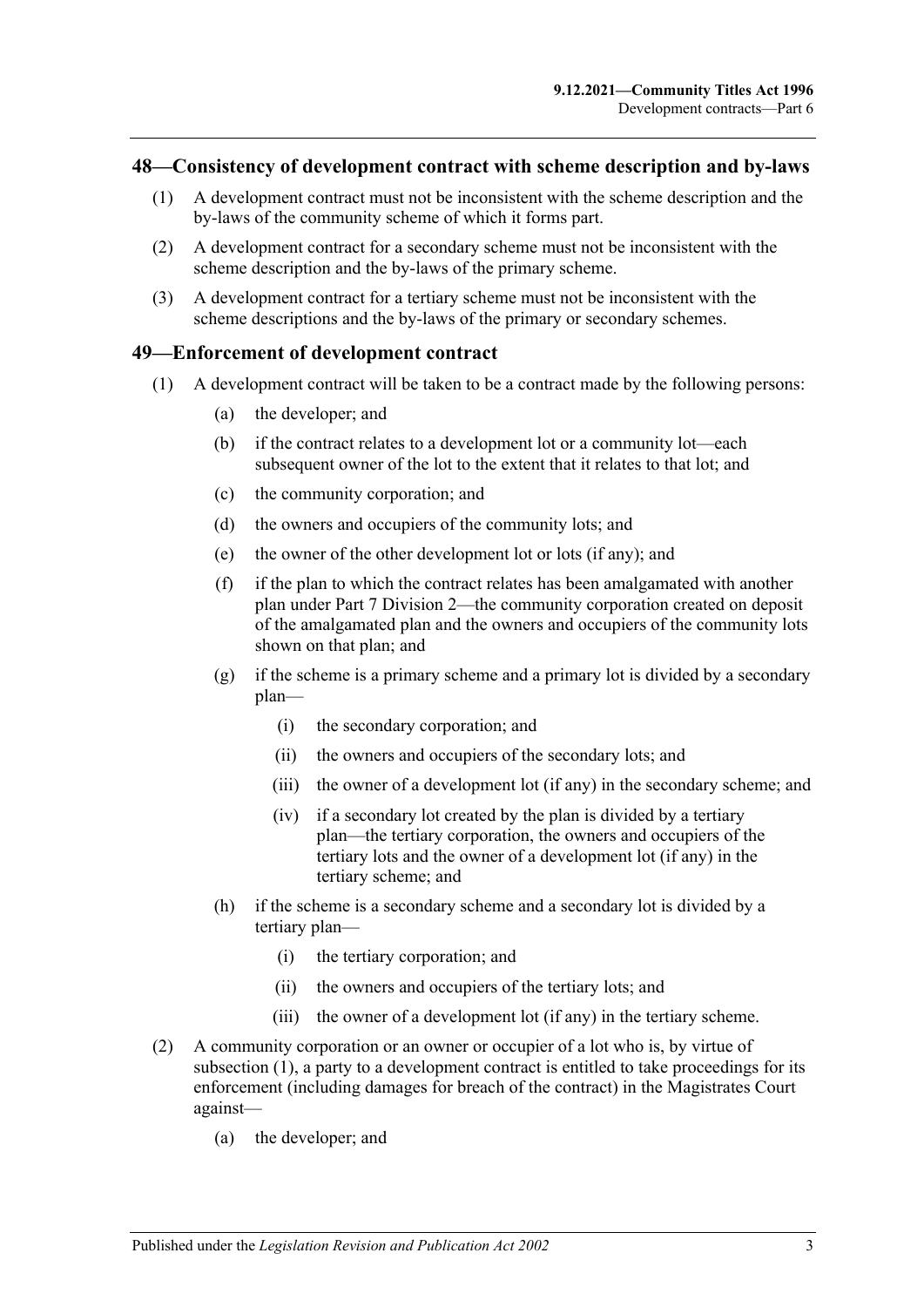(b) if the contract is for the development of a development lot or a community lot—the subsequent owner or owners (if any) of the lot,

even though no obligations attach to the corporation, owner and occupier under the contract.

- (2a) The Magistrates Court may, on the application of a party to proceedings under [subsection](#page-46-1) (2), transfer the proceedings to the District Court if satisfied that it is appropriate to do so because of the complexity or significance of the matter.
- (2b) A court may, on its own initiative or on an application by a party to the proceedings—
	- (a) transfer an application under this section to the Supreme Court on the ground that the application raises a matter of general importance; or
	- (b) state a question of law for the opinion of the Supreme Court.
- (3) Despite any other provision of this section, a person who is the owner of a development lot or a community lot by virtue of being a mortgagee in possession of the lot is not bound by a development contract relating to the lot unless he or she—
	- (a) becomes the registered proprietor of the lot on foreclosure; or
	- (b) remains in possession of the lot for a period of 12 months and, in that event, he or she will be bound by the contract from the end of that period.

#### **50—Variation or termination of development contract**

- (1) A development contract may be varied or terminated by agreement between the developer (or the developer's successor in title) and the community corporation but only if—
	- (a) in the case of variation—the contract as varied would not be inconsistent with a scheme description or by-laws referred to in [section](#page-46-2) 48; or
	- (b) in the case of termination—termination of the contract would not be inconsistent with a scheme description referred to in [section](#page-46-2) 48.
- (2) The community corporation's agreement must be authorised by a special resolution of its members.
- (3) An agreement to vary a development contract comes into force when the Registrar-General files a certified copy of the development contract as varied with the deposited plan of community division.
- (4) An agreement to terminate a development contract comes into force when the Registrar-General files a certified copy of the agreement with the deposited plan.
- (5) Within 14 days after the passing of a resolution authorising the agreement, the community corporation must lodge with the Registrar-General a certified copy of the contract as varied or a certified copy of the agreement to terminate the contract.
- (6) The period for lodgement cannot be extended by the Registrar-General.
- (7) The certified copy must—
	- (a) be endorsed with a certificate, in the form prescribed by regulation, from the person who prepared the development contract or an officer of the community corporation certifying that the development contract has been correctly prepared in accordance with this Act; and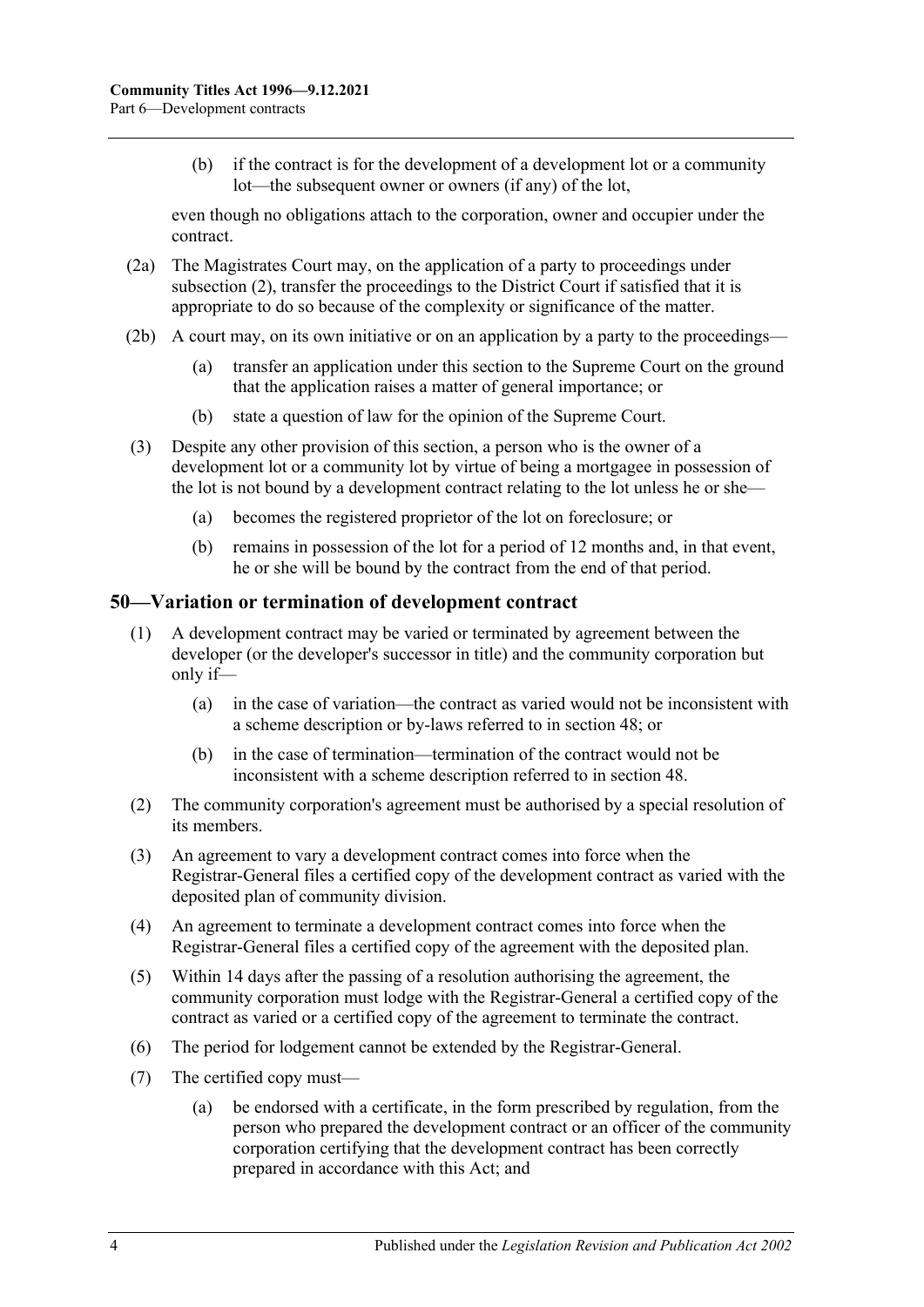- (b) be accompanied by the fee prescribed by regulation.
- (8) The corporation must provide evidence to the satisfaction of the Registrar-General that the variation or termination of the contract was authorised by a special resolution of the corporation.
- (9) If the requirements of this Part are satisfied, the Registrar-General must—
	- (a) in the case of variation—file the certified copy of the contract as varied with the plan of community division in substitution for the copy previously filed with the plan;
	- (b) in the case of termination—file the certified copy of the agreement to terminate the contract with the plan and rule a line diagonally across each page of the contract filed with the plan and endorse it prominently with the word "Terminated".
- (10) Copies of the contract as varied, or the agreement to terminate must be certified in accordance with the regulations.

#### **51—Inspection and purchase of copies of contract**

- (1) A community corporation must make an up-to-date copy of a development contract that is in force and that relates to a lot or the common property available for inspection or purchase by owners of lots and (where applicable) of secondary and tertiary lots.
- (2) The inspection of a contract must be free of charge and a fee charged for purchase of a copy of the contract must not exceed the fee prescribed by regulation.
- (3) The Registrar-General must make copies of development contracts filed with plans of community division available for purchase by members of the public at the fee prescribed by regulation.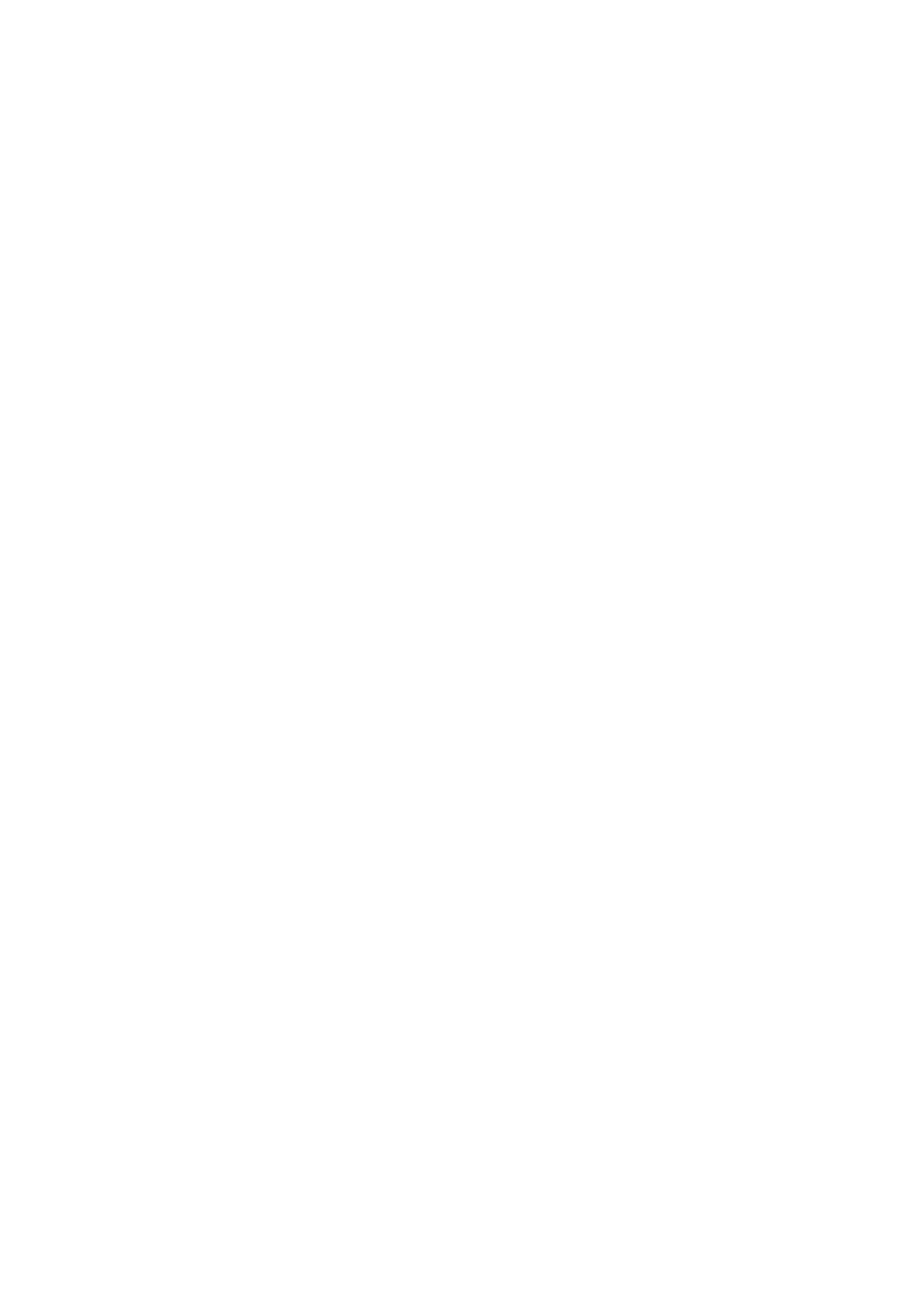# **Part 7—Amendment, amalgamation and cancellation of plans**

# <span id="page-50-4"></span>**Division 1—Amendment of community plans**

# <span id="page-50-3"></span>**52—Application for amendment**

- <span id="page-50-1"></span>(1) An application for the amendment of a deposited community plan—
	- (a) may be made by—
		- (i) the community corporation; or
		- (ii) subject to [subsection](#page-50-0) (1a), the owners of all community lots that will be affected by the amendment; and
	- (b) must be in a form approved by the Registrar-General.
- <span id="page-50-0"></span>(1a) An application for the amendment of a deposited community plan may only be made by the owners of all community lots that will be affected by the amendment if the amendment—
	- (a) does not affect any common property; and
	- (b) does not alter the total number of community lots in the community parcel; and
	- (c) does not affect the aggregate of the lot entitlements of the community lots affected by the amendment; and
	- (d) does not alter the boundaries of the community parcel; and
	- (e) is not contrary to the scheme description or by-laws or any development contract; and
	- (f) in the case of a secondary plan—is not contrary to the scheme description or by-laws of the primary scheme; and
	- (g) in the case of a tertiary plan—is not contrary to the scheme description or by-laws of the primary or secondary scheme.
- <span id="page-50-2"></span>(2) The applicant or applicants must provide evidence to the satisfaction of the Registrar-General—
	- $(a)$  that—
		- (i) in the case of an application made by a community corporation—the application is made in pursuance of a unanimous resolution of the corporation; or
		- (ii) in the case of an application made by the owners of all community lots that will be affected by the amendment—that the community corporation has been notified of the application; and
	- (b) if the boundaries of a community lot or a development lot are affected by the amendment or if a community lot or a development lot is extinguished by the amendment—that the owner of the lot (other than an owner who is an applicant in accordance with [subsection](#page-50-1)  $(1)(a)(ii)$  and a person who holds a registered encumbrance over the lot consent to the amendment; and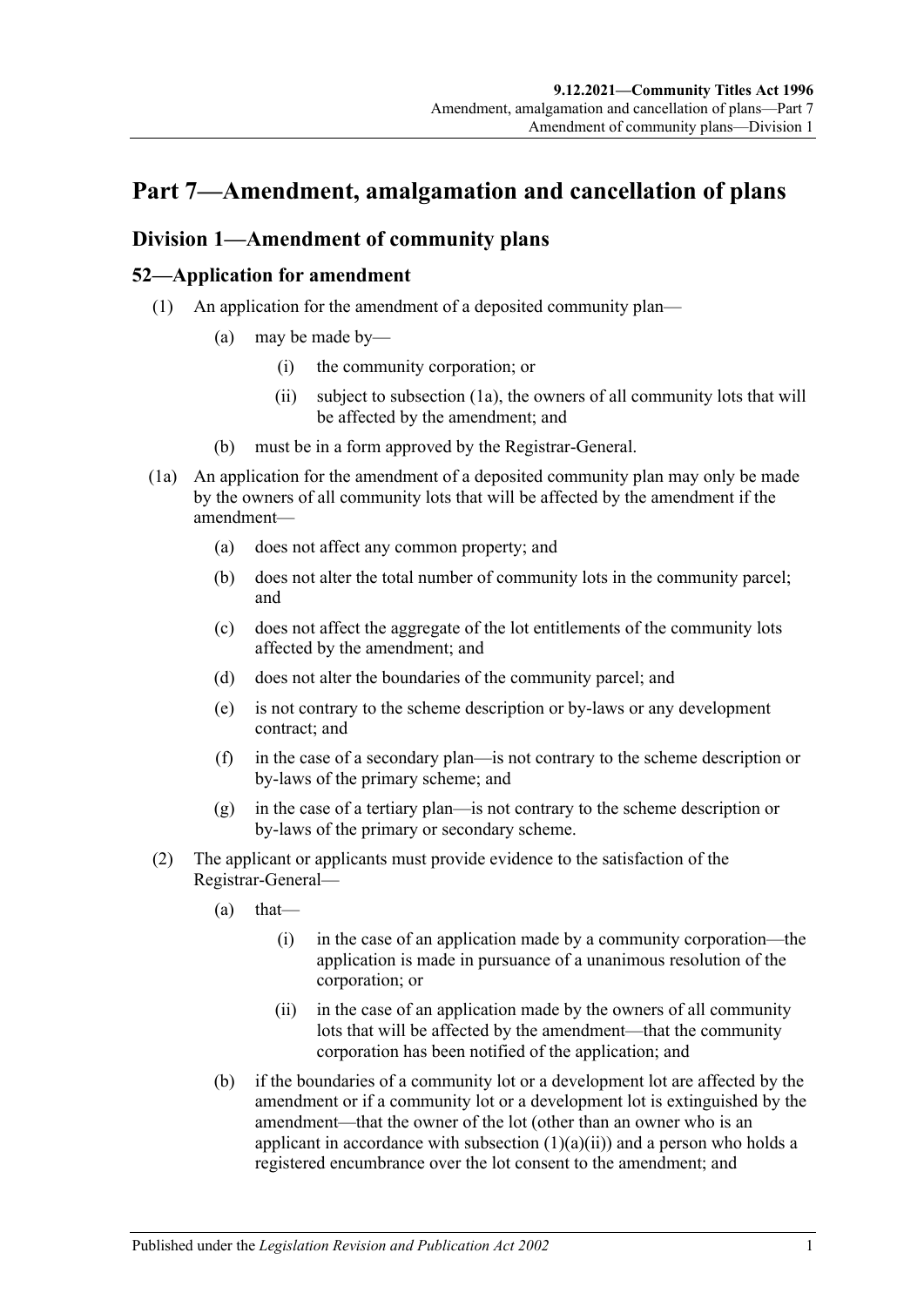- (c) where amendment of the plan will operate to vest an estate or interest in land in a person—that that person consents to the application.
- (3) The Registrar-General may dispense with the consent under [subsection](#page-50-2) (2)(b) of a person who holds an easement that will not be affected by the amendment of the community plan.
- (3a) Where the amendment of a deposited community plan would result in the extinguishment of an easement in respect of part of the dominant land, the consent of a person who has, or claims, an estate or interest in the servient land is not required (unless the Registrar-General determines otherwise in a particular case) in relation to that extinguishment if rights under the easement continue in existence in respect of some other part of the dominant land.
- (4) The application must be accompanied by—
	- (a) the fee prescribed by regulation; and
	- (c) if the scheme description will be inaccurate as a result of the amendment—a copy of the scheme description appropriately amended in accordance with [Part 4;](#page-32-0) and
	- (d) if the amendment affects the delineation of lots or common property or creates new lots—a copy of the scheme description (appropriately amended if necessary) endorsed by the relevant development authority; and
	- (f) if the amendment affects the delineation of lots, or common property or any building on the community parcel or creates new lots—
		- (i) a new plan to be substituted for the existing plan or, with the approval of the Registrar-General, a sheet or sheets to be substituted for a sheet or sheets of the deposited plan or to be added to it; and
		- (ii) a certificate from a licensed surveyor in the form prescribed by regulation (which must be endorsed on the plan) certifying that the plan has been correctly prepared to a scale determined by the Registrar-General in accordance with this Act; and
	- (g) if the amendment affects the relative value of the lots—a new schedule of lot entitlements certified correct by a land valuer; and
	- (h) if the amendment does not affect the relative value of the lots—a certificate from a land valuer to that effect; and
	- (i) such other documentary material as the Registrar-General may require.
- <span id="page-51-1"></span><span id="page-51-0"></span>(5) If the land valuer's certification referred to in [subsection](#page-51-0)  $(4)(g)$  or [\(h\)](#page-51-1) was given more than six months before the application was lodged with the Registrar-General, the Registrar-General may reject the schedule of lot entitlements or the certificate referred to in [subsection](#page-51-1) (4)(h).
- (5a) If the amendment affects the delineation of lots or common property or creates new lots, the Registrar-General must not deal with the application unless satisfied that the certificate from the State Planning Commission required by section 138 of the *[Planning, Development and Infrastructure Act](http://www.legislation.sa.gov.au/index.aspx?action=legref&type=act&legtitle=Planning%20Development%20and%20Infrastructure%20Act%202016) 2016* has been given, and is in force, in relation to the amendment.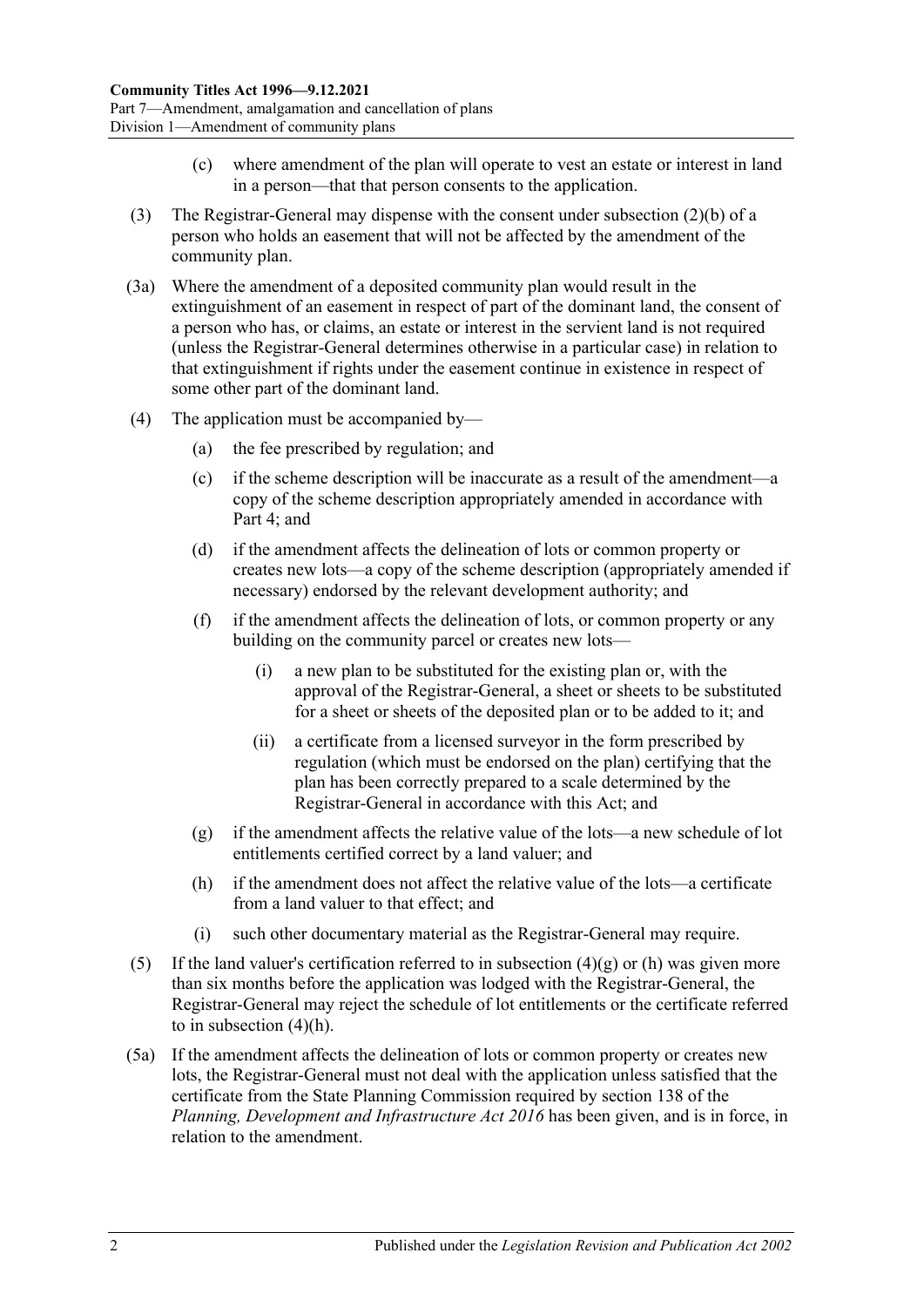(6) The certificate from the State Planning Commission under section 138 of the *[Planning, Development and Infrastructure Act](http://www.legislation.sa.gov.au/index.aspx?action=legref&type=act&legtitle=Planning%20Development%20and%20Infrastructure%20Act%202016) 2016* expires at the expiration of one year after the application for amendment of the plan was lodged with the Registrar-General unless the Registrar-General extends the life of the certificate.

# **53—Status of application for amendment of plan**

- (1) An application under [section](#page-50-3) 52 for the amendment of a deposited community plan will, upon being lodged with the Registrar-General, be taken for the purposes of the *[Real Property Act](http://www.legislation.sa.gov.au/index.aspx?action=legref&type=act&legtitle=Real%20Property%20Act%201886) 1886* to be an instrument presented for registration and will have priority over other instruments in accordance with section 56 of that Act.
- (2) Subject to [subsection](#page-52-0) (3), an application cannot be withdrawn or amended without the consent of all the persons who have consented to the application.
- <span id="page-52-0"></span>(3) The Registrar-General may permit an applicant, or a person who has consented to the application, to amend the application in order to comply with this Act or the *[Real](http://www.legislation.sa.gov.au/index.aspx?action=legref&type=act&legtitle=Real%20Property%20Act%201886)  [Property Act](http://www.legislation.sa.gov.au/index.aspx?action=legref&type=act&legtitle=Real%20Property%20Act%201886) 1886* or with a requirement of the Registrar-General under this Act or the *[Real Property Act](http://www.legislation.sa.gov.au/index.aspx?action=legref&type=act&legtitle=Real%20Property%20Act%201886) 1886*.
- (4) The provisions of the *[Real Property Act](http://www.legislation.sa.gov.au/index.aspx?action=legref&type=act&legtitle=Real%20Property%20Act%201886) 1886* that apply to, or in relation to, instruments of a particular class will, subject to this Part, apply (with any necessary adaptations or modifications) to, or in relation to, an application for the amendment of a deposited community plan if amendment of the plan by the Registrar-General—
	- (a) would operate to vest in a person under [section](#page-53-0) 55 the same kind of estate or interest as is vested by registration of instruments of that class; or
	- (b) would discharge or otherwise extinguish an estate or interest in land under [section](#page-53-0) 55 of the same kind as is discharged or extinguished by registration of instruments of that class.

### **53A—Application may deal with statutory encumbrances**

Despite any other statutory provision to the contrary, the Registrar-General may treat an application for the amendment of a deposited community plan as if it included an application for the variation or termination of a statutory encumbrance if—

- (a) the application specifies that variation or termination of a statutory encumbrance is to be registered or noted; and
- (b) the application is accompanied by—
	- (i) a certificate signed by or on behalf of the holder of the statutory encumbrance certifying that the requirements of the Act under which the encumbrance was entered into, or is in force, as to the variation or termination of the statutory encumbrance (if any) have been complied with; and
	- (ii) such other documentary material in relation to the statutory encumbrance as the Registrar-General may require.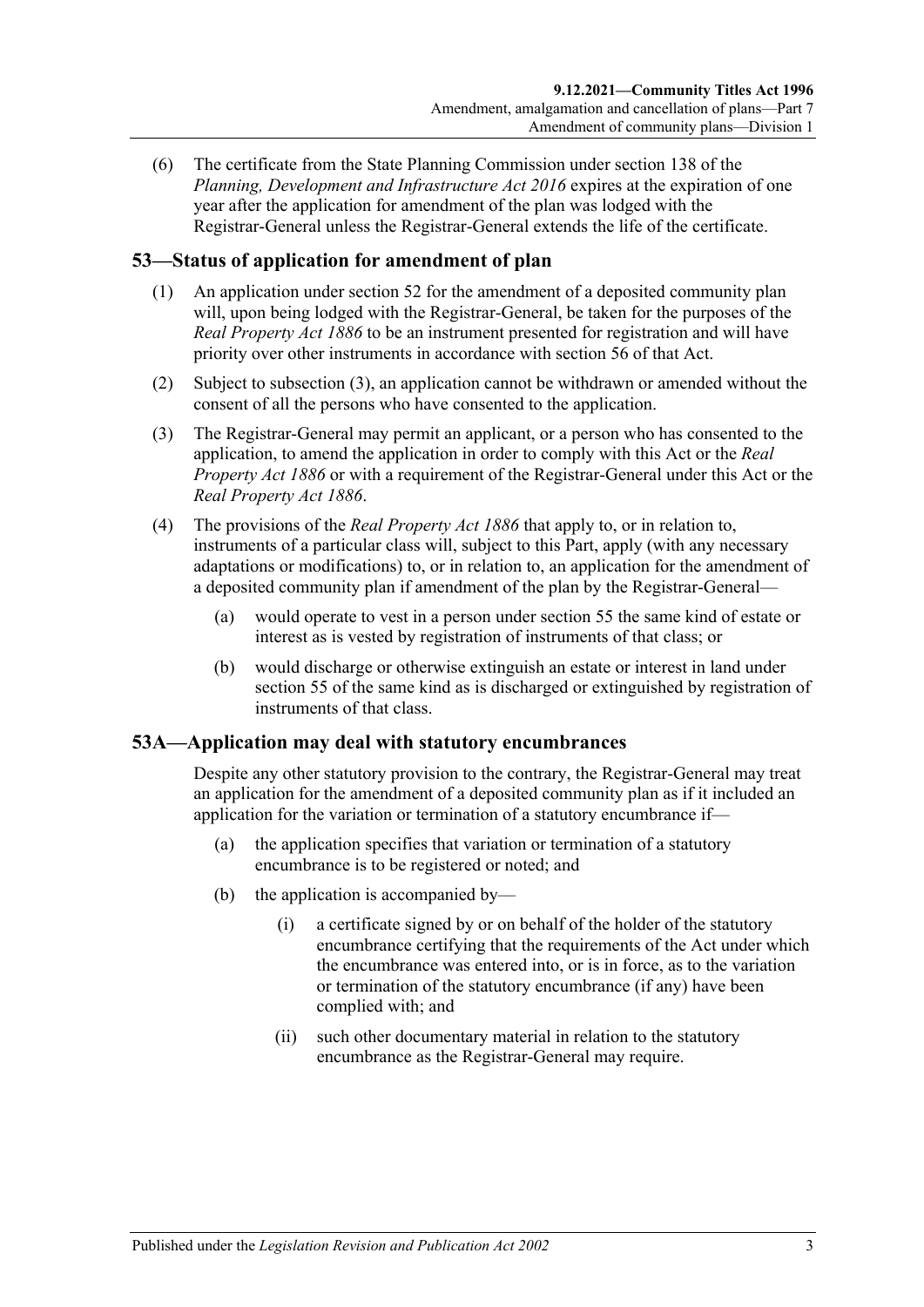### **54—Amendment of plan**

- (1) Where due application is made for the amendment of a deposited community plan, the Registrar-General may amend the plan or substitute a new plan and in either case the Registrar-General must amend or endorse any certificate of title affected by the amendment, or cancel any such certificate and issue a new certificate or new certificates.
- (2) If the Registrar-General substitutes a new plan, he or she must ensure that the documents required by this Act to be filed with a deposited plan are filed with the new plan.
- (3) Where the amendment affects the delineation of lots or common property to only a minor extent (to be prescribed by regulation) the Registrar-General may dispense with one or more of the following—
	- (a) the consent of the holder of a registered encumbrance;
	- (b) the endorsement of the scheme description by the relevant development authority;
	- (c) the certificate from the State Planning Commission under section 138 of the *[Planning, Development and Infrastructure Act](http://www.legislation.sa.gov.au/index.aspx?action=legref&type=act&legtitle=Planning%20Development%20and%20Infrastructure%20Act%202016) 2016*;
	- (d) the certificate from a licensed surveyor;
	- (e) the certificate from a land valuer.
- (4) Subject to this Division, the provisions of [Part 3](#page-18-0) apply to, and in relation to, the amendment or substitution of a plan of community division under this Division as if the application for amendment of the plan were an application for division under that Part and the amendment or substitution of the plan were the deposit of the plan as amended in the Lands Titles Registration Office.

#### <span id="page-53-1"></span><span id="page-53-0"></span>**55—Vesting etc of interests on amendment of plan**

- (1) Where an application under [section](#page-50-3) 52 for the amendment of a deposited community plan states that an estate or interest in land is vested in a person, amendment of the plan by the Registrar-General operates to vest the estate or interest in that person to the extent to which it is not already vested in him or her.
- (2) An estate in fee simple will vest in a person under [subsection](#page-53-1) (1) only if
	- the person was, immediately before amendment of the plan, the proprietor of an estate or interest in some part, or the whole, of the land, shown on the plan; or
	- (b) the person is an agent or instrumentality of the Crown or the Commonwealth Crown or is entitled to acquire the land compulsorily under an Act or law of the State or the Commonwealth.
- (3) Where an application for the amendment of a deposited community plan states that an estate or interest in land shown on the plan is discharged or otherwise extinguished, whether wholly or in respect of part only of that land, amendment of the plan by the Registrar-General operates to discharge or otherwise extinguish that estate or interest wholly or in respect of that part of the land.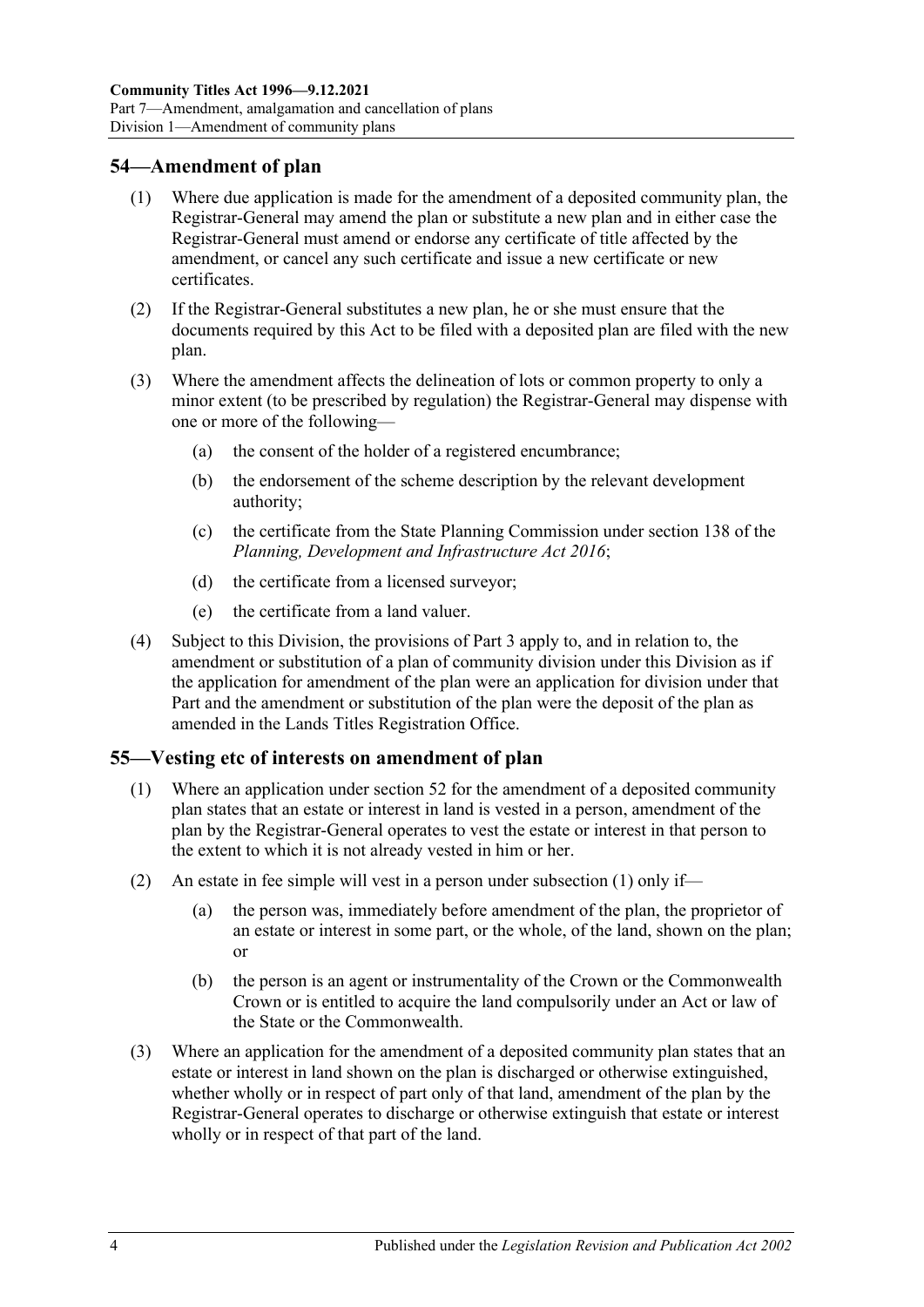- (4) Where amendment of a plan will operate to vest an estate or interest (other than an estate in fee simple or an easement referred to in [section](#page-27-0) 25) in a person, the terms on which the estate or interest will be held must be specified by including them in, or attaching them to, the application or by reference to another registered instrument.
- (5) Where the estate or interest that vests on amendment of the plan is an easement, the plan (or another plan referred to in the plan) must delineate the easement and the plan or the application for amendment must specify which land is the dominant land (if any) and which land is the servient land in respect of the easement.
- (6) Where duty is payable under the *[Stamp Duties Act](http://www.legislation.sa.gov.au/index.aspx?action=legref&type=act&legtitle=Stamp%20Duties%20Act%201923) 1923* in relation to two or more transactions that will be effected by the amendment of a plan of community division, each of the transactions will be taken to be effected by a separate instrument for the purpose of assessing duty.

# **56—Merging of land on amendment of plan**

Subject to any provision to the contrary in an application for the amendment of a deposited community plan, the following provisions apply where one or more pieces of land are merged upon the amendment of the plan—

- (a) subject to [paragraph](#page-54-0) (b), if one of the pieces of land is subject to a registered encumbrance (other than a life estate, a lease or an easement) the whole of the land formed by the merger is subject to the encumbrance;
- <span id="page-54-0"></span>(b) if an encumbrance (other than an easement or statutory encumbrance) is registered over a lot, or part of a lot, that is merged with land that remains common property after, or becomes common property upon, the amendment of the community plan, the encumbrance is discharged in respect of that lot or part lot;
- (c) if one, but not all, of the pieces of land is subject to a life estate or a lease, the life estate or lease is discharged by the merger in so far as it affects that piece of land.

# **57—Alteration of boundaries of primary community parcel**

- (1) This section applies if a primary plan is to be amended by the inclusion of land from outside the primary parcel or by the removal of land from the primary parcel.
- <span id="page-54-1"></span>(2) If part but not the whole of an allotment is to be included in the primary parcel or land is to be removed from the parcel, the application under this Division will be taken to be an application for division under Part 19AB of the *[Real Property Act](http://www.legislation.sa.gov.au/index.aspx?action=legref&type=act&legtitle=Real%20Property%20Act%201886) 1886* as well as being an application under this Division and accordingly—
	- (a) both this Division and Part 19AB apply to, and in relation to, the application; and
	- (b) if part of an allotment is to be included from outside the parcel, the application must be made jointly by the community corporation and the registered proprietor of the allotment to be divided; and
	- (c) the Registrar-General may direct that a combined plan or a substituted part or parts of the plan or plans to be amended be lodged with the application.
- (3) [Subsection](#page-54-1) (2) does not apply where the only transfer of land to or from the parcel is from or to the primary community parcel of another scheme.<sup>1</sup>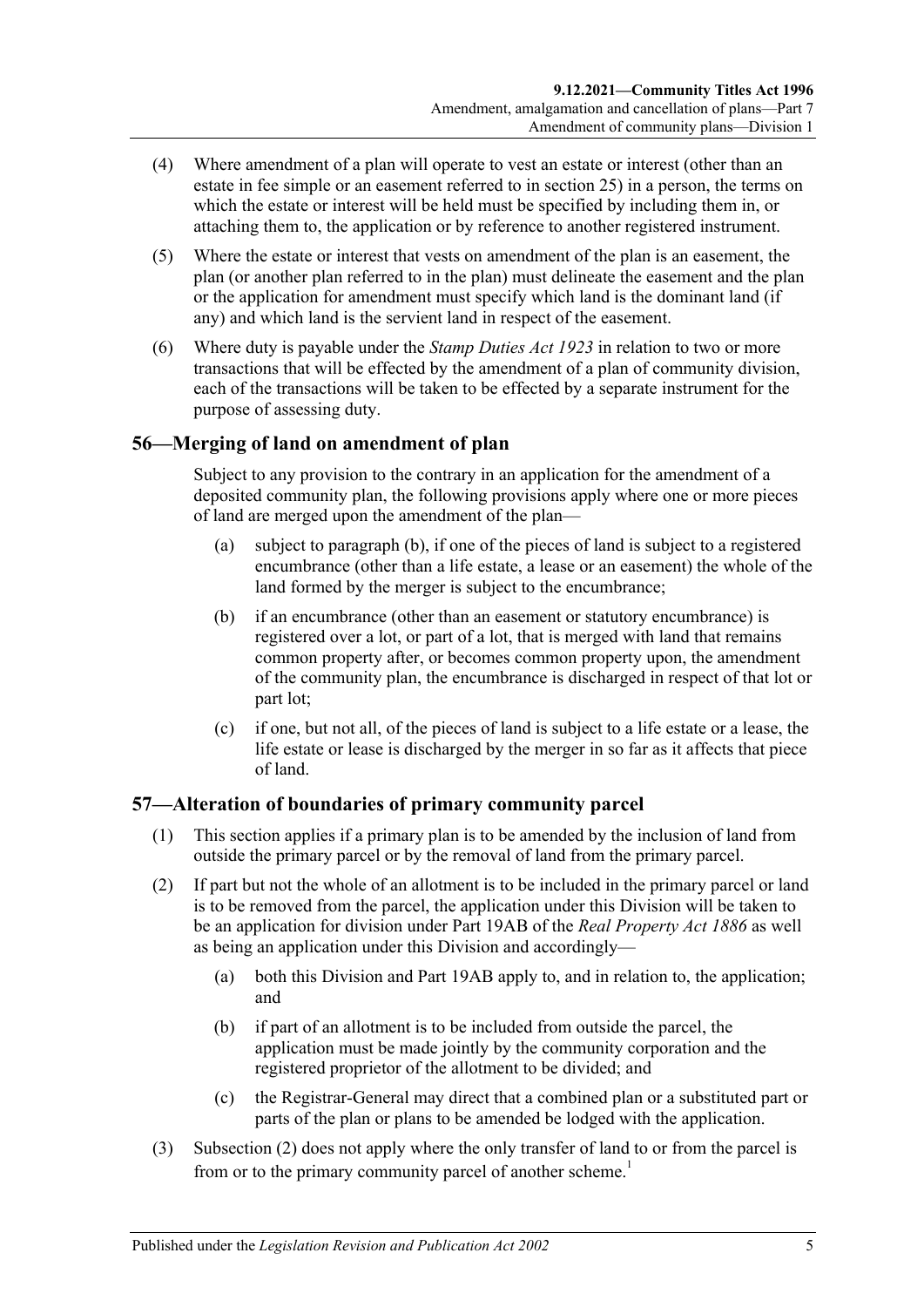#### **Explanatory Note—**

1 Pieces of land that can be dealt with separately are created by division under Part 19AB of the *[Real Property Act](http://www.legislation.sa.gov.au/index.aspx?action=legref&type=act&legtitle=Real%20Property%20Act%201886) 1886* (allotments) or by division under this Act (lots). If part of an allotment is to be incorporated into a primary community parcel or part of a primary parcel is to be merged with an allotment, deposit of a plan of division will be required under Part 19AB. If however the only land involved in the alteration of the boundaries of a primary parcel is land that forms part of, or will form part of, another primary parcel, division under Part 19AB is not applicable.

#### **58—Amendment of plan pursuant to development contract**

- (1) The registered proprietor of an estate in fee simple in a development lot may apply to the Registrar-General for the division of the development lot in pursuance of the development contract and for the consequential amendment of the community plan.
- (2) The application must be in a form approved by the Registrar-General and must include such information as the Registrar-General requires.
- (3) The application must be accompanied by—
	- (a) the fee prescribed by regulation; and
	- (b) a new plan to be substituted for the existing plan; and
	- (e) a certificate from a licensed surveyor in the form prescribed by regulation (which must be endorsed on the plan) certifying that the plan has been correctly prepared to a scale determined by the Registrar-General in accordance with this Act; and
	- (f) a certificate from a land valuer in the form prescribed by regulation (which must be endorsed on the schedule of lot entitlements) certifying that the schedule is correct (the Registrar-General may refuse to accept the certificate if given more than six months before the application is lodged); and
	- (g) any instrument, duly executed, that is to be registered on substitution of the plan; and
	- (h) such other documentary material as the Registrar-General may require.
- (4) The plan—
	- (a) must be in a form approved by the Registrar-General; and
	- (b) must divide the development lot in the manner required by the development contract; and
	- (c) must delineate the boundaries of the land and lots and common property into which the community parcel is divided in a manner that allows those boundaries to be ascertained; and
	- (d) must designate each lot by a distinguishing number; and
	- (e) must have annexed to it a schedule of lot entitlements in relation to the lots in a form approved by the Registrar-General; and
	- (f) must as far as practicable delineate the service infrastructure (but not that part of the service infrastructure within the boundaries of a community lot if it does not provide a service to any other lot or the common property); and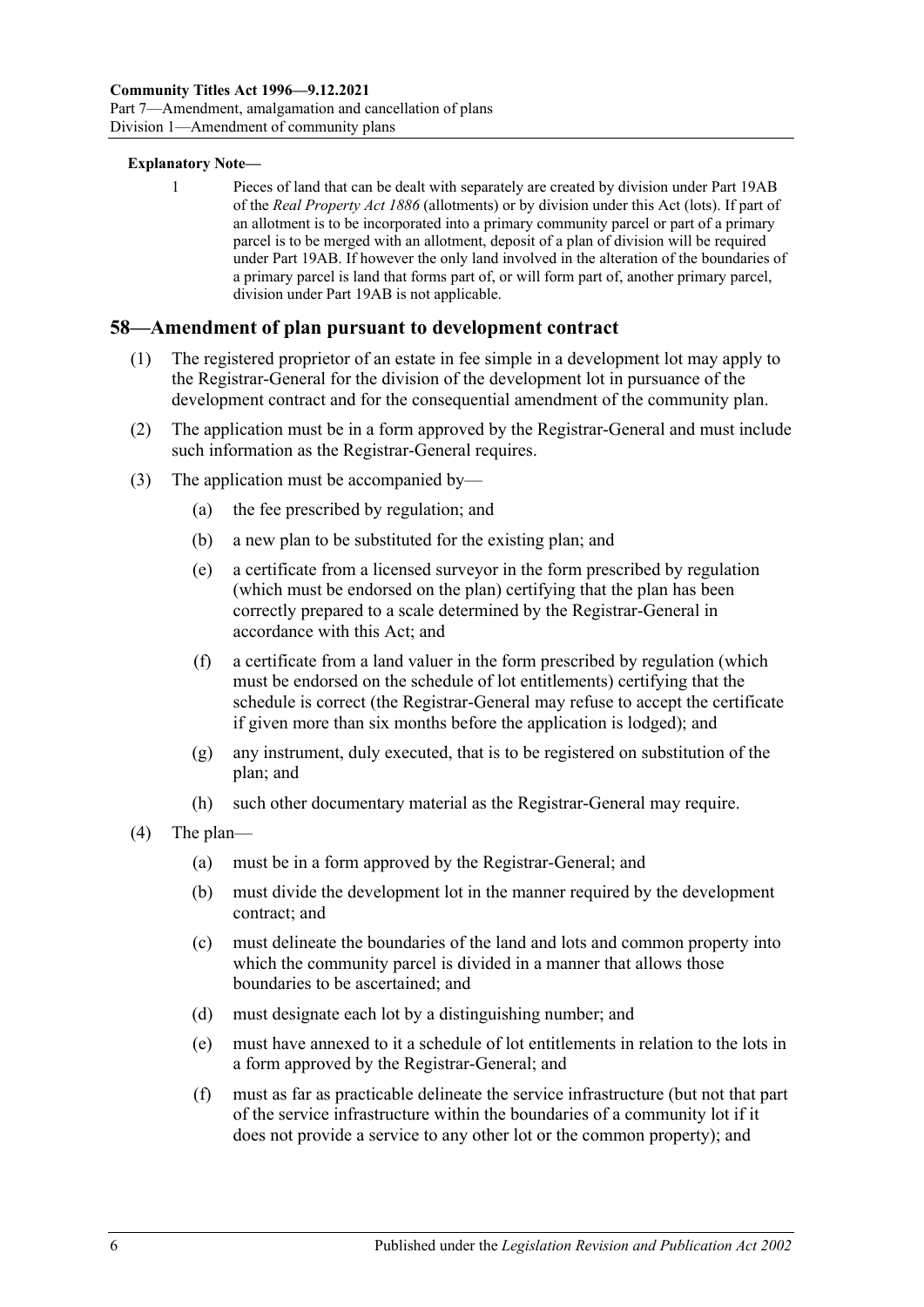- (g) must delineate the streets, roads, thoroughfares, reserves or similar open spaces (if any) that are, or will on amendment of the plan be, vested in a council or prescribed authority or that have reverted or will revert to the Crown; and
- (h) must delineate the easements (if any) of a kind referred to in [section](#page-27-0) 25; and
- (i) must comply with any requirements stipulated by the Registrar-General.
- (4a) The Registrar-General must not deal with the application unless satisfied that the certificate from the State Planning Commission required by section 138 of the *[Planning, Development and Infrastructure Act](http://www.legislation.sa.gov.au/index.aspx?action=legref&type=act&legtitle=Planning%20Development%20and%20Infrastructure%20Act%202016) 2016* has been given, and is in force, in relation to the proposed development of the land.
- (4b) The certificate from the State Planning Commission under section 138 of the *[Planning, Development and Infrastructure Act](http://www.legislation.sa.gov.au/index.aspx?action=legref&type=act&legtitle=Planning%20Development%20and%20Infrastructure%20Act%202016) 2016* expires at the expiration of 1 year after the application was lodged with the Registrar-General unless the Registrar-General extends the life of the certificate.
- (5) Where—
	- (a) the application is made in accordance with this Act; and
	- (b) the requirements made by or under this Act in relation to the application have been satisfied; and
	- (c) the plan conforms with the requirements of this Act,

the Registrar-General may substitute the plan for the plan previously deposited and the provisions of this Act relating to the deposit of a plan apply in relation to the plan.

- (6) The Registrar-General may permit the applicant to lodge a sheet or sheets to be substituted for a sheet or sheets of the deposited plan or to be added to it instead of lodging a complete plan to be substituted for the existing plan.
- (7) Where common property is created by the division of a development lot under this section, the Registrar-General may cancel the certificate of title for the existing common property and issue a new certificate for the existing and newly created common property.

### **59—Amendment by order of ERD Court**

- (1) The ERD Court may, on application under this section, order the amendment of a community plan.
- (2) An application may be made under this section by—
	- (a) the community corporation; or
	- (b) the owner of a community lot or a development lot; or
	- (c) a person who holds a registered encumbrance over a community lot or a development lot; or
	- (d) in the case of a strata scheme—an insurer of a community lot or any part of the common property.
- (3) Such an application may only be made—
	- (a) for the purpose of correcting an error in the plan; or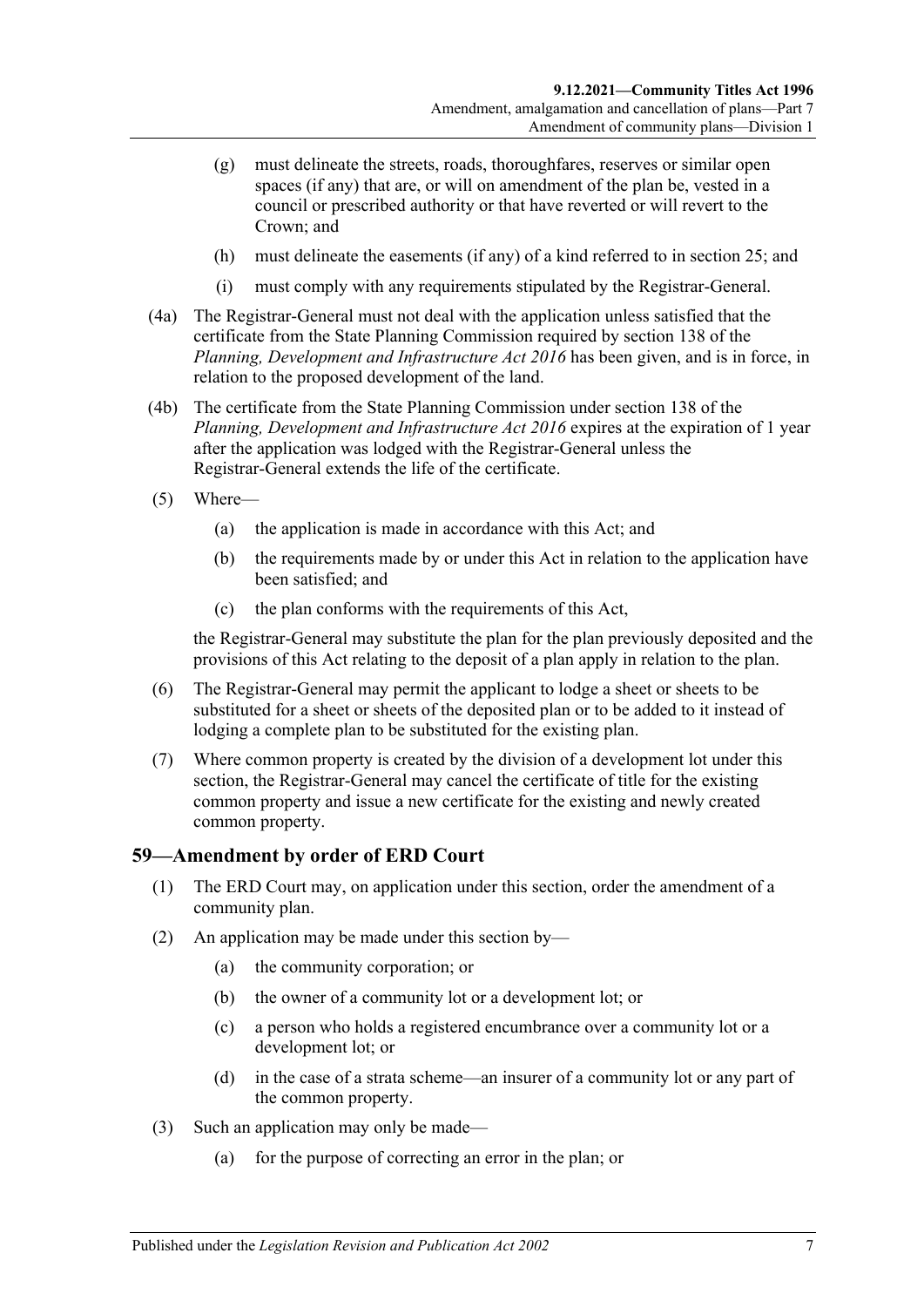- (b) for the purpose of varying the lot entitlements of the lots; or
- (c) in the case of a strata scheme—for the purpose of achieving amendments that have become desirable in view of damage to buildings within the strata scheme; or
- (d) for the purpose of achieving any other amendments that are desirable in the circumstances of a particular case.
- (3a) If it appears to the Court that the proposed amendment of the community plan could adversely affect a person who is not a party to the proceedings, the Court should not order the amendment unless the Court is satisfied that the person has been notified of the possibility that such an order could be made and has been given a reasonable opportunity to make submissions to the Court in relation to the matter.
- (3b) In determining an application under this section the Court must have regard to the matters (if any) prescribed by regulation.
- (4) The ERD Court may, on an application under this section, make one or more of the following orders—
	- (a) an order for amendment of the community plan;
	- (b) if the plan is a primary or secondary plan—an order for amendment of a secondary or tertiary plan (if any) that divides a primary or secondary lot;
	- (c) any further orders that may be necessary to achieve justice between those affected by the amendment;
	- (d) incidental or ancillary orders.
- (5) Where an order for the amendment of a community plan is made, the Registrar-General must, on lodgement of a copy of the order and any other documentary material the Registrar-General requires, amend the plan in accordance with the order.

# <span id="page-57-0"></span>**Division 2—Amalgamation of community plans**

### **60—Amalgamation of plans**

- (1) Two or more deposited community plans may be amalgamated to form a single community plan under this division subject to the following restrictions—
	- (a) a primary plan can only be amalgamated with another primary plan and then only if the primary parcels are contiguous;
	- (b) a secondary plan can only be amalgamated with another secondary plan and then only if both the secondary parcels form part of the same primary scheme: $<sup>1</sup>$ </sup>
	- (c) a tertiary plan can only be amalgamated with another tertiary plan and then only if both the tertiary parcels form part of the same secondary scheme;<sup>1</sup>
	- (d) a strata plan can only be amalgamated with another strata plan.<sup>1</sup>
- (2) An application for amalgamation must be made jointly by the community corporations affected by the proposed amalgamation in a form approved by the Registrar-General.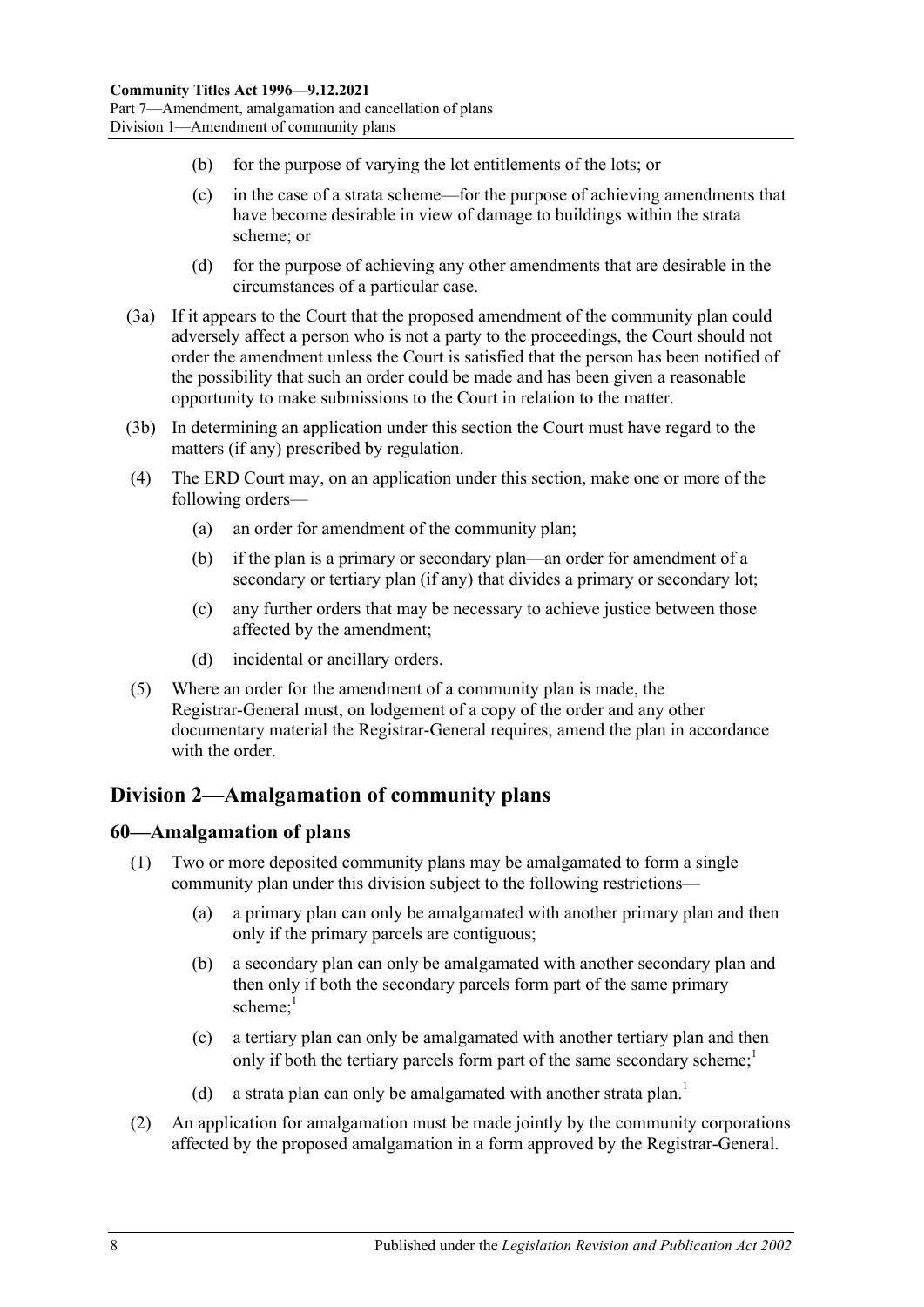- (3) The application must be accompanied by—
	- (a) the fee prescribed by regulation; and
	- (c) a plan of community division prepared in accordance with this Act that divides the new community parcel into the same lots and common property as the plans that it replaces; and
	- (d) a scheme description of the combined scheme that is consistent with the scheme descriptions of the constituent schemes and is endorsed by the relevant development authority; and
	- (e) the by-laws for the new scheme authorised by a unanimous resolution of each applicant corporation; and
	- (f) a certificate from a licensed surveyor in the form prescribed by regulation (which must be endorsed on the plan) certifying that the plan has been correctly prepared to a scale determined by the Registrar-General in accordance with this Act; and
	- (g) a certificate from a land valuer in the form prescribed by regulation certifying that the schedule of lot entitlements annexed to the new community plan is correct (the Registrar-General may refuse to accept the certificate if given more than six months before the application is lodged); and
	- (h) where consequential amendments to a primary or secondary plan will be required—such plans or parts of plans as the Registrar-General may require; and
	- (i) such other documentary material as the Registrar-General may require.
- (4) The applicants must provide evidence to the satisfaction of the Registrar-General that the application is made in pursuance of a unanimous resolution of each applicant corporation.

#### **Explanatory Note—**

1 Amalgamation of secondary or tertiary plans in different schemes can be achieved by amendment of the plans of each scheme under [Division 1.](#page-50-4)

#### **61—Persons whose consents are required**

- (1) The applicants must provide evidence to the satisfaction of the Registrar-General that the following persons have given their consent to the amalgamation—
	- (a) a person who is the owner of a community lot at the relevant time but who did not have the opportunity of voting against the resolution of the corporation authorising the proposed amalgamation because he or she was not then a member of the corporation; and
	- (b) the prospective owner at the relevant time of a community lot; and
	- (c) the owner or prospective owner at the relevant time of a development lot; and
	- (d) a registered encumbrancee or prospective encumbrancee at the relevant time of a community lot or a development lot; and
	- (e) the persons referred to in [subsection](#page-59-0) (2).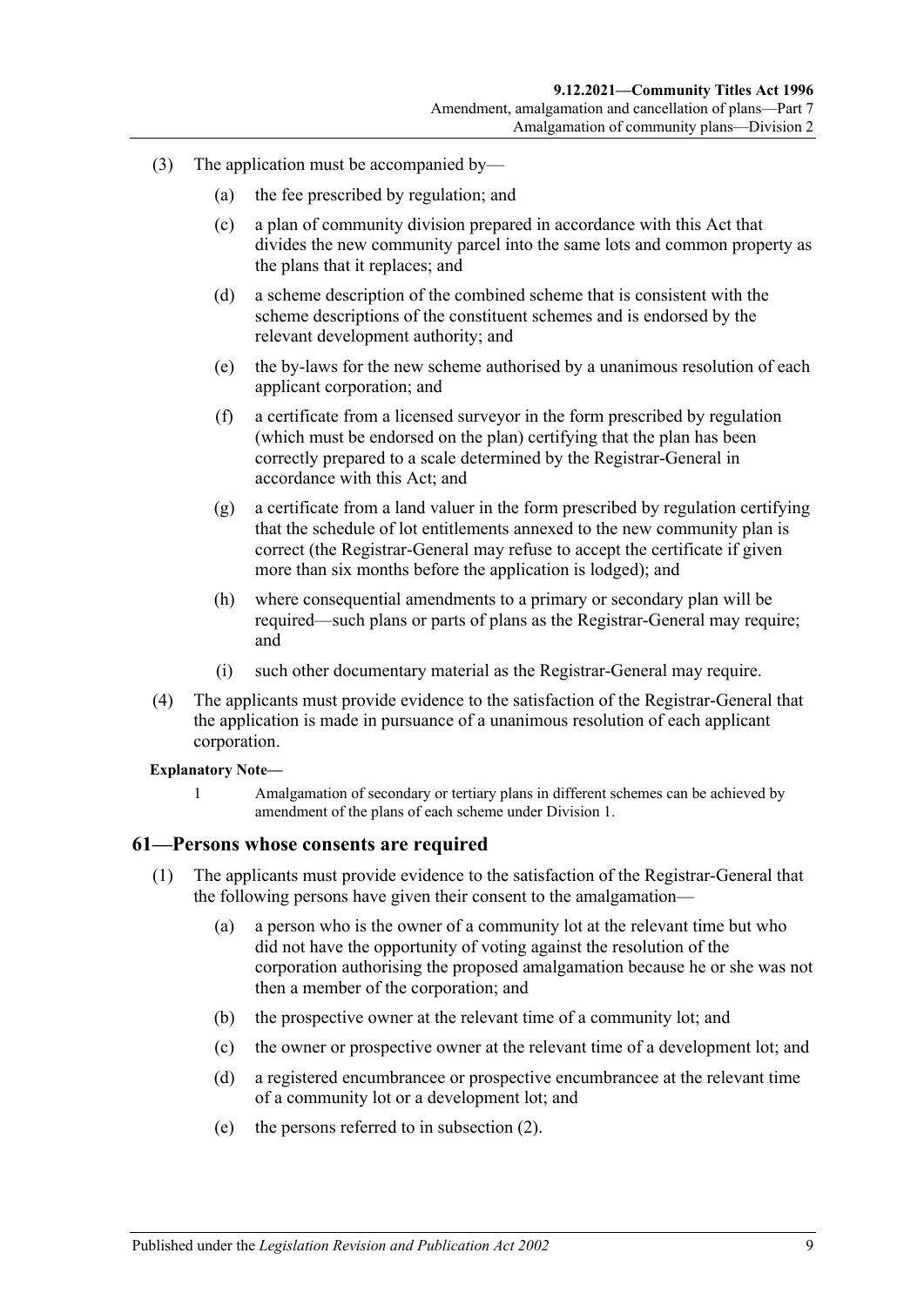- <span id="page-59-0"></span>(2) The consents of the following persons are required—
	- (a) where the plans to be amalgamated are primary plans and a primary lot is divided by a secondary plan—
		- (i) a person who is the owner of a secondary lot at the relevant time but who did not have the opportunity of voting against the proposed amalgamation because he or she was not then a member of the secondary corporation; and
		- (ii) the prospective owner at the relevant time of a secondary lot; and
		- (iii) the owner or prospective owner at the relevant time of a development lot in the secondary scheme; and
		- (iv) a registered encumbrancee or prospective encumbrancee at the relevant time of a secondary lot or development lot; and
	- (b) where the plans to be amalgamated are primary plans and a primary lot is divided by a secondary plan and a secondary lot created by that plan is divided by a tertiary plan or where the plans to be amalgamated are secondary plans and a secondary lot is divided by a tertiary plan—
		- (i) a person who is the owner of a tertiary lot at the relevant time but who did not have the opportunity of voting against the proposed amalgamation because he or she was not then a member of the tertiary corporation; and
		- (ii) the prospective owner at the relevant time of a tertiary lot; and
		- (iii) the owner or prospective owner at the relevant time of a development lot in the tertiary scheme; and
		- (iv) a registered encumbrancee or prospective encumbrancee at the relevant time of a tertiary lot or development lot.
- (3) The consent of the owner or an encumbrancee of a lot is not required under this section if before the relevant time an instrument had been presented for registration at the Lands Titles Registration Office on the registration of which that person would cease to be the owner or an encumbrancee of the lot.
- (4) The Registrar-General may dispense with the consent of a registered encumbrancee or a prospective encumbrancee in relation to an easement that will not be affected by the amalgamation.
- (5) In this section—

*prospective encumbrancee* in relation to a lot means a person who will hold a registered encumbrance over the lot on registration of an instrument that has been presented for registration at the Lands Titles Registration Office but has not been registered;

*prospective owner* in relation to a lot means a person who will be the owner of the lot on registration of a transfer that has been presented for registration at the Lands Titles Registration Office but has not been registered;

*relevant time* means the time at which the application for amalgamation is lodged with the Registrar-General by the community corporations.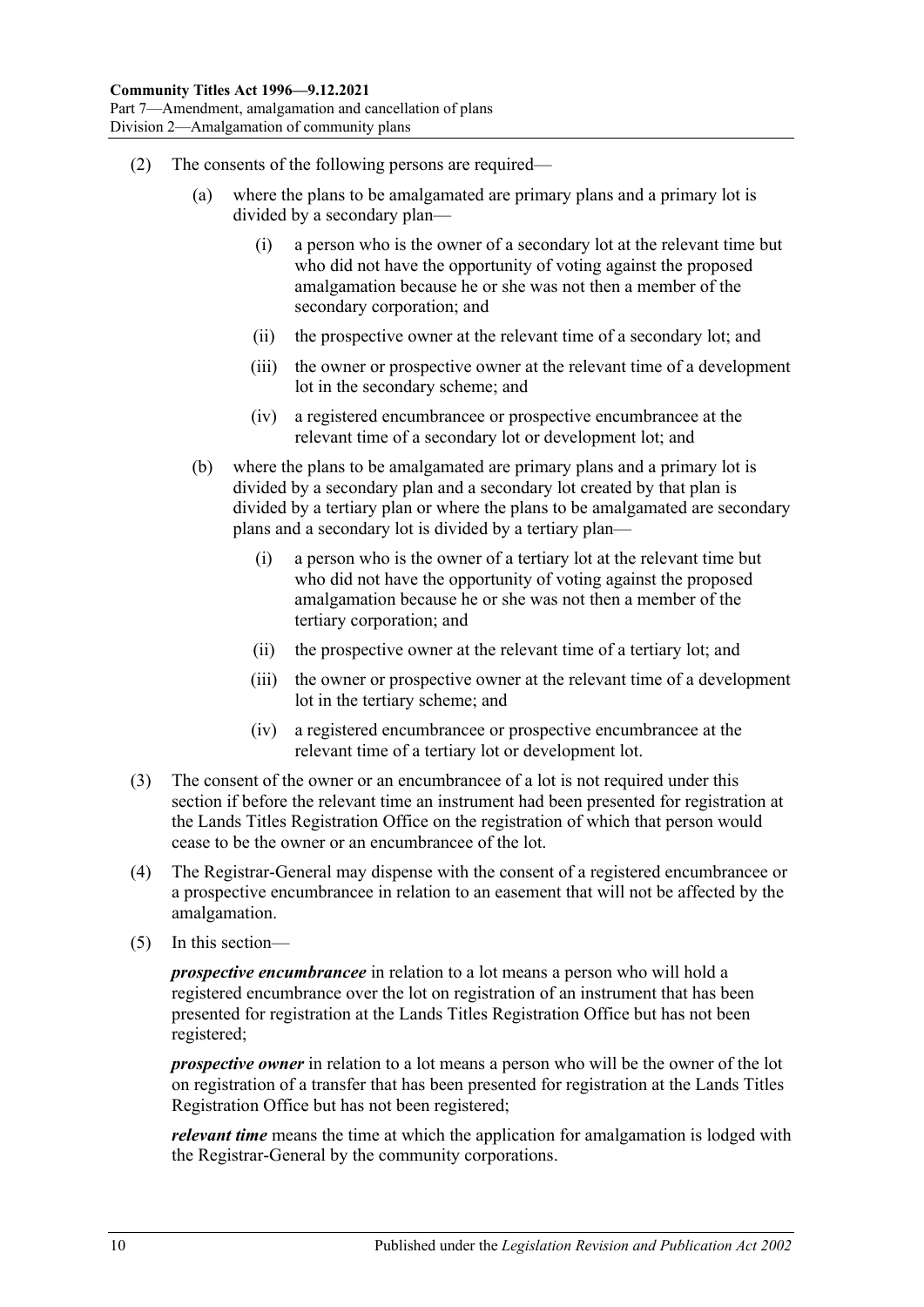# **62—Deposit of amalgamated plan**

- (1) Where—
	- (a) application is made in accordance with this Division for the amalgamation of community plans; and
	- (b) the requirements of this Division in relation to the application have been satisfied; and
	- (c) the new community plan conforms with the requirements of this Act,

the Registrar-General must deposit the new plan in the Lands Titles Registration Office.

- (2) When the Registrar-General deposits a new community plan in pursuance of an application under this section—
	- (a) the existing deposited community plans are cancelled;
	- (b) the Registrar-General must assign a number to the plan;
	- (c) the Registrar-General must file with the plan—
		- (i) the new scheme description;
		- (ii) the by-laws for the new scheme;
		- (iii) the development contracts (if any) filed with the previous plans;
	- (d) the Registrar-General must issue new certificates of title for the lots and common property;
	- (e) the existing community corporations are dissolved and a new community corporation is created;
	- (f) the assets and liabilities of the old community corporations vest in or attach to the new corporation;
	- (g) the common property vests in the owners of the community lots.
- $(3)$  If—
	- (a) an easement is appurtenant to the common property shown on one or more (but not all) of the plans to be amalgamated; and
	- (b) the consent of the owner of the servient land and of all persons who appear from the Register Book to hold a registered encumbrance over the servient land (other than an easement that will not be affected) is endorsed on the application for amalgamation,

the easement will, upon amalgamation of the community plans, be appurtenant to the common property of the parcel formed by the amalgamation.

- (4) On the amalgamation of two or more secondary or tertiary plans under this Division—
	- (a) the primary or secondary lots divided by those plans are amalgamated into a single primary or secondary lot and the lots from which that lot is formed cease to exist; and
	- (b) the Registrar-General must make appropriate amendments to the primary or secondary plan that created those lots.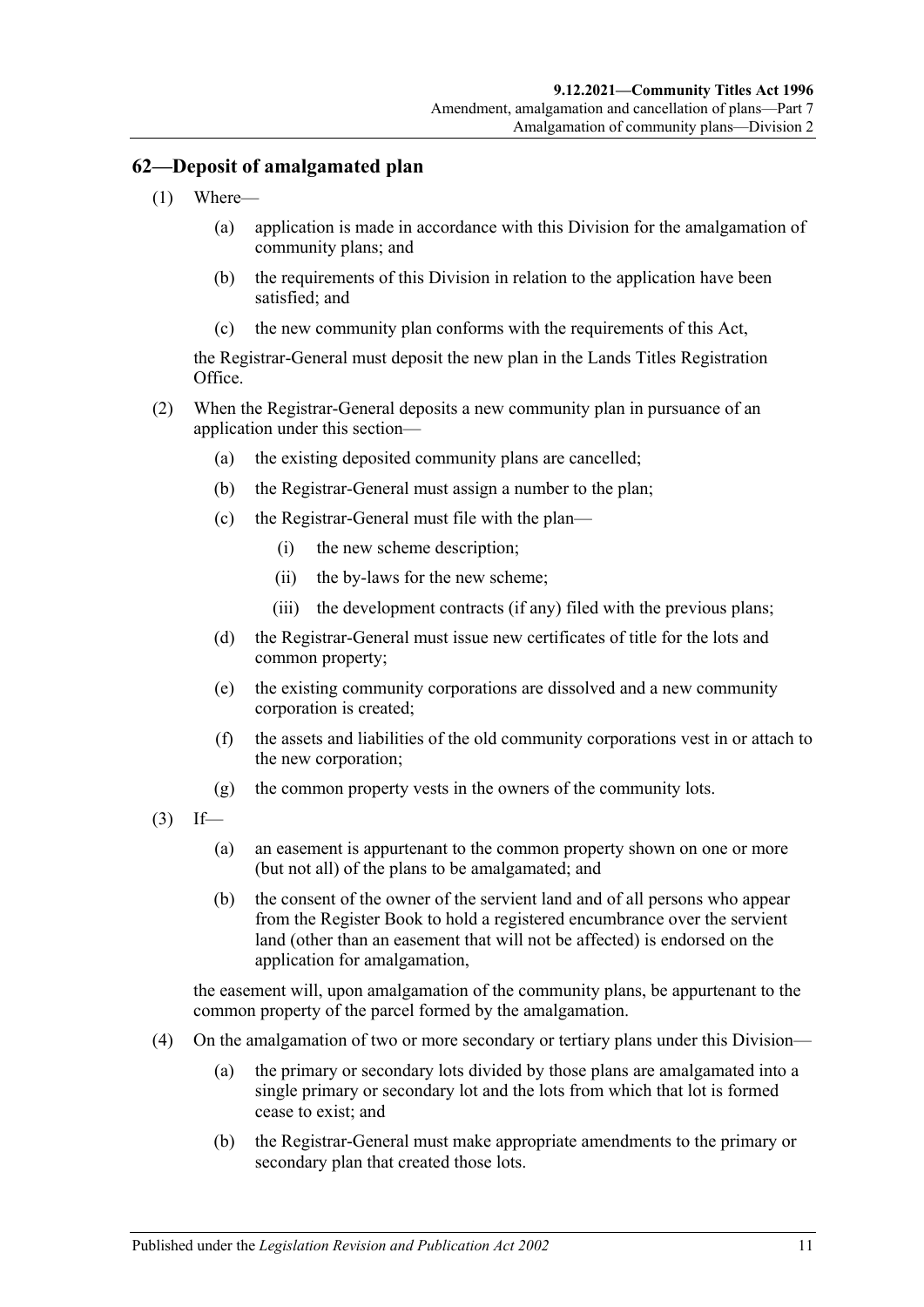### **63—Effect of amalgamation on development contracts**

The amalgamation of community plans does not affect the operation of a development contract except to increase the number of persons who can take proceedings for its enforcement.

# <span id="page-61-1"></span>**Division 3—Cancellation of community plans**

### **64—Cancellation by Registrar-General or ERD Court**

- (1) A deposited community plan may be cancelled—
	- (a) on application by the community corporation to the Registrar-General; or
	- (b) by order of the ERD Court.
- (2) If a primary lot created by a primary plan has been divided by a secondary plan, the primary plan cannot be cancelled until the secondary plan has been cancelled and if a secondary lot created by a secondary plan has been divided by a tertiary plan, the secondary plan cannot be cancelled until the tertiary plan has been cancelled.

# **65—Application to the Registrar-General**

An application to the Registrar-General must be in a form approved by the Registrar-General and must be accompanied by—

- (a) the fee prescribed by regulation; and
- (b) if the application is for the cancellation of a primary plan—a plan that delineates the outer boundaries of the primary parcel; and
- <span id="page-61-0"></span>(d) if the plan includes a development lot or lots—
	- (i) a schedule of lot entitlements in a form approved by the Registrar-General setting out lot entitlements determined in accordance with [section](#page-63-0) 68 for the community lots and the development lot or lots; and
	- (ii) a certificate from a land valuer certifying that the schedule of lot entitlements is correct (the Registrar-General may refuse to accept the certificate if given more than six months before the application is lodged); and
- (e) such other documentary material as the Registrar-General may require.

### **66—Persons whose consent is required**

- (1) The corporation must provide evidence to the satisfaction of the Registrar-General that the following persons have given their consent to the application—
	- (a) the owners at the relevant time of the community lots and the development lots (if any); and
	- (b) the prospective owner at the relevant time of a community lot or a development lot; and
	- (c) a registered encumbrancee or prospective encumbrancee at the relevant time of a community lot or development lot.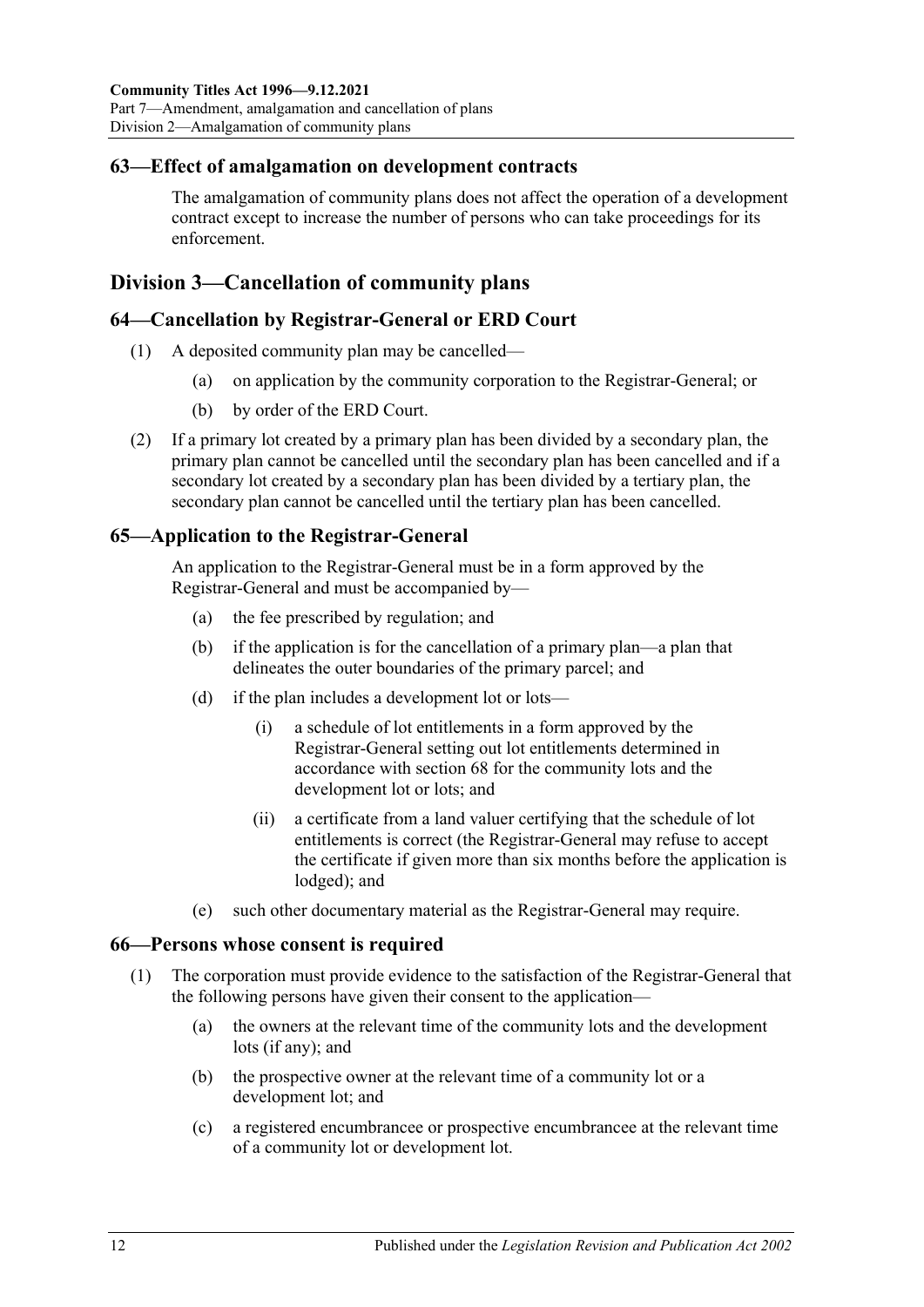- (2) The consent of the owner or an encumbrancee of a lot is not required under this section if before the relevant time an instrument had been presented for registration at the Lands Titles Registration Office on the registration of which that person would cease to be the owner or an encumbrancee of the lot.
- (3) The Registrar-General may dispense with the consent of a registered encumbrancee or prospective encumbrancee in relation to an easement that will not be affected by the cancellation.
- (4) In this section—

*prospective encumbrancee* in relation to a lot means a person who will hold a registered encumbrance over the lot on registration of an instrument that has been presented for registration at the Lands Titles Registration Office but has not been registered;

*prospective owner* in relation to a lot means a person who will be the owner of the lot on registration of a transfer that has been presented for registration at the Lands Titles Registration Office but has not been registered;

*relevant time* means the time at which the application for cancellation is lodged with the Registrar-General by the community corporation.

# **67—Application to ERD Court**

- (1) An application to the ERD Court for an order cancelling a community plan may be made by—
	- (a) the community corporation; or
	- (b) the owner of a community lot or a development lot; or
	- (c) a person who has a registered encumbrance (excluding an easement) over a community lot or a development lot.
- (1a) If it appears to the ERD Court that the proposed cancellation of the community plan could adversely affect a person who is not a party to the proceedings, the ERD Court should not order the cancellation unless the ERD Court is satisfied that the person has been notified of the possibility that such an order could be made and has been given a reasonable opportunity to make submissions to the Court in relation to the matter.
- (1b) In determining an application under this section the ERD Court must have regard to the matters (if any) prescribed by regulation.
- <span id="page-62-0"></span>(2) If the ERD Court makes an order for the cancellation of a community plan, the community corporation must lodge with the Registrar-General—
	- (a) an application to note the order in a form approved by the Registrar-General; and
	- (b) the fee prescribed by regulation; and
	- (c) a copy of the order; and
	- (d) if the plan is a primary plan—a plan that delineates the outer boundaries of the primary parcel; and
	- (f) if the plan includes a development lot or lots—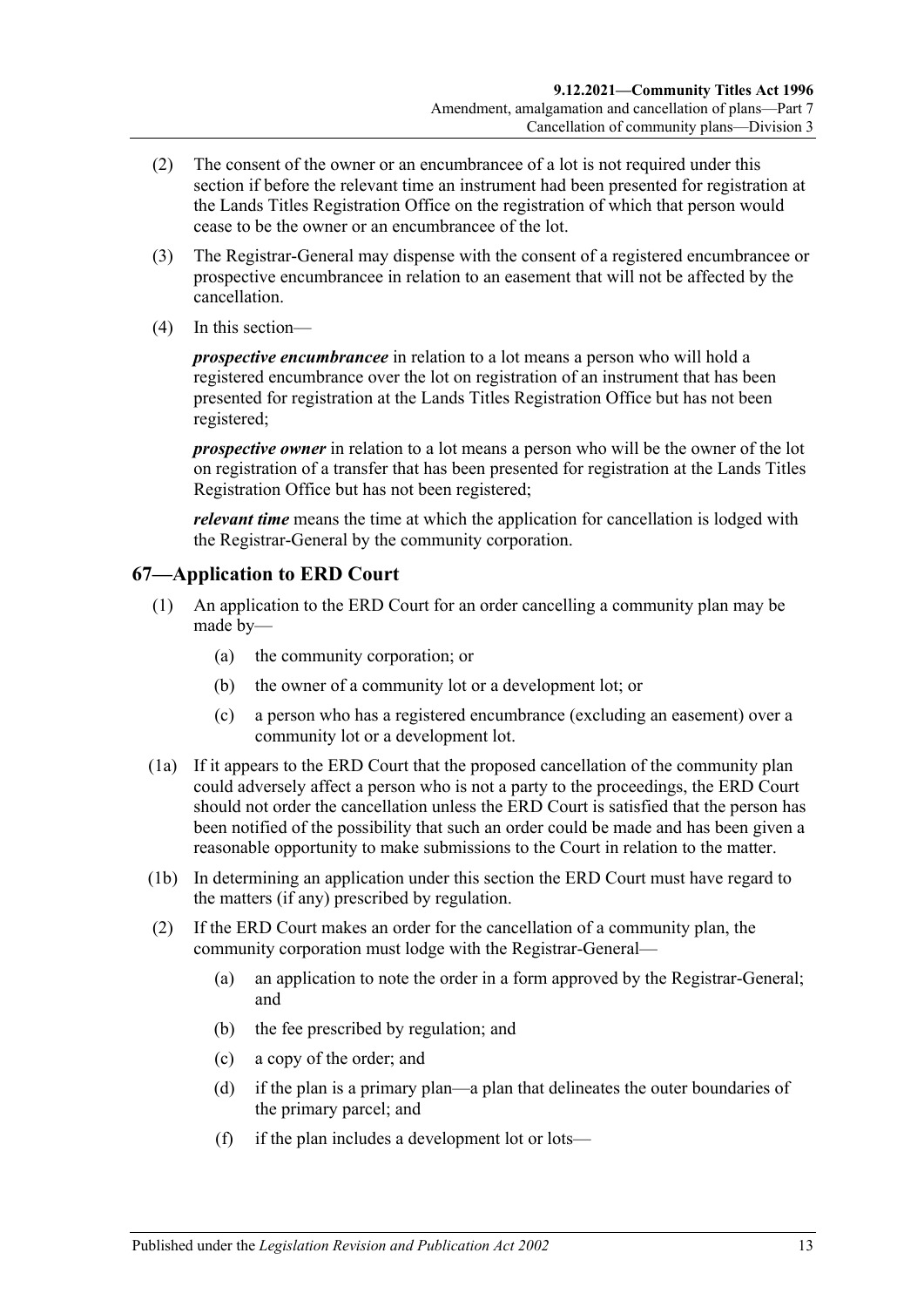- (i) a schedule of lot entitlements in a form approved by the Registrar-General setting out lot entitlements determined in accordance with [section](#page-63-0) 68 for the community lots and the development lot or lots; and
- (ii) a certificate from a land valuer certifying that the schedule of lot entitlements is correct (the Registrar-General may refuse to accept the certificate if given more than six months before it is lodged).

# <span id="page-63-0"></span>**68—Lot entitlements**

- (1) The lot entitlement of a community lot or a development lot for the purposes of [section](#page-61-0)  $65(d)$  or  $67(2)(f)$  is a number assigned to the lot that bears in relation to the aggregate of the lot entitlements of all of the lots defined on the community plan (within a tolerance of plus or minus 10 per cent) the same proportion that the value of the lot bears to the aggregate value of those lots.
- (2) The lot entitlement of a lot must be expressed as a whole number.
- (3) The unimproved value of the lots will be used to establish lot entitlements.
- (4) In the case of a strata lot this will be taken to include the value of the part of the building containing or comprising the lot without taking into account the value of fixtures or other improvements.

# **69—Cancellation**

- (1) The Registrar-General must, if he or she is—
	- (a) in the case of an application to cancel a plan—satisfied that the application conforms with the requirements of this Act; or
	- (b) in the case of an order by the ERD Court for cancellation of a plan—satisfied that all terms of the order and the requirements of this Act that are to be complied with before the plan is cancelled have been complied with,

cancel the community plan by making an endorsement to that effect on the plan and making a note of the cancellation in the Register Book on every certificate affected by the cancellation.

- <span id="page-63-2"></span><span id="page-63-1"></span>(2) On cancellation of a community plan—
	- (a) the land formerly comprised in the community parcel vests in fee simple in the owners of the former community and development lots (if any) as tenants in common in proportions fixed by reference to the lot entitlements of their respective lots;
	- (b) a lease over a lot or the common property is extinguished;
	- (c) all internal easements are extinguished;
	- (d) an easement over a lot or the common property where the dominant land is outside the community parcel (or where there is no dominant land) is unaffected;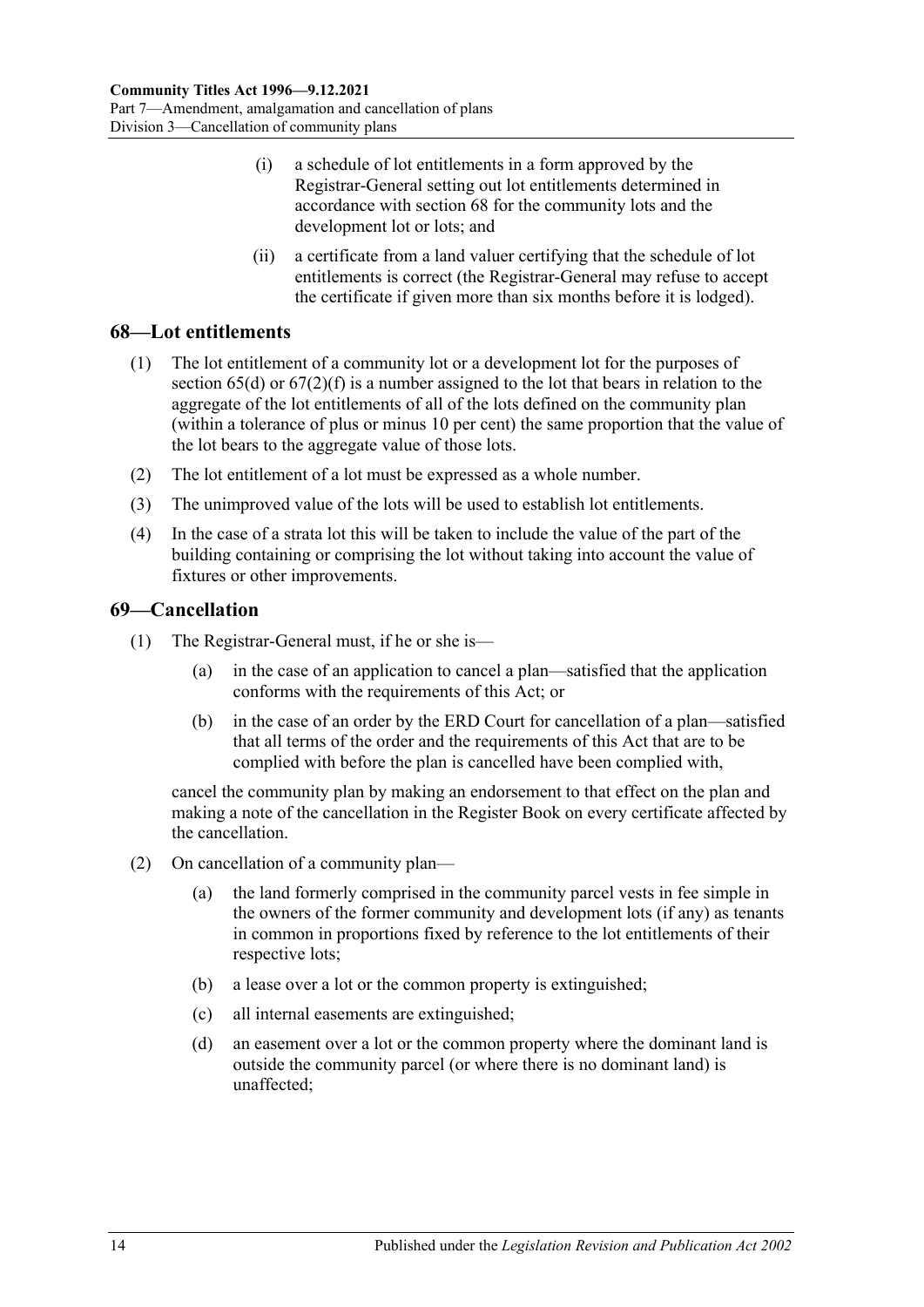- (e) an easement that was appurtenant to part, but not the whole, of the community parcel will be appurtenant to the whole of the land formerly comprised in the community parcel if the owner of the servient land and all persons who hold a registered encumbrance over the servient land (other than an easement that will not be affected) consent to the cancellation of the plan;
- (f) the community corporation is dissolved;
- <span id="page-64-0"></span>(g) the liabilities of the former community corporation attach directly to the owners of the former community lots jointly and severally (but they will be entitled to contribution amongst each other in proportion to the lot entitlements of the former community lots);
- <span id="page-64-1"></span>(h) subject to any order of the ERD Court, the assets of the former community corporation will be divided between the owners of the former community lots in proportion to the lot entitlements of the former community lots.
- (3) For the purposes of [subsection](#page-63-1)  $(2)(a)$  the lot entitlements will be—
	- (a) where the plan to be cancelled included a development lot—those set out in the schedule lodged with the application for cancellation or for noting the Court's order; or
	- (b) where the plan did not include a development lot—those set out in the schedule annexed to the plan.
- (4) For the purposes of [subsection](#page-64-0)  $(2)(g)$  and [\(h\)](#page-64-1) the lot entitlements will be those set out in the schedule annexed to the plan.
- (5) The estate vested in the owner of a former lot under [subsection](#page-63-1)  $(2)(a)$  will be subject  $to$ —
	- (a) an easement (other than an internal easement) over any of the former lots or common property; and
	- (b) any encumbrance (other than a lease) that was, immediately prior to the cancellation of the community plan, entered on the certificate of his or her lot.
- (6) If when a strata plan was deposited in the Lands Titles Registration Office an easement was partially extinguished so as not to pass through a strata lot created by the plan, the easement will be reinstated on cancellation of the plan if a request for reinstatement is made to the Registrar-General by the registered proprietors of the servient land and the dominant land (if any).
- (7) On cancellation of a primary plan, the primary parcel becomes an allotment for the purposes of Part 19AB of the *[Real Property Act](http://www.legislation.sa.gov.au/index.aspx?action=legref&type=act&legtitle=Real%20Property%20Act%201886) 1886* but if that land was comprised of two or more allotments before division under this Act those allotments are not revived.
- (8) The cancellation of a plan of community division revokes the by-laws of the community scheme and discharges the development contract or contracts (if any) included in the scheme.
- (9) For the purposes of [subsection](#page-63-2) (2), the owner of a former lot is the person who was the owner of the lot immediately before the cancellation of the plan.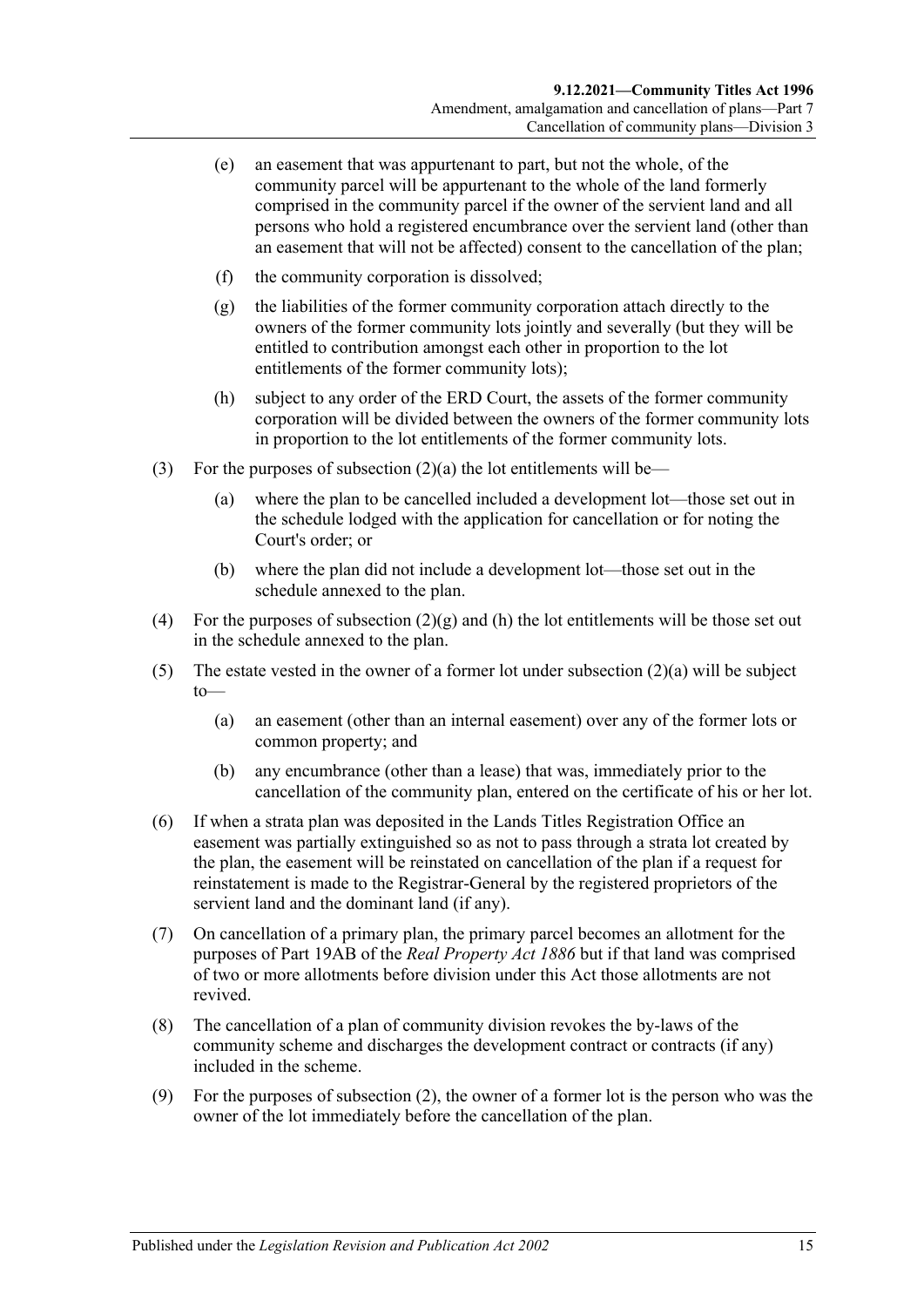#### (10) In this section—

*internal easement* means an easement where both the dominant and servient land comprised the whole or part of a lot or the common property within the community parcel.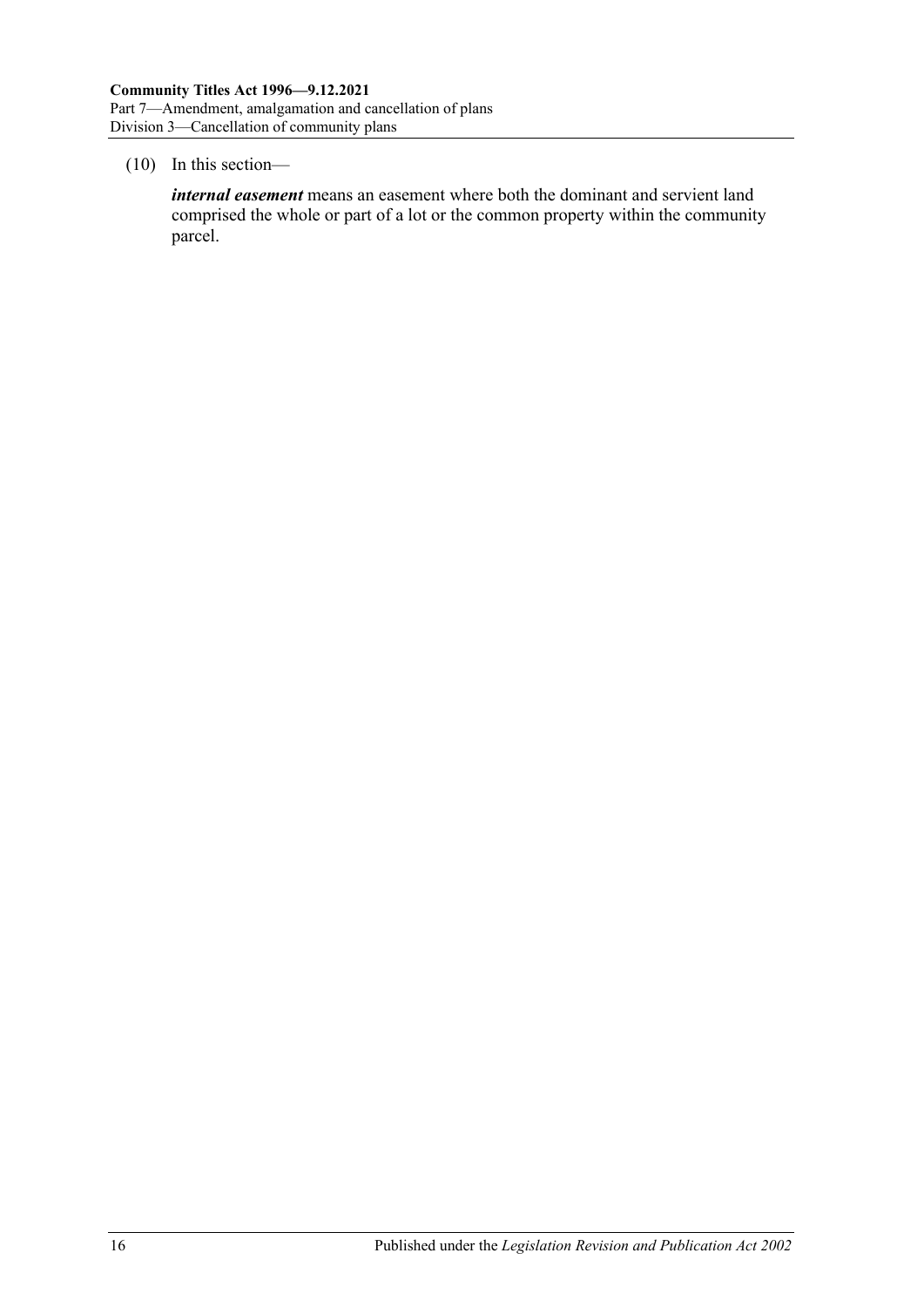# **Part 8—Division of primary parcel under Part 19AB**

# **70—Division of primary parcel under Part 19AB**

- (1) A primary community corporation may apply to the Registrar-General for the division of the primary parcel under Part 19AB of the *[Real Property Act](http://www.legislation.sa.gov.au/index.aspx?action=legref&type=act&legtitle=Real%20Property%20Act%201886) 1886* and for that purpose the primary parcel will be taken to be an allotment within the meaning of Part 19AB and the primary corporation will be taken to be the registered proprietor of the primary parcel.
- (2) The plan of division lodged with the application must be endorsed with the consent of—
	- (a) the owners of the primary lots and the owner of the development lot or lots (if any) comprising the primary parcel; and
	- (b) if a primary lot is divided by a secondary plan—the owners of the secondary lots and the owner of the development lot or lots (if any) comprising the secondary parcel; and
	- (c) if a secondary lot is divided by a tertiary plan—the owners of the tertiary lots and the owner of the development lot or lots (if any) comprising the tertiary parcel,

as well as the consents of the other persons required by Part 19AB Division 2 of the *[Real Property Act](http://www.legislation.sa.gov.au/index.aspx?action=legref&type=act&legtitle=Real%20Property%20Act%201886) 1886*.

- <span id="page-66-0"></span>(3) If a primary lot has been divided by a secondary plan or if a secondary lot created by such a plan has been divided by a tertiary plan, the plan of division under Part 19AB may (with the approval of the relevant development authority) retain the primary or secondary lot as an allotment.
- (4) If a primary lot referred to in [subsection](#page-66-0) (3) is retained as a separate allotment, the secondary plan will be taken to be a primary plan and any tertiary plan that divides a lot created by that plan will be taken to be a secondary plan.
- (5) If a primary lot referred to in [subsection](#page-66-0) (3) is not retained as a separate allotment but a secondary lot that has been divided by a tertiary plan is so retained, the tertiary plan will be taken to be a primary plan.
- (6) The primary plan is cancelled by the deposit of a plan of division under Part 19AB and a secondary or tertiary plan (if any) is also cancelled unless the primary or secondary lot divided by the plan is retained as an allotment in the division.
- (7) On cancellation of a primary, secondary or tertiary plan under this section, the primary, secondary or tertiary community corporation is dissolved and—
	- (a) the liabilities of the former corporation attach directly to the owners of the former community lots jointly and severally (but they will be entitled to contribution amongst each other in proportions determined by reference to the lot entitlements of the former lots);
	- (b) the assets of the former community corporation will be divided between the owners of the former community lots in proportions determined by reference to the lot entitlements of the former lots.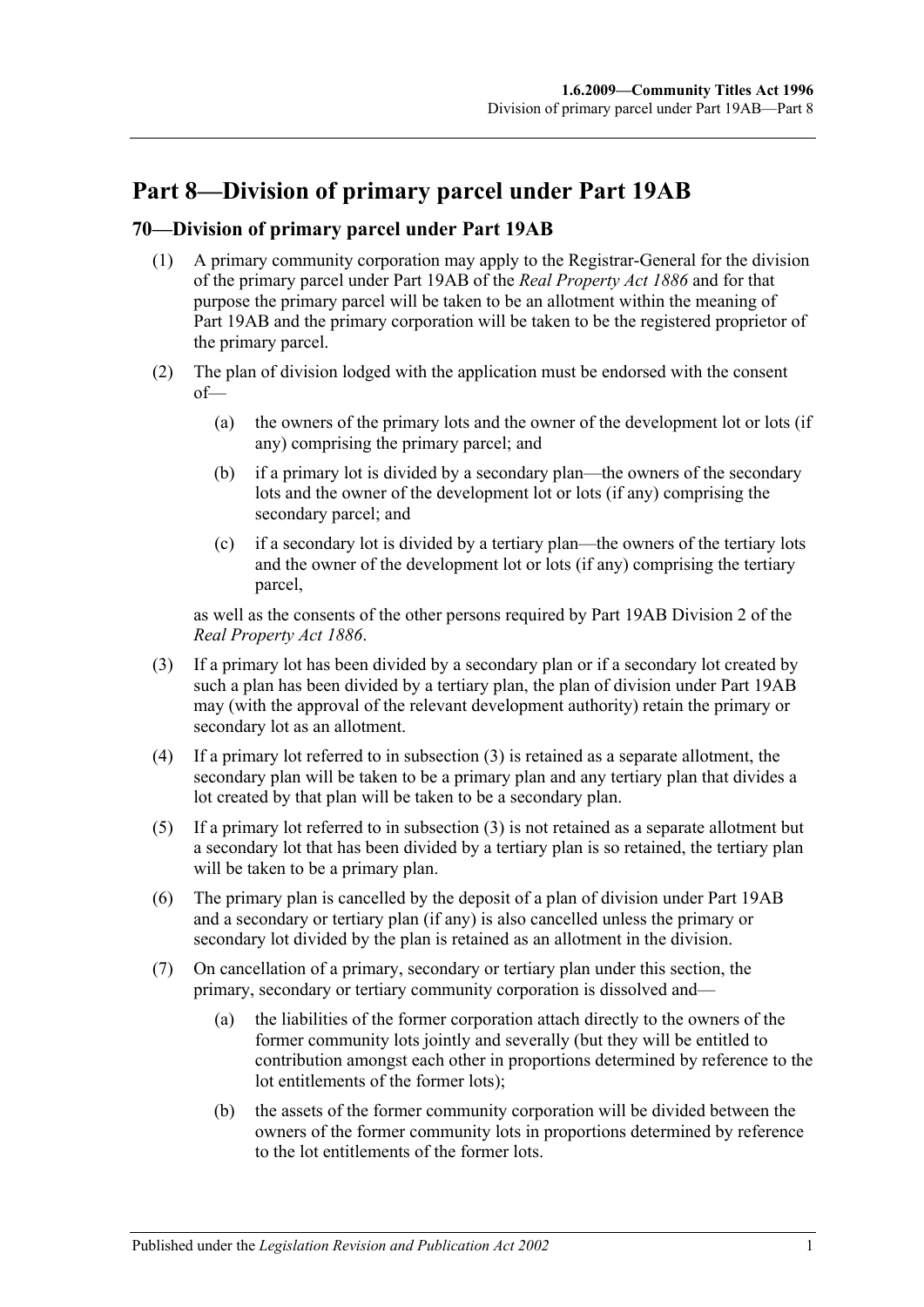- (8) The cancellation of a plan of community division on the deposit of a plan of division under Part 19AB revokes the by-laws of the community scheme and discharges the development contract or contracts (if any) included in the scheme.
- (9) If, on the division of a primary parcel under this Part, the land comprising the former parcel is transferred to the owners of the former lots in the same shares as if the community plan had been cancelled under [Part 7 Division 3,](#page-61-1) no duty is payable under the *[Stamp Duties Act](http://www.legislation.sa.gov.au/index.aspx?action=legref&type=act&legtitle=Stamp%20Duties%20Act%201923) 1923* in respect of the transfer.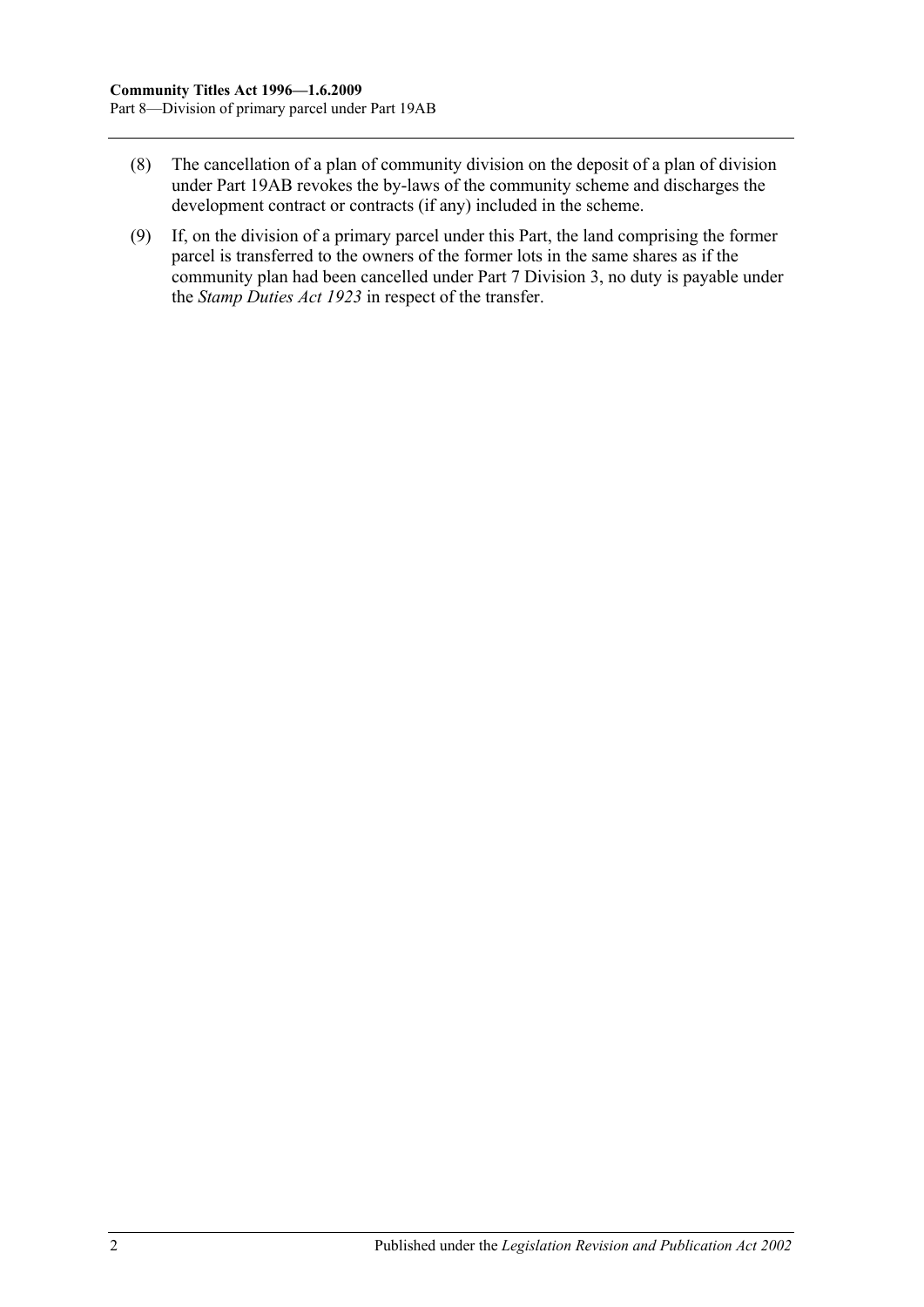# **Part 9—The community corporation**

# **Division 1—Establishment of the corporation**

# **71—Establishment of corporation**

- (1) A community corporation is established when a plan of community division is deposited in the Lands Titles Registration Office.
- (2) The name of the corporation is "Community Corporation No. Incorporated" where the number is the number of the deposited community plan.
- (3) The abbreviation "Inc." may be used in place of the word "Incorporated".
- (4) The address of the corporation is the address of the corporation for the time being shown on the certificate of title for the common property.
- (5) The address may be changed on application to the Registrar-General by the corporation in a form approved by the Registrar-General.

# **72—Corporate nature of community corporations**

A community corporation is a body corporate and—

- (a) has perpetual succession; and
- (b) may sue and be sued in its corporate name; and
- (c) has the functions and powers assigned or conferred by or under this Act or any other Act.

### **73—The corporation's common seal**

- (1) A corporation must have a common seal bearing its name.
- <span id="page-68-0"></span>(2) The seal may only be used in a manner directed by the corporation in general meeting or, if the corporation has not given such a direction, may only be used in the presence of any two of the presiding officer, treasurer and secretary of the corporation both of whom must sign the document to which the seal is affixed as witnesses.
- (3) Where all three of those offices are held by one person, the presence of that person is sufficient for compliance with [subsection](#page-68-0)  $(2)$ .

### **74—Members of corporation**

- (1) The owners for the time being of the community lots<sup>1</sup> into which a community parcel is divided are the members of the corporation established on deposit of the plan.
- (2) If a primary lot is divided by a secondary plan or a secondary lot is divided by a tertiary plan, the secondary or tertiary corporation (not the owners of the secondary or tertiary lots) is a member of the primary or secondary corporation in respect of that lot.

#### **Explanatory Note—**

1 The owner of a development lot is not a member of the corporation.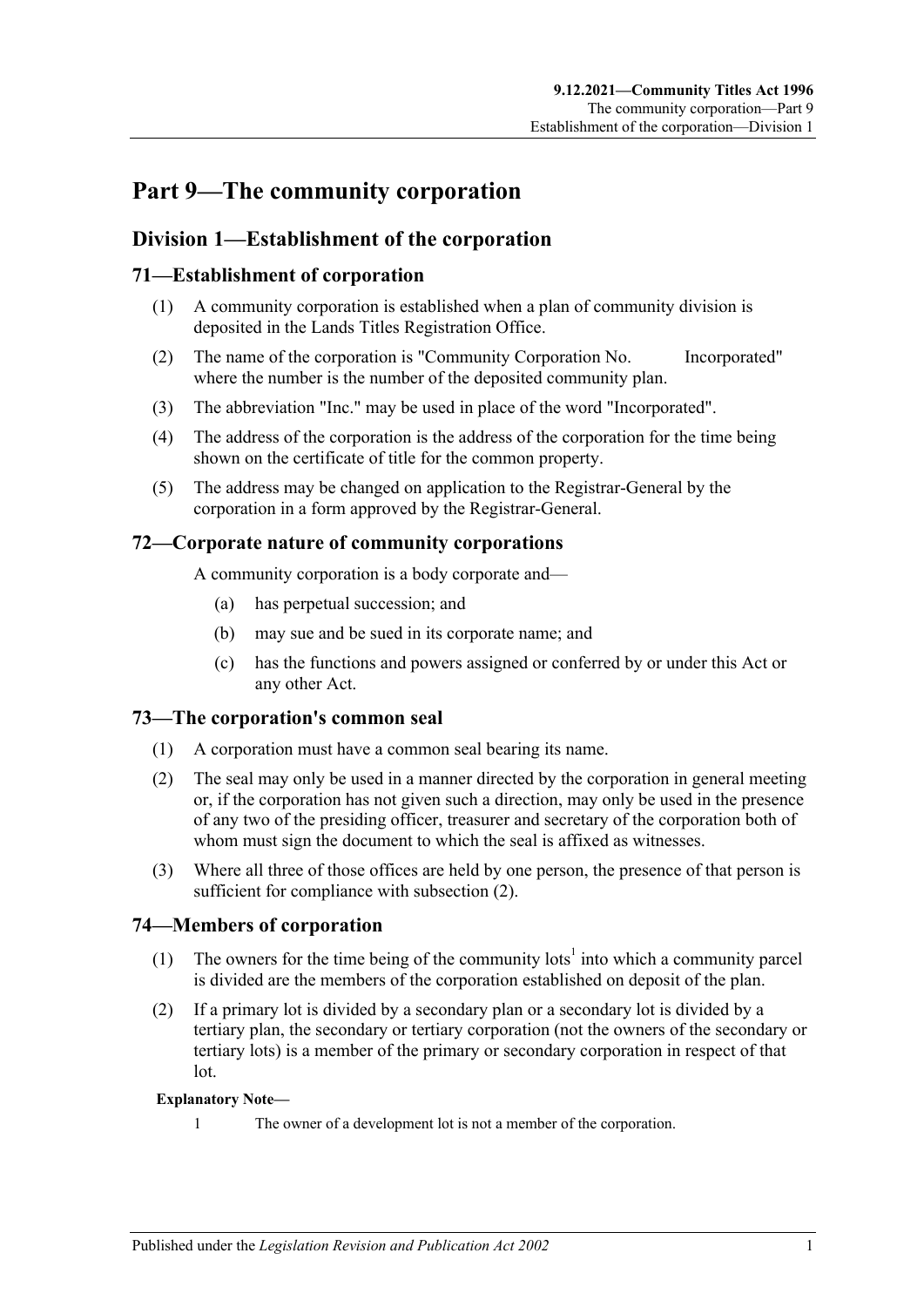#### **75—Functions and powers of corporations**

- <span id="page-69-0"></span>(1) The functions of a corporation are—
	- (a) to administer, manage and control the common property for the benefit of the owners of the community lots; and
	- (b) to maintain the common property and the property of the corporation in good order and condition; and
	- (c) where practicable, to establish and maintain lawns or gardens on those parts of the common property not required or used for any other purpose; and
	- (d) to enforce the by-laws and the development contracts (if any); and
	- (e) to carry out the other functions assigned to it by this Act or conferred on it by the by-laws.
- (2) Subject to this section, a community corporation has all the powers of a natural person for the purpose of carrying out its functions as well as the powers conferred by the other provisions of this Act.
- (3) A corporation's decision to erect a building on, or to make any other improvements to, the common property (other than those referred to in [subsection](#page-69-0)  $(1)(c)$ ) must be made by special resolution.
- (4) A corporation's power to carry on business is limited to—
	- (a) activities necessary or desirable to carry out its functions; and
	- (b) investment of money held by it that is not immediately required in carrying out its functions in the same manner and subject to the same requirements as a trustee investing trust funds under the *[Trustee Act](http://www.legislation.sa.gov.au/index.aspx?action=legref&type=act&legtitle=Trustee%20Act%201936) 1936*; and
	- (c) use of the common property or the property of the corporation to produce income (but only if authorised by a unanimous resolution of the corporation).
- (5) A community corporation can only delegate its functions or powers to the extent permitted by [Division](#page-71-0) 1A.

### **76—Presiding officer, treasurer and secretary**

- (1) A community corporation must, by ordinary resolution, appoint a presiding officer, treasurer and secretary.
- <span id="page-69-1"></span>(2) Subject to this section, the offices of presiding officer, treasurer and secretary must be held by natural persons who are members of the corporation.
- (3) In the case of a community scheme—
	- (a) comprising ten community lots or less—two or all of those offices may be held by one person;
	- (b) comprising eleven or more community lots—two of those offices may be held by one person.
- (4) A person for the time being appointed by a body corporate that is a member of a corporation to attend and vote at meetings of the corporation is a member of the corporation for the purposes of [subsection](#page-69-1) (2).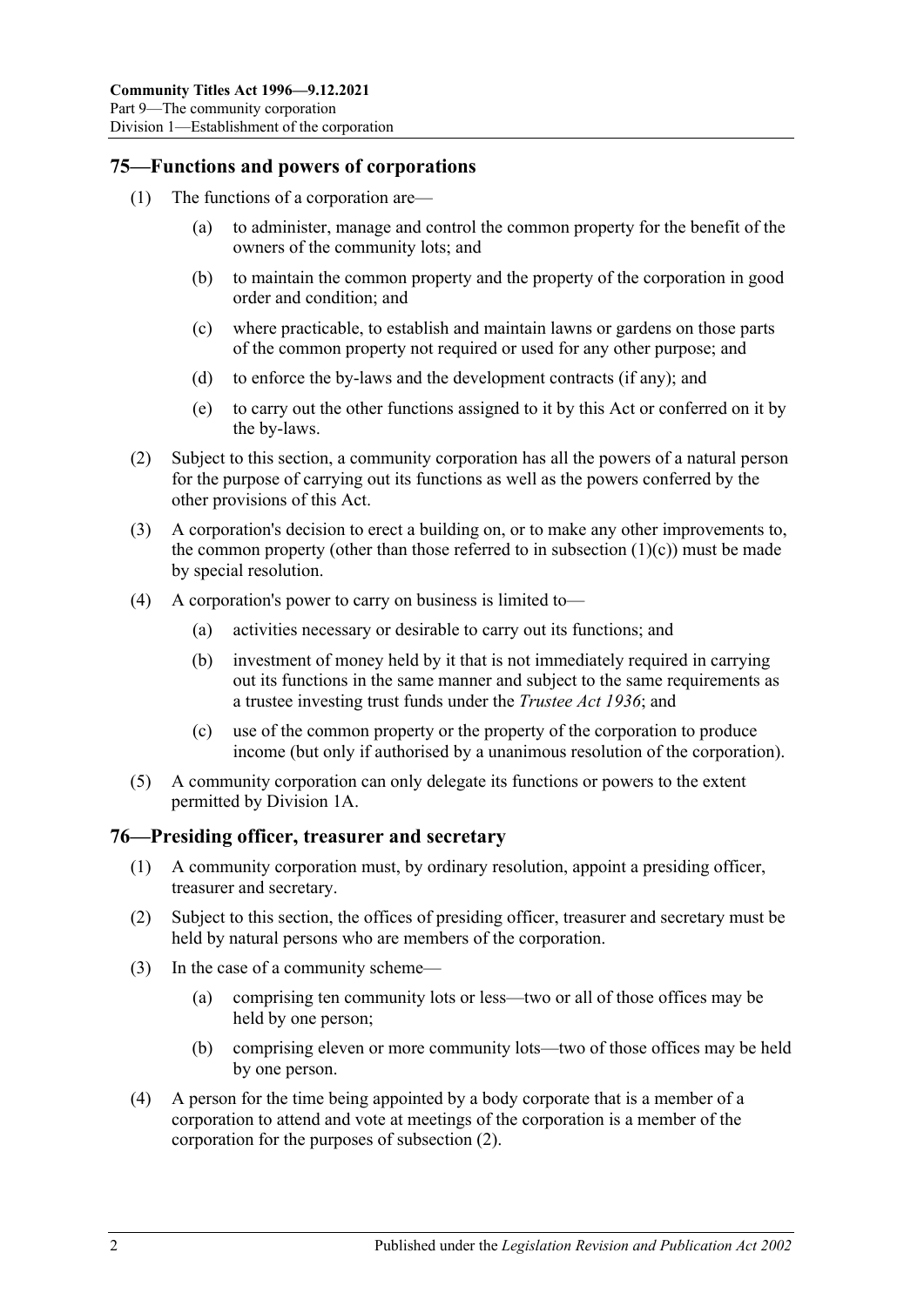- (5) If the community parcel is subject to a leaseback arrangement the corporation may appoint a person, or persons (who need not be a member, or members, of the corporation), nominated by the lessee to hold one, two or all of the offices of presiding officer, treasurer and secretary.
- (6) The presiding officer, treasurer and secretary must be appointed for a term that expires at or before the next annual general meeting of the corporation.
- (7) The office of a person appointed under this section becomes vacant if he or she—
	- (a) dies; or
	- (b) completes his or her term of office and is not reappointed; or
	- (c) in the case of a person who was a member of the corporation when he or she was appointed to the office—ceases to be a member of the corporation; or
	- (d) in the case of a person appointed by a body corporate that is a member of the corporation to attend and vote at meetings—ceases to hold that appointment; or
	- (e) resigns by written notice to the secretary or, in the case of the secretary, to the presiding officer; or
	- (f) becomes bankrupt or applies to take the benefit of a law for the relief of insolvent debtors; or
	- (g) is convicted of an indictable offence or sentenced to imprisonment for an offence; or
	- (h) is removed from office by special resolution of the corporation.
- <span id="page-70-0"></span>(8) A resolution referred to in [subsection](#page-70-0)  $(7)(h)$  can only be passed on one or more of the following grounds—
	- (a) misconduct;
	- (b) neglect of duty;
	- (c) incapacity or failure to carry out satisfactorily the duties of the office.
- (9) A community corporation may appoint or engage a person to assist the presiding officer, treasurer or secretary.

#### **77—Corporation's monetary liabilities guaranteed by members**

- (1) Subject to [subsection](#page-70-1) (3), if a community corporation defaults in payment of a monetary liability, the liability is enforceable against the members of the corporation jointly and severally.
- (2) The members have a right of contribution amongst themselves in proportion to the lot entitlements of their lots.
- <span id="page-70-1"></span>(3) If the liability was incurred when the community parcel was subject to a leaseback arrangement and was not authorised by an ordinary resolution of the corporation (or by a special or unanimous resolution where required by some other provision of this Act), the liability is enforceable against the lessee but not against the members of the corporation.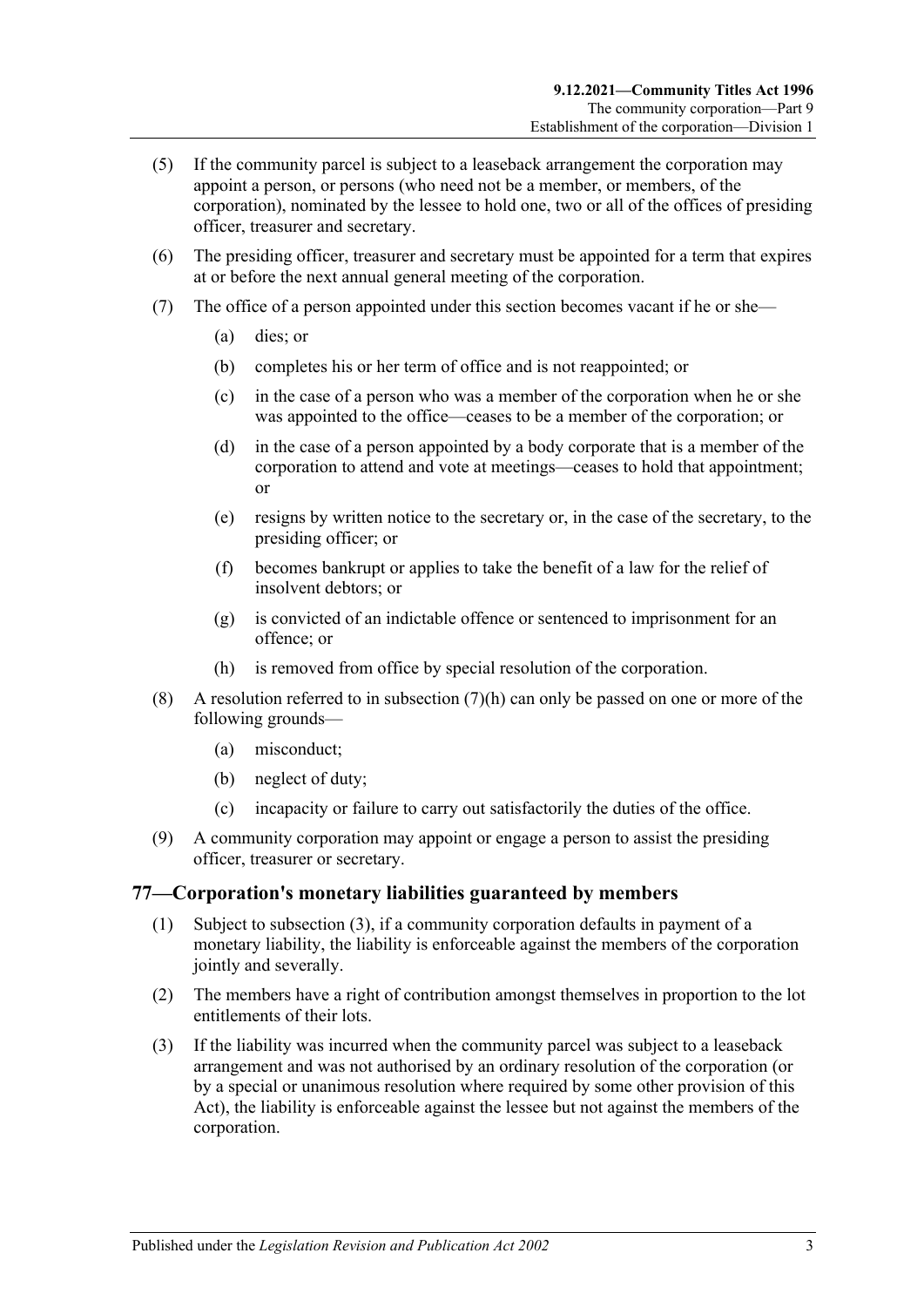# **78—Non-application of** *Corporations Act 2001*

The following matters are declared to be excluded matters for the purposes of section 5F of the *Corporations Act 2001* of the Commonwealth in relation to the whole of the Corporations legislation to which Part 1.1A of that Act applies:

- (a) a community corporation;
- (b) any act or omission of any person, body or other entity in relation to a community corporation.

# <span id="page-71-0"></span>**Division 1A—Delegations by corporation**

### <span id="page-71-1"></span>**78A—Delegation of corporation's functions and powers**

- (1) A community corporation may delegate any of its functions and powers (except this power of delegation) to a member or employee of the corporation or to a member of a secondary or tertiary corporation within the same community scheme.
- <span id="page-71-2"></span>(2) A community corporation may delegate the following functions and powers to any person:
	- (a) the receipt and holding of money and other personal property on behalf of the corporation;
	- (b) payment of money on behalf of the corporation;
	- (c) the preparation of statements of expenditure and proposed expenditure and statements of accounts;
	- (d) the collection of money due to the corporation;
	- (e) entering into contracts of insurance with insurers on behalf of the corporation;
	- (f) maintaining and keeping records on behalf of the corporation;
	- (g) issuing and signing notices on behalf of the corporation;
	- (h) preparing minutes of meetings of the corporation;
	- (i) providing information as required by the Act on behalf of the corporation;
	- (j) investing money on behalf of the corporation;
	- (k) arranging for the maintenance and repair of the common property on behalf of the corporation.
- (3) A delegation by a community corporation is to be made by ordinary resolution of the community corporation.
- (4) However, a community corporation cannot delegate a function or power under [subsection](#page-71-1) (1) or [\(2\)](#page-71-2) if the function or power is of a kind that can only be performed or exercised by the corporation by passing a special or unanimous resolution.
- (5) A delegation by a community corporation—
	- (a) may be absolute or conditional; and
	- (b) does not derogate from the power of the corporation to act in any matter; and
	- $\left( c \right)$  is —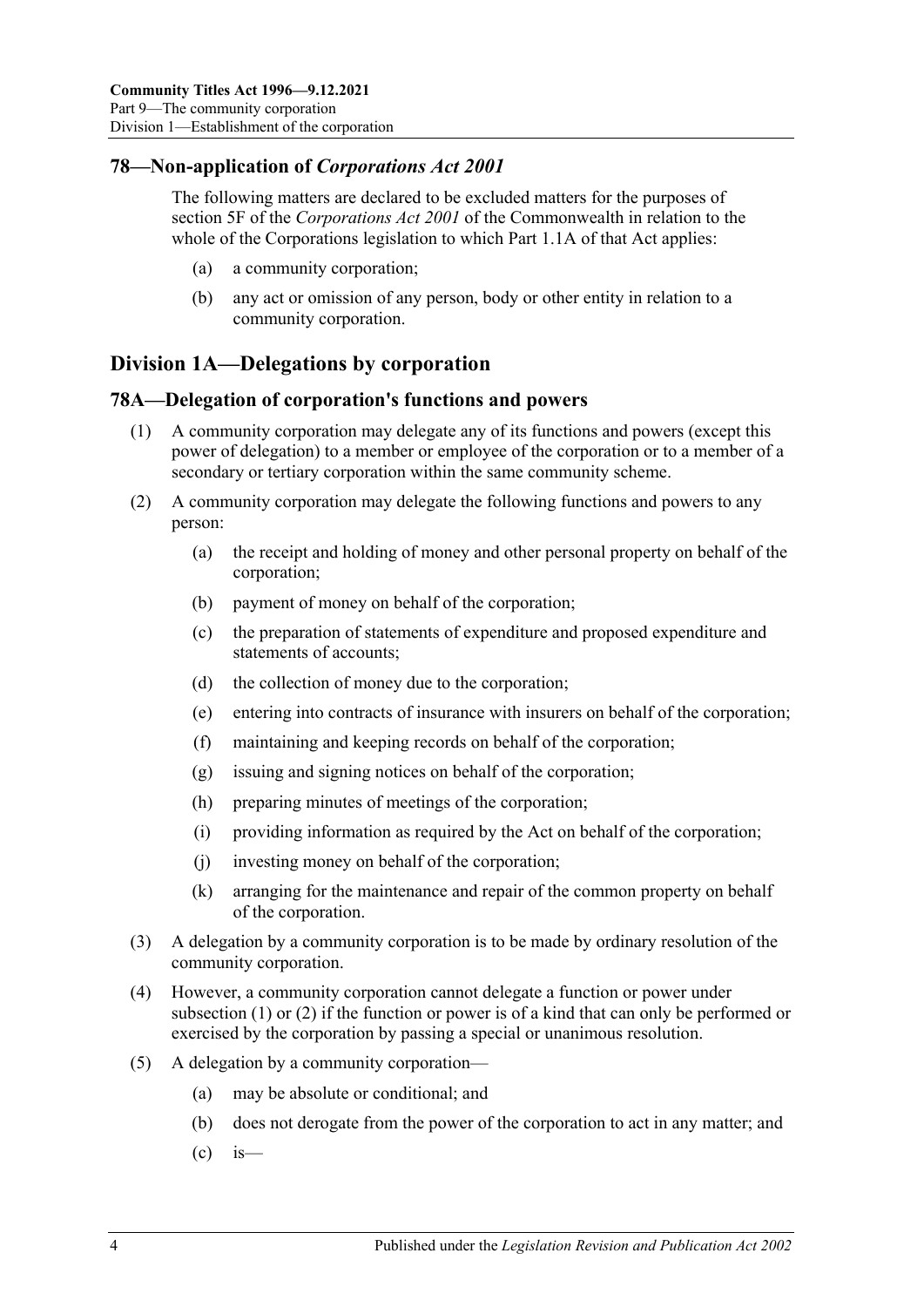- (i) in a case where there is a contract relating to the delegation between the corporation and a body corporate manager—revoked on termination or expiry of the contract; or
- (ii) in any other case—revocable by the corporation at any time by notice given in writing (notwithstanding any agreement to the contrary by the corporation).

### **78B—Body corporate managers**

- (1) This section applies to a delegation of functions or powers by a community corporation if—
	- (a) the delegation is made to a person (the *body corporate manager*) who carries on a business, or is an employee in a business, that consists of, or includes, acting as a delegate of community corporations or of strata corporations under the *[Strata Titles Act](http://www.legislation.sa.gov.au/index.aspx?action=legref&type=act&legtitle=Strata%20Titles%20Act%201988) 1988*; and
	- (b) the delegation is made after the commencement of this section or a contract, between the body corporate manager and the corporation, relating to the delegation is made, renewed or extended after the commencement of this section; and
	- (c) it is proposed that the body corporate manager be remunerated in respect of work performed in exercising the delegated functions or powers.
- <span id="page-72-2"></span><span id="page-72-1"></span>(2) A body corporate manager is only entitled to receive remuneration in respect of work performed in exercising functions or powers under a delegation to which this section applies if—
	- (a) the body corporate manager and the community corporation have entered into a contract in compliance with [subsections](#page-72-0) (3) and [\(8\);](#page-73-0) and
	- (b) the body corporate manager, prior to entering into the contract referred to in [paragraph](#page-72-1) (a), provided the community corporation with documents of a kind prescribed by regulation verifying the body corporate manager's entitlement to act as a body corporate manager and any other prescribed matter; and
	- (c) the body corporate manager, whilst performing such work, maintained professional indemnity insurance complying with the requirements prescribed by the regulations,

<span id="page-72-3"></span>(and if a body corporate manager has received, from a community corporation, remuneration to which he or she is not entitled under this subsection, the community corporation may recover the amount of the remuneration as a debt).

- <span id="page-72-0"></span>(3) A contract between a body corporate manager and a community corporation must—
	- (a) be in writing; and
	- (b) specify the term of the contract; and
	- (c) set out the functions or powers to be delegated; and
	- (d) specify the rights of the community corporation under [subsection](#page-73-1) (4); and
	- (e) set out the remuneration payable to the body corporate manager in respect of the work performed in exercising the delegated functions or powers, or set out the basis on which such remuneration is to be calculated; and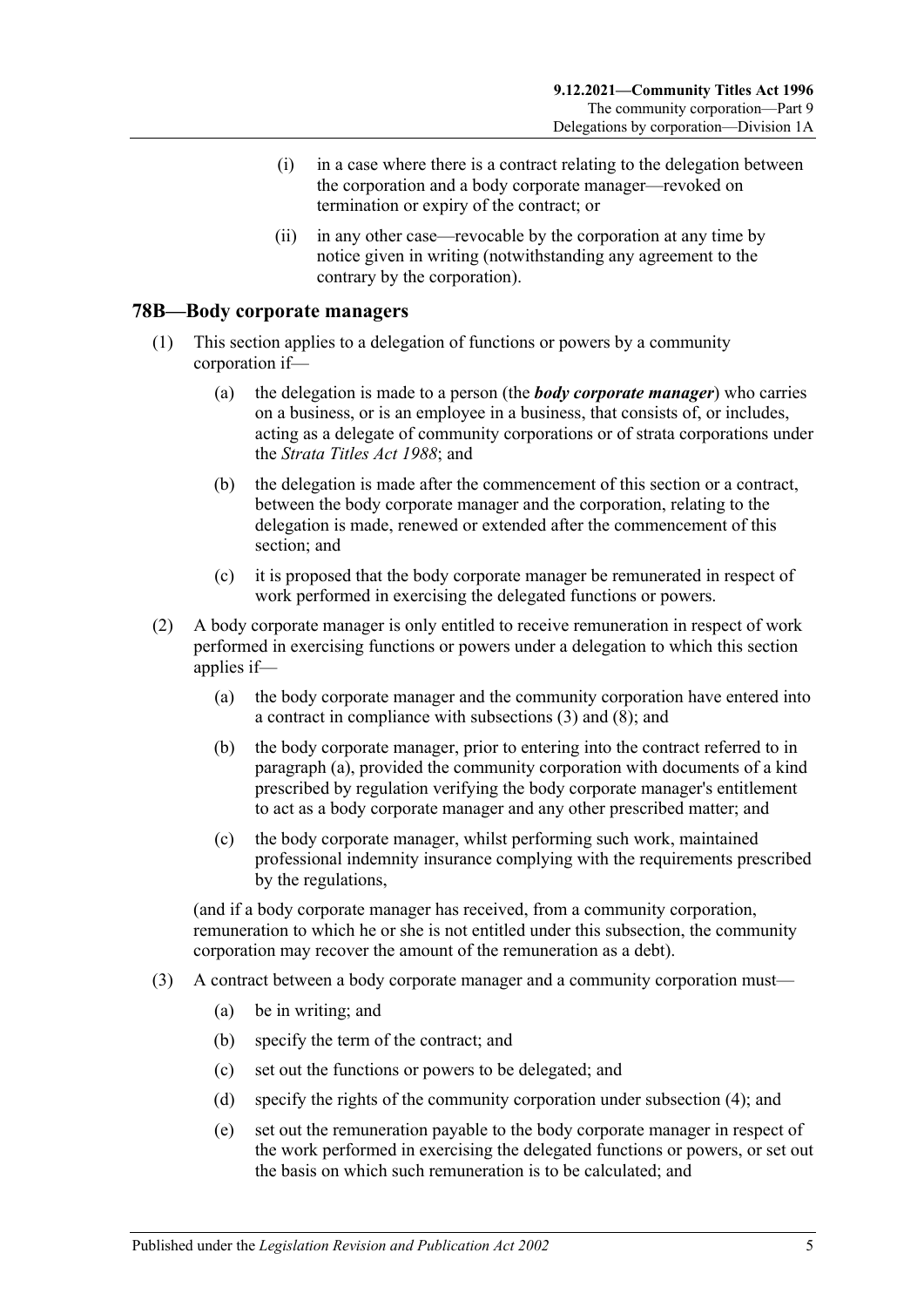- (f) contain any other particulars required by the regulations; and
- (g) have annexed to it a copy of each document provided by the body corporate manager in accordance with [subsection](#page-72-2) (2)(b).
- <span id="page-73-2"></span><span id="page-73-1"></span>(4) Where—
	- (a) there is a contract (other than a contract that is for a period of 12 months or less) in force between a community corporation and a body corporate manager; and
	- (b) the community corporation has had relevant contractual arrangements with the body corporate manager for a continuous period of at least 12 months,

the community corporation may terminate the contract by written notice given to the body corporate manager at least 28 days (or a lesser period specified in the contract) before the termination of the contract is to come into effect.

- (5) For the purposes of [subsection](#page-73-2)  $(4)(a)$ , the period of a contract is the term of the contract disregarding any renewal period that may occur at the end of that term unless the renewal occurs at the option of the body corporate manager (in which case the period of the contract will be taken to include the period of the renewal).
- (6) The right of a community corporation to terminate a contract under [subsection](#page-73-1) (4) is in addition to, and does not derogate from, any other right of the community corporation to terminate the contract.
- (7) A decision to terminate a contract in accordance with [subsection](#page-73-1) (4) is to be made by ordinary resolution of the community corporation.
- <span id="page-73-0"></span>(8) The body corporate manager must ensure that a copy of the contract, and any other prescribed information or document of a kind prescribed by regulation is available for inspection by members of the corporation at least 5 clear days before the date of the meeting at which the corporation is to consider whether or not to enter into the contract.
- (9) The body corporate manager must, at the request of any member of the corporation, make a copy of the body corporate manager's policy of professional indemnity insurance available for inspection and copying by the member within 3 business days of the request.

Maximum penalty: \$500.

- <span id="page-73-3"></span>(10) The Minister may, by notice in the Gazette, exempt body corporate managers from compliance with [subsection](#page-72-3)  $(2)(c)$  for such period as the Minister thinks fit.
- (11) An exemption granted by the Minister under [subsection](#page-73-3) (10)—
	- (a) may be subject to conditions specified in the notice of exemption; and
	- (b) may be varied or revoked by the Minister at any time by subsequent notice in the Gazette.
- (12) In this section—

*relevant contractual arrangements* mean contractual arrangements relating to a delegation of functions or powers by a community corporation to a body corporate manager.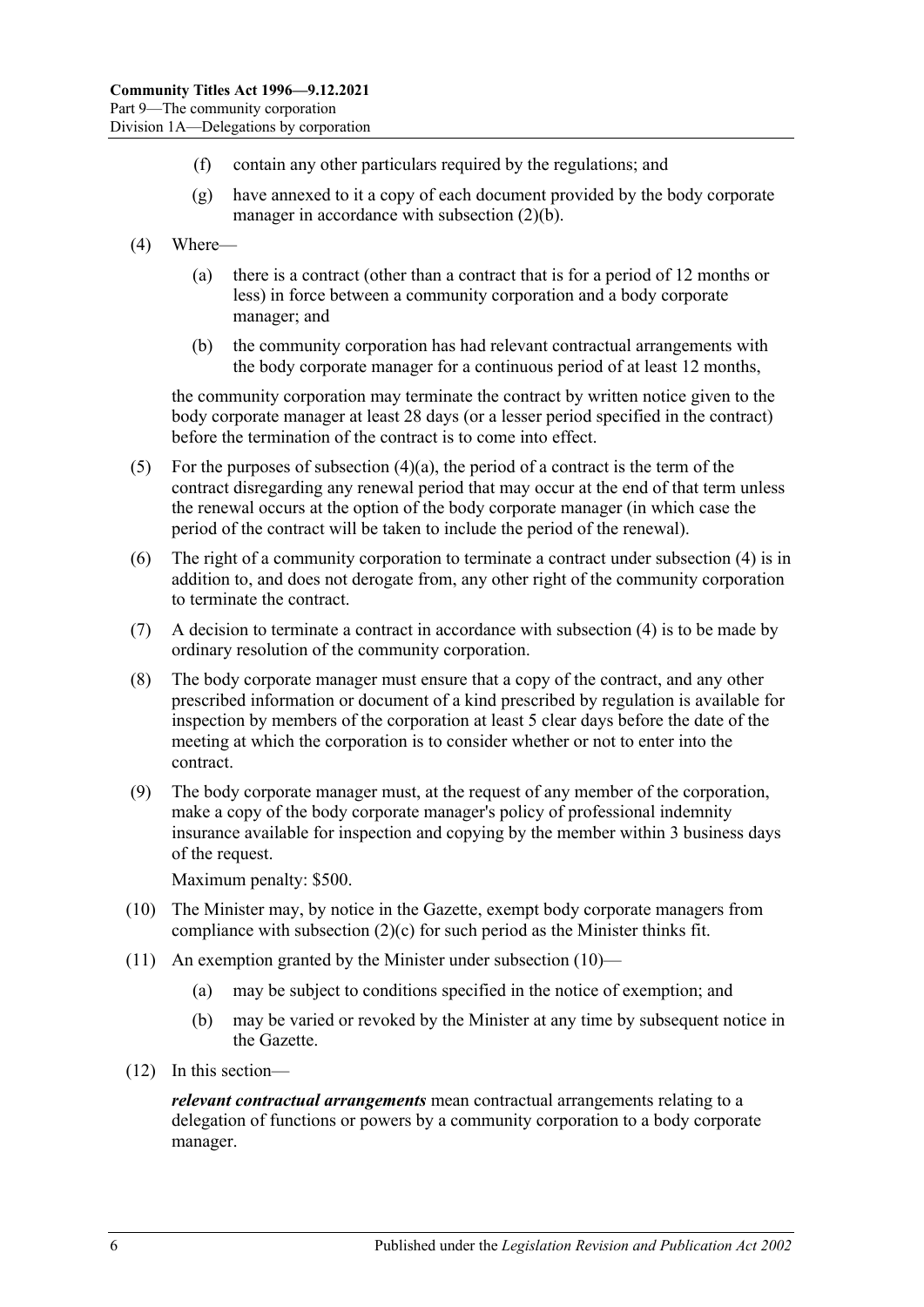# <span id="page-74-0"></span>**78C—General duties**

- (1) For the avoidance of doubt—
	- (a) the body corporate manager stands in a fiduciary relationship with the community corporation; and
	- (b) the duties owed by the body corporate manager under this Act are in addition to, and do not derogate from, the duties arising out of that fiduciary relationship.
- (2) Without derogating from [subsection](#page-74-0) (1), a body corporate manager—
	- (a) must act honestly and in good faith in the performance of the manager's functions; and
	- (b) must exercise due care and diligence in the performance of the manager's functions; and
	- (c) must not make improper use of the manager's position to gain, directly or indirectly, an advantage personally or for any other person.

# <span id="page-74-1"></span>**78D—Offences**

(1) A delegate of a community corporation who has a direct or indirect pecuniary interest in a matter in relation to which he or she proposes to perform delegated functions or powers must disclose the nature of the interest, in writing, to the corporation before performing the functions or powers.

Maximum penalty: \$15 000.

#### **Example—**

For example, if the delegate would receive a commission from a person for placing business of the community corporation with that person, it would be an offence to fail to disclose that fact before placing business with the person. Similarly, if the delegate were to profit by placing business of the community corporation with a related body corporate, it would be an offence to fail to disclose that fact before placing business with the related body corporate.

- (2) If an employee or agent of a delegate has a direct or indirect pecuniary interest in a matter, the delegate is, for the purposes of [subsection](#page-74-1) (1), taken to have a direct or indirect pecuniary interest in the matter.
- (3) A delegate who is the owner of a community lot is not obliged by [subsection](#page-74-1) (1) to disclose an interest that he or she has in common with all of the owners of the community lots.
- (4) It is a defence to a charge of an offence against [subsection](#page-74-1) (1) for the defendant to prove that he or she did not know and could not reasonably have been expected to know of his or her interest in the matter.
- (5) A delegate of a community corporation must, on application by an owner of a community lot or a development lot, provide the applicant, on a quarterly basis, with a statement setting out details of dealings by the delegate with the corporation's money (and must continue to so provide the statements until the applicant ceases to be an owner or revokes the application).

Maximum penalty: \$500.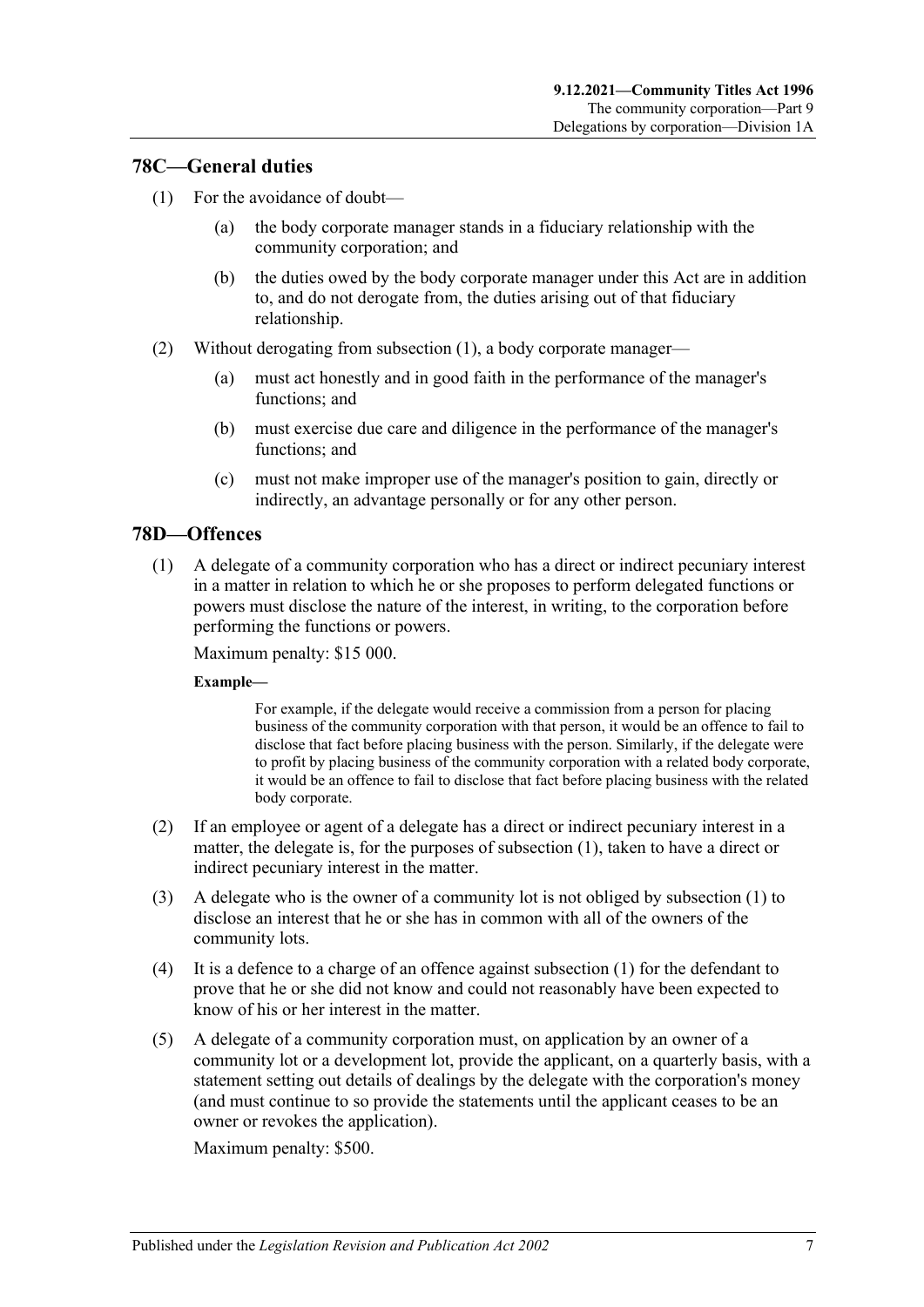- (6) If all delegations by a community corporation to a delegate are revoked, the delegate must return to, or make available for collection by, the corporation—
	- (a) all records of the corporation held by the delegate; and
	- (b) all trust money held pursuant to the delegations,

in accordance with any requirements prescribed by the regulations.

Maximum penalty: \$2 000.

- (7) A delegate of a community corporation who holds records of the corporation must, at the request of any member of the corporation—
	- (a) make those records available for the member to inspect within 10 business days of the request; and
	- (b) provide the member with a copy of any of the records on payment of a fee (not exceeding a fee calculated in accordance with the regulations).

Maximum penalty: \$500.

# **Division 2—General meetings**

#### <span id="page-75-0"></span>**79—First statutory general meeting**

(1) The developer must convene a general meeting of the community corporation within 3 months after the day on which there are at least 2 different members of the community corporation (not including the developer or any person who the developer knows, or ought reasonably to know, is an associate of the developer).

Maximum penalty: \$15 000.

(2) A member of the corporation may convene the meeting required under [subsection](#page-75-0) (1) if the developer fails to do so.

#### <span id="page-75-1"></span>**80—Business at first statutory general meeting**

- (1) The developer must deliver to the corporation at the first statutory general meeting—
	- (a) a copy of the plan of community division deposited in the Lands Titles Registration Office which shows the service infrastructure by which the lots and common property are provided with water, gas, electricity and other services; and
	- (b) a copy of—
		- (i) the scheme description (if any); and
		- (ii) the by-laws; and
		- (iii) the development contract or contracts (if any),

filed by the Registrar-General with the deposited plan; and

- (c) a copy of specifications, diagrams and drawings relating to the buildings or other improvements (if any) on the community parcel; and
- (e) all policies of insurance taken out by the developer; and
- (f) a statement of the corporation's assets and liabilities; and
- (g) an expenditure and contribution statement complying with [section](#page-98-0) 113; and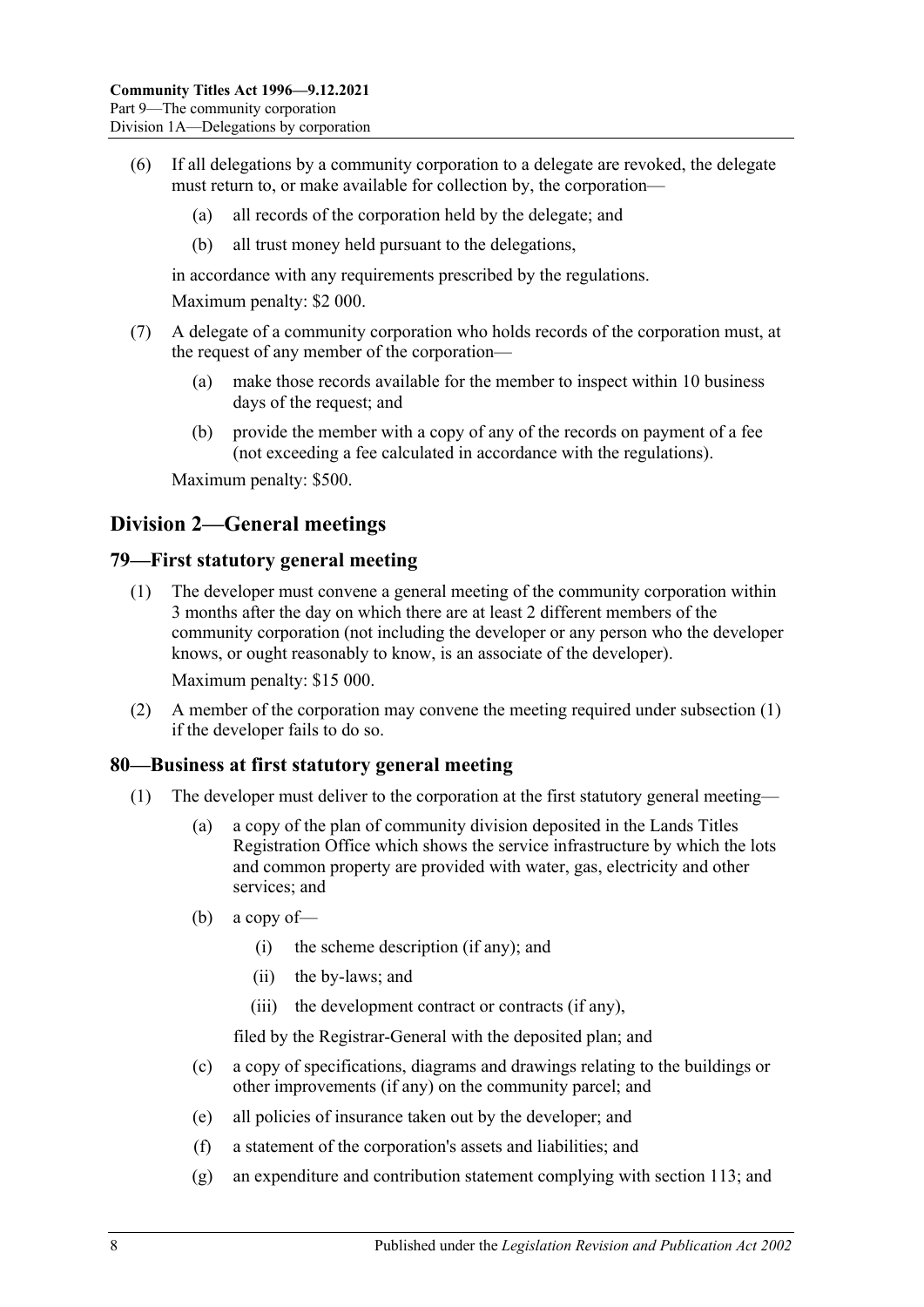- (h) books of account and other records relating to the corporation; and
- (i) the corporation's common seal; and
- (j) a copy of all other documents in the developer's possession that are likely to be of use to the corporation.

Maximum penalty: \$15 000.

- <span id="page-76-1"></span>(2) The following matters must be addressed at the first statutory general meeting—
	- (a) the appointment of the presiding officer, treasurer and secretary;
	- (b) the custody of the corporation's common seal and the manner of its use;
	- (c) the corporation's recurrent and non-recurrent expenditure in its first financial year and the amount to be raised by contributions from owners of community lots to cover that expenditure;
	- (d) the appointment of an auditor of the corporation's accounts in its first financial year or a special resolution that the accounts for that year need not be audited;
	- (e) such other matters as are required by regulation.
- (3) If a document of a kind referred to in [subsection](#page-75-1) (1) comes into the possession of the developer within 12 months after the corporation's first statutory general meeting, the developer must deliver it, or a copy of it, to the corporation.

Maximum penalty: \$15 000.

# **81—Convening of general meetings**

- (1) A general meeting (other than the first statutory general meeting) may be convened—
	- (a) by the presiding officer, treasurer or secretary of the corporation; or
	- (b) by any two members of the management committee of the corporation; or
	- (c) by a member or members of the corporation—
		- (i) the value of whose lot entitlement or combined lot entitlements is 20 per cent or more of the aggregate value of all the lot entitlements; or
		- (ii) who holds, or who together hold, 20 per cent or more of the total number of community lots in the scheme; or
	- (d) on the order of the Magistrates Court (made on the application of a person of a class specified in [section](#page-112-0) 141).
- <span id="page-76-0"></span>(2) A meeting (including the first statutory general meeting) is convened by giving written notice of the day, time and place of the meeting to all members of the corporation at least 14 days before the date of the meeting.
- (2a) A member may not nominate another person to be given notices referred to in [subsection](#page-76-0) (2) on his or her behalf (although nothing prevents the community corporation from agreeing to provide notices to such a person in addition to the member).
- (3) The day, time and place of the meeting must be reasonably convenient to a majority of the members of the corporation.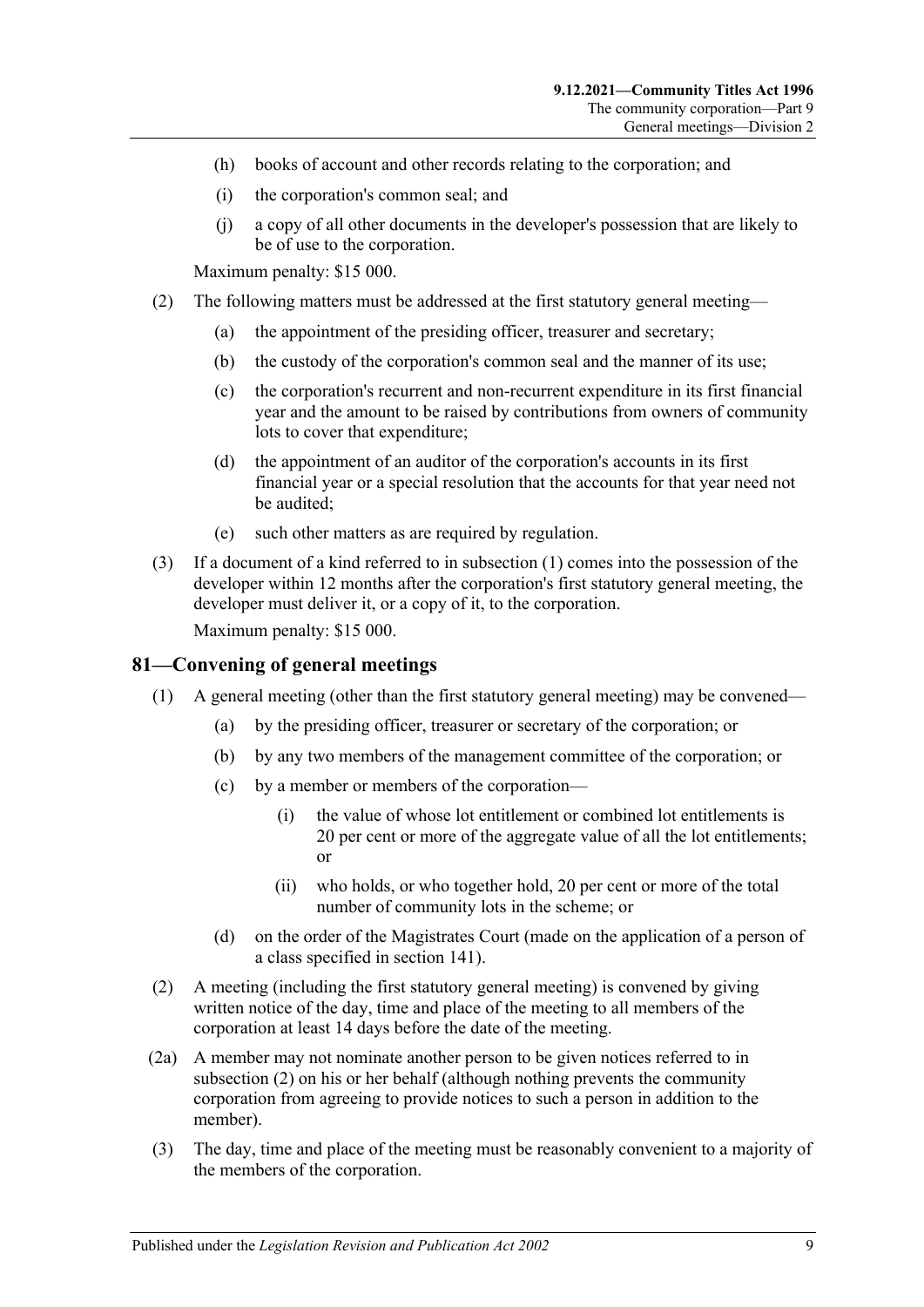- (4) The notice convening a general meeting must set out the agenda for the meeting.
- (5) The agenda must include—
	- (a) the text of any unanimous or special resolutions to be moved at the meeting; and
	- (b) a motion confirming the minutes of the previous general meeting; and
	- (c) in the case of the first statutory general meeting—the matters required to be dealt with by [section](#page-76-1) 80(2); and
	- (d) in the case of an annual general meeting—
		- (i) presentation of the accounts for the previous financial year; and
		- (ii) in the case of a corporation that is required to have its annual statement of accounts audited—the appointment of an auditor of the accounts for the current financial year; and
		- (iii) contributions to be paid by members for the current financial year; and
		- (iiia) presentation of statements required under [section](#page-98-0) 113; and
		- (iiib) presentation of copies of all insurance policies required under [Part](#page-92-0) 10 [Division 2;](#page-92-0) and
		- (iv) such other matters as are required by regulation.

#### **82—Annual general meeting**

- (1) The annual general meeting of a primary community corporation must be held within three months after the commencement of each financial year.
- (2) The annual general meeting of a secondary or tertiary community corporation must be held within 6 months after the commencement of each financial year.

# **83—Procedure at meetings**

- (1) Subject to [subsection](#page-77-0) (3a), the presiding officer of a corporation will preside at general meetings of the corporation.
- (2) The developer (or one of the developers if there are two or more), or the person appointed by the developer to attend and vote on the developer's behalf, will preside at the first statutory general meeting of the corporation until the presiding officer has been appointed.
- (3) In the absence of the presiding officer, a person present may be appointed to preside at the meeting by the persons present and entitled to vote at the meeting.
- <span id="page-77-0"></span>(3a) A person who is a body corporate manager in relation to a corporation, or is an employee of such a body corporate manager, may preside at a meeting of the corporation if a majority of the persons present and entitled to vote at the meeting agree to that person presiding (and the body corporate manager or employee is taken not to be entitled to vote for that purpose except in circumstances prescribed by the regulations).
- (3b) The regulations may make further provision in relation to the procedures to be followed at a meeting at which a body corporate manager, or an employee of a body corporate manager, is to preside.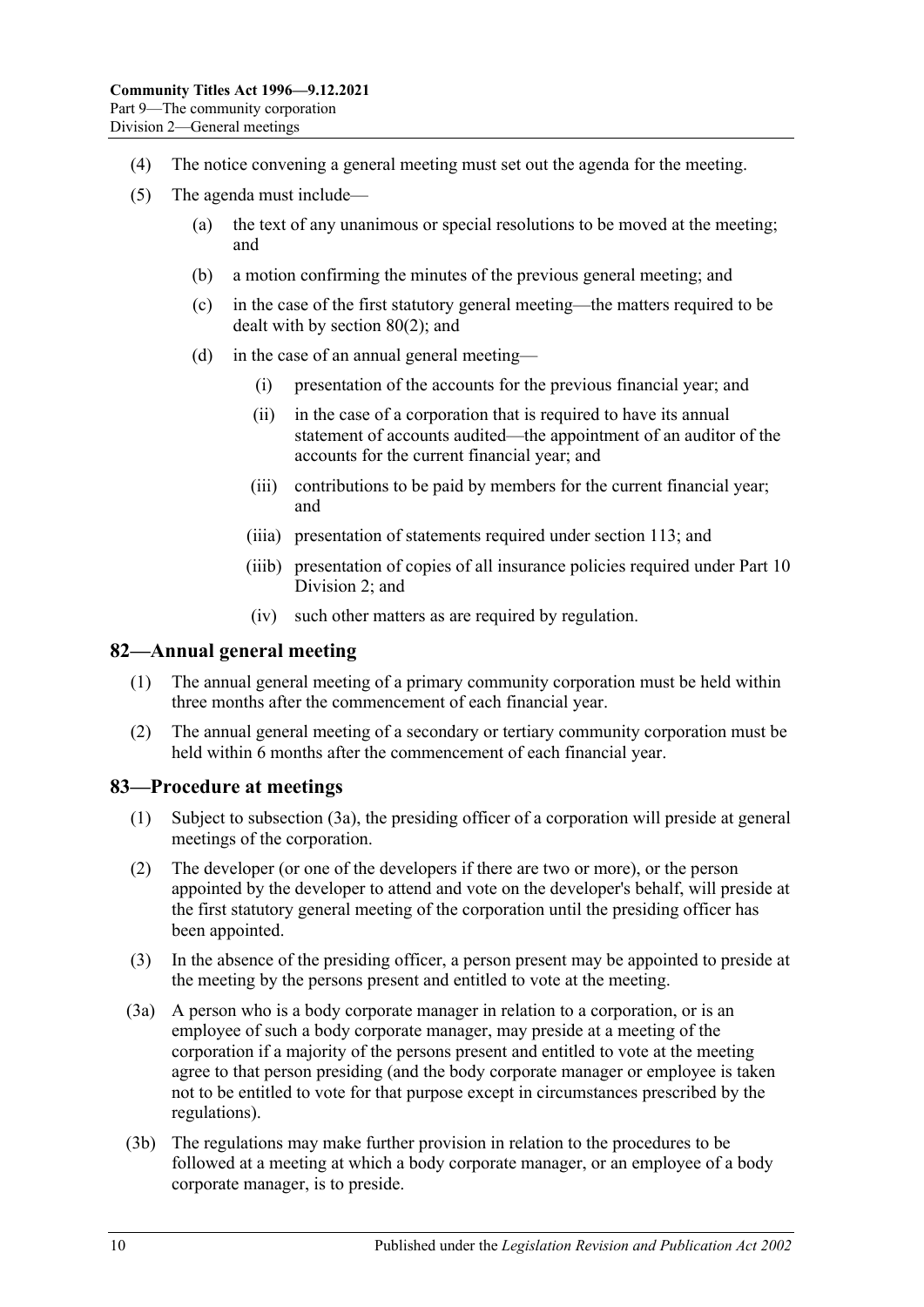- (4) The quorum for the transaction of business at a general meeting is determined by dividing the number of persons entitled to attend and vote at the meeting by two, disregarding any fraction and adding one.
- <span id="page-78-0"></span>(5) If a quorum is not present within half an hour of the time appointed for a general meeting—
	- (a) the members present must appoint—
		- (i) another day for the meeting being at least seven days but not more than 14 days later; and
		- (ii) the time and place for the meeting; and
	- (b) the meeting stands adjourned to that day at that time and place; and
	- (c) if a quorum is not formed at the adjourned meeting within half an hour, the persons present who are entitled to vote constitute a quorum.
- (6) Where a meeting of a corporation is adjourned under [subsection](#page-78-0) (5), the secretary of the corporation must cause reasonable notice of the day, time and place of the adjourned meeting to be given in writing to the members of the corporation.
- (6a) A member may, in accordance with any requirements prescribed by regulation, attend, and vote, at a meeting by telephone, video-link, Internet connection or any similar means of remote communication (provided that no obligation lies on a community corporation to provide such facilities to members who wish to attend or vote in such a manner).
- (7) Except where otherwise provided by this Act or by the by-laws of a community corporation, the decisions of the corporation in general meeting will be made by ordinary resolutions.
- (8) A corporation must cause accurate minutes to be kept of proceedings at its meetings.
- (9) Subject to this Act and the by-laws, a corporation may determine procedures at its meetings.

# **84—Voting at general meetings**

- (1) Subject to this section the owner of a community lot is entitled to attend and vote at general meetings of the corporation.
- (2) The owner of a development lot is not entitled to attend or to vote at general meetings in his or her capacity as the owner of that lot.
- <span id="page-78-1"></span>(3) Subject to [subsection](#page-80-0) (8), an owner (whether a secondary or tertiary corporation or any other body corporate or a natural person) may nominate another person to attend and vote at meetings on his or her behalf.
- <span id="page-78-3"></span>(4) Subject to [subsection](#page-80-0) (8), where there is more than one owner of a lot, a person (who may, but need not, be one of the owners) may be nominated by all of the owners to vote on their behalf.
- <span id="page-78-2"></span>(5) A nomination referred to in [subsection](#page-78-1)  $(3)$ —
	- (a) must be made—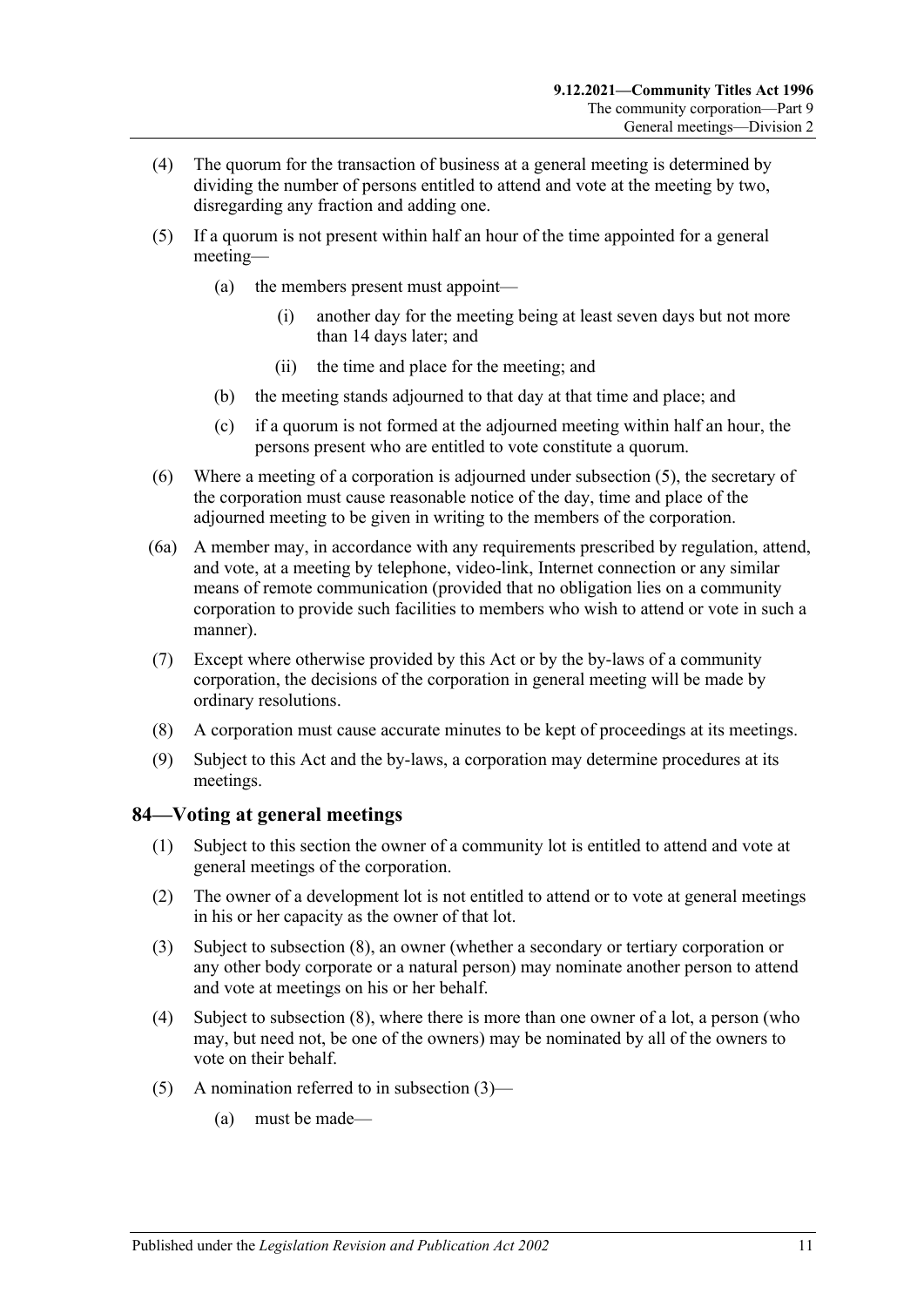- (i) in the case of a nomination relating to the first statutory general meeting—by written notice given to the person initially presiding at the meeting; or
- (ii) in any other case—by written notice given to the secretary of the corporation; and
- (b) must specify whether the nominated person—
	- (i) is nominated to attend and vote at all meetings, and in relation to all matters, on behalf of the owner; or
	- (ii) is nominated to attend and vote only at specified meetings, or in relation to specified matters, on behalf of the owner; and
- (c) may specify conditions in relation to the nomination; and
- <span id="page-79-2"></span>(d) if a specified condition requires the nominated person to vote in a particular way in relation to a matter in which the owner has a direct or indirect pecuniary interest (other than an interest that the owner has in common with all the owners of the community lots)—must specify the nature of the owner's pecuniary interest; and
- <span id="page-79-0"></span>(e) may be revoked by the owner at any time by subsequent written notice to the secretary (and any contract or agreement to the contrary is unenforceable); and
- (f) is effective for a period of 12 months or such lesser period as may be specified in the written notice of nomination unless the nomination is revoked earlier under [paragraph](#page-79-0) (e); and
- (g) does not derogate from the power of the owner to attend and vote at meetings on his or her own behalf.
- (5a) Failure to comply with a requirement of [subsection](#page-78-2) (5) will invalidate the nomination.
- <span id="page-79-3"></span><span id="page-79-1"></span>(6) A nomination referred to in [subsection](#page-78-3)  $(4)$ —
	- (a) must be made by written notice to the secretary of the corporation by all of the owners of the lot; and
	- (b) must specify the meeting or meetings to which it relates; and
	- (ba) may specify conditions in relation to the nomination; and
	- (bb) if a specified condition requires the nominated person to vote in a particular way in relation to a matter in which an owner has a direct or indirect pecuniary interest (other than an interest that the owner has in common with all the owners of the community lots)—must specify the nature of the owner's pecuniary interest; and
	- (c) may be revoked at any time by one of the owners by written notice to the secretary.
- (6a) Without limiting [subsection](#page-78-2) (5) or [\(6\),](#page-79-1) if a person who is a body corporate manager in relation to the corporation, or an employee of such a body corporate manager, is nominated under [subsection](#page-78-1) (3) or [\(4\),](#page-78-3) the nomination ceases to have effect on the person ceasing to be a body corporate manager in relation to the corporation or an employee of such a body corporate manager (as the case may require).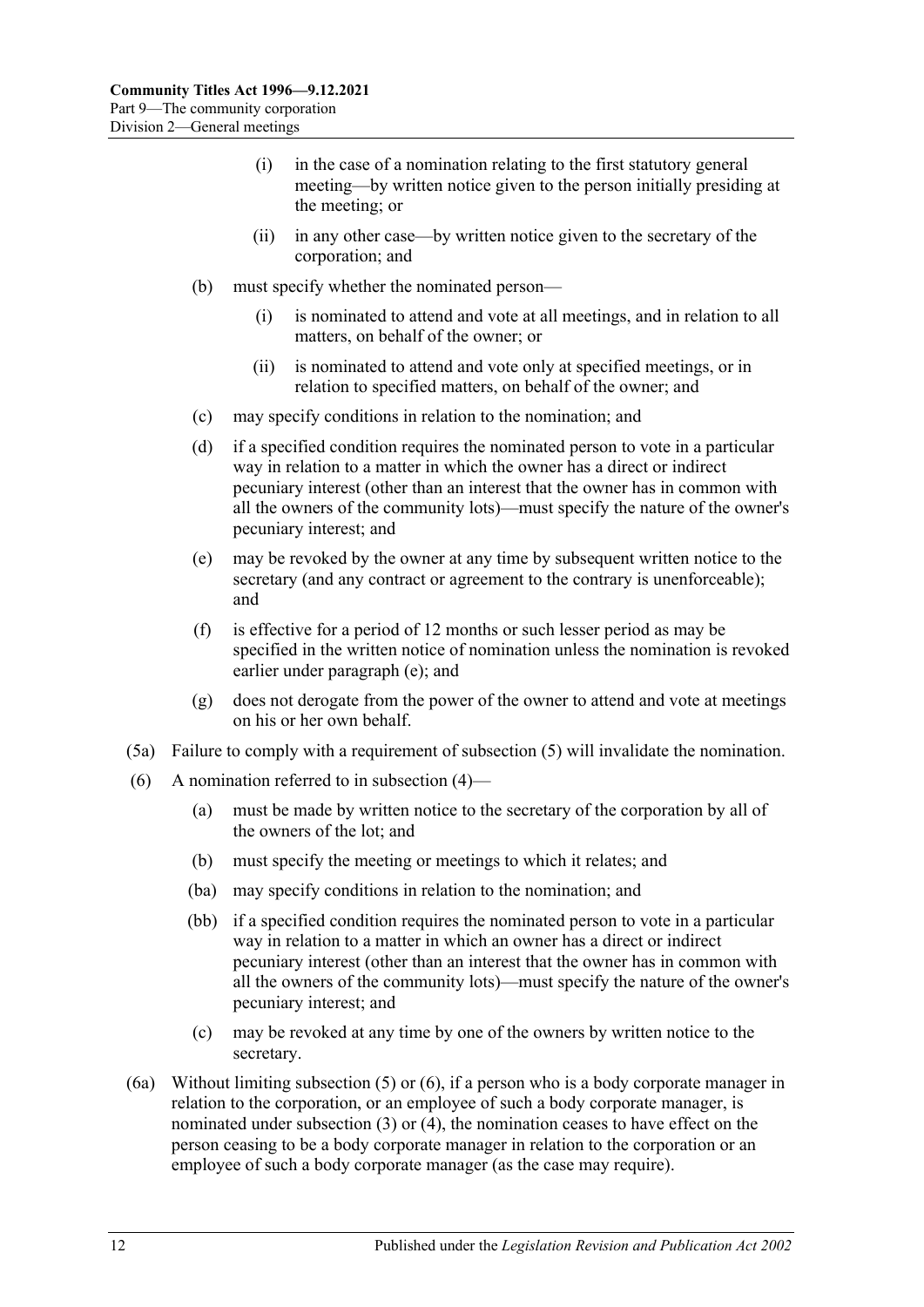- (7) Where there is more than one owner of a lot and there is no person who is entitled to vote on behalf of the owners pursuant to a nomination under [subsection](#page-78-3) (4), the following provisions apply—
	- (a) if only one of the owners attends a meeting—the vote is exercisable by that person;
	- (b) if two or more of the owners attend a meeting—the vote is exercisable by one of them in accordance with an agreement between all the owners attending the meeting but, if there is no such agreement, none of them is entitled to vote.
- <span id="page-80-0"></span>(8) Subject to [subsection](#page-80-1) (9), the developer or an associate of the developer cannot be nominated under [subsection](#page-78-1) (3) or [\(4\)](#page-78-3) if one or more of the community lots is used, or is intended to be used, solely or predominantly for residential purposes.
- <span id="page-80-1"></span>(9) [Subsection](#page-80-0) (8) does not apply if the community parcel is subject to a leaseback arrangement.
- <span id="page-80-2"></span>(9a) If an owner appoints, by general power of attorney under section 5 of the *[Powers of](http://www.legislation.sa.gov.au/index.aspx?action=legref&type=act&legtitle=Powers%20of%20Attorney%20and%20Agency%20Act%201984)  [Attorney and Agency Act](http://www.legislation.sa.gov.au/index.aspx?action=legref&type=act&legtitle=Powers%20of%20Attorney%20and%20Agency%20Act%201984) 1984*, a person as his or her attorney specifically for the purpose of attending and voting at meetings, or specified meetings, of the community corporation, the appointment is, despite any provision of that Act or the terms of the general power of attorney, effective for a period of 12 months or such lesser period as may be specified in the power of attorney unless the power of attorney is revoked earlier.
- <span id="page-80-3"></span>(9b) If a general power of attorney referred to in [subsection](#page-80-2) (9a) appoints a body corporate manager, a copy of the instrument of appointment must be given to the secretary of the corporation before the meeting, or the first of the meetings, to which it relates.
- (10) A person who is not an owner of a community lot but has been nominated by an owner or owners to attend and vote at a general meeting of the corporation, must be regarded as a member of the corporation for the purposes of proceedings at the meeting.
- (10a) A copy of each written notice of nomination and each instrument of appointment referred to in [subsection](#page-80-3) (9b) applying in relation to the meeting must be made available by—
	- (a) in the case of a nomination relating to the first statutory general meeting—the person initially presiding at the meeting; or
	- in any other case—the secretary of the corporation,

for inspection by persons attending the meeting before any matter is voted on at the meeting.

Maximum penalty: \$500.

- (11) The owner of a lot may exercise an absentee vote on a proposed resolution by giving the secretary written notice of the proposed vote at least six hours before the time of the meeting.
- (12) A member attending a meeting of a corporation may demand a written ballot on any question.
- (13) The ballot will be taken in such manner as the person presiding at the meeting thinks fit.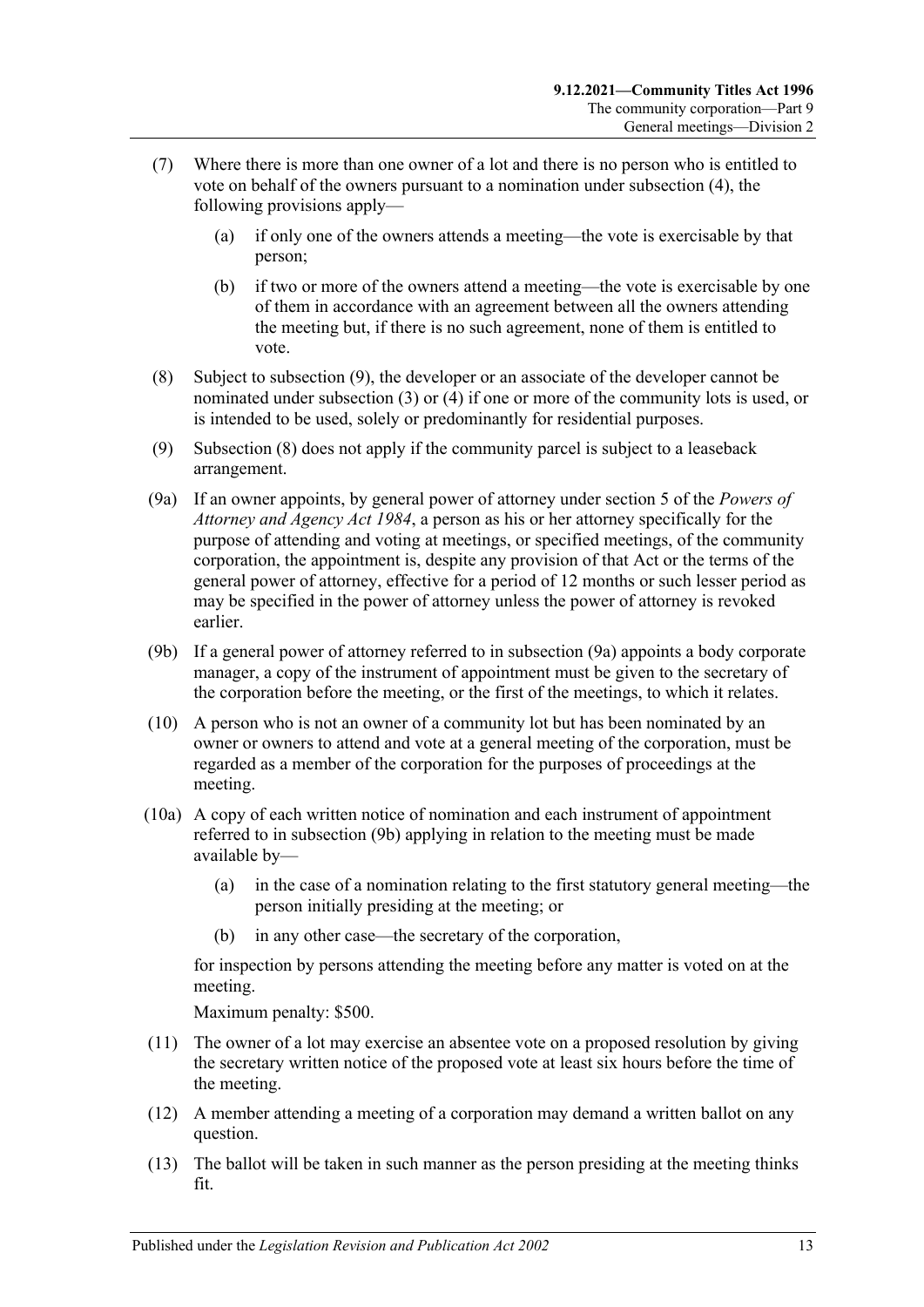- (14) A vote cannot be exercised in relation to a lot unless all amounts payable to the corporation in respect of the lot have been paid.
- (15) If the number of votes supporting a resolution is equal to the number of votes against the resolution, the resolution is lost.

# <span id="page-81-0"></span>**85—Duty to disclose interest**

- (1) If a person (whether a co-owner of a lot or not) has been nominated to attend and vote at a meeting of a community corporation on behalf of another person, the following provisions apply:
	- (a) if the nominated person has a direct or indirect pecuniary interest in any matter to be voted on at a meeting, the nominated person must—
		- (i) disclose the nature of the interest—
			- (A) if it is practicable to do so—to his or her principal before the vote is taken; or
			- (B) in any other case—to his or her principal as soon as practicable after the vote is taken; and
		- (ii) disclose the nature of the interest to the members present at the meeting before the vote is taken;
	- (b) if the written notice of nomination declared a pecuniary interest in accordance with section  $84(5)(d)$  or  $84(6)(bb)$  in relation to the matter, the nominated person must disclose the nature of the pecuniary interest to the members present at the meeting before the vote on the matter is taken.

Maximum penalty: \$15 000.

- (2) A co-owner of a lot is not obliged by [subsection](#page-81-0) (1) to disclose an interest that he or she has in common with his or her other co-owners.
- <span id="page-81-1"></span>(2a) A person who—
	- (a) attends and is entitled to vote (other than as a nominee) at a meeting of a community corporation; or
	- (b) presides at such a meeting,

and who has a direct or indirect pecuniary interest in any matter to be voted on at the meeting must disclose the nature of the interest to the members present at the meeting before the vote is taken.

Maximum penalty: \$15 000.

- (2b) An owner of a community lot is not obliged by [subsection](#page-81-1) (2a) to disclose an interest that he or she has in common with all of the owners of the community lots.
- (3) It is a defence to a charge of an offence against this section to prove that the defendant was not, at the time of the alleged offence, aware of his or her interest in the matter.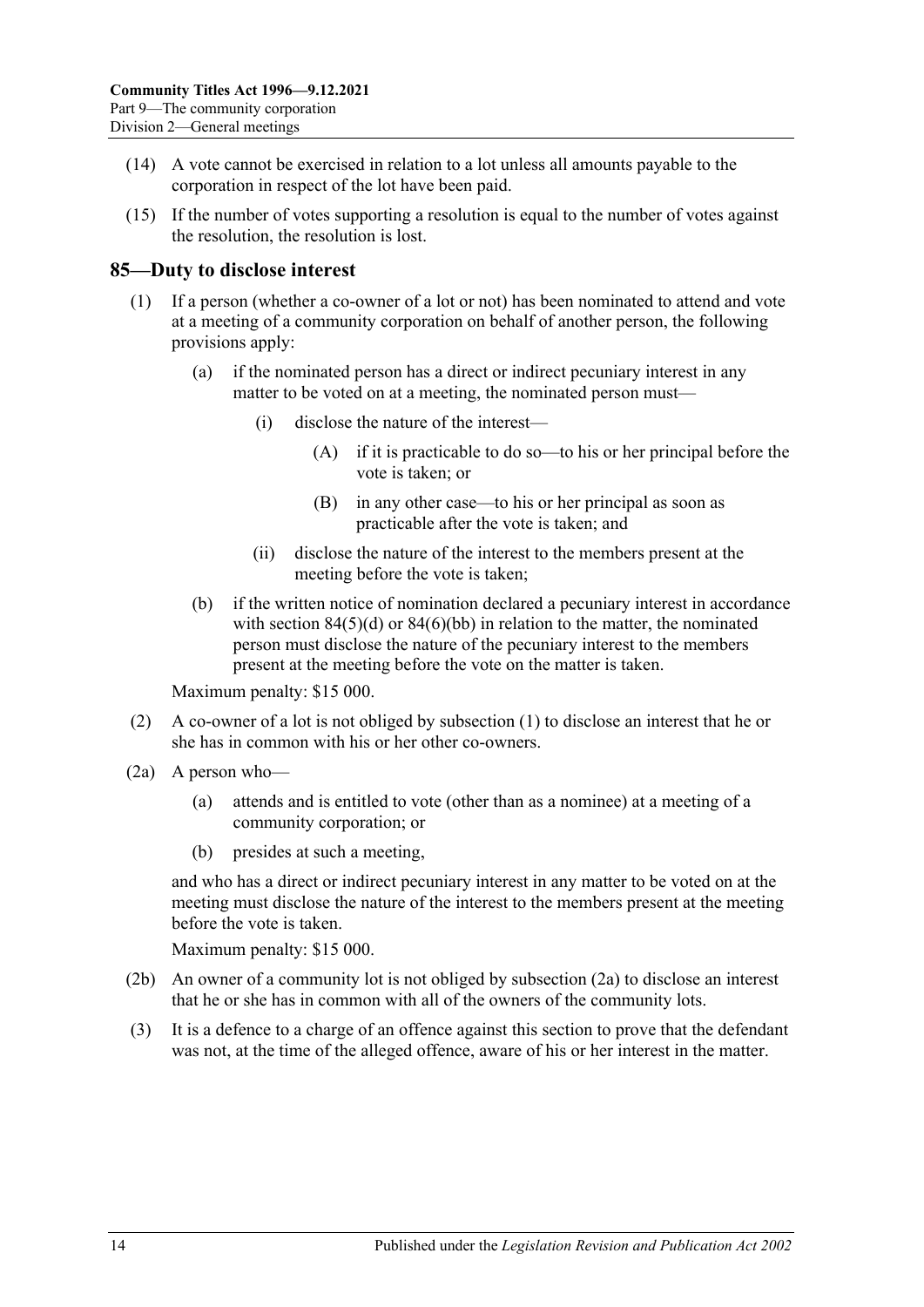# **86—Voting by a community corporation as a member of another community corporation**

- (1) A secondary corporation that is a member of a primary corporation or a tertiary corporation that is a member of a secondary corporation may vote at a meeting of the primary or secondary corporation if it has been authorised to do so by resolution of its members.
- (2) When determining whether a resolution of a community corporation is a unanimous resolution, the vote of a secondary or tertiary corporation (that is a member of the corporation) that is cast in favour of the resolution—
	- (a) will be counted in favour of the resolution if it was authorised by a unanimous resolution of the secondary or tertiary corporation;
	- (b) will be taken to be cast against the resolution if it was not authorised by a unanimous resolution of the secondary or tertiary corporation.
- (3) When determining whether a resolution of a community corporation is a special resolution, the vote of a secondary or tertiary corporation that is a member of the corporation will only be counted if it was authorised by a special resolution of the secondary or tertiary corporation.

# <span id="page-82-0"></span>**87—Value of votes cast at general meeting**

- (1) The number of votes that may be cast in respect of each community lot on any matter arising for decision at a general meeting of a community corporation is—
	- (a) if one or more of the lots is used, or is intended to be used, solely or predominantly for residential purposes—one;
	- (b) in any other case—
		- (i) the number prescribed for that purpose by the by-laws; or
		- (ii) if the by-laws do not prescribe a number—one.
- (2) A unanimous resolution is required to vary the number of votes prescribed by the by-laws that may be cast in respect of each community lot.
- (3) If the developer owns 1 or more of the community lots in a community parcel and a person (other than the developer or a prescribed associate of the developer) owns 1 or more of the community lots, the following provisions apply:
	- (a) if none of the other lots is owned by a prescribed associate of the developer, the developer is entitled to—
		- (i) the aggregate of the votes, determined in accordance with [subsection](#page-82-0) (1), in respect of the lots owned; or
		- (ii) a number of votes equivalent to the aggregate of the votes, determined in accordance with that subsection, that may be exercised by all the other members of the corporation,

whichever is the lesser;

(b) if 1 or more of the other lots is owned by a prescribed associate of the developer, the developer and the prescribed associate are each entitled to—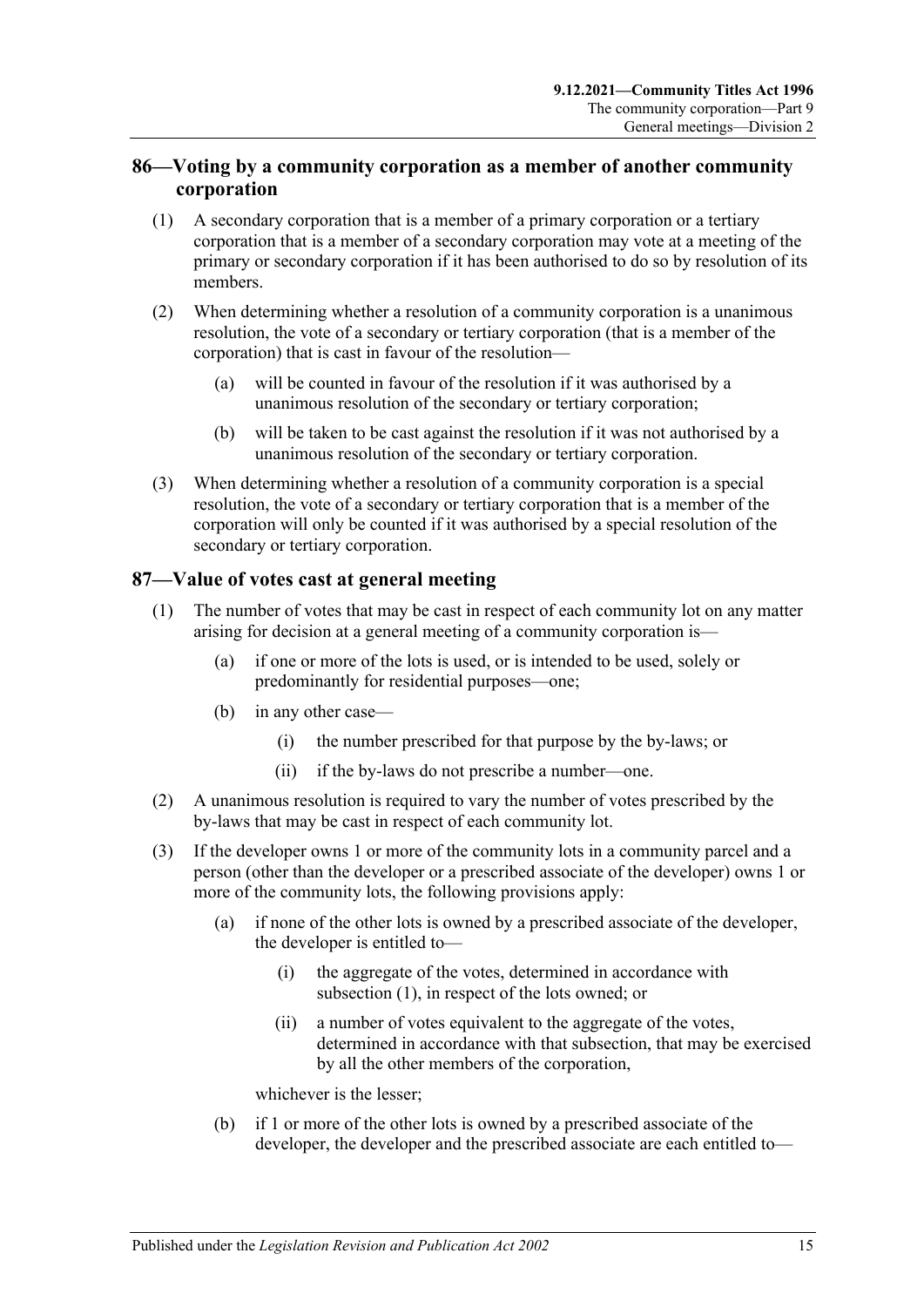- (i) the aggregate of the votes, determined in accordance with [subsection](#page-82-0) (1), in respect of the lots owned; or
- (ii) the aggregate of the votes, determined in accordance with [subsection](#page-82-0) (1), in respect of the lots owned, proportionately adjusted so that the aggregate of the votes that may be exercised by the developer and the votes that may be exercised by all prescribed associates of the developer is equivalent to the aggregate of the votes that may be exercised by all other members of the corporation,

whichever is the lesser. $1$ 

#### **Explanatory Note—**

- 1 The effect of this provision is that neither the voting power of the developer, nor the combined voting power of the developer and prescribed associates, can ever be greater than the combined voting power of the other members of the corporation.
- (4) In this section—

*prescribed associate* of a developer means—

- (a) a person who is an associate of the developer where a relationship of a kind referred to in [section](#page-13-0)  $4(2)(e)$ , [\(f\)](#page-13-1) or [\(g\)](#page-13-2) exists between the developer and the person; or
- (b) a related body corporate;

*related body corporate* has the same meaning as in the *Corporations Act 2001* of the Commonwealth.

# **88—Special resolutions—3 lot schemes**

- (1) This section applies to a community corporation if there are three community lots in the community scheme and the owner of each lot is entitled to one vote in respect of his or her lot.
- (2) A resolution of a community corporation to which this section applies is a special resolution if—
	- (a) at least 14 days notice setting out the text of the proposed resolution and any other information of a kind prescribed by regulation has been served on all the owners of the community lots; and
	- (b) the resolution is passed at a properly convened meeting of the corporation at which either no vote, or only one vote, is cast against the resolution.

# **89—Revocation etc of decisions by corporation**

- (1) A decision that is required by this Act to be made by unanimous resolution of a community corporation may be varied or revoked by a unanimous resolution of the corporation.
- (2) A decision that is required by this Act to be made by a special resolution of a corporation may be varied or revoked by a special resolution of the corporation.
- (3) All other decisions of a corporation may be varied or revoked by an ordinary resolution of the corporation.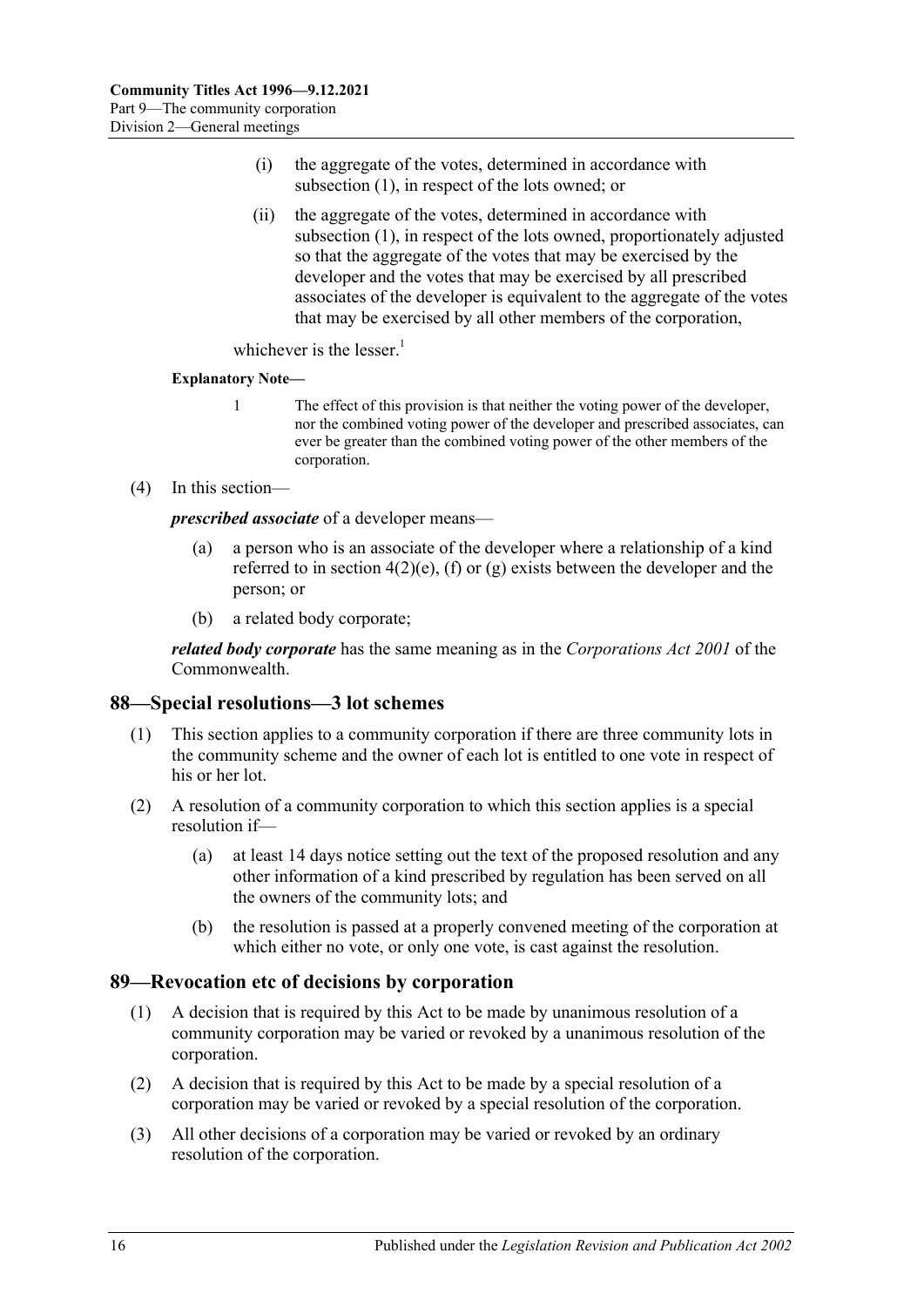# **Division 3—Management committee**

### **90—Establishment of management committee**

- (1) A community corporation may (but is not obliged to) establish a management committee.
- (2) A committee is established by ordinary resolution of the corporation.
- (3) The members of a committee must be natural persons and must include the presiding officer, the treasurer and the secretary of the corporation.
- (4) Subject to [subsection](#page-84-0) (6), where each of the community lots is used, or is intended to be used, solely or predominantly for residential purposes, all the members of the committee must be members of the corporation and for that purpose a person for the time being appointed by a body corporate that is a member of the corporation to attend and vote at meetings of the corporation will be taken to be a member of the corporation.
- (5) Where one or more of the community lots are not used, or intended to be used, solely or predominantly for residential purposes, the committee may be comprised of or include persons who are not members of the corporation.
- <span id="page-84-0"></span>(6) Where the community parcel is subject to a leaseback arrangement, the management committee may consist of one or more persons nominated by the lessee and appointed by ordinary resolution of the corporation.

# **91—Term of office**

- (1) A member of the committee must be appointed for a term that expires at or before the next annual general meeting of the corporation.
- <span id="page-84-1"></span>(2) A member's office becomes vacant if the member—
	- (a) dies; or
	- (b) completes his or her term of office and is not reappointed; or
	- (c) in the case of a person who was a member of the corporation when he or she was appointed to the office—ceases to be a member of the corporation; or
	- (d) in the case of a member who is the presiding officer, treasurer or secretary of the corporation—ceases to hold that office and does not hold either of the other of those offices; or
	- (e) in the case of any member other than the presiding officer, treasurer or secretary of the corporation—resigns by written notice to the secretary of the corporation; or
	- (f) becomes bankrupt or applies to take the benefit of a law for the relief of insolvent debtors; or
	- (g) is convicted of an indictable offence or sentenced to imprisonment for an offence; or
	- (h) is removed from office by ordinary resolution of the corporation.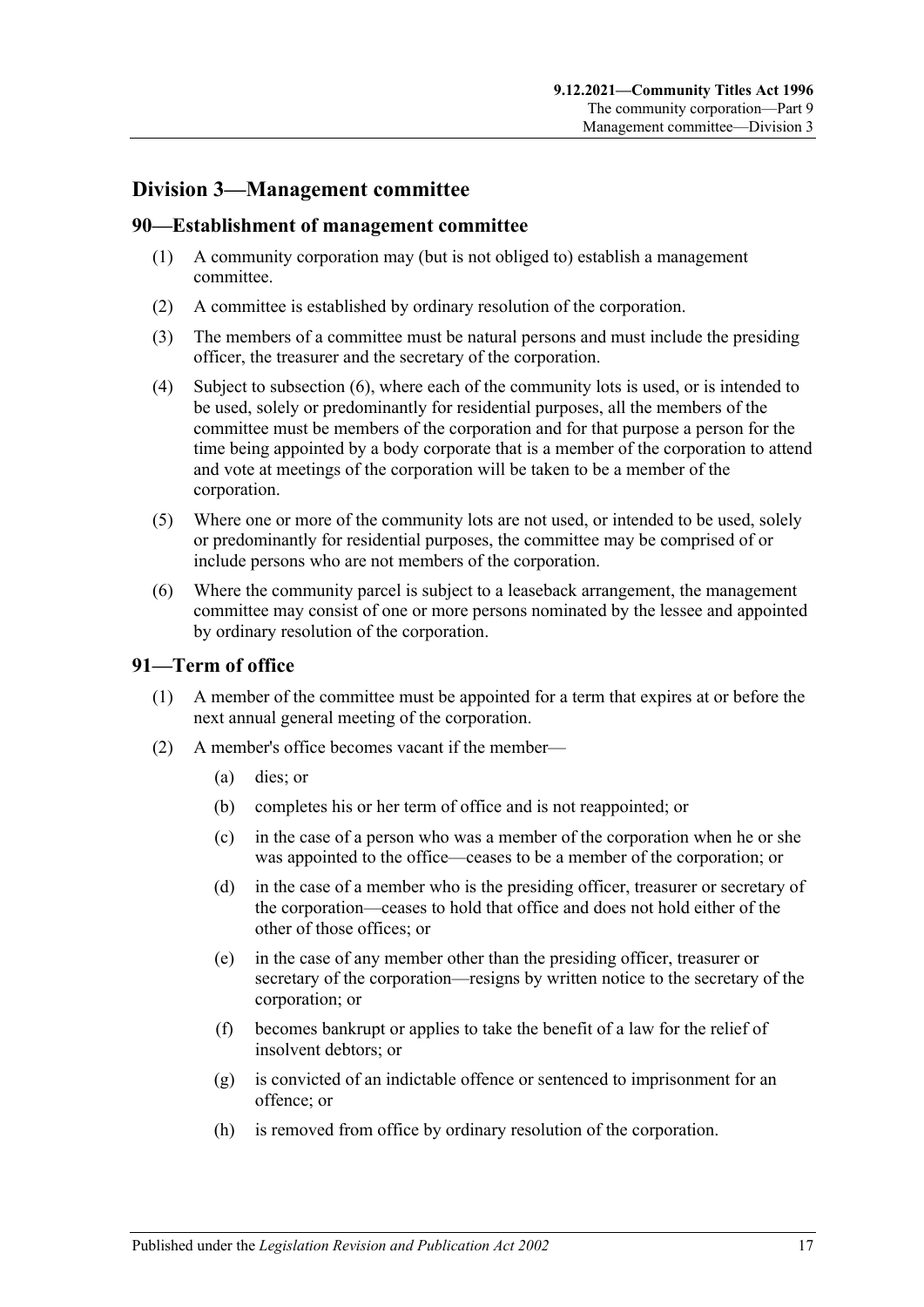- (3) A resolution referred to in [subsection](#page-84-1)  $(2)(h)$  can only be passed on one or more of the following grounds:
	- (a) misconduct;
	- (b) neglect of duty;
	- (c) incapacity or failure to carry out satisfactorily the duties of the office.

### **92—Functions and powers of committees**

- (1) Subject to any limitations imposed by the corporation, it is the function of a management committee to carry out the functions and perform the duties of the corporation within the limits of the committee's powers.
- (2) Subject to this Act and to any limitations imposed by the corporation or by the by-laws of the community scheme, a management committee has full power to transact any business of the corporation.
- (3) A committee cannot delegate its functions or powers but a community corporation may appoint or engage a person to assist the committee in the performance of the committee's functions.
- (4) A committee does not have power to do anything for which a special or unanimous resolution of the corporation is required.

# **93—Convening of committee meetings**

- (1) A meeting of a management committee may be convened by the presiding officer, treasurer or secretary of the corporation or by any two members of the committee.
- (2) A meeting is convened by giving written notice of the day, time and place of the meeting to all members of the committee at least three days before the date of the meeting.
- (3) The day, time and place of the meeting must be reasonably convenient to a majority of the members of the committee.
- (4) The notice convening a meeting must set out the agenda for the meeting.

#### **94—Procedure at committee meetings**

- (1) The presiding officer will preside at committee meetings but in his or her absence the members present may appoint a member to preside at that meeting.
- (2) The quorum for the transaction of business at a committee meeting is determined by dividing the number of members of the committee by two, disregarding any fraction and adding one.
- (3) A decision supported by a majority of the members present at a management committee meeting is a decision of the committee.
- (4) A member of a committee may appoint another person to act as his or her proxy at a committee meeting that the member is unable to attend.
- (5) The person appointed must, if each of the community lots is used, or is intended to be used, solely or predominantly for residential purposes, be another member of the committee or a member of the community corporation.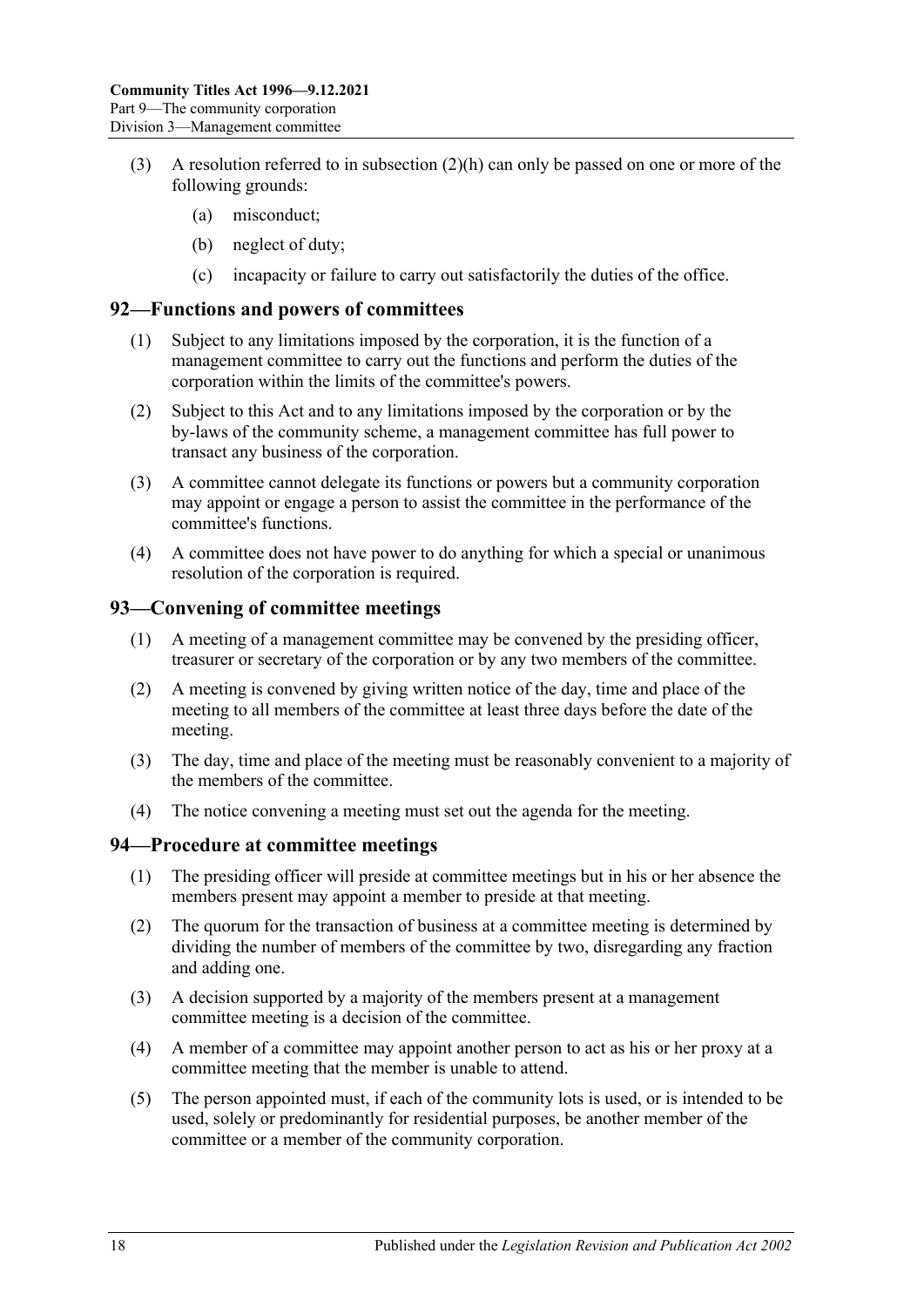- (6) A decision is made by a committee without meeting if—
	- (a) written notice setting out the proposed decision is served on every member of the committee; and
	- (b) within seven days after the notice is served on all members of the committee a majority of the members give written notice to the secretary setting out the proposed decision and expressing their agreement with it.
- (7) A management committee must cause accurate minutes to be kept of proceedings at its meetings.
- (8) Subject to this Act, the by-laws and to any direction of the community corporation, a committee may regulate procedures at its meetings as it thinks fit.

#### <span id="page-86-0"></span>**95—Disclosure of interest**

- (1) A member of a committee who has a direct or indirect pecuniary interest in a matter under consideration by the committee—
	- (a) must disclose the nature of the interest to the committee; and
	- (b) must not take part in any deliberations or decisions of the committee in relation to that matter.

Maximum penalty: \$15 000.

- (2) It is a defence to a charge of an offence against [subsection](#page-86-0) (1) to prove that the defendant was not, at the time of the alleged offence, aware of his or her interest in the matter.
- (3) A disclosure under this section must be recorded in the minutes of the committee.
- (4) In this section—

*pecuniary interest* of a member of a committee does not include an interest arising solely from the fact that the member is also a member of the community corporation.

#### **96—Members' duties of honesty**

(1) A member of a committee must at all times act honestly in the performance of his or her duties.

Maximum penalty:

- (a) if an intention to deceive or defraud is proved—\$15 000 or four years imprisonment;
- (b) in any other case—\$4 000.
- (2) A member of a committee must not make improper use of his or her official position to gain a personal advantage for himself, herself or another.

Maximum penalty: \$15 000 or four years imprisonment.

#### **97—Casual vacancies**

A management committee may co-opt a suitable person to fill a casual vacancy in the membership of the committee.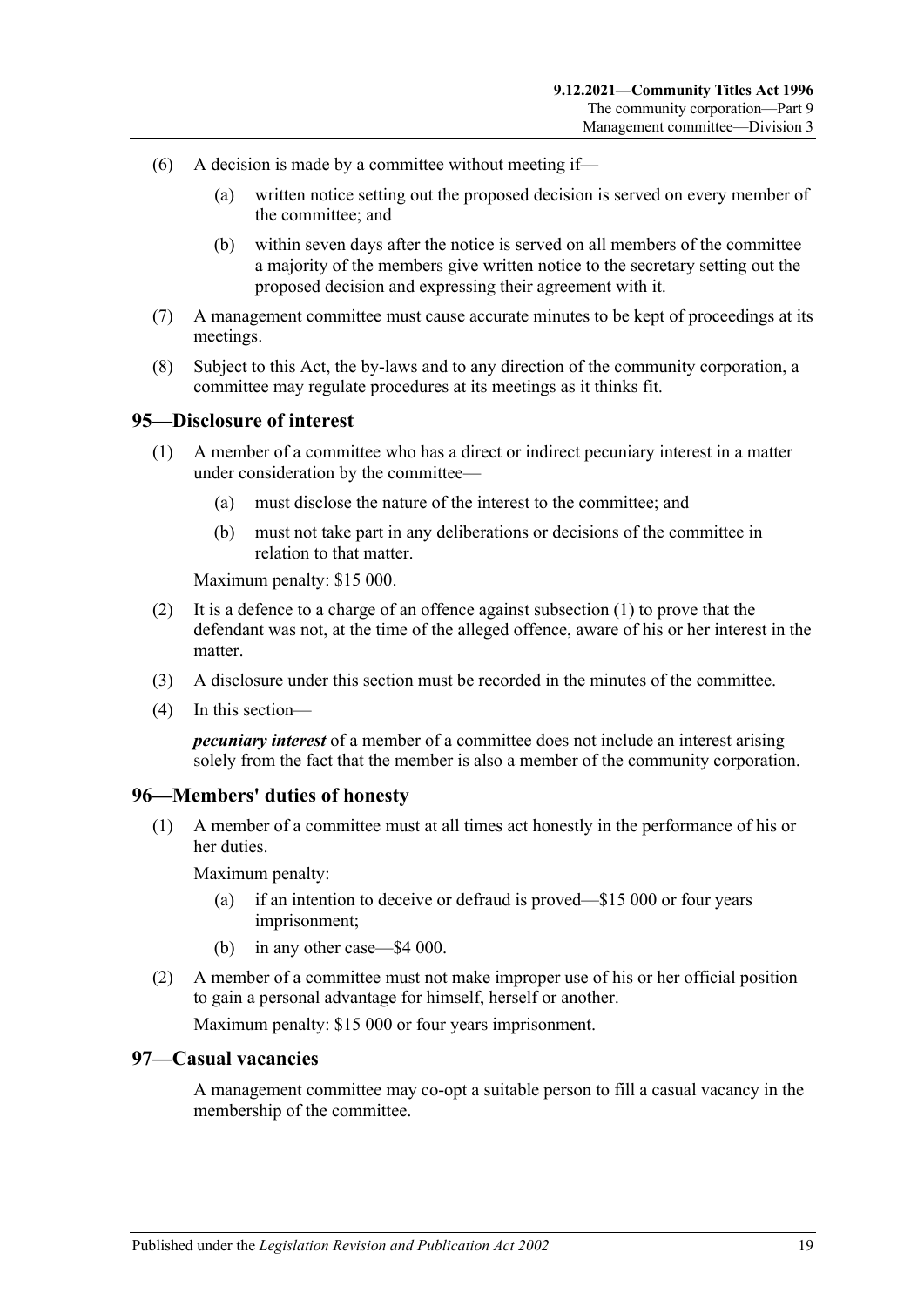### **98—Validity of acts of a committee**

If a management committee acts honestly, a vacancy in its membership or the subsequent discovery of a defect affecting the appointment of a member, or the right of a person to act as a member, does not invalidate the act of the committee.

#### <span id="page-87-0"></span>**99—Immunity from liability**

- (1) A committee member is not liable for an act or omission while acting, or purportedly acting, as a committee member unless the act or omission was dishonest or negligent.
- (2) A liability that would, but for [subsection](#page-87-0) (1), attach to a committee member attaches instead to the corporation or, where the community parcel is subject to a leaseback arrangement, to the lessee.

# **Division 4—Appointment of administrator**

### **100—Administrator of community corporation's affairs**

- (1) The District Court or the Magistrates Court may, on application by—
	- (a) a community corporation; or
	- (b) a creditor of a community corporation; or
	- (c) the owner of a community lot or a development lot; or
	- (d) a person who holds a registered encumbrance over a community lot or a development lot,

appoint an administrator of the community corporation, or remove or replace an administrator previously appointed.

- (2) An administrator has, while the appointment remains in force, full and exclusive power to administer the affairs of the community corporation (including power to do anything for which a special or unanimous resolution of the corporation is required).
- (3) The administrator must comply with any directions that the court may give from time to time.
- (4) The remuneration of an administrator will be fixed by the court and is payable from the corporation's funds.
- <span id="page-87-1"></span>(5) The administrator may, by written instrument, delegate any of his or her powers.
- (6) A delegation under [subsection](#page-87-1) (5)—
	- (a) may be made on such conditions as the administrator thinks fit; and
	- (b) is revocable at will; and
	- (c) does not derogate from the power of the administrator to act in any matter personally.
- <span id="page-87-2"></span>(7) A person to whom powers have been delegated under [subsection](#page-87-1) (5) who has a direct or indirect pecuniary interest in any matter in relation to which he or she proposes to exercise delegated powers must disclose the nature of the interest in writing to the administrator.

Maximum penalty: \$15 000.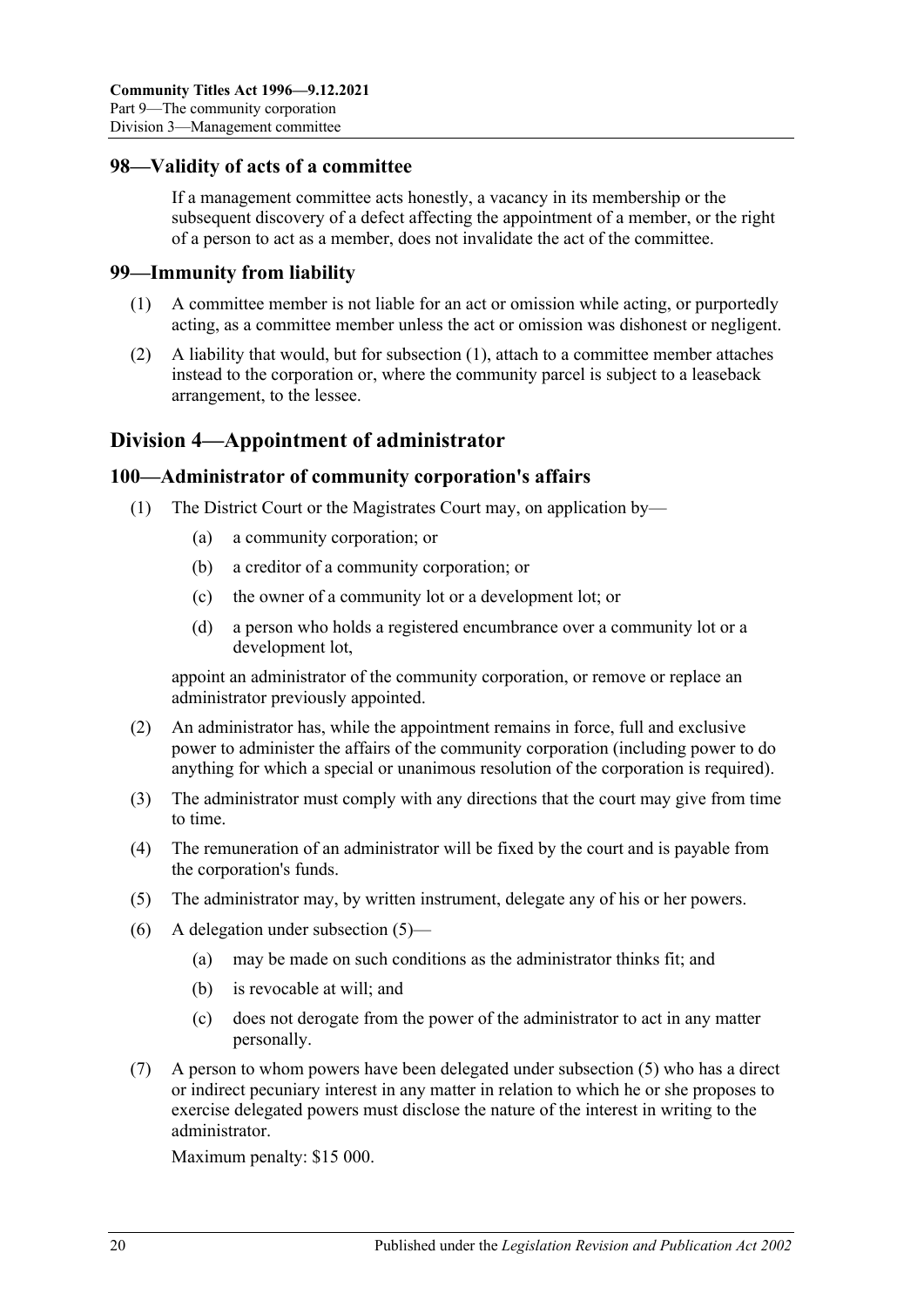- (8) It is a defence to a charge of an offence against [subsection](#page-87-2) (7) to prove that the defendant was not, at the time of the alleged offence, aware of his or her interest in the matter.
- (9) A person who—
	- (a) is appointed as an administrator; or
	- (b) is removed or replaced as an administrator,

must, within 14 days, give the Registrar-General written notice of his or her appointment, removal or replacement together with such supporting evidence as the Registrar-General requires.

(10) The Registrar-General must file the notice with the plan of community division.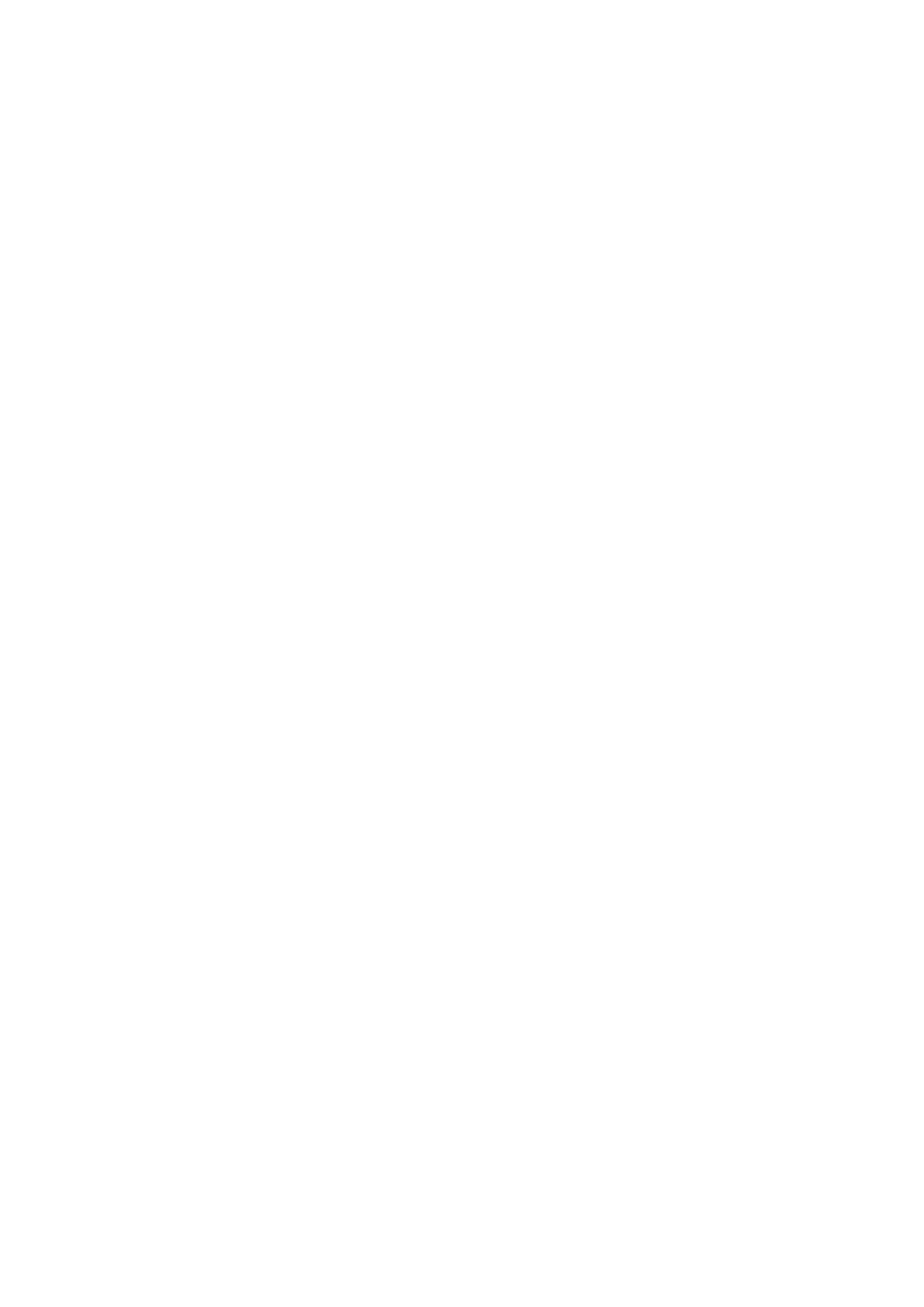# **Part 10—Property management**

# **Division 1—Powers of corporation to maintain integrity of the community scheme**

# <span id="page-90-3"></span>**101—Power to enforce duties of maintenance and repair etc**

- (1) A community corporation may, by notice in writing to the owner of a lot, require the owner—
	- (a) to carry out specified work in pursuance of a duty of maintenance or repair imposed on the owner by this Act or the by-laws;
	- (b) to carry out specified work to remedy—
		- (i) a breach of this Act or the by-laws by the owner or a former owner or an occupier or former occupier of the lot; or
		- (ii) a situation that is likely to result in a breach of this Act or the by-laws;
	- (c) to carry out specified work required to be carried out on the lot by a council or other public authority.
- <span id="page-90-1"></span>(2) Subject to [subsection](#page-90-0) (4), if the owner of a lot does not comply with a requirement imposed under this section within the time allowed in the notice, a person or persons authorised by the corporation may (using such force as may be reasonably necessary in the circumstances) enter the lot and carry out the specified work.
- (3) A power of entry must not be exercised under [subsection](#page-90-1) (2) unless the owner and the occupier of the lot have been given at least 2 days notice in writing of the proposed entry.
- <span id="page-90-0"></span>(4) A person must not use force to enter a strata lot or a building on any other lot under [subsection](#page-90-1) (2) except pursuant to an order of the Magistrates Court authorising the entry.
- <span id="page-90-2"></span>(4a) Despite any other provision of this section, an officer of a community corporation or a person or persons authorised by a community corporation may, if satisfied that urgent action is necessary to avert a risk of death or injury or significant damage to property, enter a lot (using such force as may be reasonably necessary in the circumstances) and carry out such work as is reasonably necessary to deal with the risk.
- (4b) A person proposing to enter a lot in accordance with [subsection](#page-90-2) (4a) must give such notice (if any) to the owner and occupier of the lot as he or she considers reasonable in the circumstances.
- <span id="page-90-4"></span>(5) Any cost reasonably incurred by the corporation in having work carried out under this section may be recovered as a debt from the owner of the lot.
- (6) Where—
	- $(a)$
- (i) the owner of a lot incurs costs in complying with a notice under [subsection](#page-90-3) (1); or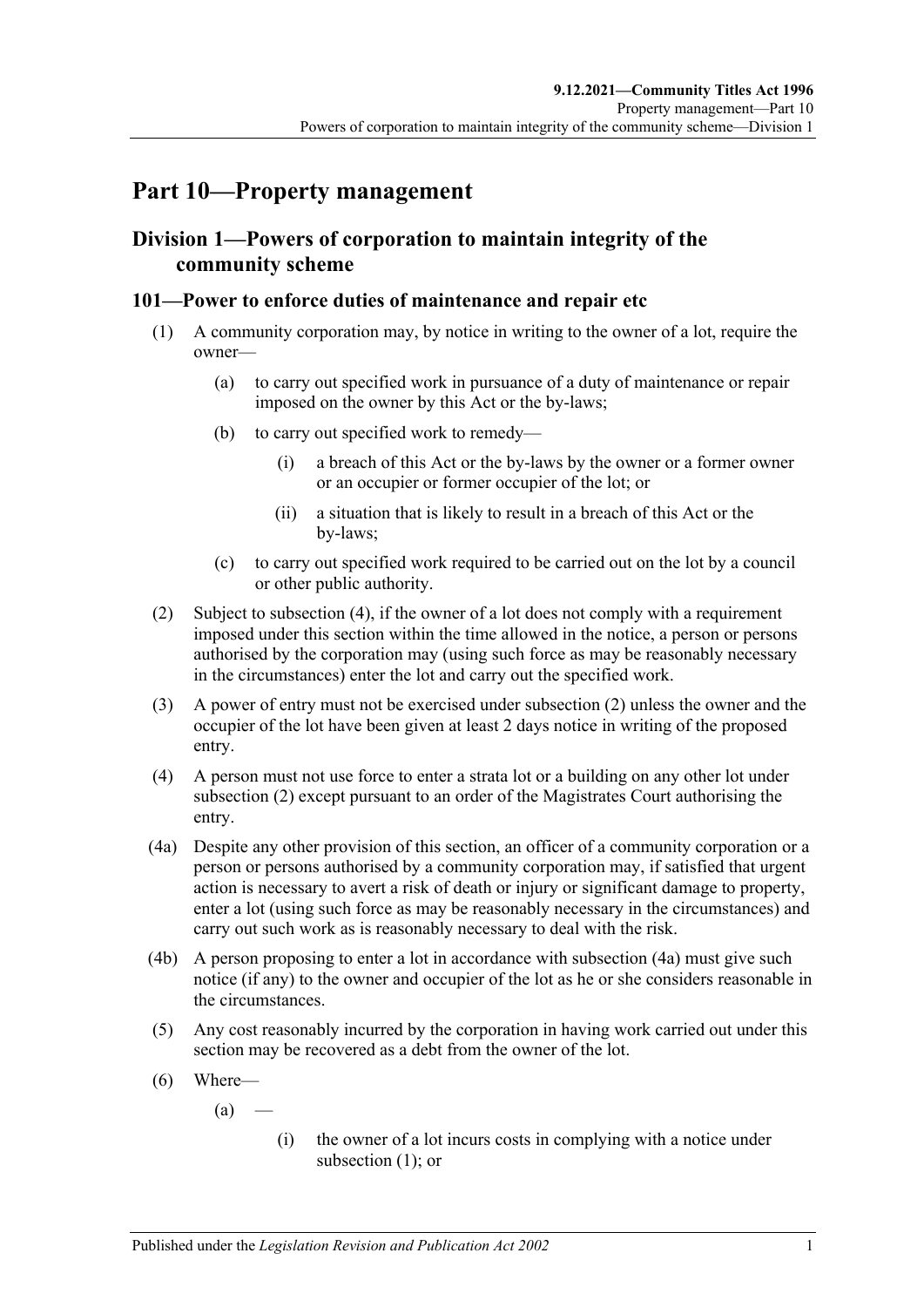- (ii) the corporation recovers costs from the owner of a lot under [subsection](#page-90-4) (5); and
- (b) the circumstances out of which the work was required are attributable to the act or default of another person,

the owner of the lot may recover those costs from that other person as a debt.

(7) Where a community parcel is subject to a leaseback arrangement, this section applies to, and in relation to, the lessee instead of the owners of the community lots.

### <span id="page-91-0"></span>**102—Alterations and additions in relation to strata schemes**

- (1) Subject to subsection (1a), a person must not carry out prescribed work in relation to a strata lot unless the person is authorised to do so—
	- (a) where each of the lots comprised in the strata scheme is used, or is intended to be used, solely or predominantly for non-residential purposes—by the by-laws of the strata scheme; or
	- (b) in any other case—by special resolution of the community corporation.
- <span id="page-91-1"></span>(1a) [Subsection](#page-91-0) (1) does not apply to—
	- (a) prescribed work carried out in compliance with a direction under section 23 of the *[Housing Improvement Act](http://www.legislation.sa.gov.au/index.aspx?action=legref&type=act&legtitle=Housing%20Improvement%20Act%201940) 1940*; or
	- (b) prescribed work carried out on a lot in a strata scheme consisting only of 2 lots if the work is approved development under the *[Planning, Development](http://www.legislation.sa.gov.au/index.aspx?action=legref&type=act&legtitle=Planning%20Development%20and%20Infrastructure%20Act%202016)  [and Infrastructure Act](http://www.legislation.sa.gov.au/index.aspx?action=legref&type=act&legtitle=Planning%20Development%20and%20Infrastructure%20Act%202016) 2016*.
- (1b) Where a person carries out prescribed work referred to in [subsection](#page-91-1) (1a)(b), the corporation may, by notice in writing to the owner of the lot, require the owner to carry out, within a reasonable period fixed in the notice, specified work to remedy any structural deficiency caused by the work.
- (2) Where a person acts in contravention of [subsection](#page-91-0) (1), the corporation may, by notice in writing to the owner of the lot, require him or her to carry out, within a reasonable period fixed in the notice, specified work—
	- (a) to remedy any structural deficiency caused by the work; or
	- (b) to restore the lot to its previous state.
- <span id="page-91-2"></span>(3) If the owner of a lot does not comply with a requirement imposed under this section within the time allowed in the notice, a person or persons authorised by the corporation may enter the lot and carry out the specified work.
- (4) A power of entry must not be exercised under [subsection](#page-91-2) (3) unless the owner of the lot has been given reasonable notice of the proposed entry.
- (5) A person may only use force to enter a lot under [subsection](#page-91-2) (3) pursuant to an order of the Magistrates Court authorising the entry.
- (6) Any cost reasonably incurred by the corporation in having work carried out under this section may be recovered as a debt from the owner of the lot.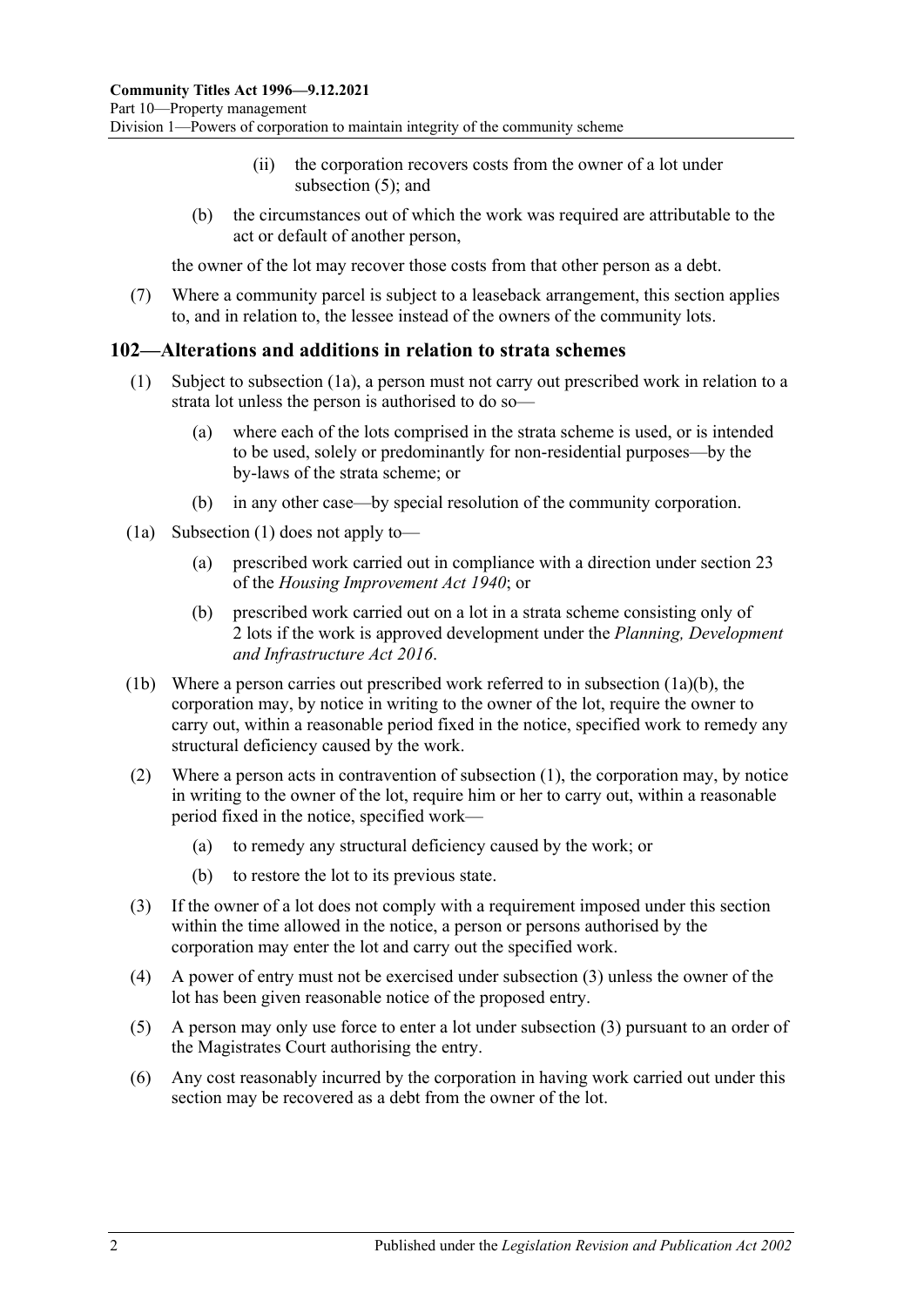(7) In this section—

*prescribed work* in relation to a lot means—

- (a) the erection, alteration, demolition or removal of a building;
- (b) the alteration of the external appearance of a building.

# <span id="page-92-0"></span>**Division 2—Insurance**

# **103—Insurance of buildings etc by community corporation**

- (1) A community corporation must insure—
	- (a) the buildings and other improvements (if any) on the common property; and
	- (b) in the case of a strata scheme—the building or buildings divided by the strata plan.

Maximum penalty: \$15 000.

- (2) The insurance—
	- (a) must be against risks that a normally prudent person would insure against and risks that are prescribed by regulation; and
	- (b) must be for the full cost of replacing the buildings or improvements with new materials; and
	- (c) must cover incidental costs such as demolition, site clearance and architect's  $f_{\rho\rho\alpha}$
- (3) In the event of a claim, any excess or shortfall resulting from under insurance must be met by the corporation.

# **104—Other insurance by community corporation**

- (1) A community corporation must insure itself—
	- (a) against risks that a normally prudent person would insure against; and
	- (b) against such other risks as are prescribed by regulation.

Maximum penalty: \$15 000.

- (2) The amount of the insurance must be the amount that a normally prudent person would insure for but in the case of bodily injury must be at least ten million dollars or such greater amount as is prescribed by regulation.
- <span id="page-92-1"></span>(3) A community corporation (other than a corporation of a kind prescribed by regulation) must maintain fidelity guarantee insurance complying with the requirements prescribed by the regulations.

Maximum penalty: \$15 000.

- (4) The Minister may, by notice in the Gazette, exempt community corporations from compliance with [subsection](#page-92-1) (3) for such period as the Minister thinks fit.
- (5) An exemption granted by the Minister—
	- (a) may be subject to conditions specified in the notice of exemption; and
	- (b) may be varied or revoked by the Minister at any time by subsequent notice in the Gazette.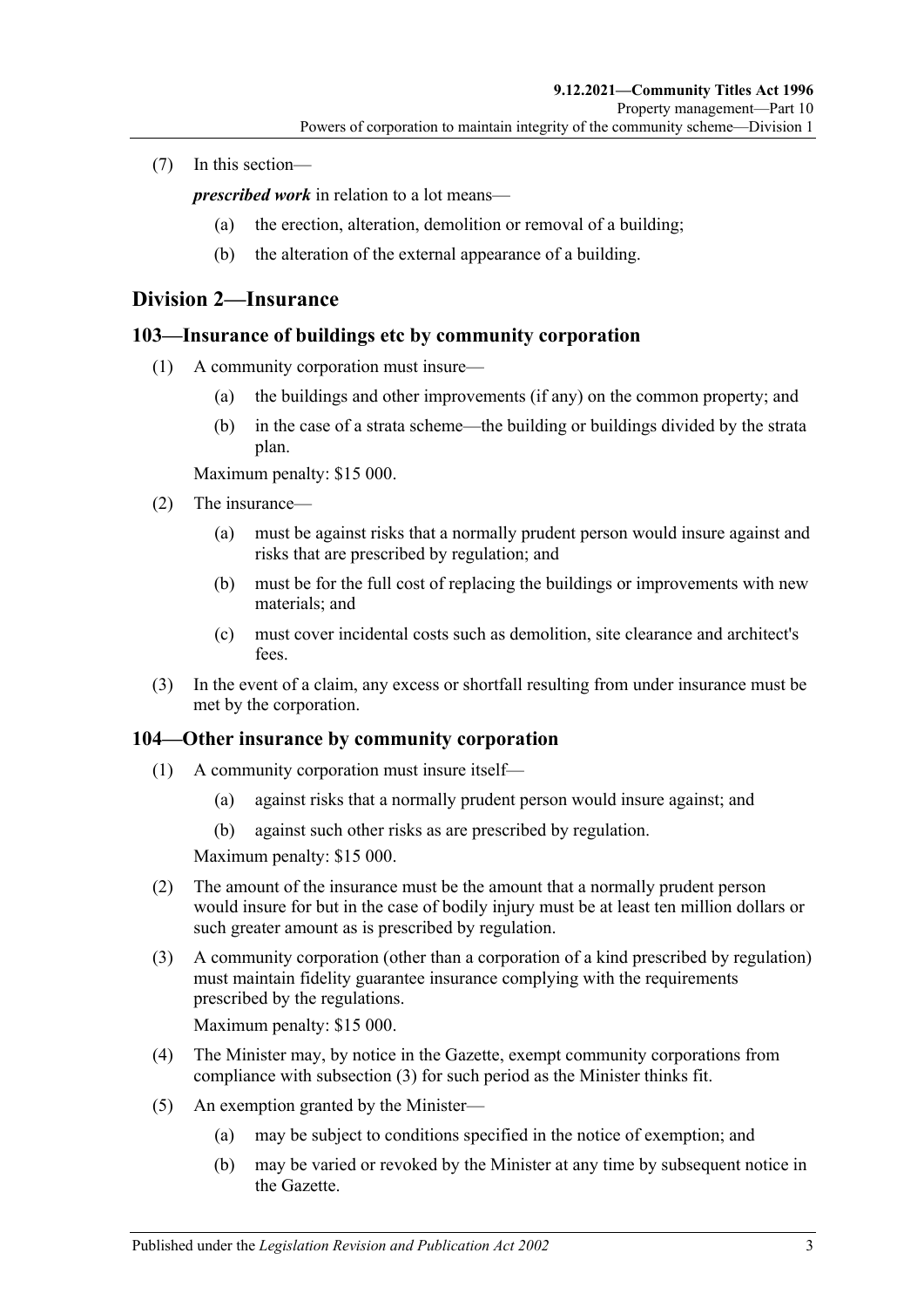### **105—Application of insurance money**

A community corporation must, subject to a unanimous resolution to the contrary, apply money received by it under a policy of insurance and any excess or shortfall that it is required to meet in making good the loss in respect of which the money was paid.

#### <span id="page-93-0"></span>**106—Insurance to protect easements**

(1) Where support or shelter required by an easement pursuant to this Act is provided by a building situated on a lot, the owner of the lot must insure the building against risks that a normally prudent person would insure against for the full cost of replacing the building with new materials and must insure against incidental costs such as demolition, site clearance and architect's fees.

Maximum penalty: \$15 000.

- (2) A person who is required by [subsection](#page-93-0) (1) to insure a building must provide such evidence as is required by the regulations of his or her compliance with that requirement—
	- (a) to the community corporation as soon as practicable after complying with that requirement and after any subsequent change to the terms and conditions of the insurance policy; and
	- (b) if a request is made by an owner or prospective owner, or the registered mortgagee or prospective mortgagee, of a community lot or a development lot that benefits from the easement—to the person making the request within 5 business days after the making of the request.

Maximum penalty: \$500.

#### **107—Offences relating to failure to insure**

(1) The developer must take out the insurance required by this Division in respect of a community scheme for the benefit of the community corporation before the plan of community division is deposited in the Lands Titles Registration Office and must maintain that insurance in force for at least 6 months after the deposit of the plan.

Maximum penalty:  $$15\,000$ <sup>1</sup>

- (2) A person who owns a community lot must not enter into a contract to sell the lot unless—
	- (a) the insurance required to be taken out under this Division by or on behalf of the community corporation has been taken out and is in force; or
	- (b) the owner, or a person acting on behalf of the owner, has, before the purchaser signs the contract, served personally on the purchaser a written statement that the insurance required to be taken out under this Division by or on behalf of the corporation has not been taken out or is no longer in force.

Maximum penalty:  $$15,000$ <sup>1</sup>

- (3) The owner of a secondary lot must not enter into a contract to sell the lot unless—
	- (a) the insurance required to be taken out under this Division by or on behalf of the primary community corporation has been taken out and is in force; or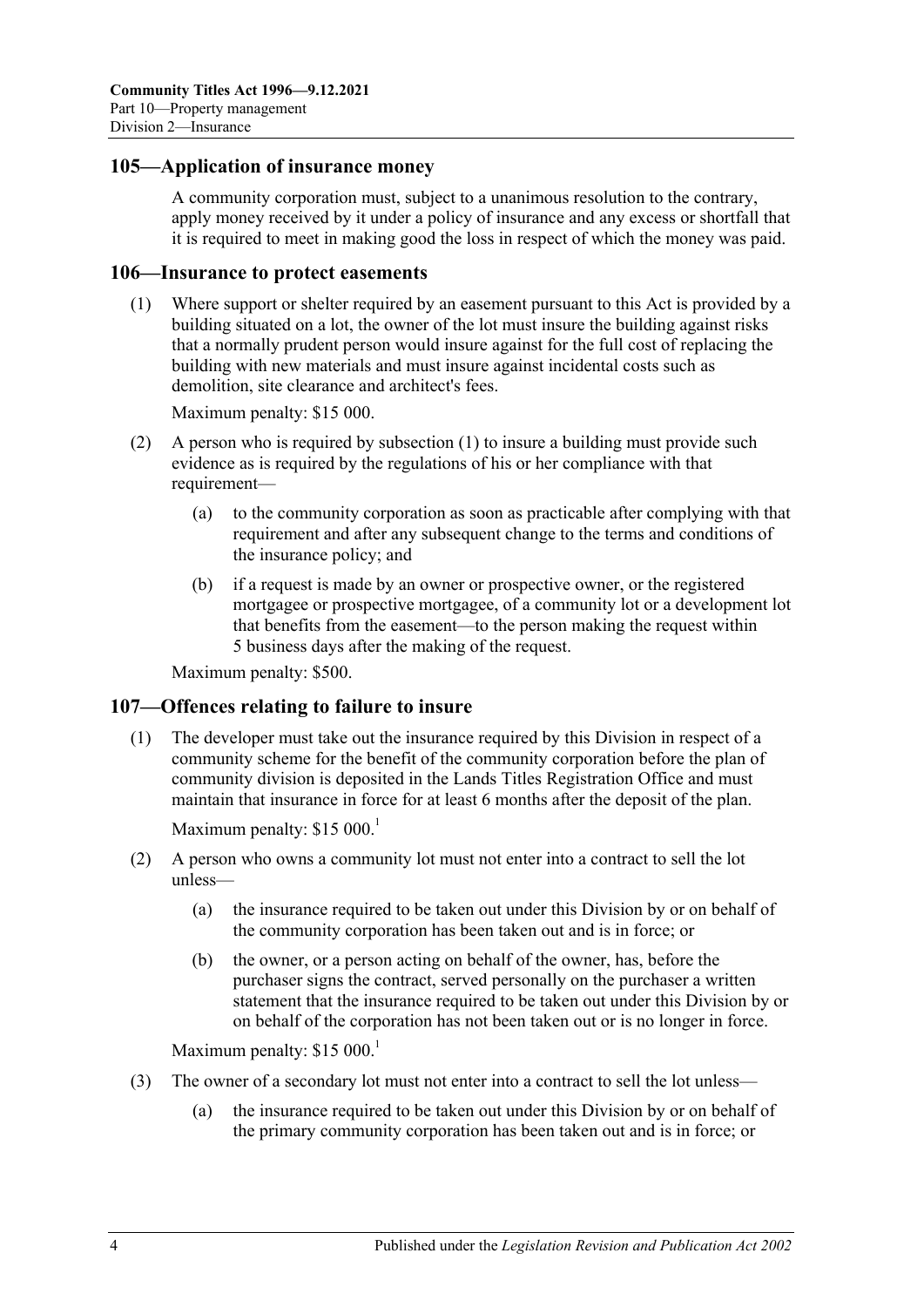(b) the owner, or a person acting on behalf of the owner, has, before the purchaser signs the contract, served personally on the purchaser a written statement that the insurance required to be taken out under this Division by or on behalf of the primary corporation has not been taken out or is no longer in force.

Maximum penalty:  $$15\,000$ <sup>1</sup>

- (4) The owner of a tertiary lot must not enter into a contract to sell the lot unless—
	- (a) the insurance required to be taken out under this Division by or on behalf of the primary and secondary corporations has been taken out and is in force; or
	- (b) the owner, or a person acting on behalf of the owner, has, before the purchaser signs the contract, served personally on the purchaser a written statement that the insurance required to be taken out under this Division by or on behalf of the primary and secondary corporations has not been taken out or is no longer in force.

Maximum penalty:  $$15\,000$ <sup>1</sup>

#### **Explanatory Note—**

1 It is a defence to a charge of an offence against this Act for the defendant to prove that the alleged offence was not committed intentionally and did not result from any failure on the part of the defendant to take reasonable care to avoid the commission of the offence—se[e section](#page-121-0) 153.

### **108—Right to inspect policies of insurance**

- (1) The owner, and a prospective owner, of a community lot or a development lot and the registered mortgagee, and a prospective mortgagee, of a community lot or a development lot are entitled to inspect policies of insurance that are in force and were taken out by or on behalf of the community corporation.
- (2) The owner, and a prospective owner, of a secondary lot or a development lot in a secondary scheme and the registered mortgagee, and a prospective mortgagee, of a secondary lot or a development lot in a secondary scheme are entitled to inspect policies of insurance that are in force and were taken out by or on behalf of the primary community corporation.
- (3) The owner, and a prospective owner, of a tertiary lot or a development lot in a tertiary scheme and the registered mortgagee, and a prospective mortgagee, of a tertiary lot or a development lot in a tertiary scheme are entitled to inspect policies of insurance that are in force and were taken out by or on behalf of the primary or secondary corporation.
- (4) A request made under this section for the inspection of policies of insurance must be complied with within 5 business days after the making of the request. Maximum penalty: \$500.

#### **109—Insurance by owner of lot**

(1) Nothing in this Act limits the right of the owner of a lot to effect insurance in respect of the lot.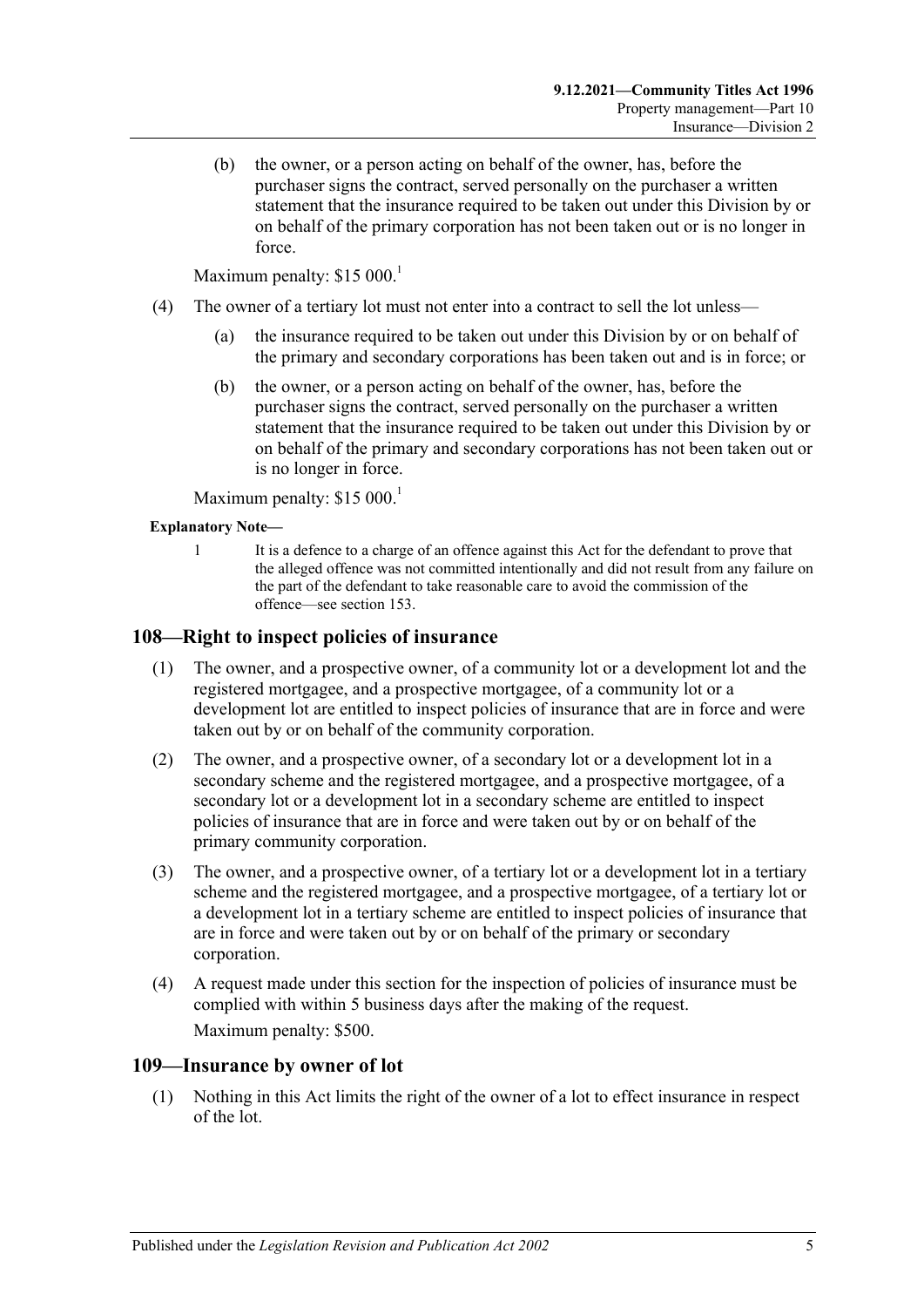- <span id="page-95-0"></span>(2) A contract of insurance may be entered into by the owner of a lot in respect of damage to the lot or to a building or other improvement on the lot for an amount equal to the amount secured at the date of the contract by mortgages over the lot.
- (3) Where a contract of insurance of the kind referred to in [subsection](#page-95-0) (2) is in force
	- payment must be made by the insurer under the contract to the mortgagees whose interests are noted in the contract in order of their respective priorities, subject to the terms and conditions of the contract;
	- (b) subject to the terms and conditions of the contract, the insurer is liable to pay under the contract—
		- (i) the amount stated in the contract; or
		- (ii) the amount of the damage; or
		- (iii) the amount sufficient, at the date of the payment, to discharge the mortgages noted in the contract,

whichever is the least amount.

- (4) Where the amount so paid by the insurer equals the amount necessary to discharge a mortgage over the lot, the insurer is entitled to an assignment of that mortgage and where the amount is less than the amount necessary to discharge a mortgage over the lot, the insurer is entitled to obtain from the mortgagee a transfer of a proportion of the mortgagee's interest in the mortgage equal to the proportion that the amount of the payment bears to the amount owing under the mortgage immediately before the payment.
- (5) Money received under any such contract of insurance is not liable to be brought into contribution with any other money received under another contract of insurance, except where the other contract of insurance—
	- (a) is in respect of damage to the same lot; and
	- (b) relates to the same mortgage debt.

# **Division 3—Easements**

### **110—Easements**

- (1) A community corporation may, if authorised to do so by a unanimous resolution of the corporation, grant an easement over the common property or consent to the extinguishment of an easement that was granted for the benefit of the common property.
- (2) A corporation may, by ordinary resolution, accept the grant of an easement for the benefit of the common property or consent to the extinguishment of an easement over the common property.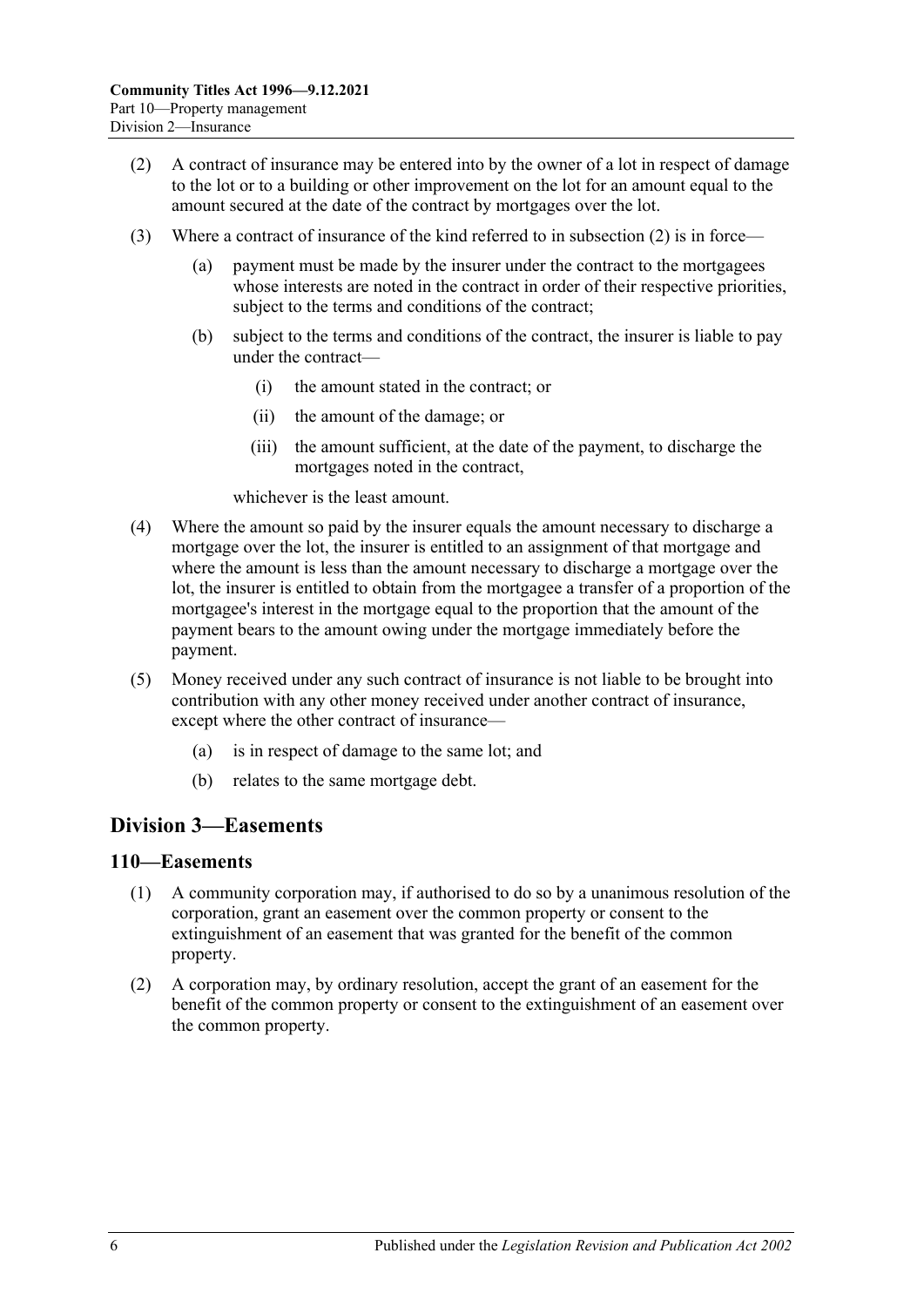# **Division 4—Leasing of common property and lots**

# **111—Limitations on leasing of common property and lots**

- (1) A right to occupy the whole or a part of the common property to the exclusion of all or some of the owners or occupiers of the community lots—
	- (a) may be granted by the corporation pursuant to a unanimous resolution of the corporation; and
	- (b) must not be granted contrary to the scheme description.
- (2) A right to occupy the whole or a part of the common property or a lot—
	- (a) must not be granted contrary to the by-laws;<sup>1</sup> and
	- (b) in the case of the common property or a lot in a secondary scheme—must not be granted contrary to the by-laws of the primary scheme; and
	- (c) in the case of the common property or a lot in a tertiary scheme—must not be granted contrary to the by-laws of the primary or secondary scheme.

#### **Explanatory Note—**

1 The only restriction that the by-laws can impose in relation to the leasing or occupancy of a lot relates to short term occupancy—se[e section](#page-39-0) 37(2).

# **Division 5—Acquisition of property for benefit of owners and occupiers of lots**

# <span id="page-96-0"></span>**112—Acquisition of property**

- (1) A community corporation may—
	- (a) acquire a freehold or leasehold interest in land; or
	- (b) acquire a licence or concession related to land; or
	- (c) acquire an interest in personal property,

for the use and enjoyment of all or some of the owners and occupiers of its community lots and (where applicable) the community lots of a secondary or tertiary scheme that comprises part of its scheme.

- (2) Where a corporation has acquired a freehold interest in land outside the community parcel it may (but is not obliged to) apply to the Registrar-General under [Part 7](#page-50-0) for the amendment of the community plan to include the land in the community parcel.
- (3) An acquisition under [subsection](#page-96-0) (1) must—
	- (a) in the case of the acquisition of a freehold or leasehold interest in a lot—be authorised by a unanimous resolution of the corporation;
	- (b) in any other case—be authorised by a unanimous resolution or a special resolution depending on—
		- (i) whether the cost of acquisition is above or below the amount prescribed by regulation;
		- (ii) any other factors prescribed by regulation.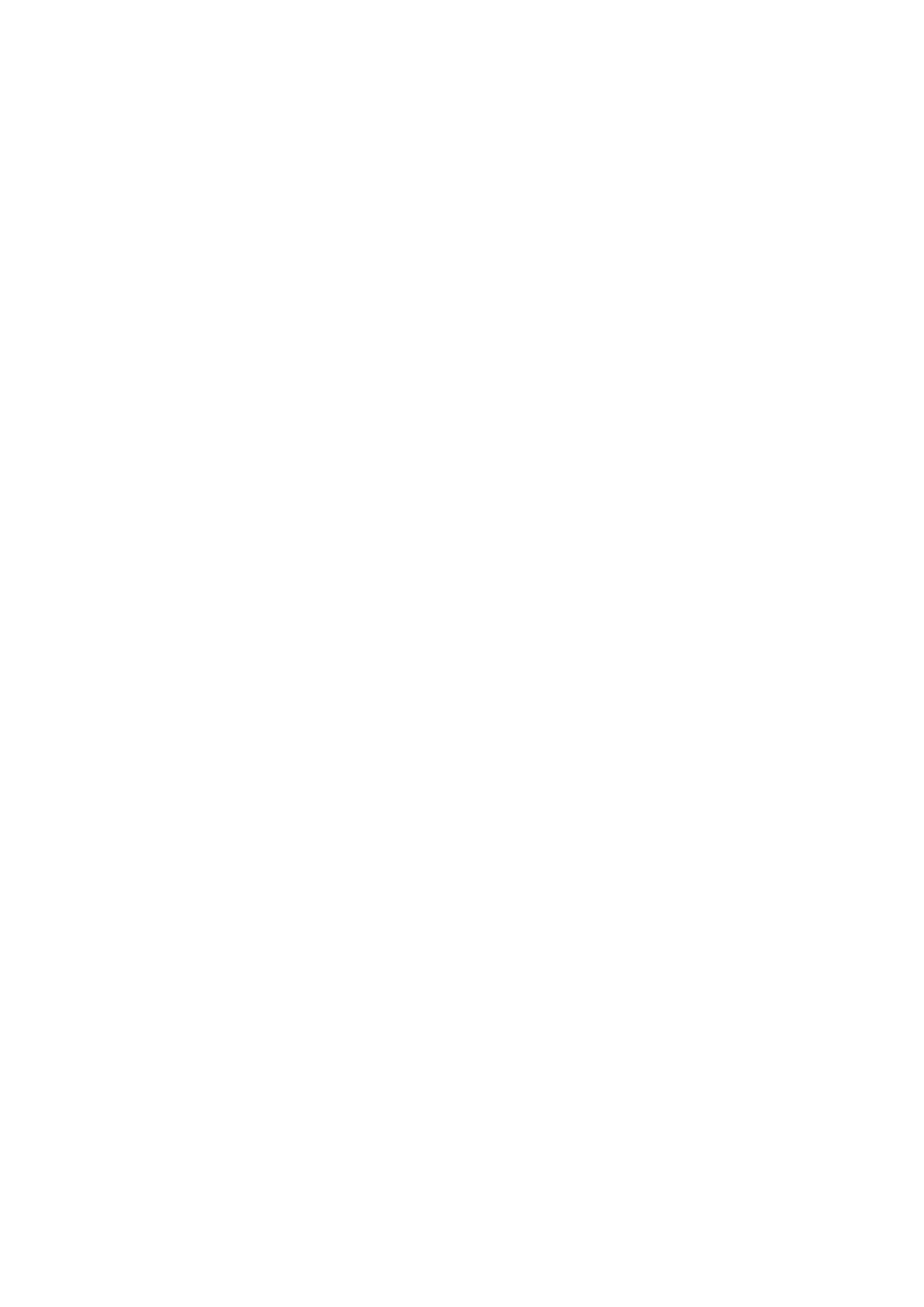# **Part 11—Financial management**

# **Division 1—General**

# <span id="page-98-4"></span><span id="page-98-0"></span>**113—Statement of expenditure etc**

- <span id="page-98-3"></span><span id="page-98-1"></span>(1) A statement setting out the following information must be presented by a community corporation to each annual general meeting of the corporation—
	- (aa) proposed expenditure (other than recurrent expenditure) for the period prescribed by the regulations for the purposes of this paragraph (which must not exceed 5 years); and
	- (a) the estimated expenditure of a recurrent nature and the estimated expenditure of a non-recurrent nature to be made by the corporation in the current financial year; and
	- (b) the estimated expenditure in future years for which funds should be raised now and held in reserve; and
	- (c) the amount to be raised by way of contributions from the owners of community lots to cover the expenditure referred to in [paragraphs](#page-98-1) (a) and [\(b\).](#page-98-2)
- <span id="page-98-5"></span><span id="page-98-2"></span>(1a) New information must be prepared for the purposes of [subsection](#page-98-3)  $(1)(aa)$  at the times prescribed by regulation.
- (2) The developer must present a statement in accordance with [subsection](#page-98-4) (1) to the first statutory general meeting of the community corporation.
- (3) A statement presented to a meeting in accordance with this section forms part of the minutes of the meeting.
- (4) The regulations may exclude a community corporation of a specified class from the operation of [subsections](#page-98-3) (1)(aa) and [\(1a\).](#page-98-5)

# <span id="page-98-6"></span>**114—Contributions by owners of lots**

- (1) A community corporation must, in general meeting, fix the amount it requires by way of contributions from the owners of community lots.
- (2) The amount must be fixed by an ordinary resolution of the corporation and not by the management committee.
- (3) Subject to this Act, the share of an amount fixed under [subsection](#page-98-6) (1) to be contributed by the owner of each lot is proportional to the lot entitlement of the lot unless otherwise provided by a unanimous resolution of the corporation.
- (4) A corporation may, by ordinary resolution—
	- (a) permit contributions to be paid in instalments specified in the resolution;
	- (b) fix (in accordance with the regulations) interest payable in respect of a contribution, or an instalment of a contribution, that is in arrears.
- (5) A contribution, or an instalment of a contribution, is payable on the day specified for payment in a notice served by the corporation on the owner of the lot.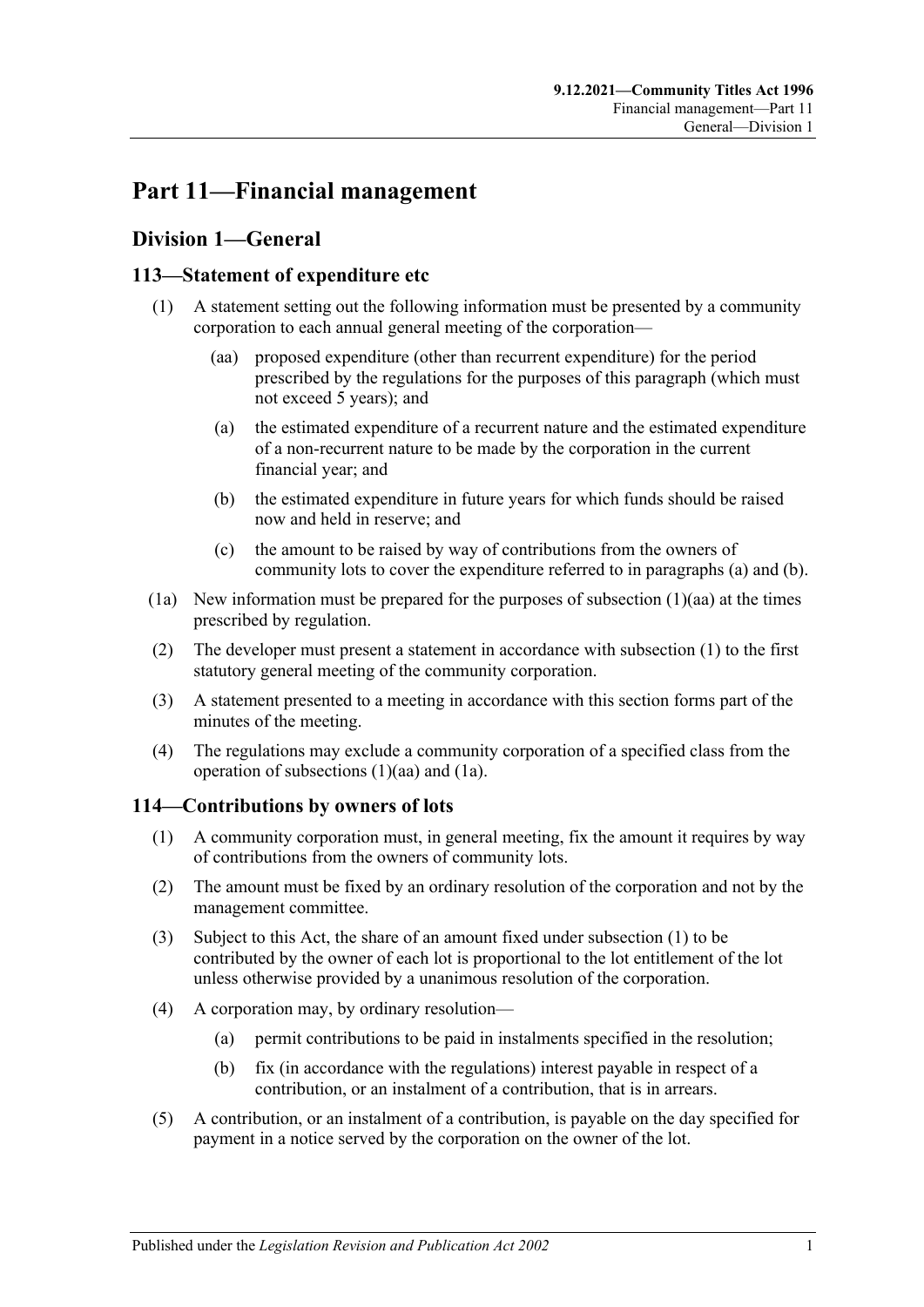- (6) The notice must—
	- (a) include information required by regulation; and
	- (b) be served on the owner at least 14 days before the date for payment.
- (7) Payment of a contribution, instalment or interest is enforceable jointly and severally against the owner or owners of the lot and the subsequent owner or owners of the lot.
- (8) A contribution, instalment or interest may be recovered as a debt.
- (9) Where a leaseback arrangement is in force, the lessee and not the owners of the lots that are subject to the leases comprising the leaseback arrangement must pay the amount of the contribution.
- <span id="page-99-0"></span>(10) If the community corporation carries out work at the request, or with the consent, of the owner of a lot and the work wholly or substantially benefits that lot to the exclusion of the other lots, the corporation may, subject to any agreement to the contrary, recover the cost of that work as a debt from the owner of the lot.
- (11) Where a debt referred to in [subsection](#page-99-0) (10) is recoverable from the owners of two or more lots, they are liable jointly and severally for the debt and are entitled to contribution amongst each other in proportion to their respective lot entitlements.
- (12) An amount paid by a person under this section is not recoverable by the person from the corporation when he or she ceases to be the owner of the lot.

### <span id="page-99-1"></span>**115—Cases where owner not liable to contribute**

- (1) The owner of a community lot to whom the community corporation is under a financial or other obligation cannot be required to contribute to the satisfaction of that obligation by the corporation.
- (2) Where a primary corporation is under a financial or other obligation to the owner of a secondary or tertiary lot comprising part of the primary scheme or a secondary corporation is under a financial or other obligation to the owner of a tertiary lot comprising part of the secondary scheme, the owner of the lot cannot be required to contribute to the contribution to be made by the secondary or tertiary corporation to the satisfaction of that obligation.
- <span id="page-99-2"></span>(3) Where the owner of a community lot and the community corporation were parties to proceedings before a court or other tribunal and the corporation has been ordered to pay the owner's costs or the corporation and the owner are to bear their own costs, the owner of the lot cannot be required to contribute to the payment by the corporation of the corporation's costs in those proceedings.
- (4) Where a primary corporation and the owner of a secondary or tertiary lot comprising part of the primary scheme or a secondary corporation and the owner of a tertiary lot comprising part of the secondary scheme were parties to proceedings before a court or other tribunal and the corporation has been ordered to pay the owners costs or the corporation and the owner are to bear their own costs, the owner of the lot cannot be required to contribute to any contribution to be made by the secondary or tertiary corporation to the payment of the corporation's costs.

# **116—Administrative and sinking funds**

(1) A community corporation must establish an administrative fund and a sinking fund.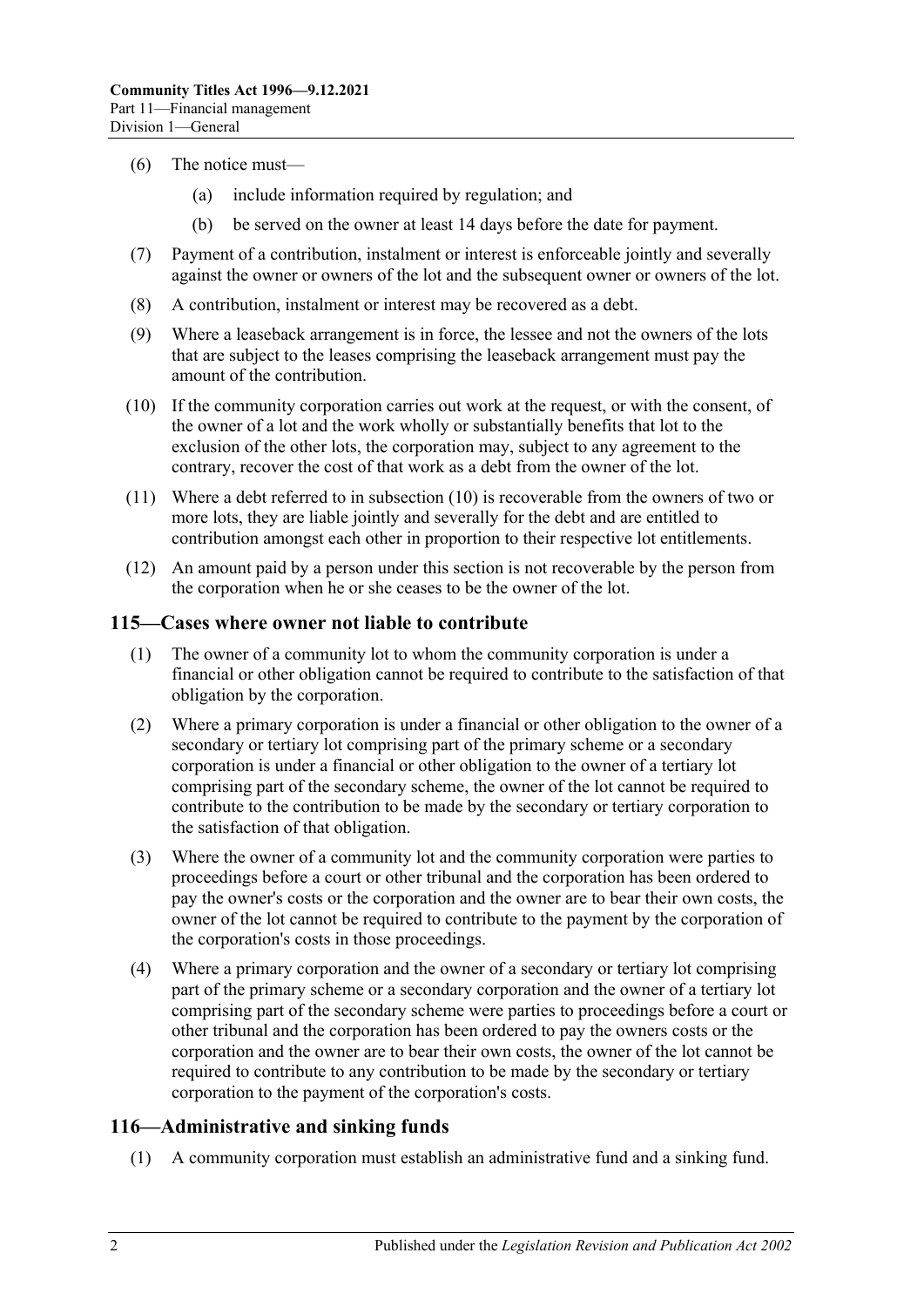- (2) Subject to [subsection](#page-100-0) (3), non-recurrent expenditure<sup>1</sup> must be made from the sinking fund and all other expenditure of the corporation must be made from the administrative fund.
- <span id="page-100-0"></span>(3) Expenditure must not be made from a fund to satisfy a financial or other obligation to the owner of a lot who cannot be required to contribute to that expenditure<sup>2</sup> or to pay legal costs that the owner of the lot cannot be required to contribute to<sup>3</sup>, if the expenditure, or part of the expenditure can be traced to a contribution made by the owner of the lot directly or, where he or she is the owner of a secondary or tertiary lot, by way of a contribution made by the secondary or tertiary corporation.
- (4) Subject to this section, contributions of owners of lots and other money<sup>4</sup> received by a corporation must be credited to the administrative or sinking fund according to the purpose for which the money will be used.
- (5) Money received on sale of assets of a corporation must be credited to the sinking fund.
- (6) All money to be credited to a fund must—
	- (a) be paid into an account in the corporation's name at an ADI or at any other financial institution prescribed by regulation; or
	- (b) if the corporation has delegated its power to receive and hold money to another person, be paid into a trust account held by that person at an ADI or at any other financial institution prescribed by regulation.

**Explanatory Notes—**

- 1 Non-recurrent expenditure is expenditure for a particular purpose that is normally made less frequently than once a year. See the definitions of *recurrent* and *non-recurrent* in [section](#page-6-0) 3.
- 2 See [section](#page-99-1) 115(1).
- 3 See [section](#page-99-2) 115(3).
- 4 For example, an insurance claim or income received from investment of the fund.

# **117—Disposal of excess money in funds**

If, in the opinion of a community corporation, more money than is required by the corporation is held in the administrative fund or the sinking fund, the excess may, by special resolution of the corporation, be—

- (a) transferred to the other fund; or
- (b) distributed between the owners of the community lots in proportion to the lot entitlements of their respective lots.

# **118—Power to borrow**

A community corporation may borrow money or obtain other forms of financial accommodation and may, subject to this Act or to the regulations, give such security for that purpose as it thinks fit.

# **119—Limitation on expenditure**

Expenditure of an amount exceeding the amount prescribed for that purpose by regulation must not be made by a corporation unless the expenditure has been specifically authorised by an ordinary, special or unanimous resolution of the corporation depending upon the amount involved.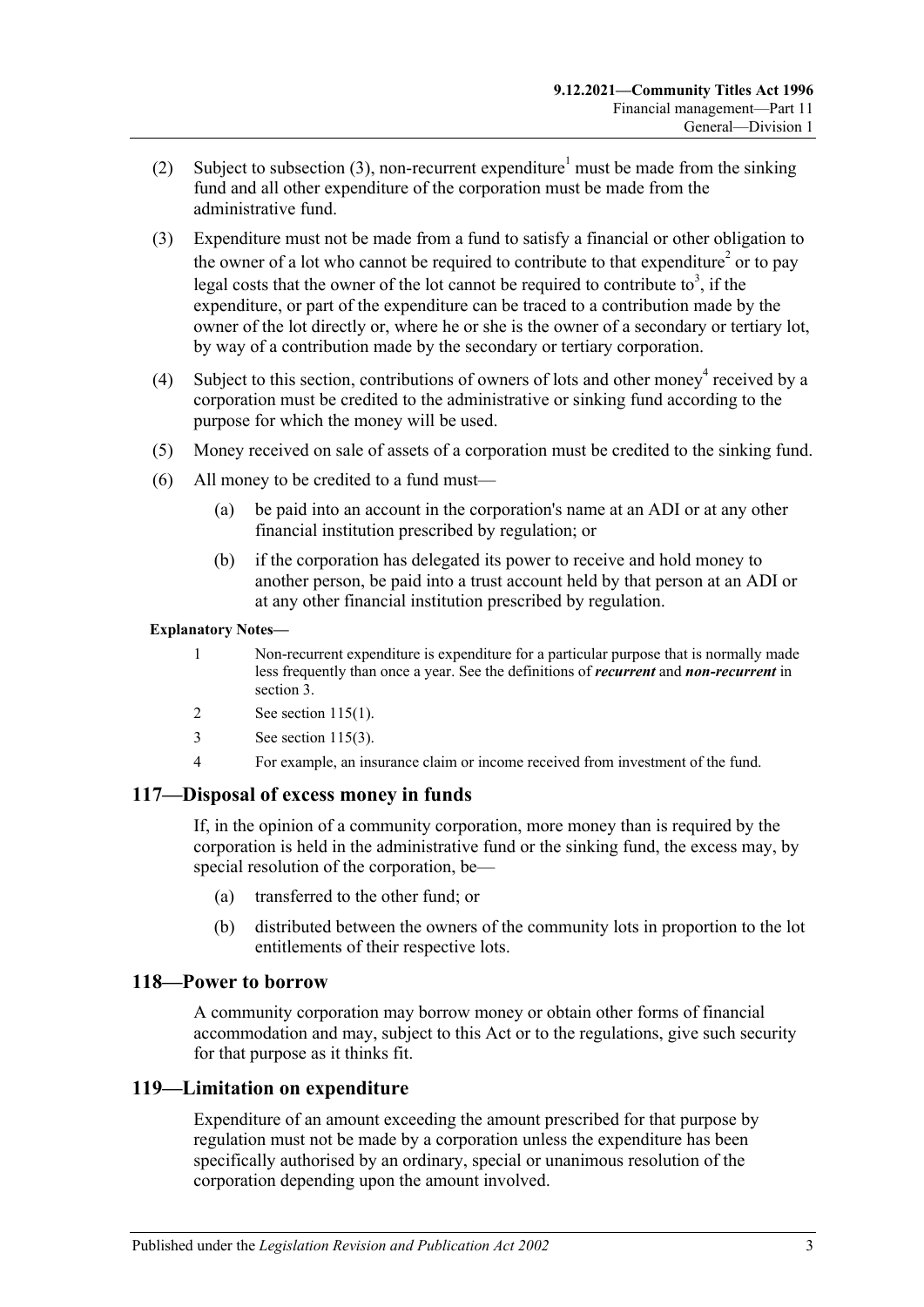# **Division 2—Agent's trust accounts**

# **120—Application of Division**

This Division applies where a community corporation has delegated to a person (*the agent*) (not being an ADI or other financial institution) power to receive and hold money on its behalf.

# **121—Interpretation**

In this Division, unless the contrary intention appears—

*agent* means a person to whom a community corporation has delegated power to receive and hold money on its behalf;

*auditor* means a registered company auditor within the meaning of the *Corporations Act 2001* of the Commonwealth;

*trust account* means an account in which trust money is required to be deposited by an agent;

*trust money* means money received by an agent on behalf of a community corporation.

# **122—Trust money to be deposited in trust account**

- (1) An agent must, as soon as practicable after receiving trust money, deposit the money in an account authorised by this Division in the name of the agent. Maximum penalty: \$8 000.
- (2) An agent must not pay any money except trust money into the agent's trust account. Maximum penalty: \$8 000.
- (3) An agent must not withdraw, or permit another person to withdraw, money from a trust account except in accordance with this Part. Maximum penalty: \$8 000.

(4) An agent must, when applying to open a trust account, inform the ADI or other financial institution that the account is to be a trust account for the purposes of this Division.

Maximum penalty: \$8 000.

# **123—Withdrawal of money from trust account**

An agent may withdraw money from a trust account—

- (a) in exercise of powers delegated to the agent by the community corporation; or
- (b) in satisfaction of a claim for fees, costs or disbursements (that are authorised by the regulations) that the agent has against the corporation; or
- (c) to satisfy an order of a court against the corporation; or
- (d) for making any other payment authorised by law.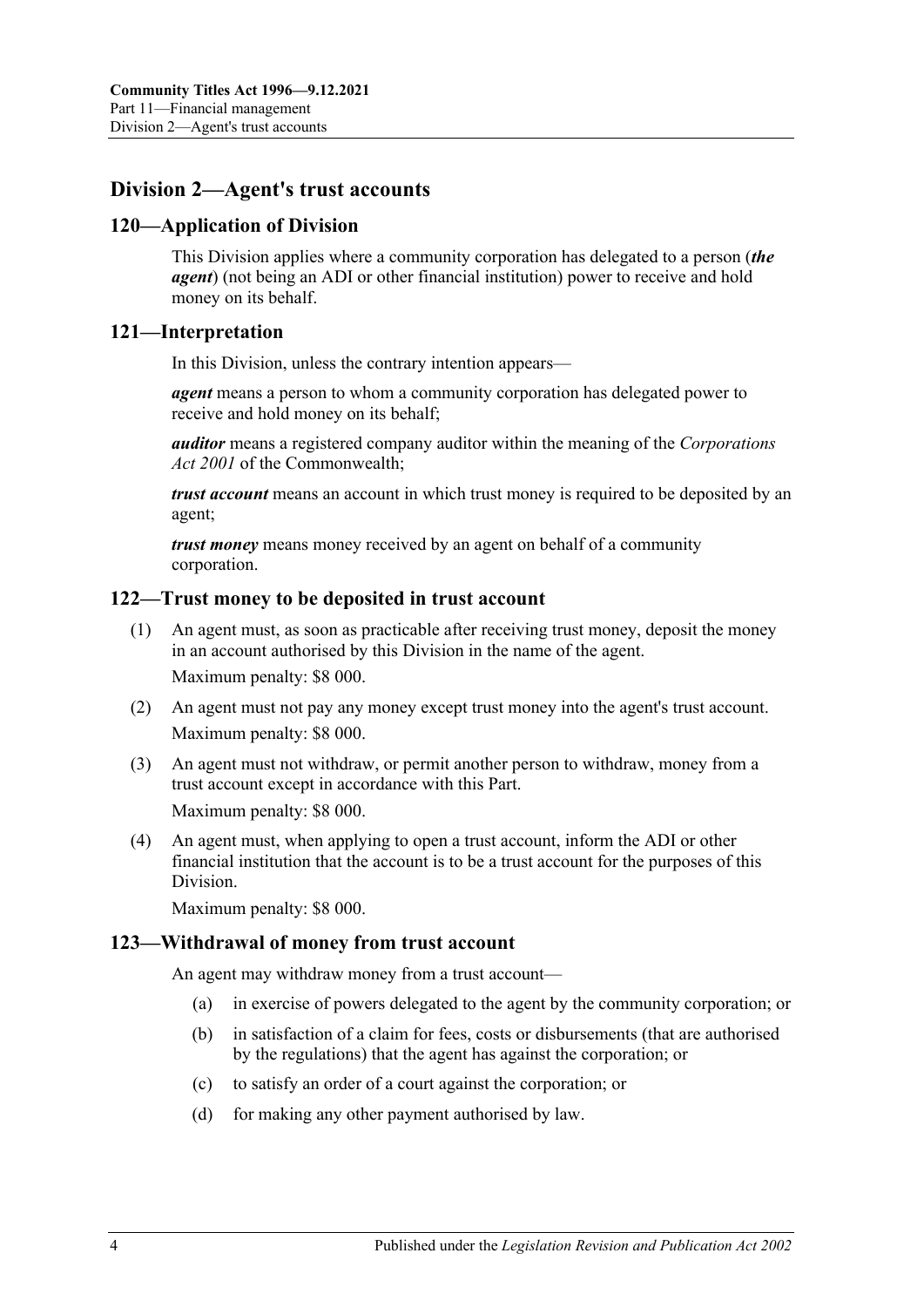# **124—Authorised trust accounts**

An account at an ADI or at any other financial institution prescribed by regulation that provides for the payment of interest on money held in the account in accordance with the regulations is authorised for the purposes of this Division.

# **125—Application of interest**

If an agent receives money on behalf of two or more community corporations and holds the money in one trust account, interest credited to the trust account must be credited by the agent proportionately to the community corporations on whose behalf the money is held.

# **126—Keeping of records**

- (1) An agent must keep detailed records of all trust money received by the agent and of any disbursement of, or other dealing with, that money and must compile detailed accounts of those receipts and disbursements that—
	- (a) accurately disclose the state of the trust account maintained by the agent; and
	- (b) enable the receipt and disposition of trust money to be conveniently and properly audited; and
	- (c) comply with all other requirements specified by regulation.

Maximum penalty: \$8 000.

- (2) In particular, the agent must, in respect of the receipt of trust money—
	- (a) make available to the person making payment a receipt that sets out the information specified by regulation in the form specified by regulation; and
	- (b) make and retain a copy of the receipt as part of the agent's records.

Maximum penalty: \$8 000.

<span id="page-102-0"></span>(3) An agent must, at the request of a community corporation, provide the corporation, within 5 business days after the making of the request, with a statement setting out details of dealings by the agent with the corporation's money.

Maximum penalty: \$500.

(4) An agent must keep the accounts and records referred to in this section (including copies of receipts under [subsection](#page-102-0)  $(2)(b)$ ) in a legible written form, or so as to be readily convertible into such a form, for at least five years.

# Maximum penalty: \$8 000.

# **127—Audit of trust accounts**

- (1) An agent who maintains a trust account must—
	- (a) have the accounts and records kept under this Division audited by an auditor in respect of each audit period specified by regulation; and
	- (b) forward to the secretary of the community corporation a statement relating to the audit that sets out the information specified by regulation.
- (2) An agent who—
	- (a) fails to have accounts and records audited as required; or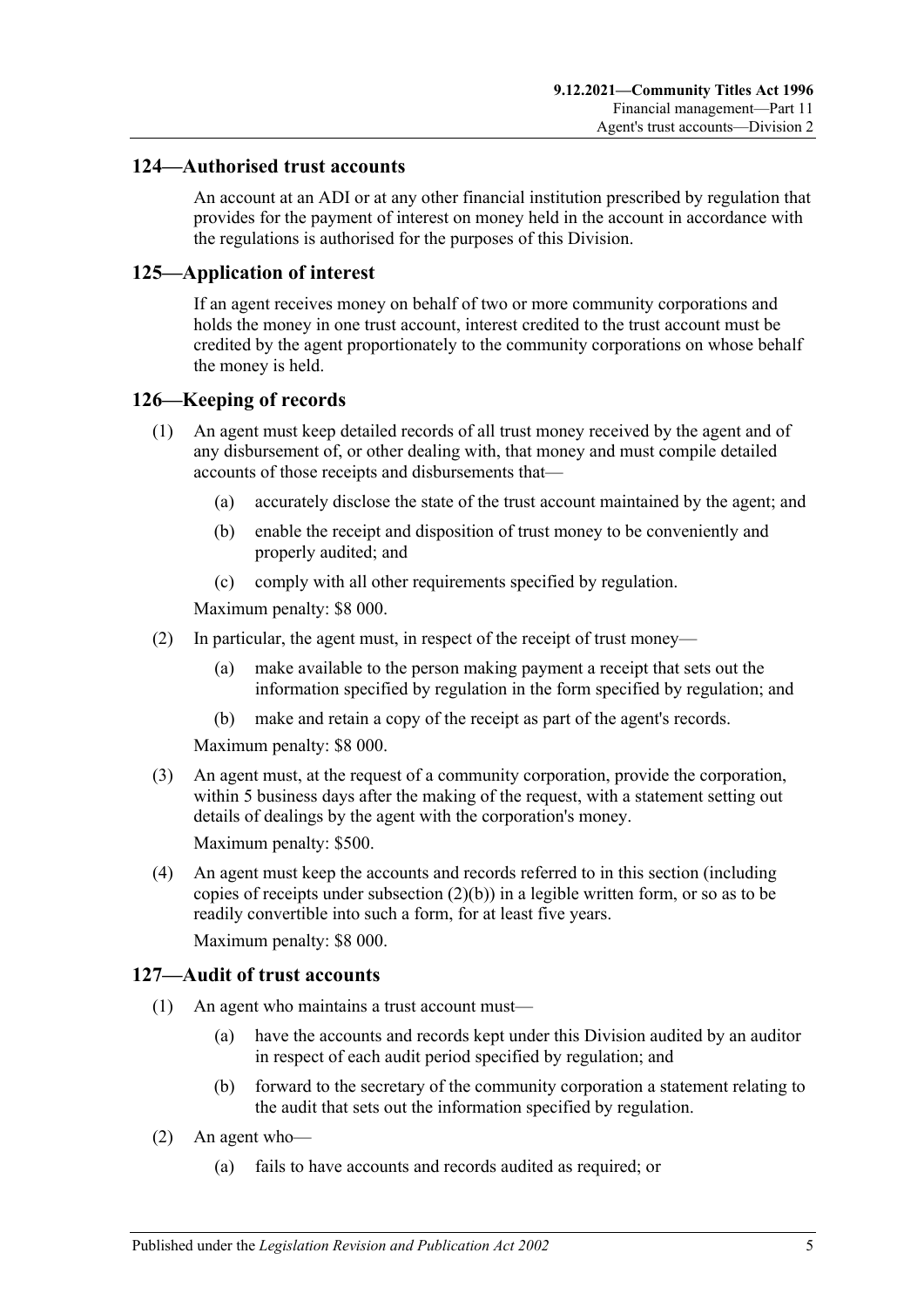(b) fails to forward the audit statement to the secretary of the community corporation within the time allowed by or under the regulations,

is guilty of an offence.

Maximum penalty: \$8 000.

### **128—Obtaining information for purposes of audit**

- (1) An auditor employed by an agent to make an audit of the trust accounts of the agent, may require the agent or any other person in a position to do so
	- to produce all the accounts (including accounts that are not trust accounts) relating to the business of the agent and all documents and records relating to those accounts, including written records that reproduce in a readily understandable form information kept by computer, microfilm or other process; and
	- (b) to provide any relevant information relating to the operation of the accounts.
- (2) The manager or other principal officer of an ADI or other financial institution with which an agent has deposited money, whether in his or her own account or in a general or separate trust account, must, on being required to do so by an auditor employed or appointed to make an audit under this Division, disclose every such account (including all deposit slips, cancelled cheques and other documents relating to the operation of the account) to the auditor.

Maximum penalty: \$8 000.

- (3) A person who is required by this section to produce documents to an auditor must permit the auditor to make a copy of the whole, or any part, of those documents. Maximum penalty: \$8 000.
- (4) In this section—

*account* includes a record required to be kept under this Division in relation to the receipt and disposition of trust money;

*agent* includes a former agent.

#### **129—ADIs etc to report deficiencies in trust accounts**

An ADI or other financial institution with which a trust account has been established must, as soon as practicable, and in any event within 14 days, after becoming aware of a deficiency in that account, report the deficiency to the Minister.

Maximum penalty: \$8 000.

#### **130—Confidentiality**

An auditor must not divulge information that has come to his or her knowledge in the course of performing functions under this Act except—

- (a) to the agent; or
- (b) to the Minister; or
- (c) as otherwise required by law.

Maximum penalty: \$8 000.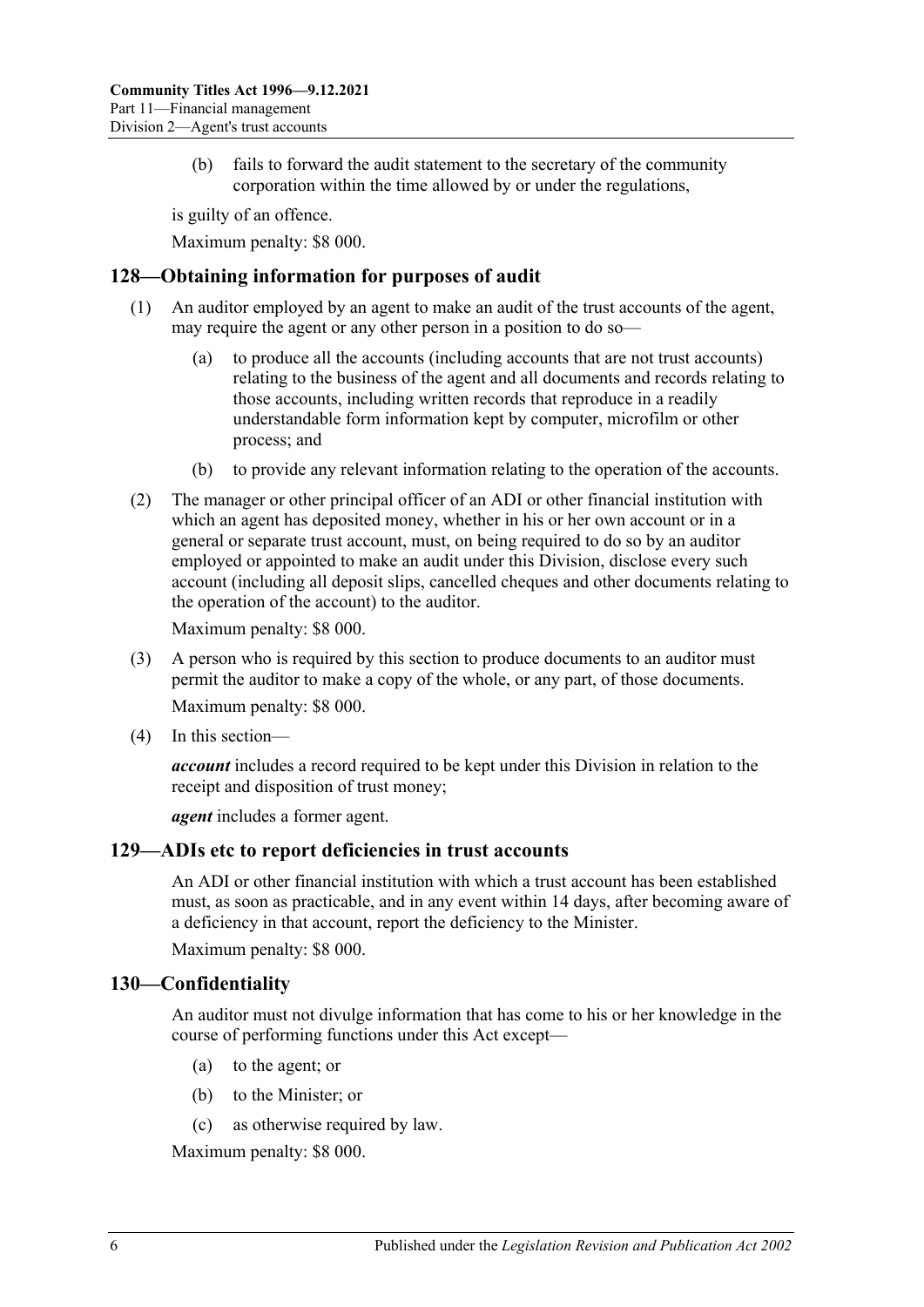# **131—ADIs etc not affected by notice of trust**

- (1) Subject to [subsection](#page-104-0) (2), an ADI or other financial institution is not affected by notice of a specific trust to which money deposited in a trust account is subject, and is not bound to satisfy itself of the due application of that money.
- <span id="page-104-0"></span>(2) This section does not relieve an ADI or other financial institution of liability for negligence.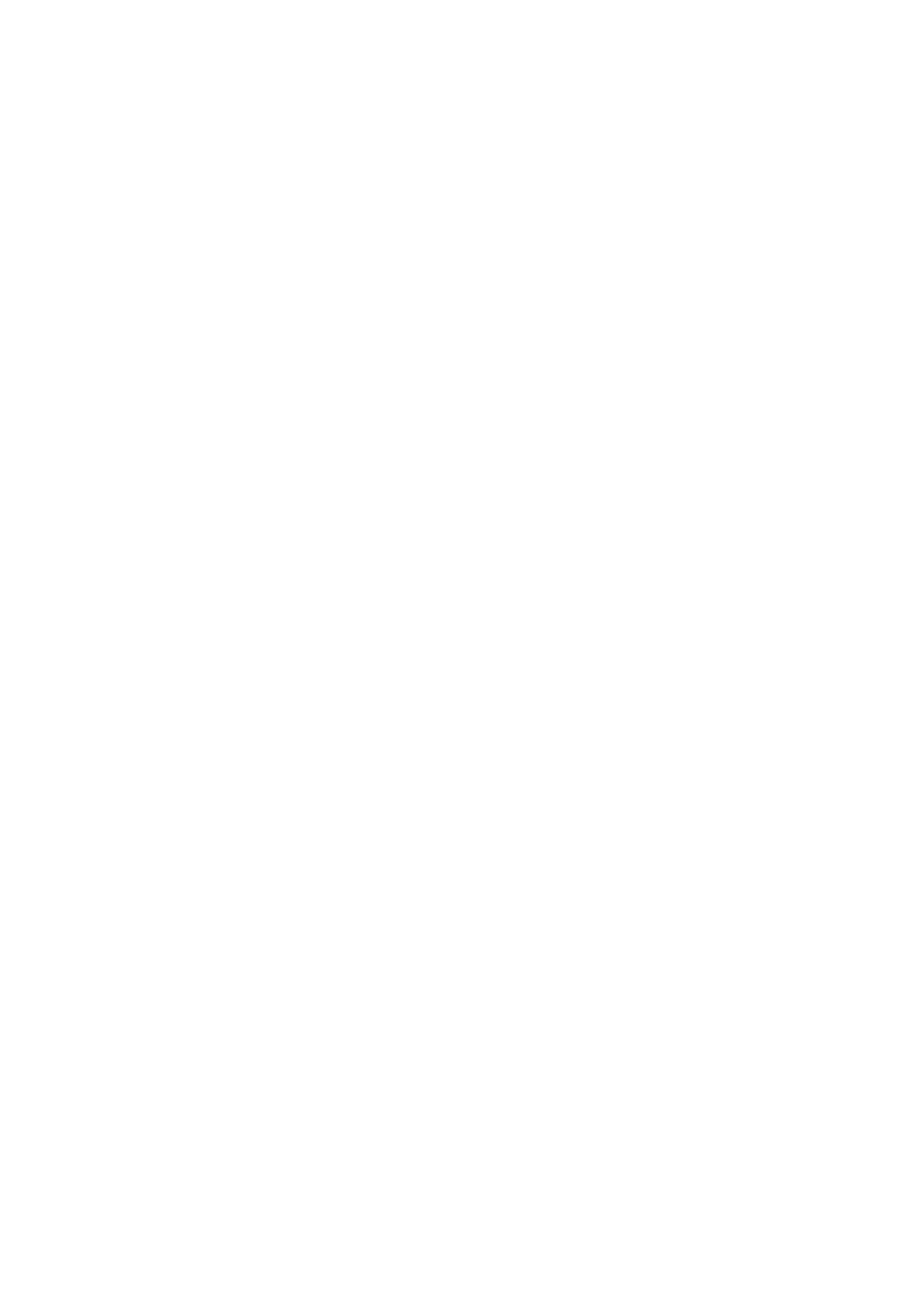# **Part 12—Obligations of owners and occupiers**

# **132—Interference with easements and services**

- (1) An owner or occupier of a lot must not interfere, or permit interference, with support or shelter provided for another lot or for the common property.
- (2) An owner or occupier of a lot must not, either within or outside the lot, interfere or permit interference with the service infrastructure or a service provided by means of the service infrastructure in a way that may prejudice the use or enjoyment of another lot or the common property.

# **133—Nuisance**

An owner or occupier of a lot must not use, or permit the use of, the lot or the common property in a way that—

- (a) causes a nuisance; or
- (b) interferes unreasonably with the use or enjoyment of another lot or the common property by another person who is lawfully on the lot or common property.

# <span id="page-106-0"></span>**134—Maintenance of lots**

- (1) Subject to this section, the owner of a lot must keep it, and any building or other improvement on the lot, in good order and condition.
- (2) The by-laws may require the community corporation and not the owner to undertake the obligations referred to in [subsection](#page-106-0) (1).
- (3) If a community parcel is subject to a leaseback arrangement, the lessee and not the owner of a community lot that is subject to a lease comprising the leaseback arrangement must comply with [subsection](#page-106-0) (1).
- (4) An occupier of a lot must keep the external part of the lot and of any building or other improvement on the lot in a clean and tidy condition.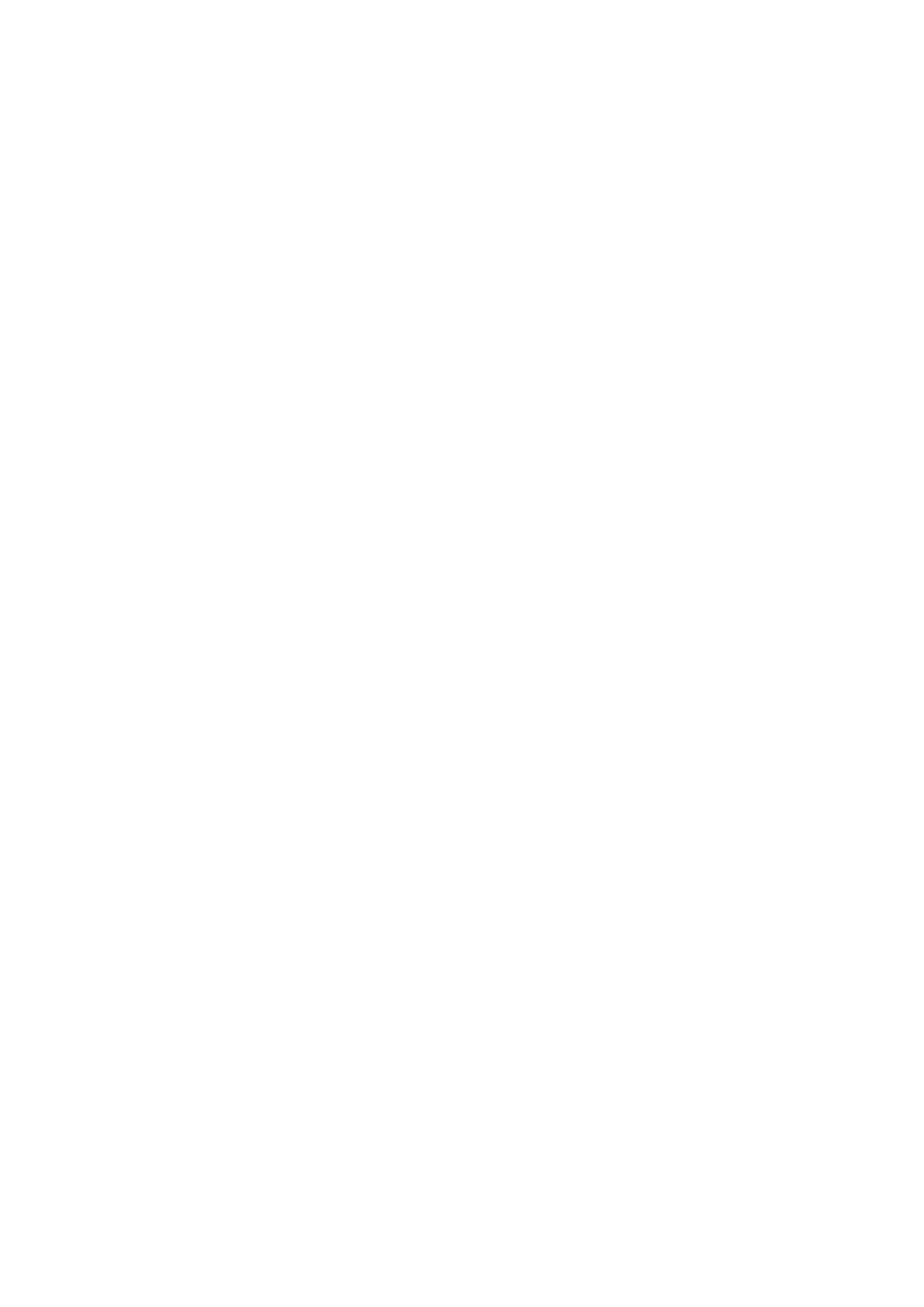# **Part 13—Records, audit and information to be provided by corporation**

### **Division 1—Records**

#### <span id="page-108-4"></span>**135—Register of owners of lots**

- (1) A community corporation must maintain a register of the names of the owners of the community lots which shows—
	- (a) the owner's last contact address, telephone number and email address known to the corporation; and
	- (b) the owner's lot entitlement.
- (2) A corporation must keep a record of the information used to compile the register for the period required by the regulations.

#### <span id="page-108-1"></span><span id="page-108-0"></span>**136—Records**

A community corporation must—

- (a) make proper accounting records of its receipts and expenditure; and
- (b) make a record of any notice or order served on the corporation; and
- (c) make such other records as are prescribed by the regulations,

<span id="page-108-2"></span>and must keep—

- (d) the records referred to in [paragraphs](#page-108-0) (a), [\(b\)](#page-108-1) and [\(c\);](#page-108-2) and
- (e) the minutes of meetings of the corporation; and
- (f) a copy of all correspondence received or sent by the corporation; and
- (g) copies of all notices of meetings of the corporation and its management committee (if any); and
- (h) such other documentary material as may be prescribed by the regulations,

for the period or periods required by the regulations.

#### <span id="page-108-3"></span>**137—Statement of accounts**

- (1) A community corporation must prepare a statement of accounts in respect of each financial year showing—
	- (a) the assets and liabilities of the corporation at the end of the financial year;
	- (b) the income and expenditure of the corporation for the financial year.
- (2) Copies of statements prepared under [subsection](#page-108-3) (1) must be kept by the corporation for the period prescribed by regulation.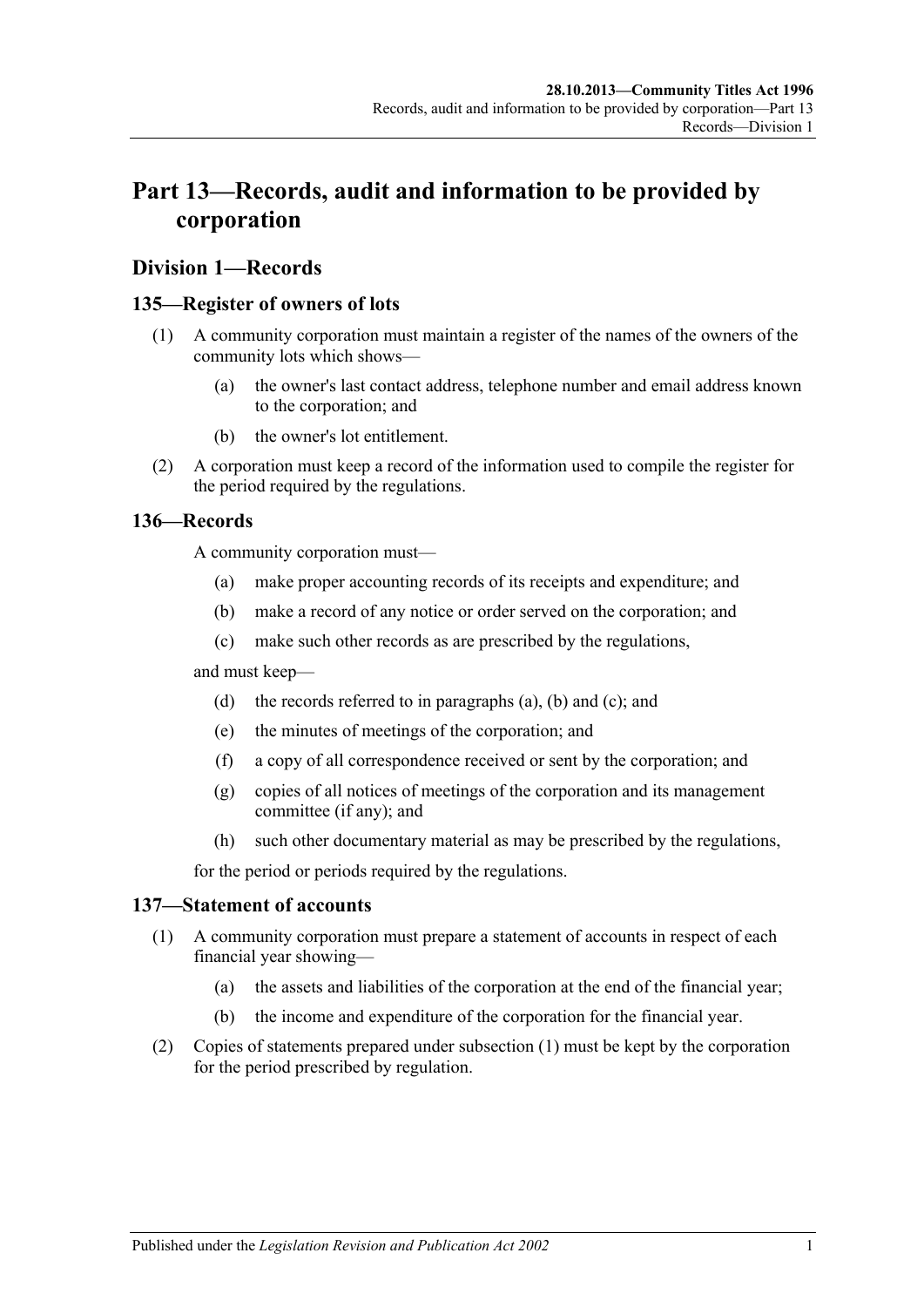## **Division 2—Audit**

### **138—Audit**

- (1) Subject to [subsection](#page-109-0) (4), a community corporation must have the annual statement of accounts audited unless it is exempted from this requirement by the regulations.
- (2) The auditor must be a registered company auditor within the meaning of the *Corporations Act 2001* of the Commonwealth.
- (3) A member of the corporation and any person who has a personal or pecuniary interest in the results of an audit must not be appointed as auditor.
- <span id="page-109-0"></span>(4) An annual statement of accounts in respect of a financial year need not be audited in any of the following circumstances:
	- $(a)$  if—
		- (i) the aggregate of the contributions made or to be made by members of the corporation in respect of that year does not exceed the amount prescribed by regulation; and
		- (ii) the balance standing to the credit of the administrative fund and the sinking fund at the commencement of that year does not exceed the amounts prescribed by regulation;
	- (b) if all community lots are owned by the same person;
	- $\text{(c)}$  if—
		- (i) the community scheme consists only of lots used for residential purposes; and
		- (ii) there are not more than 6 community lots; and
		- (iii) the community corporation, by unanimous resolution, resolves not to have the statement of accounts for that financial year audited.

## **Division 3—Information to be provided by corporation**

#### <span id="page-109-2"></span>**139—Information to be provided by corporation**

- <span id="page-109-1"></span>(1) A community corporation must, on application by or on behalf of the owner or prospective owner or the registered mortgagee or prospective mortgagee of a community lot or a development lot, within 5 business days after the making of the application—
	- (a) provide a statement setting out—
		- (i) particulars of any contribution payable in relation to the lot (including details of any arrears of contributions in relation to the lot); and
		- (ii) particulars of the assets and liabilities of the corporation; and
		- (iii) particulars of any expenditure that the corporation has incurred, or has resolved to incur, and to which the owner of the lot must contribute, or is likely to be required to contribute; and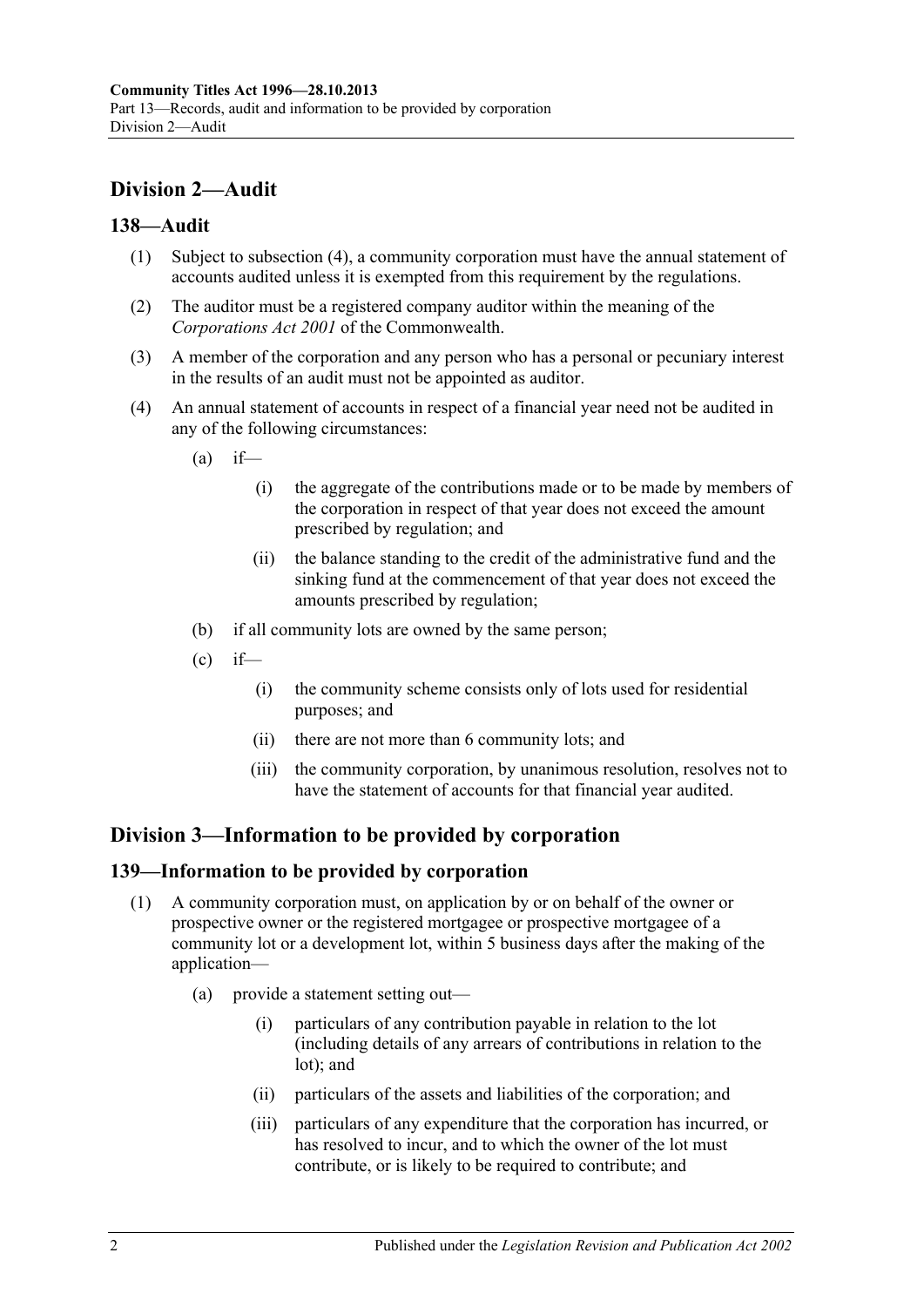- (iv) particulars in relation to any other matter prescribed by regulation; and
- (b) provide copies of—
	- (i) the minutes of general meetings of the corporation and meetings of its management committee (if any) for such period, not exceeding two years, specified in the application; and
	- (ii) the statement of accounts of the corporation last prepared by the corporation; and
	- (iii) current policies of insurance taken out by the corporation; and
- (c) make available for inspection such information as is required to establish the current financial position of the corporation including—
	- (i) a copy of the accounting records of the corporation; and
	- (ii) the minute books of the corporation; and
	- (iii) any other documentary material prescribed by regulation; and
- (d) if the community corporation is a party to a contract with a body corporate manager—make available for inspection a copy of the contract; and
- (e) make available for inspection the register maintained under [section](#page-108-4) 135.

Maximum penalty: \$500.

<span id="page-110-0"></span>(1a) A community corporation must, on application by an owner of a community lot or a development lot provide the applicant, on a quarterly basis, with ADI statements for all accounts maintained by the corporation (and must continue to so provide the statements until the applicant ceases to be an owner or revokes the application).

Maximum penalty: \$500.

- (1b) [Subsection](#page-110-0) (1a) does not apply to a community corporation if a body corporate manager maintains the accounts on behalf of the corporation.
- (2) An application under this section must be accompanied by the fee prescribed by regulation.
- (3) A community corporation must not charge more than the fee prescribed by regulation in respect of a service provided in pursuance of an application under this section. Maximum penalty: \$500.
- (4) The application is duly made if given or sent to—
	- (a) the secretary of the community corporation;
	- (b) if the community corporation has a management committee—any member of the management committee.
- (5) A person to whom a statement of a community corporation is provided under [subsection](#page-109-1) (1)(a) may, as against the corporation, rely on the statement as conclusive evidence (as at the date of the statement) of the matters contained in the statement.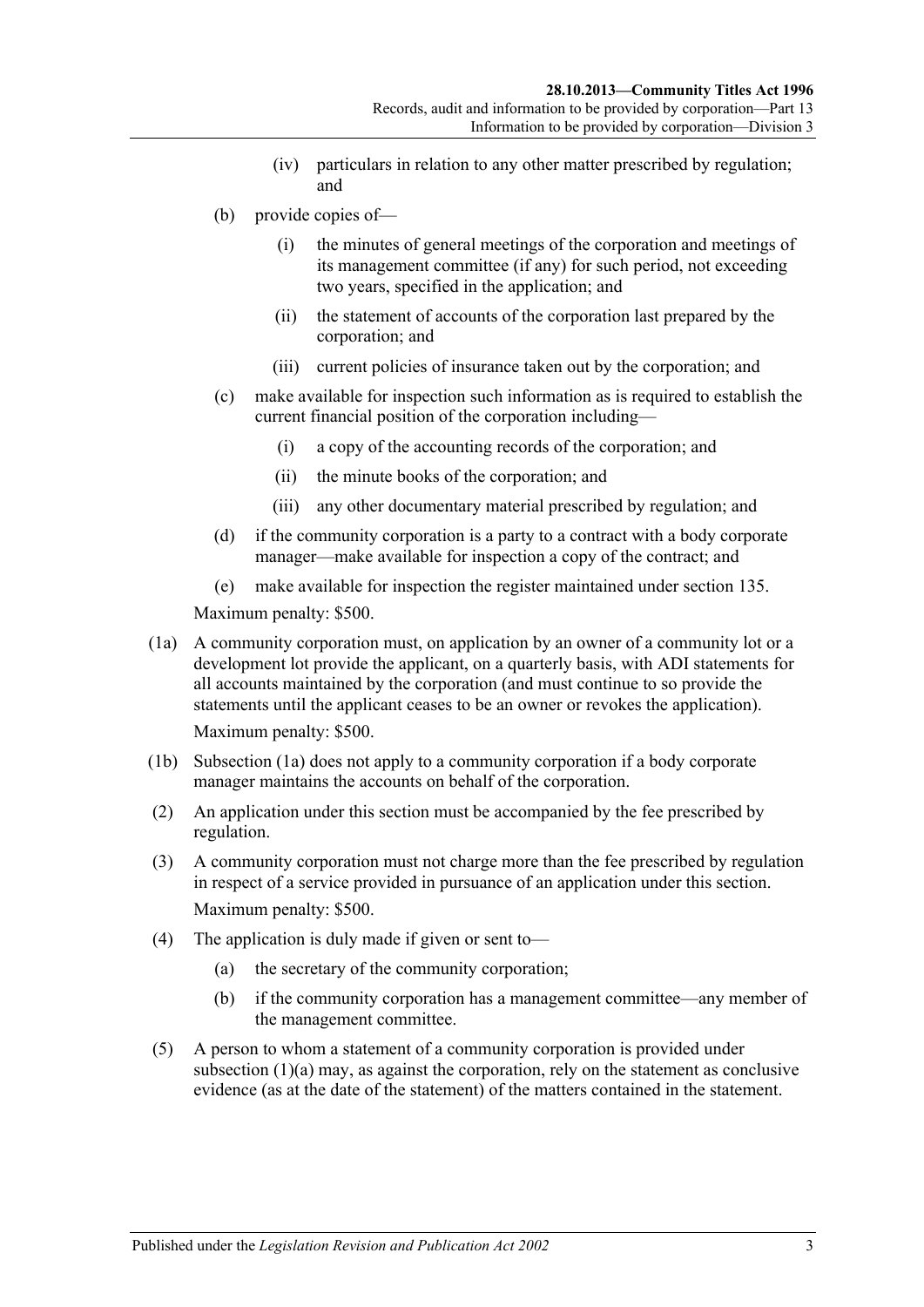### <span id="page-111-0"></span>**140—Information as to higher tier of community scheme**

- (1) The owner or prospective owner or the registered mortgagee or prospective mortgagee of a secondary lot or a development lot in a secondary scheme may apply to the primary corporation for information under [section](#page-109-2) 139.
- <span id="page-111-1"></span>(2) The owner or prospective owner or the registered mortgagee or prospective mortgagee of a tertiary lot or a development lot in a tertiary scheme may apply to the primary or secondary corporation for information under [section](#page-109-2) 139.
- (3) [Section](#page-109-2) 139 will apply to and in relation to an application referred to in [subsection](#page-111-0) (1) or [\(2\)](#page-111-1) as though the lot concerned were a primary lot instead of a secondary lot or a development lot in a secondary scheme or a primary or secondary lot instead of a tertiary lot or a development lot in a tertiary scheme.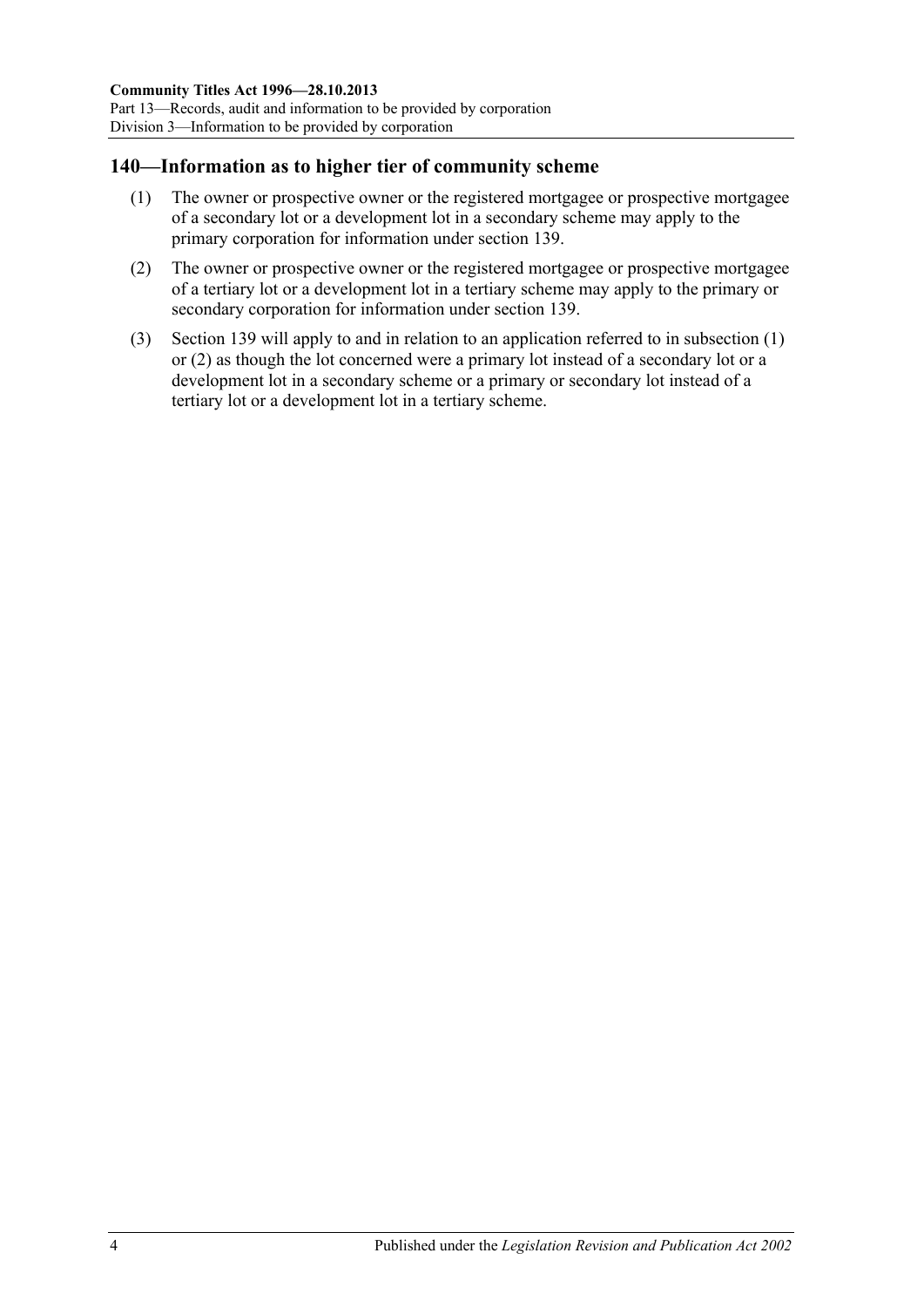## **Part 14—Resolution of disputes**

#### **141—Persons who may apply for relief**

The following persons may apply for relief under this Part—

- (a) a community corporation; or
- (b) the owner or occupier of a community lot; or
- (ba) a person who has contracted to purchase a development lot or community lot; or
- (c) the owner or occupier of a development lot; or
- (d) any other person bound by the by-laws of a community scheme except for persons invited to or visiting the community parcel.

#### <span id="page-112-2"></span>**142—Resolution of disputes etc**

- (1) An application may be made under this section—
	- (a) if the applicant claims that a breach of this Act or of the by-laws of the community scheme has occurred; or
	- (b) if the applicant claims to have been prejudiced, as occupier of a lot, by the wrongful act or default of the community corporation or of a delegate or the management committee of the corporation or of the developer or the owner or occupier of another lot; or
	- (c) if a member of a community corporation claims that a decision of the corporation or a delegate or the management committee of the corporation is unreasonable, oppressive or unjust; or
	- (d) if a dispute arises—
		- (i) between a community corporation and a member of the corporation; or
		- (ii) between two or more members of a corporation,

in relation to—

- (iii) any aspect of the occupation or use of a lot; or
- (iv) the position in which a cable, wire, pipe, sewer, drain, duct, plant or equipment should be laid or installed; or
- (e) for an order authorising a person to use force to enter a lot or a building on a lot.
- (2) Subject to this section, an application must be made to the Magistrates Court.
- <span id="page-112-0"></span>(3) A person may, with the permission of the District Court, bring an application under this section in the District Court.
- <span id="page-112-1"></span>(4) The District Court may, on the application of a party to proceedings under this section that have been commenced in the Magistrates Court, order that the proceedings be transferred to the District Court (and such an order will have effect according to its terms).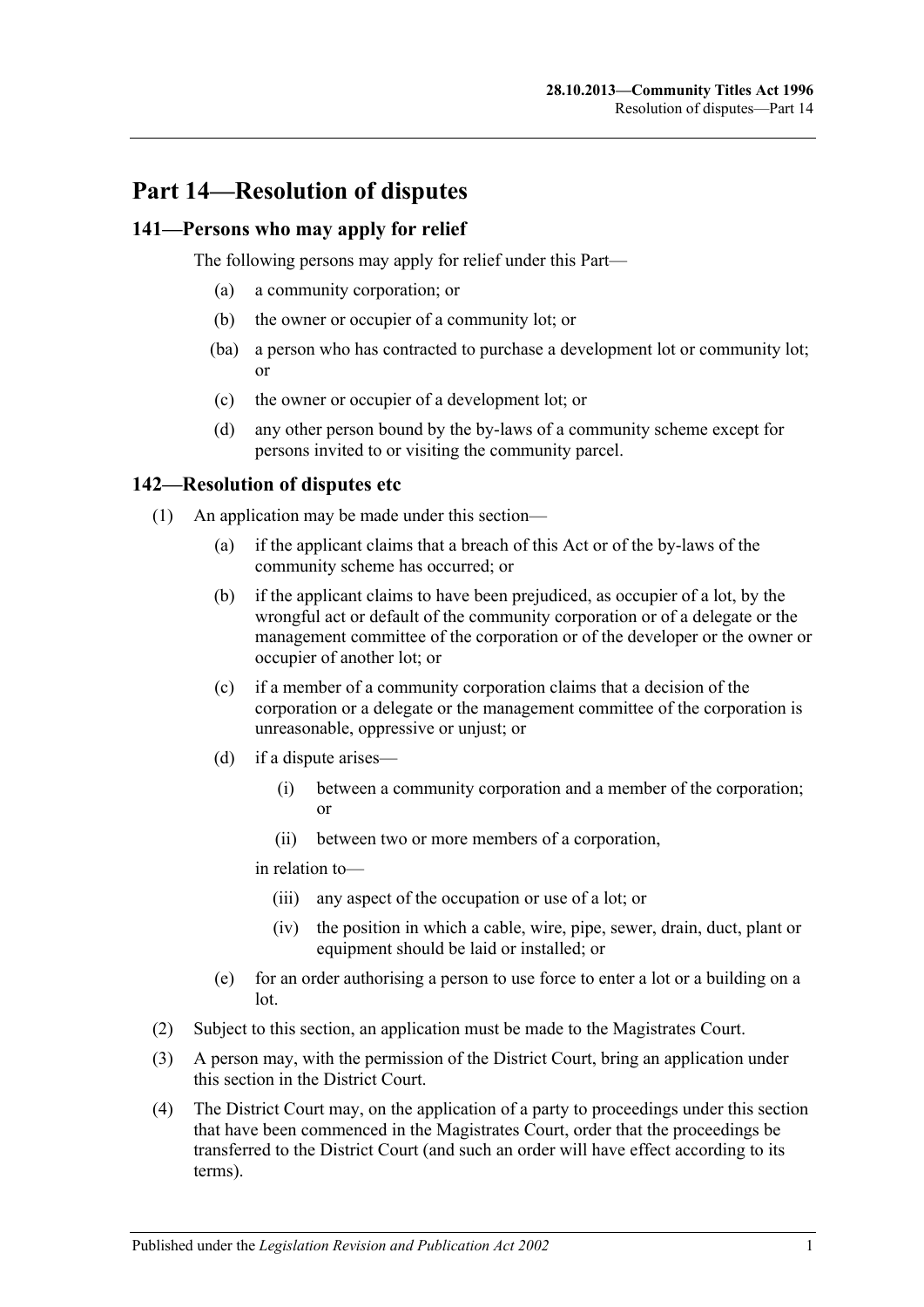- (5) Proceedings should not be commenced in, or transferred to, the District Court under [subsection](#page-112-0) (3) or [\(4\)](#page-112-1) unless the District Court considers that it is appropriate for the court to deal with the matter by reason of the complexity or significance of the matter.
- (6) A court may, on its own initiative or on an application by a party to the proceedings
	- transfer an application under this section to the Supreme Court on the ground that the application raises a matter of general importance; or
	- (b) state a question of law for the opinion of the Supreme Court.
- (7) A court, in hearing and determining an application under this section, should act according to equity, good conscience and the substantial merits of the case, without regard to technicalities and legal forms, and is not bound by the rules of evidence but may inform itself on any matter in such manner as it thinks fit.
- (8) A court may, in respect of an application under this section—
	- (a) attempt to achieve settlement of the proceedings by agreement between the parties; or
	- (b) require a party to provide reports or other information for the purposes of the proceedings; or
	- (ba) order a party to have any accounts audited or to reimburse any person for the costs of having any accounts audited; or
	- (c) order that a party take such action as is, in the opinion of the court, necessary to remedy any default, or to resolve any dispute, and is specified in the order; or
	- (d) order that a party refrain from any further action of a kind specified in the order; or
	- (da) make a declaration as to the validity of—
		- (i) any by-law or purported by-law of the corporation; or
		- (ii) any decision or purported decision of the corporation; or
	- (e) by order—
		- (i) alter the by-laws of the community scheme (and make any necessary consequential changes to the scheme description and development contracts); or
		- (ii) vary or reverse any decision of the corporation, or of the management committee of the corporation or of a delegate of the corporation; or
	- (ea) vary, avoid or terminate a contract entered into (whether before or after the commencement of this paragraph) between a community corporation and any of the following:
		- (i) the developer;
		- (ii) an associate of the developer;
		- (iii) the body corporate manager;
		- (iv) an associate of the body corporate manager; or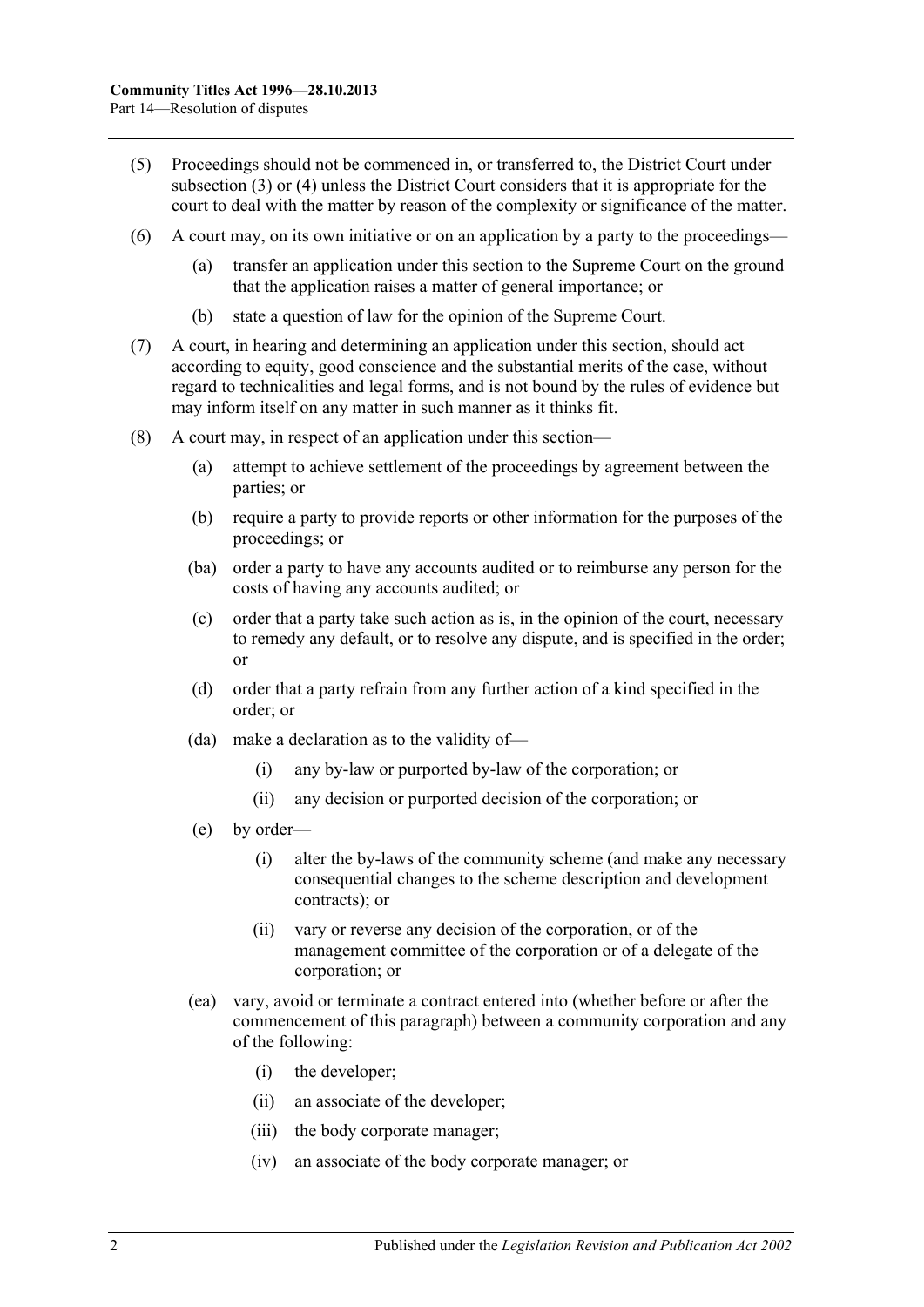- (f) give judgment on any monetary claim; or
- (g) by order determine the position in which a cable, wire, pipe, sewer, drain, duct, plant or equipment is to be laid or installed; or
- (h) make orders as to costs; or
- (i) make any incidental or ancillary orders.
- (9) A court should not make an order to alter the by-laws of a community scheme unless—
	- (a) the corporation is a party to the proceedings or the court is satisfied that the corporation has been given a reasonable opportunity to become a party to the proceedings; and
	- (b) if it appears to the court that the alteration could adversely affect a member of the corporation who is not a party to the proceedings—the court is satisfied that the member has been notified of the possibility that such an order could be made and has been given a reasonable opportunity to make submissions to the court in relation to the matter; and
	- (c) in any event—the court is satisfied that the order is essential to achieving a fair and equitable resolution of the matters in dispute.
- (9a) A court should not make an order to vary, avoid or terminate a contract entered into between a community corporation and another party unless the court is satisfied that the contract involves a breach of fiduciary duties or other duties under this Act.
- (10) Where an application is made under this section and the court is satisfied that an interim order is justified by the urgency of the case, the court may make an interim order to safeguard the position of any person pending its final resolution.
- (11) An interim order—
	- (a) has effect for such period as the court may determine and specifies in the order, and may be renewed by the court from time to time; and
	- (b) may be made or renewed whether or not notice of the application has been given to a respondent; and
	- (c) unless sooner revoked, ceases to have effect on the determination or resolution of an application under this section.
- (12) The power to make an order under this section includes the power to vary or revoke an order.
- <span id="page-114-0"></span>(13) A person who fails to comply with an order under this section is guilty of an offence. Maximum penalty: \$15 000.
- (14) [Subsection](#page-114-0) (13) does not limit the court's power to punish a person who fails to comply with an order for contempt.
- (15) A court may decline to proceed with an application under this section if it considers that it would be more appropriate for proceedings to be taken in another court or tribunal constituted by law.
- (16) Rules of court may be made dealing with any matter necessary or expedient for the effective and efficient operation of this section.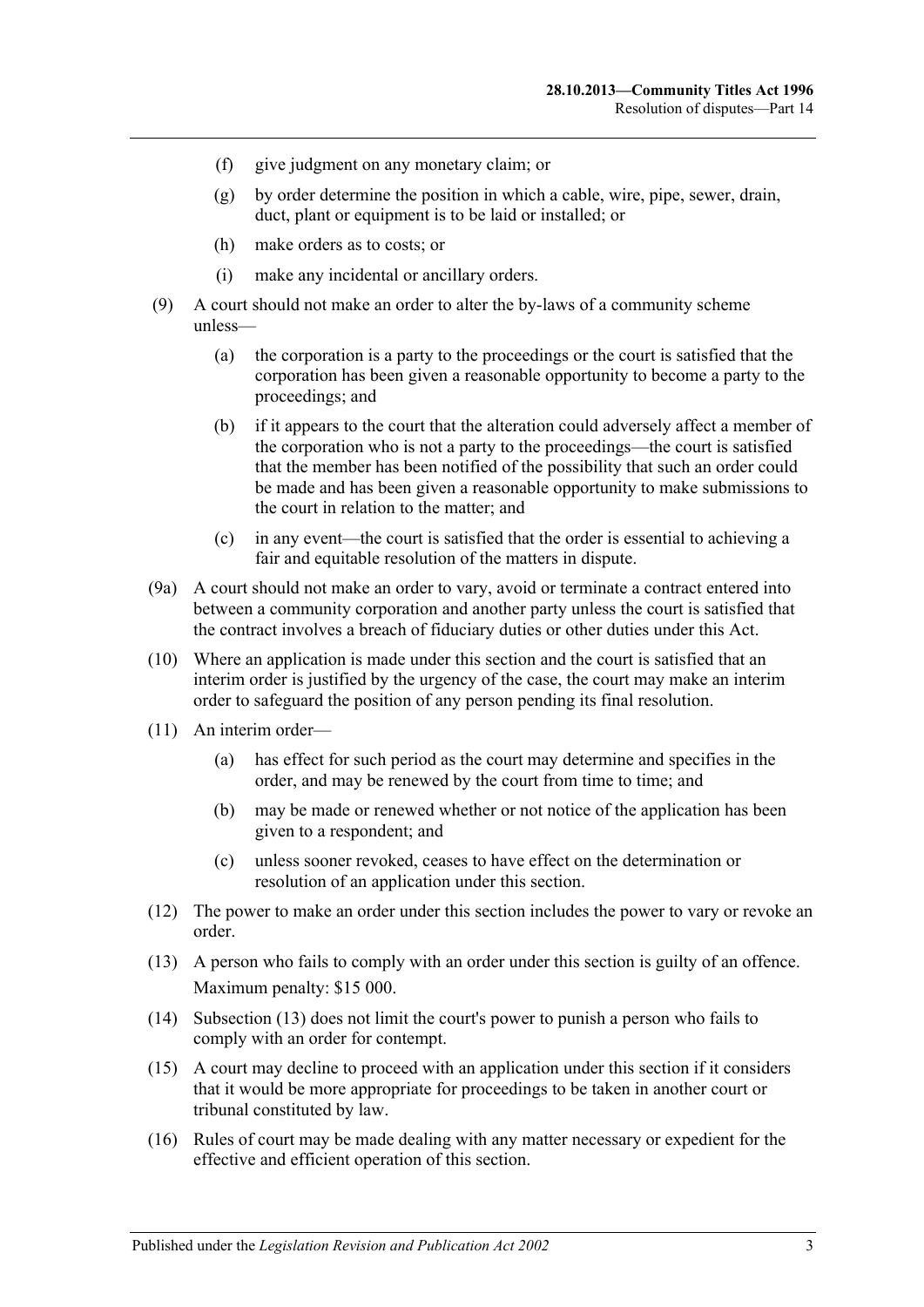- (17) The rules for a particular court will be made in the same manner as ordinary rules are made for that court.
- (18) This section does not limit or derogate from any civil remedy at law or in equity.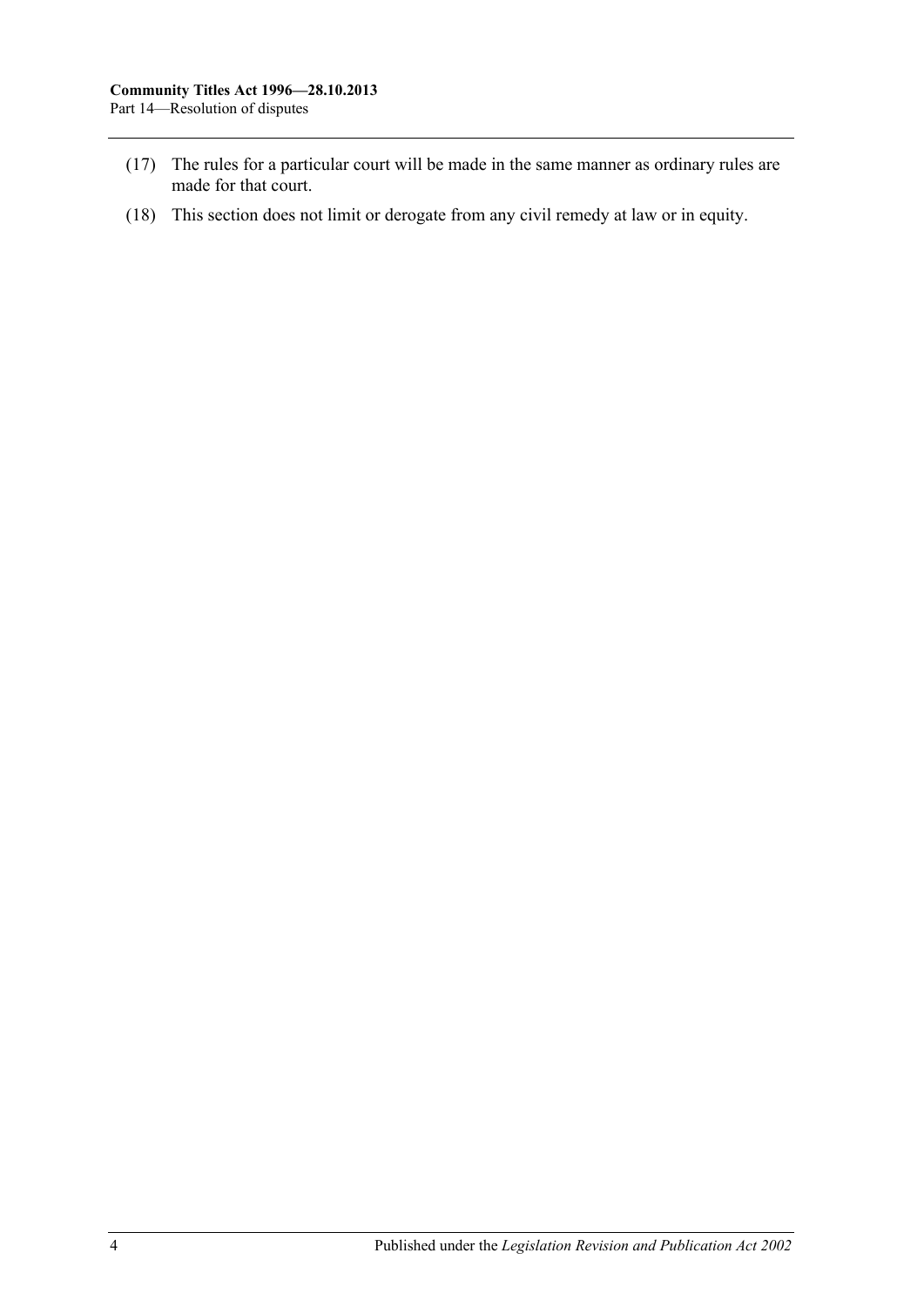# **Part 15—Miscellaneous**

### <span id="page-116-0"></span>**142A—Holding of deposit and other contract moneys when lot is pre-sold**

- (1) A person must not sell a lot in a proposed community scheme before the plan of community division is deposited in the Lands Titles Registration Office unless the contract of sale provides, in accordance with any requirements specified in the regulations, for any consideration payable by the purchaser prior to the deposit of the plan to be held on trust by a specified legal practitioner, registered agent or registered conveyancer until the plan is deposited.
- (2) All consideration payable by the purchaser prior to the deposit of the plan of community division in the Lands Titles Registration Office under a contract referred to in [subsection](#page-116-0) (1) must be paid by the purchaser to the legal practitioner, registered agent or registered conveyancer named or specified in the contract of sale.
- (3) In the event of a contravention of [subsection](#page-116-0) (1), the purchaser may, by notice in writing given at any time before the plan of community division is deposited in the Lands Titles Registration Office, avoid the contract of sale.
- <span id="page-116-1"></span>(4) If the plan of community division is not deposited in the Lands Titles Registration Office—
	- (a) within such period after the date of the contract as is specified in the contract in accordance with any requirements specified in the regulations; or
	- (b) if the contract does not specify a period in accordance with [paragraph](#page-116-1) (a)—within 6 months after the date of the contract,

the purchaser may, by notice in writing to the vendor, avoid the contract of sale at any time before the plan is deposited.

- (5) Despite a provision of this section, a purchaser cannot avoid a contract of sale under this section if the purchaser has entered into a subsequent contract to sell the lot to another purchaser (unless that contract has been avoided by that purchaser).
- (6) If a purchaser avoids a contract of sale, all consideration paid by the purchaser under the contract is recoverable by the purchaser from the legal practitioner, registered agent, registered conveyancer or other person to whom it was paid (but the purchaser may be liable to pay an occupation rent for any period during which he or she was in occupation of the lot or entitled to receive the rents and profits of the lot, if the payment of such rent has been agreed by the purchaser).
- (7) In this section—

*date of the contract* means the day on which the contract of sale referred to in [subsection](#page-116-0) (1) was signed or, if the parties signed it on different days, the last of those days;

*registered agent* means a person registered as an agent under the *[Land Agents](http://www.legislation.sa.gov.au/index.aspx?action=legref&type=act&legtitle=Land%20Agents%20Act%201994)  Act [1994](http://www.legislation.sa.gov.au/index.aspx?action=legref&type=act&legtitle=Land%20Agents%20Act%201994)*;

*registered conveyancer* means a person registered as a conveyancer under the *[Conveyancers Act](http://www.legislation.sa.gov.au/index.aspx?action=legref&type=act&legtitle=Conveyancers%20Act%201994) 1994*.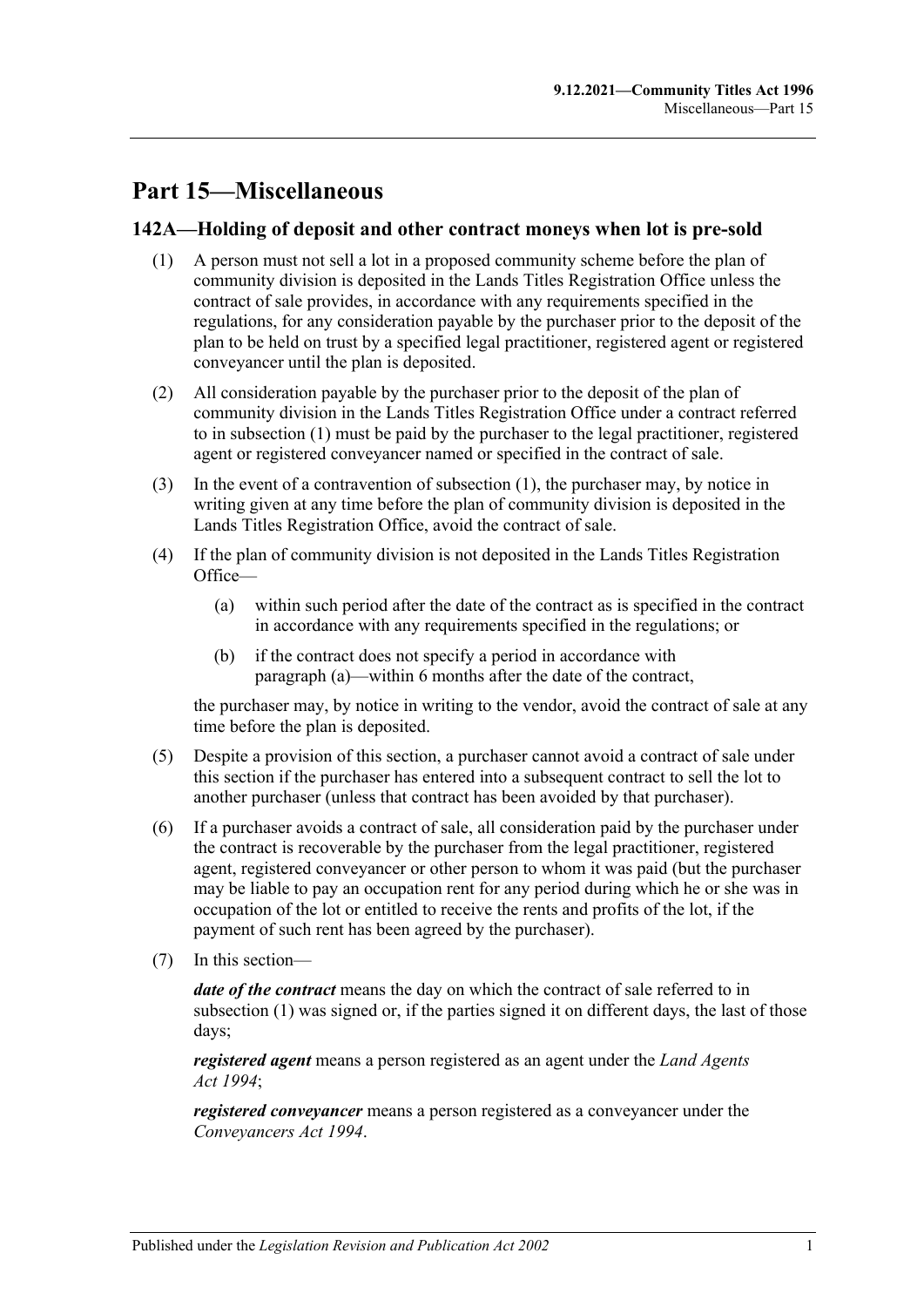#### <span id="page-117-0"></span>**142B—Developer stands in fiduciary relationship with community corporation**

- (1) For the avoidance of doubt
	- the developer stands in a fiduciary relationship with the community corporation and, before the community corporation is established, with the proposed community corporation; and
	- (b) the duties owed by the developer under this Act are in addition to, and do not derogate from, the duties arising out of that fiduciary relationship.
- (2) Without derogating from [subsection](#page-117-0) (1), where the community corporation intends, during the developer control period, to delegate functions or powers to a body corporate manager or to enter into a contract for services, the developer must exercise reasonable skill, care and diligence and act in the best interests of the community corporation (as it will be constituted after the developer control period ends).

#### **Explanatory Note—**

An application may be made under [section](#page-112-2) 142 if the developer contravenes this subsection.

(3) In this section—

*developer control period* means a period during which—

- (a) the community corporation is constituted solely by the developer; or
- (b) the developer owns the majority of lots in the community scheme or in any other way controls the voting of the corporation.

#### **143—Corporation may provide services**

- (1) A community corporation may provide services of a class prescribed by regulation for the benefit of owners and occupiers of the lots of its scheme and the lots of a secondary or tertiary scheme that comprises part of its scheme.
- (2) The corporation may charge for the provision of those services subject to any limitations imposed by the regulations.

#### **144—Preliminary examination of plan by Registrar-General**

The Registrar-General may, on payment of the fee prescribed by regulation, examine a plan to be lodged with an application under this Act before the application is lodged and, if he or she is satisfied with the plan, approve it for lodging.

#### **145—Filing of documents with plan**

The Registrar-General complies with a requirement of this Act to file a document with a plan of community division if he or she makes the document and the plan (or an electronic copy of the document or plan) available for public inspection at the Lands Titles Registration Office.

#### **145A—Registrar-General may rely on certificates**

If a person has, in accordance with this or any other Act, certified as to any matter or thing, the Registrar-General may, for the purpose of discharging functions under this Act, rely on the certificate as establishing the matter or thing so certified.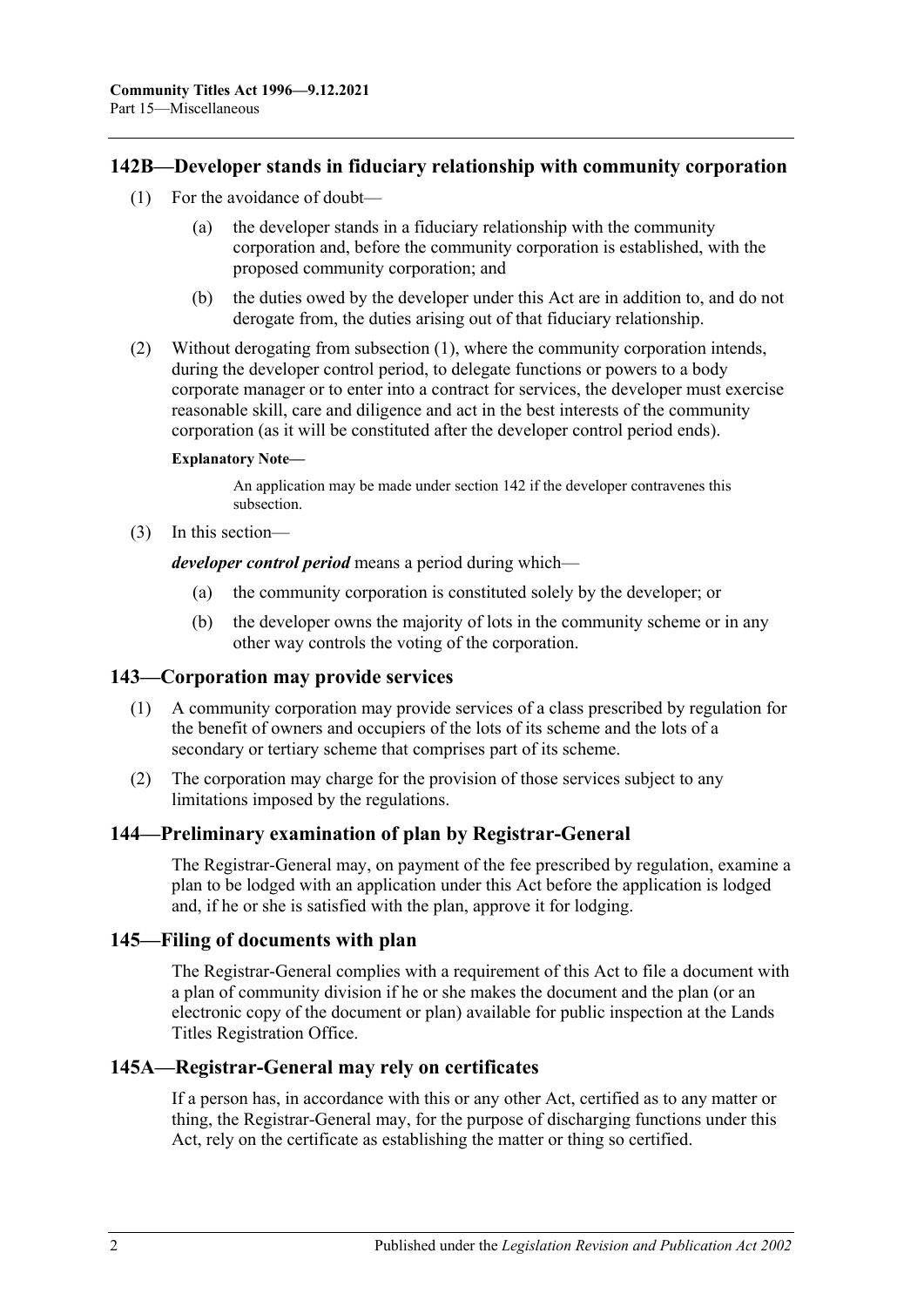#### **146—Entry onto lot or common property**

- (1) Where the owner of a lot needs to enter another lot or the common property, or the community corporation needs to enter a lot, in order to exercise rights under an easement for the establishment, maintenance and repair of part of the service infrastructure—
	- (a) the owner or the corporation must give notice to the owner of the lot to be entered; or
	- (b) where it is necessary to enter the common property, the owner must give notice to the corporation.
- (2) Notice is unnecessary—
	- (a) in an emergency if there is insufficient time to give notice; or
	- (b) if the owner of the lot to be entered dispenses with the requirement for notice; or
	- (c) if, in the case of entry to the common property—
		- (i) the owner has the right to enter; or
		- (ii) the corporation has dispensed with the requirement for notice.
- (3) The length of the notice must be reasonable in the circumstances of the particular case.
- (4) If notice is not given (in an emergency) or the period of the notice has expired and it is not possible for the owner or the corporation, or a person acting on his, her or its behalf, to gain entry without using force, the person wishing to enter may use such force as is reasonable in the circumstances.
- (5) Any damage caused by the use of force must be made good as soon as practicable by the owner or corporation entering the lot or common property unless the need for force was the result of an unreasonable act or omission on the part of the owner of the lot that was entered or, in the case of entry to the common property, on the part of the corporation.
- <span id="page-118-0"></span>(6) In an emergency the owner or occupier of a lot may enter another lot or the common property to assist a person on the lot or common property or to prevent or reduce damage to the lot or another lot or to the common property.
- (7) A person who uses force when entering a lot or the common property or a building on a lot or the common property under [subsection](#page-118-0) (6) is not liable for the damage caused if he or she acted reasonably in the circumstances.
- (8) Where a primary scheme includes a secondary scheme or a secondary and tertiary scheme, a reference in this section to a lot or common property is a reference to a lot or common property in the primary, secondary or tertiary scheme.
- (9) A person who is entitled under an Act or any other law to enter a lot is entitled where reasonably necessary to enter the common property in order to gain access to the lot.

#### <span id="page-118-1"></span>**147—Power to require handing over of property**

(1) A community corporation may by notice in writing to a person who has possession of any record, key, or other property of the corporation require that person to deliver it to an officer of the corporation named in the notice on or before a specified time.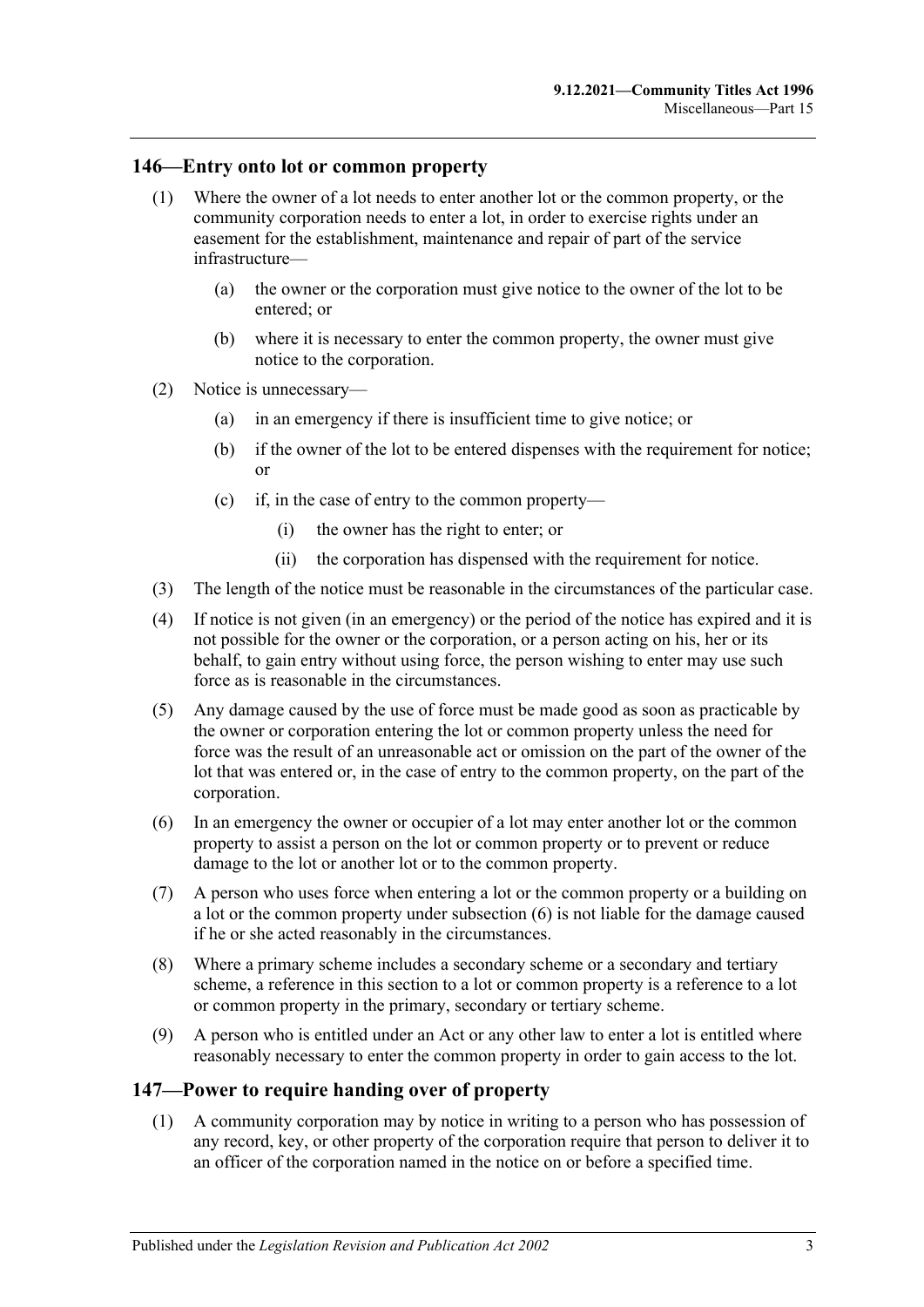(2) A person who fails to comply with a requirement under [subsection](#page-118-1) (1) is guilty of an offence.

Maximum penalty: \$2 000.

#### **148—Owner of lot under a legal disability**

- (1) The rights and powers under this Act of the owner of a lot who is under a legal disability may be exercised on his or her behalf by a guardian.
- (2) If the owner of a lot—
	- (a) is under a legal disability and does not have a guardian to act on his or her behalf; or
	- (b) cannot be found,

the District Court may, on application by the community corporation or any other person with a proper interest, dispense with any consent, approval or vote that would otherwise be required from that person under this Act.

#### **149—Relief where unanimous or special resolution required**

- (1) Where—
	- (a) this Act or the by-laws require the passing of a unanimous resolution and the community corporation passes a special or ordinary resolution but not a unanimous resolution; or
	- (b) this Act or the by-laws require the passing of a special resolution and the corporation passes an ordinary resolution but not a special resolution, the corporation, or a member of the corporation who voted for the resolution or whose vote was cast by another person for the resolution, may apply to the District Court or the Magistrates Court to have the resolution declared sufficient for the purposes of this Act and, if the court makes that order, the resolution will be taken to be a resolution of the kind required by this Act or the by-laws.
- (2) Notice of an application must be served on—
	- (a) every person who voted against the resolution and every person who was entitled to exercise the power of voting conferred under this Act but who did not exercise that power in relation to the resolution; and
	- (b) any other person whom the court declares to have a sufficient interest in the proceedings to require that the person should be served with notice of the application,

and the court may direct that any person served with, or to be served with, notice of the application be joined as a party to the proceedings.

(3) The court should not order a party who opposes an application under this section to pay the costs of a successful applicant unless the court considers the actions of that party in relation to the application were unreasonable.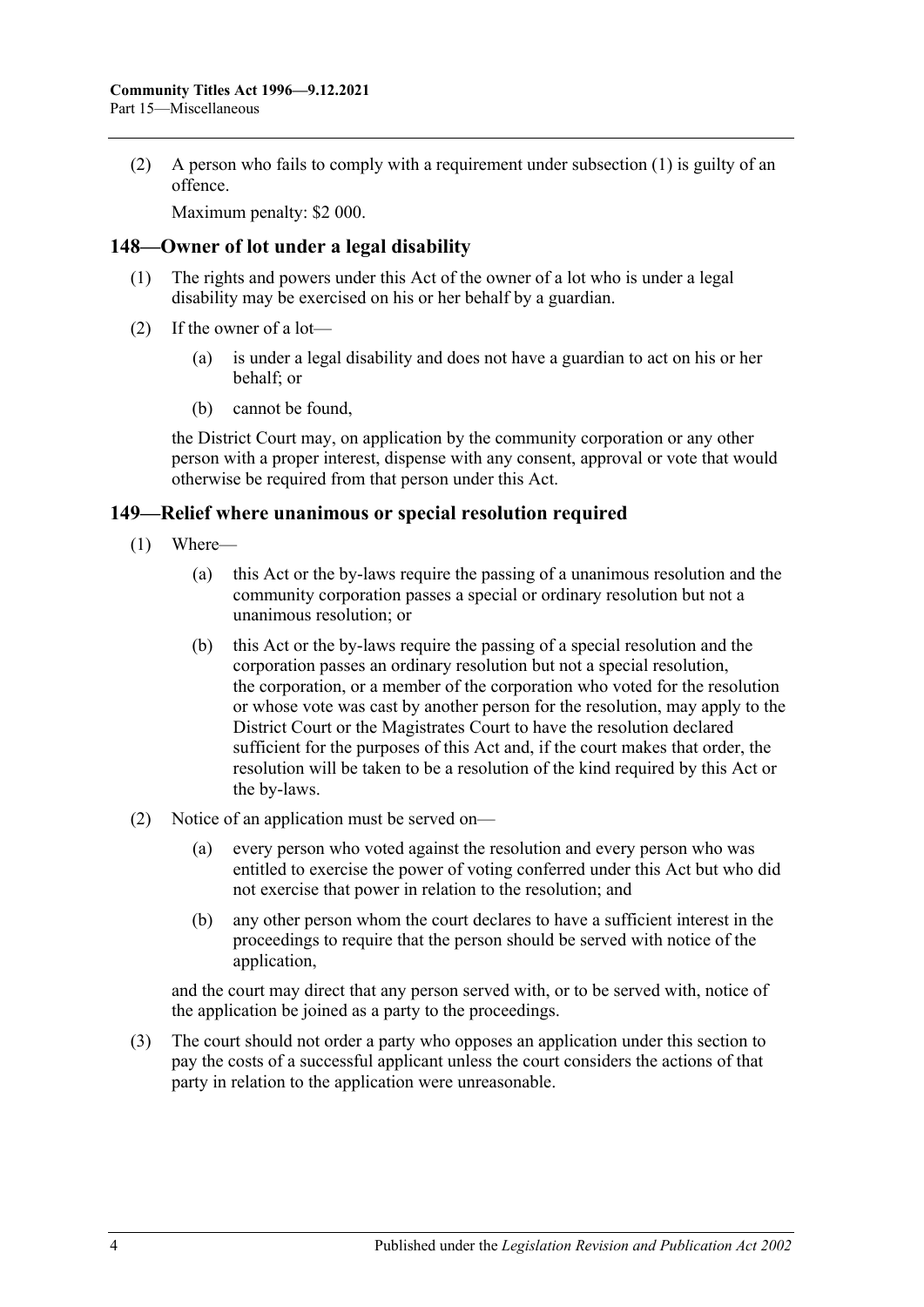### **149A—Applications to Magistrates Court**

If an application is made to the Magistrates Court under any provision of this Act (other than an application under [section](#page-46-0) 49(2)), the *[Magistrates Court Act](http://www.legislation.sa.gov.au/index.aspx?action=legref&type=act&legtitle=Magistrates%20Court%20Act%201991) 1991* applies, with such modifications as may be necessary for the purpose or as may be prescribed, in relation to the application as if the proceedings were a minor civil action within the meaning of that Act.

#### **150—Stamp duty not payable in certain circumstances**

Duty is not payable under the *[Stamp Duties Act](http://www.legislation.sa.gov.au/index.aspx?action=legref&type=act&legtitle=Stamp%20Duties%20Act%201923) 1923*—

- (a) in respect of the vesting of common property on the amalgamation of community plans under [Part 7 Division 2;](#page-57-0) or
- (b) in respect of the vesting of property on the dissolution of a community corporation under [Part 7 Division 2](#page-57-0) or [3;](#page-61-0) or
- (c) in respect of the vesting of land in the owners of the community lots when the land becomes common property on its inclusion in the community parcel under [section](#page-96-0) 112(2).

#### **151—Destruction or disposal of certain documents**

Any document that is required by this Act to be filed with a plan of community division must be kept by the Registrar-General for at least six years after another document has been substituted in its place or the plan has been cancelled, but after that period has expired the Registrar-General may destroy the document or dispose of it in such manner as he or she thinks fit.

#### <span id="page-120-0"></span>**151A—Liability of community corporation in respect of certification by officer**

- (1) Where a provision of this Act authorises or requires an officer of a community corporation to certify as to any matter or thing, the officer incurs no civil or criminal liability in respect of an act or omission in good faith in the exercise of that function.
- (2) A liability that would, but for [subsection](#page-120-0) (1), attach to an officer of a community corporation attaches instead to the corporation.

#### **152—Commencement of prosecutions**

- (1) A prosecution for an offence against this Act cannot be commenced except by—
	- (a) the Commissioner for Consumer Affairs; or
	- (b) an authorised officer under the *[Fair Trading Act](http://www.legislation.sa.gov.au/index.aspx?action=legref&type=act&legtitle=Fair%20Trading%20Act%201987) 1987*; or
	- (c) a person who has the consent of the Minister to commence the prosecution.
- (2) In any proceedings, an apparently genuine document purporting to be a certificate of the Minister certifying authorisation of, or consent to, a prosecution for an offence against this Act will be accepted, in the absence of proof to the contrary, as proof of the authorisation or consent.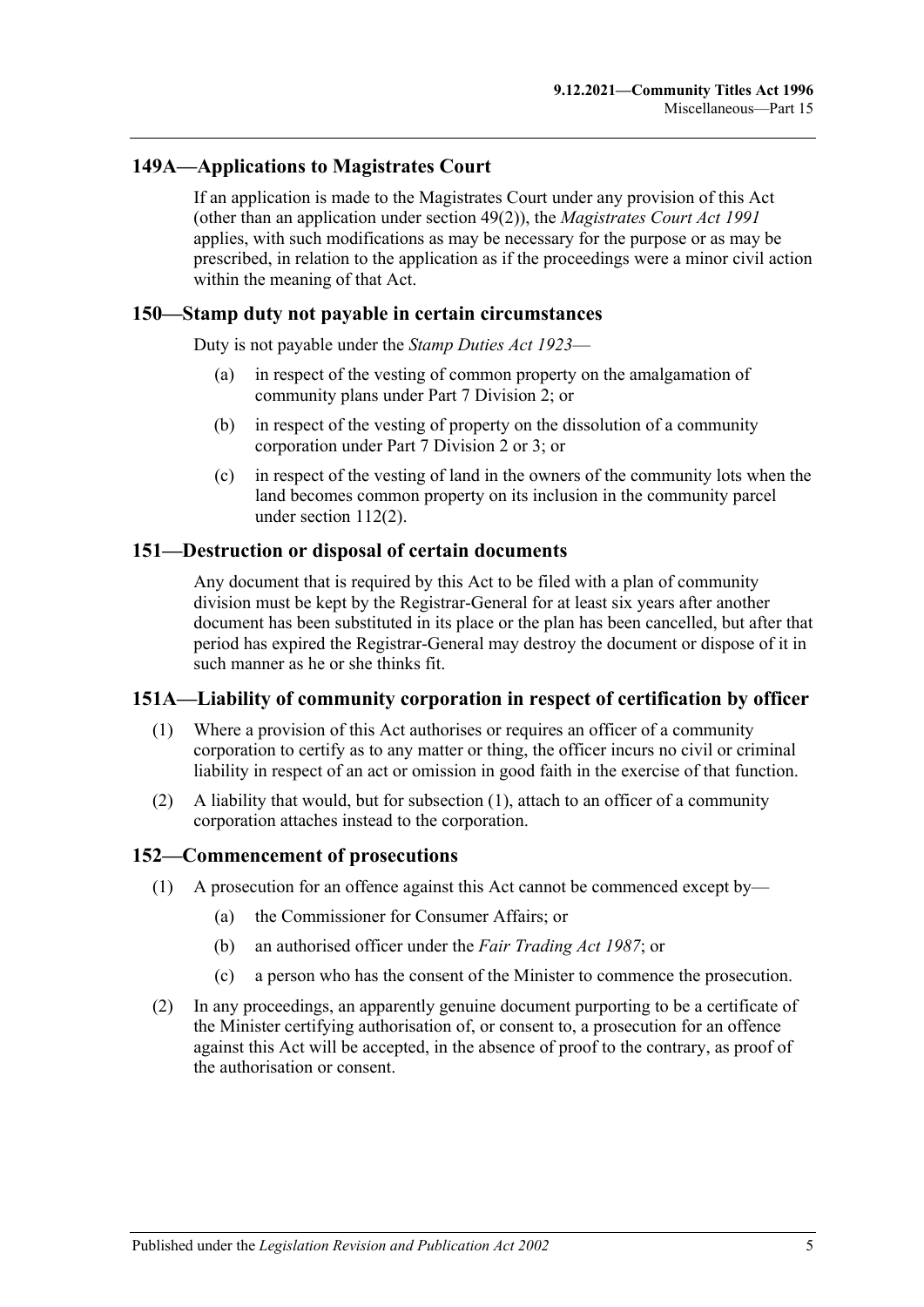#### **153—General defence**

It is a defence to a charge of an offence against this Act if the defendant proves that the alleged offence was not committed intentionally and did not result from any failure on the part of the defendant to take reasonable care to avoid the commission of the offence.

#### **154—Procedure where the whereabouts of certain persons are unknown**

- <span id="page-121-1"></span>(1) Where—
	- (a) application is made to the Registrar-General under this Act; and
	- (b) a person's consent to the application, or in respect of some other related matter is required; and
	- (c) the Registrar-General is satisfied by such evidence as the Registrar-General may require—
		- (i) that the applicant has been unable, after making reasonable inquiries, to ascertain the whereabouts of the person; and
		- (ii) that the applicant has complied with the notice requirements under [subsection](#page-121-0) (2); and
		- (iii) that at least 28 days have elapsed since the applicant complied with those requirements; and
		- (iv) that no objection has been lodged by the person; and
	- (d) the Registrar-General determines (in his or her absolute discretion) that it is reasonable to proceed without the consent,

the person will be taken to have given his or her consent.

- <span id="page-121-0"></span>(2) The notice requirements referred to in [subsection](#page-121-1)  $(1)(c)(ii)$  are that the applicant has—
	- (a) posted to the person whose consent is required, at the last address of the person known to the Registrar-General, a notice containing the information prescribed by regulation; and
	- (b) published a copy of the notice in a newspaper circulating generally throughout the State; and
	- (c) in a case involving an encroachment, left a copy of the notice in a conspicuous place on or near the land over which the encroachment has occurred.

#### **155—Service**

- (1) A notice to be served on a person under this Act may be served as follows—
	- (a) by giving it to the person or an agent of the person; or
	- (b) by leaving it for the person with someone apparently over the age of 16 years at his or her place of residence or at any place at which he or she carries on business; or
	- (c) by posting it to the person at his or her last known address; or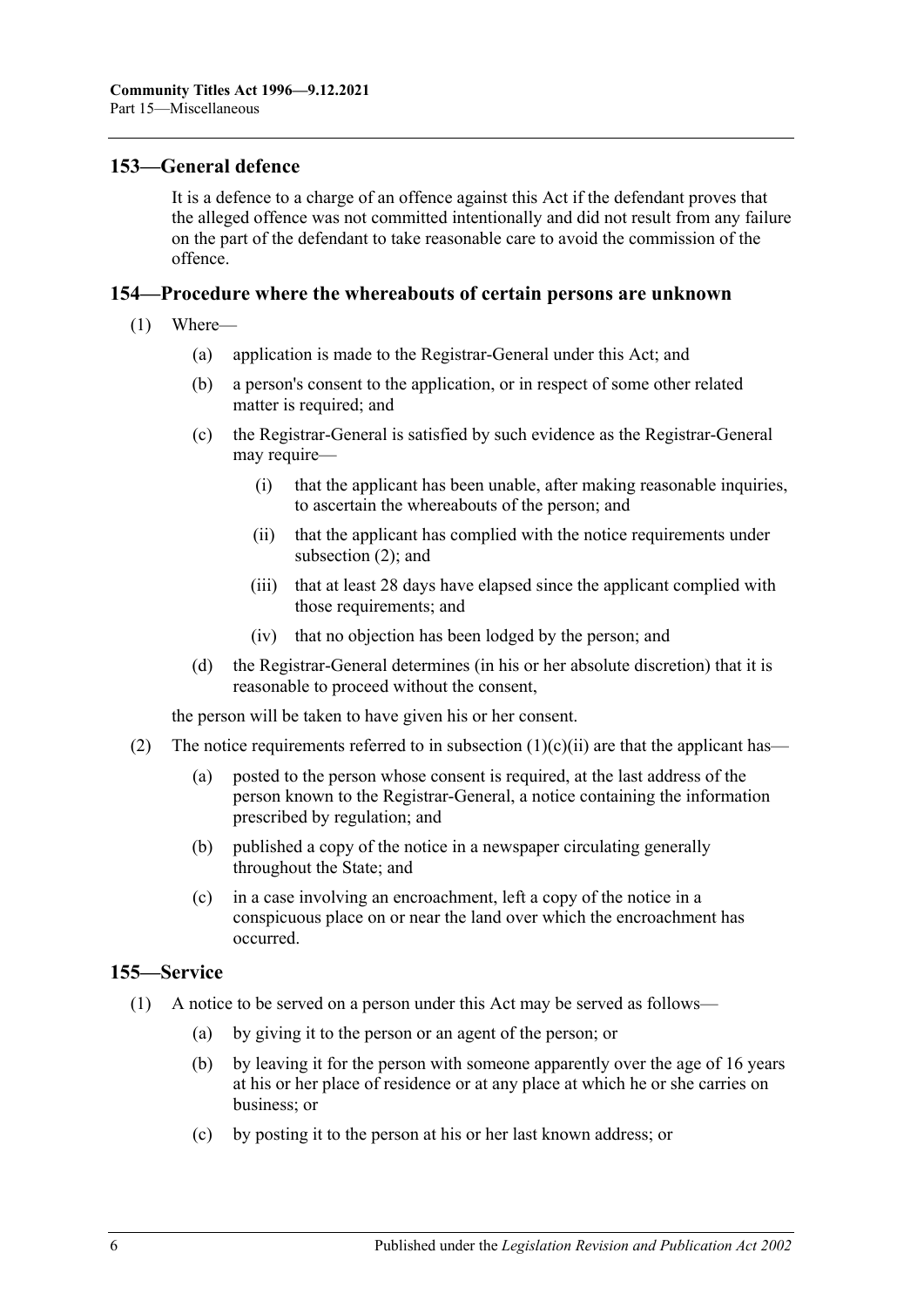- (ca) if the person consents to receiving the notice by email—by transmitting the notice by email to the email address provided by the person for that purpose; or
- (d) where the person is the owner or occupier of a lot—by fixing the notice in the manner prescribed by regulation in a prominent position on the lot.
- (2) Where a notice is to be served on the owner of a lot and the owner has died, the notice may be served on the executor or administrator of the owner's estate or, where an executor or administrator has not been appointed, by fixing the notice in the manner prescribed by regulation in a prominent position on the lot.
- (3) If there are two or more owners or occupiers of a lot, a notice will be taken to have been served on all of them if it is served on any one of them.
- (4) A community corporation must keep—
	- (a) a letter box, with the name of the corporation clearly shown on it, for postal delivery to the corporation at the community parcel; or
	- (b) where there is no postal delivery to the community parcel—a post office box.
- (5) A document may be served on the community corporation—
	- (a) by placing it in the corporation's letter box; or
	- (b) by post addressed to the corporation or to the presiding officer, treasurer or secretary at the postal address of the corporation.

#### **155A—Indemnity fund under** *Land Agents Act 1994*

Money standing to the credit of the indemnity fund maintained under section 29 of the *[Land Agents Act](http://www.legislation.sa.gov.au/index.aspx?action=legref&type=act&legtitle=Land%20Agents%20Act%201994) 1994* may be applied by the Commissioner for Consumer Affairs for any of the following purposes:

- (a) the costs of investigating compliance with this Act;
- (b) the costs of prosecutions for offences against this Act;
- (c) the payment of amounts, approved by the Minister and the Minister responsible for the administration of the *[Land Agents Act](http://www.legislation.sa.gov.au/index.aspx?action=legref&type=act&legtitle=Land%20Agents%20Act%201994) 1994*, towards the cost of prescribed advisory services or educational programs relating to this Act conducted for the benefit of members of the public.

#### **155B—Review of operation of Act**

The Minister must, as soon as is practicable after the second anniversary of the commencement of the *[Statutes Amendment \(Community and Strata Titles\) Act](http://www.legislation.sa.gov.au/index.aspx?action=legref&type=act&legtitle=Statutes%20Amendment%20(Community%20and%20Strata%20Titles)%20Act%202012) 2012* or any provision of that Act—

- (a) cause a report to be prepared on the operation of this Act insofar as it was amended by the *[Statutes Amendment \(Community and Strata Titles\) Act](http://www.legislation.sa.gov.au/index.aspx?action=legref&type=act&legtitle=Statutes%20Amendment%20(Community%20and%20Strata%20Titles)%20Act%202012) 2012*; and
- (b) cause a copy of the report to be laid before each House of Parliament.

#### <span id="page-122-0"></span>**156—Regulations**

(1) The Governor may make such regulations as are contemplated by this Act or as are necessary or expedient for the purposes of this Act.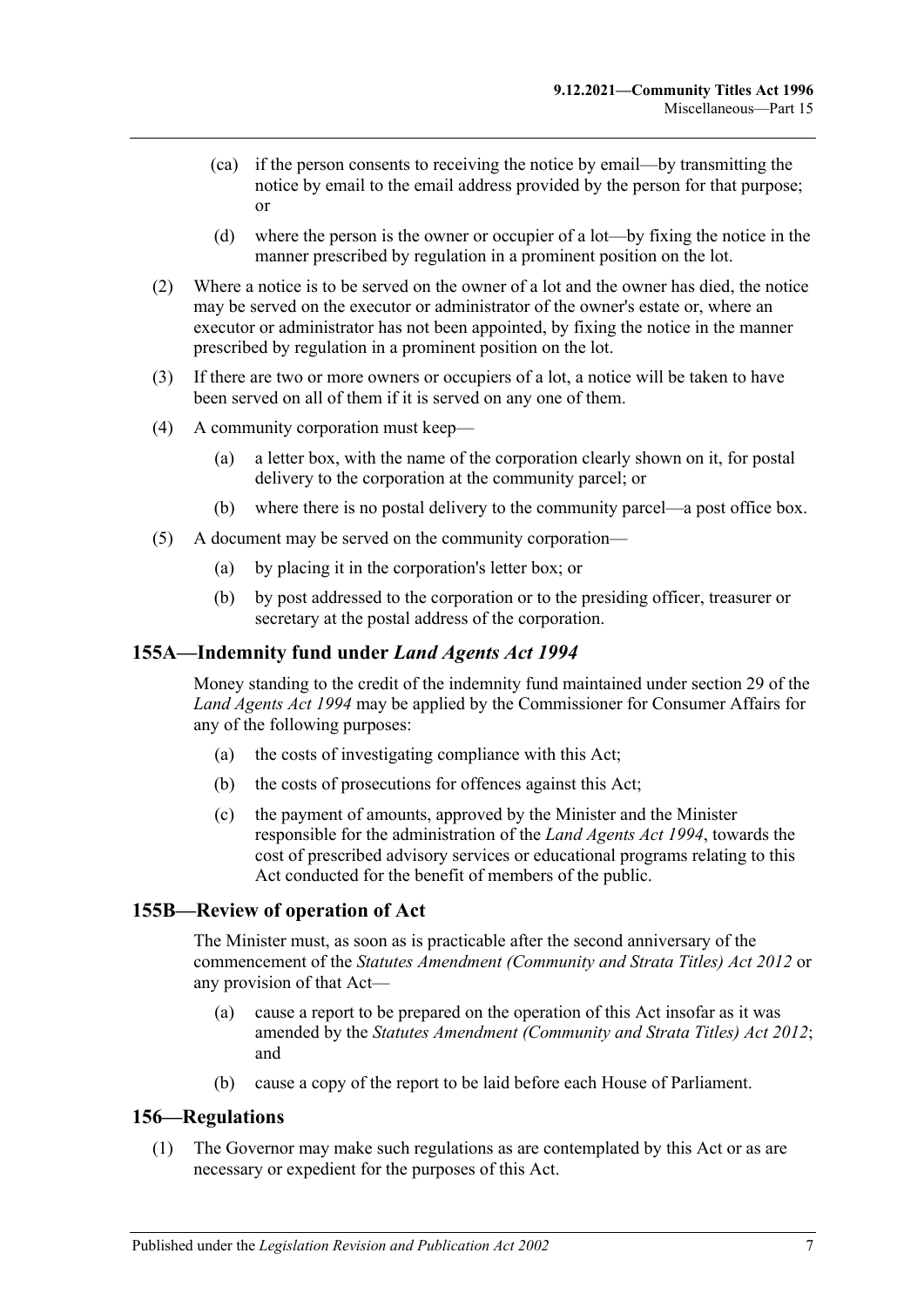- (2) Without limiting [subsection](#page-122-0) (1) the regulations may—
	- (a) prescribe fees payable to the Registrar-General in relation to an application under this Act or in relation to anything to be done by the Registrar-General under this Act;
	- (b) require a particular provision or a provision of a particular class to be included in, or excluded from, the by-laws of community schemes generally or of a specified class of community scheme;
	- (c) be of general or restricted application;
	- (d) may confer discretionary powers;
	- (da) assign specified functions to an officer of a community corporation of a specified class;
	- (e) may impose a fine (not exceeding \$500) for breach of, or non-compliance with, the regulations.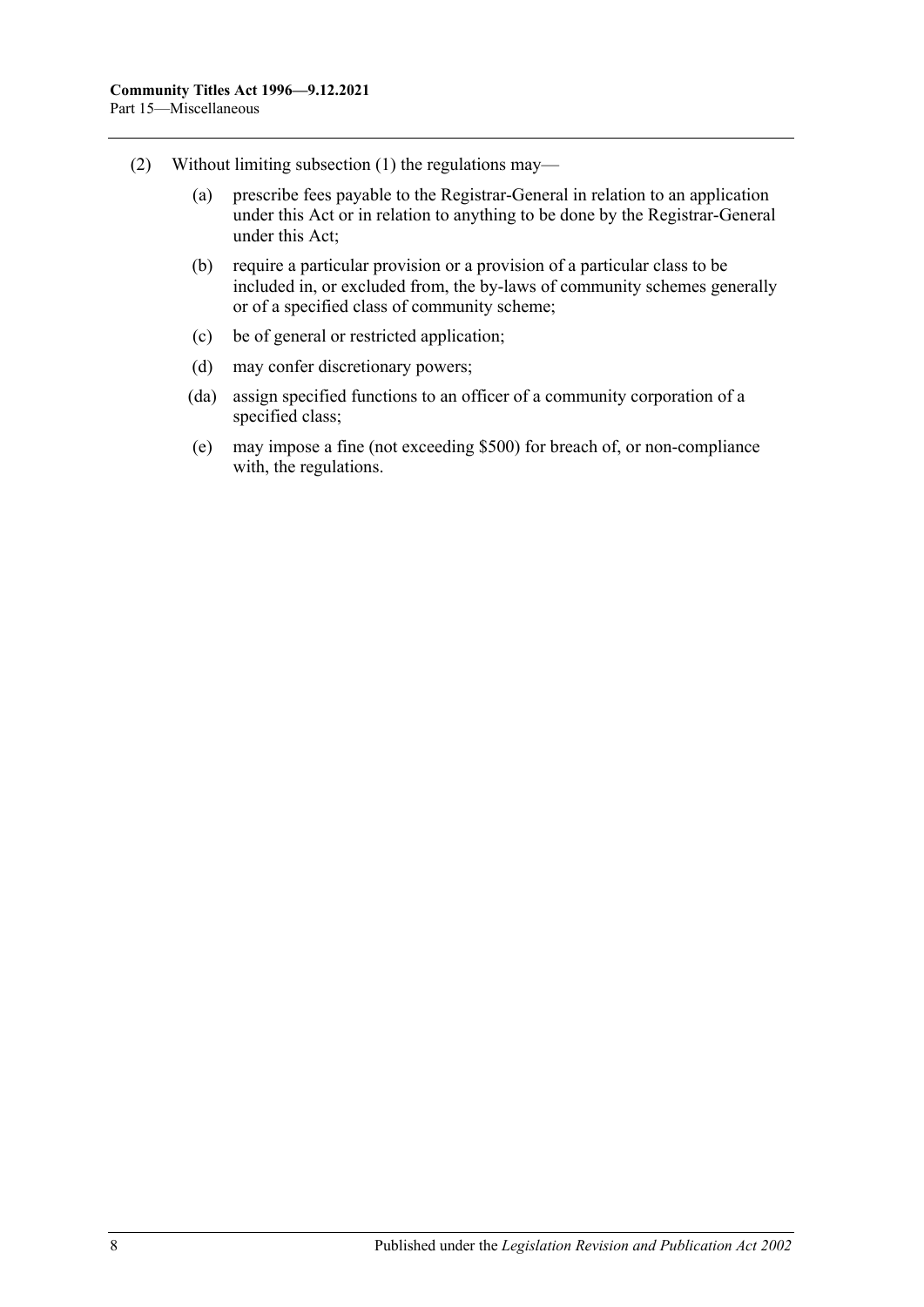# **Schedule—Transitional provisions**

### **1—Interpretation**

In this Schedule—

*ordinary resolution* of a strata corporation means a resolution passed at a properly convened meeting of the corporation by a simple majority of the votes of members present and voting on the resolution.

### **2—Election as to application of this Act**

- (1) A strata corporation under the *[Strata Titles Act](http://www.legislation.sa.gov.au/index.aspx?action=legref&type=act&legtitle=Strata%20Titles%20Act%201988) 1988* may, by ordinary resolution, decide that this Act and not the *[Strata Titles Act](http://www.legislation.sa.gov.au/index.aspx?action=legref&type=act&legtitle=Strata%20Titles%20Act%201988) 1988* will apply to, and in relation to, the corporation and the strata scheme.
- (2) The corporation must lodge with the Registrar-General a copy of the resolution (certified in accordance with the regulations to be a true copy) and the Registrar-General must file the resolution with the strata plan.
- (3) The following provisions apply from the time at which the resolution is filed with the strata plan—
	- (a) subject to [subclause](#page-125-0) (5), this Act and not the *[Strata Titles Act](http://www.legislation.sa.gov.au/index.aspx?action=legref&type=act&legtitle=Strata%20Titles%20Act%201988) 1988* applies to, and in relation to, the corporation and the strata scheme; and
	- (b) the strata plan will be taken to be a primary strata plan of community division deposited under this Act and the units created by the plan (including the unit subsidiaries (if any)) will be taken to be primary strata lots having the same boundaries as the units; and
	- (c) the common property vests in the owners of the lots but duty is not payable under the *[Stamp Duties Act](http://www.legislation.sa.gov.au/index.aspx?action=legref&type=act&legtitle=Stamp%20Duties%20Act%201923) 1923* in respect of that vesting; and
	- (d) the strata corporation continues in existence as a primary community corporation under this Act; and
	- (e) the articles of the strata corporation continue as the by-laws of the community scheme; and
	- (f) the number of votes that may be cast in respect of each community lot will be determined in accordance with [section](#page-82-0) 87 except where, immediately before the application of this Act, the number of votes in respect of each unit was equivalent to the unit entitlement of the unit and, in that case, the voting entitlement will remain unchanged until one or more of the lots is used solely or predominantly for residential purposes or the by-laws are amended to change the voting entitlement; and
	- (g) the presiding officer, treasurer and secretary and the members of the management committee (if any) of the strata corporation will continue to hold office after the application of this Act as though this Act were in force when they were appointed and they had been appointed under it; and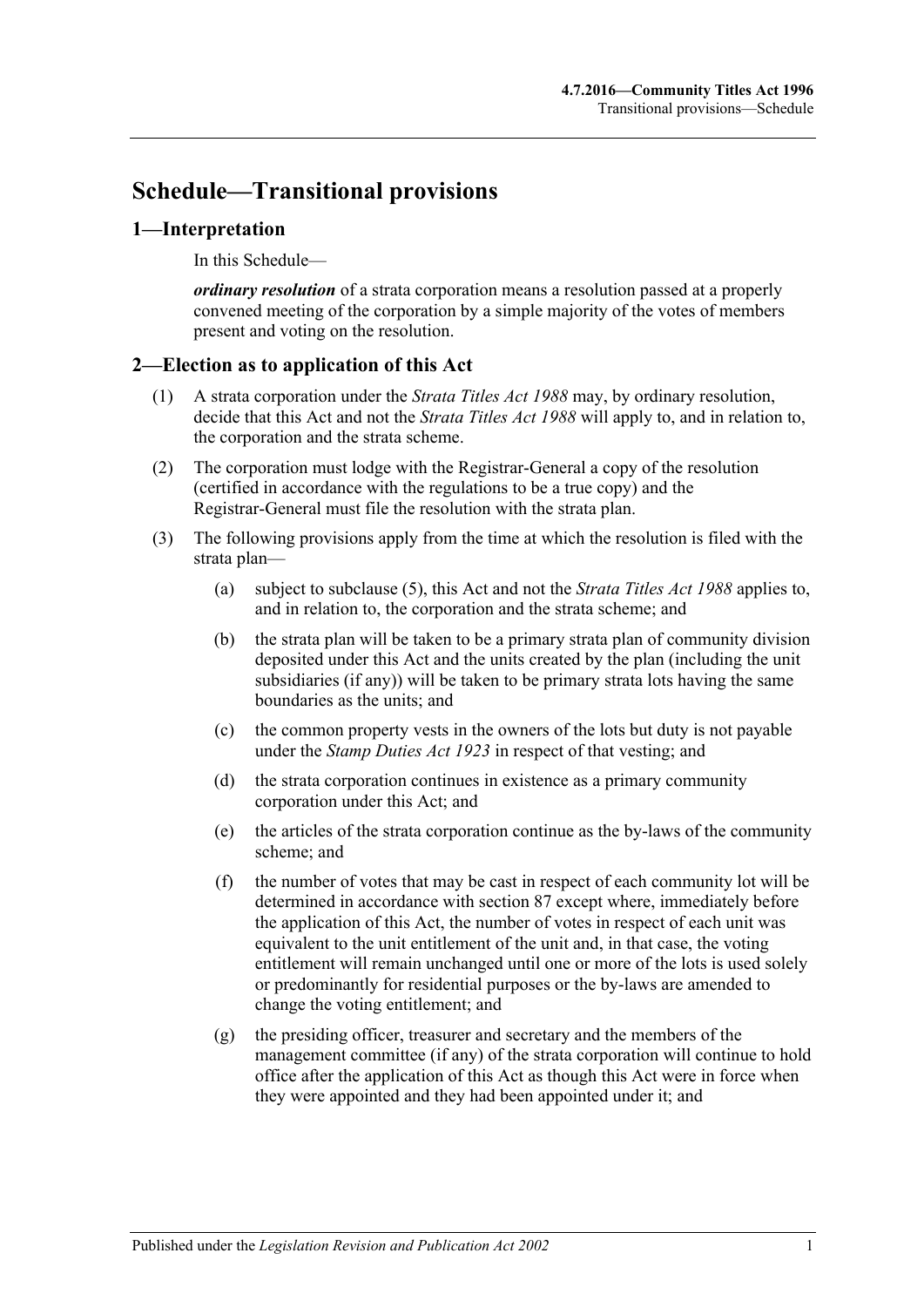- (h) if an administrator of the strata corporation has been appointed, the administrator will continue to hold office after the application of this Act as though this Act were in force when he or she was appointed and he or she had been appointed under it; and
- (i) money held by the strata corporation immediately before the application of this Act must be paid into the corporation's administrative or sinking fund under this Act according to the purpose for which the money will be used.
- (4) The Registrar-General must either—
	- (a) cancel the certificates of title for the strata lots and common property and issue new certificates of title in their place and must state on the new certificates that the strata scheme is subject to this Act; or
	- (b) make endorsements on the certificates for the strata lots and common property to the effect that this Act and not the *[Strata Titles Act](http://www.legislation.sa.gov.au/index.aspx?action=legref&type=act&legtitle=Strata%20Titles%20Act%201988) 1988* applies to, and in relation to, the strata scheme.
- <span id="page-125-0"></span>(5) Proceedings commenced under the *[Strata Titles Act](http://www.legislation.sa.gov.au/index.aspx?action=legref&type=act&legtitle=Strata%20Titles%20Act%201988) 1988* in relation to, a strata corporation or strata scheme before the application of this Act to, or in relation to the corporation or scheme, may be continued and completed under that Act.

### **3—Prescribed building unit schemes**

- (1) Where—
	- (a) land was, before 22 February, 1968, laid out in a building unit scheme consisting of two or more units designed for separate occupation; and
	- (b) as at that date, buildings to which the scheme relates had been erected,

the scheme is one to which this clause applies.

- <span id="page-125-1"></span>(2) An application may be made under this Act for the deposit of a plan of community division in relation to land subject to a scheme to which this clause applies.
- (2a) When deposited the plan will be a primary strata plan of community division even if there is no lot situated above another lot in the building (see [section](#page-21-0) 19).
- (3) An application cannot be made under [subclause](#page-125-1) (2) without the consent of—
	- (a) the person on whom rights to occupation of the units have been conferred under the scheme; and
	- (b) any other person who holds a registered encumbrance (not being an easement) over the land; and
	- (c) any company formed to administer the scheme.
- (4) Where a community plan is deposited in pursuance of an application under this clause—
	- (a) the scheme is terminated;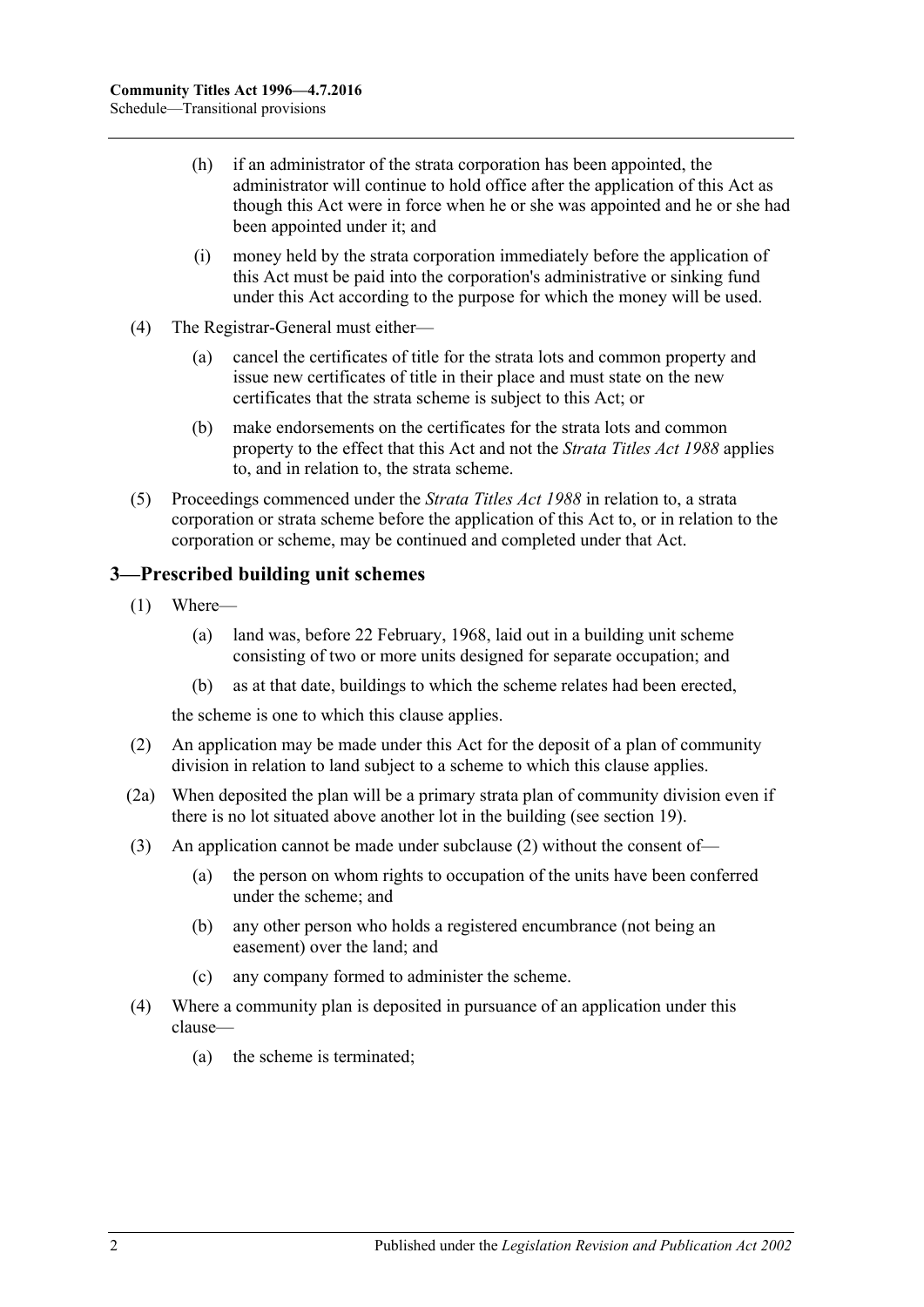- (b) all registered encumbrances (except easements and statutory encumbrances) that had been entered on the certificate for the land are extinguished and any related instrument is discharged (although the Registrar-General will, on due application being made, register any instrument in substitution for any instrument that is cancelled by the operation of this paragraph and may note a caveat on the title without the permission of the Court);
- (c) the certificate for the community lots will be issued in the names of the persons who were entitled to occupation of the units under the scheme;
- (d) the assets and liabilities of any company formed to administer the scheme are transferred to the community corporation.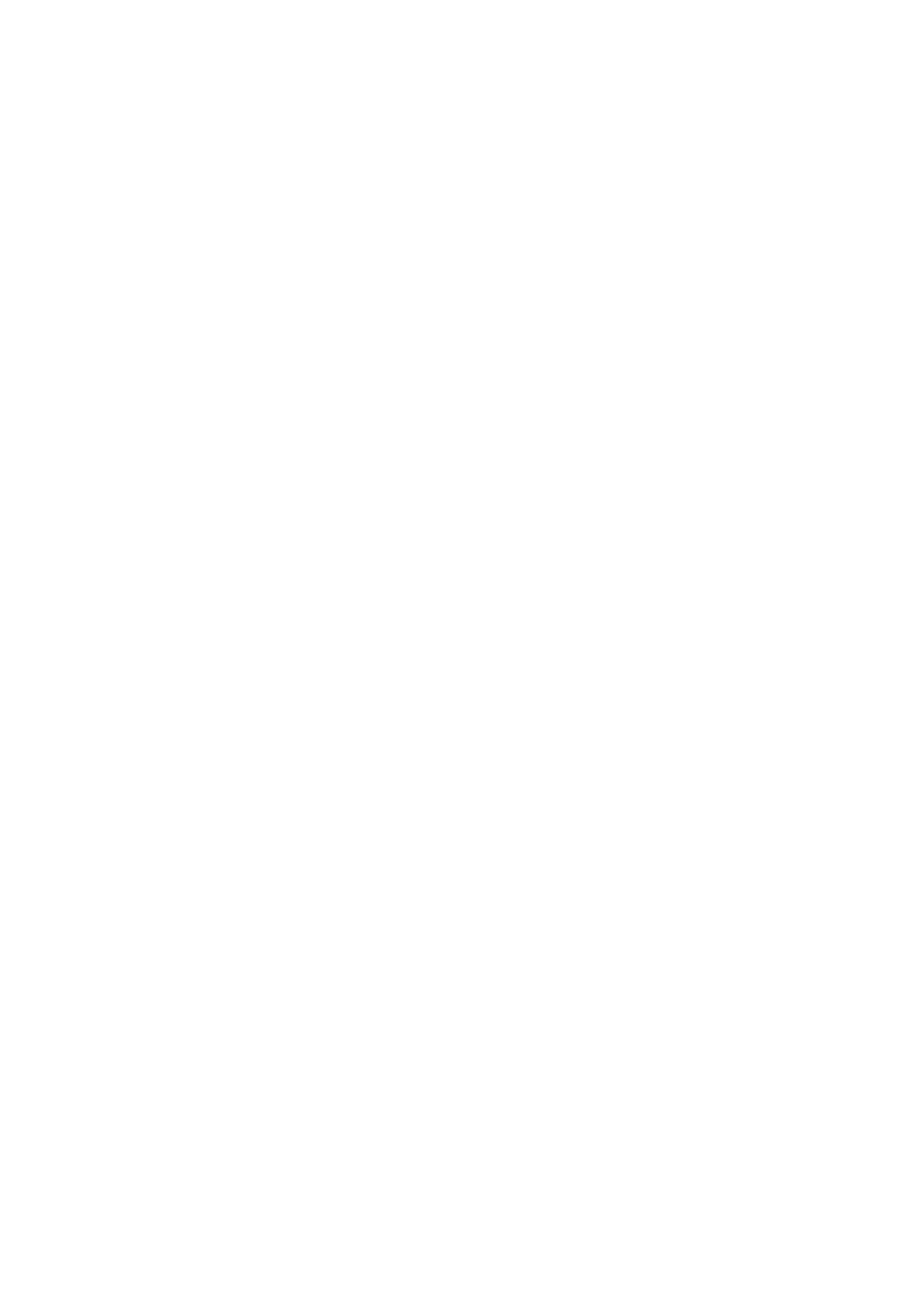## **Legislative history**

## **Notes**

• This version is comprised of the following:

| Part 1   | 9.12.2021  |
|----------|------------|
| Part 2   | 9.12.2021  |
| Part 3   | 9.12.2021  |
| Part 4   | 9.12.2021  |
| Part 5   | 9.12.2021  |
| Part 6   | 9.12.2021  |
| Part 7   | 9.12.2021  |
| Part 8   | 1.6.2009   |
| Part 9   | 9.12.2021  |
| Part 10  | 9.12.2021  |
| Part 11  | 9.12.2021  |
| Part 12  | 1.6.2009   |
| Part 13  | 28.10.2013 |
| Part 14  | 28.10.2013 |
| Part 15  | 9.12.2021  |
| Schedule | 4.7.2016   |

- Please note—References in the legislation to other legislation or instruments or to titles of bodies or offices are not automatically updated as part of the program for the revision and publication of legislation and therefore may be obsolete.
- Earlier versions of this Act (historical versions) are listed at the end of the legislative history.
- For further information relating to the Act and subordinate legislation made under the Act see the Index of South Australian Statutes or www.legislation.sa.gov.au.

## **Principal Act and amendments**

New entries appear in bold.

| Year | N <sub>0</sub> | Title                                                        | Assent    | Commencement                                                                                                                                                                                                                                                                |
|------|----------------|--------------------------------------------------------------|-----------|-----------------------------------------------------------------------------------------------------------------------------------------------------------------------------------------------------------------------------------------------------------------------------|
| 1996 | 37             | Community Titles Act 1996                                    | 9.5.1996  | 4.11.1996 (Gazette 31.10.1996 p1460)                                                                                                                                                                                                                                        |
| 1999 | 33             | <b>Financial Sector Reform (South</b><br>Australia) Act 1999 | 17.6.1999 | Sch (item $11$ )— $1.7.1999$ being the date<br>specified under section $3(16)$ of the<br><b>Financial Sector Reform (Amendments</b><br>and Transitional Provisions) Act (No. 1)<br>1999 of the Commonwealth as the<br>transfer date for the purposes of that<br>Act: $s(2)$ |
| 2001 | -8             | Community Titles (Miscellaneous)<br>Amendment Act 2001       | 12.4.2001 | 7.4.2003 (Gazette 20.2.2003 p696)                                                                                                                                                                                                                                           |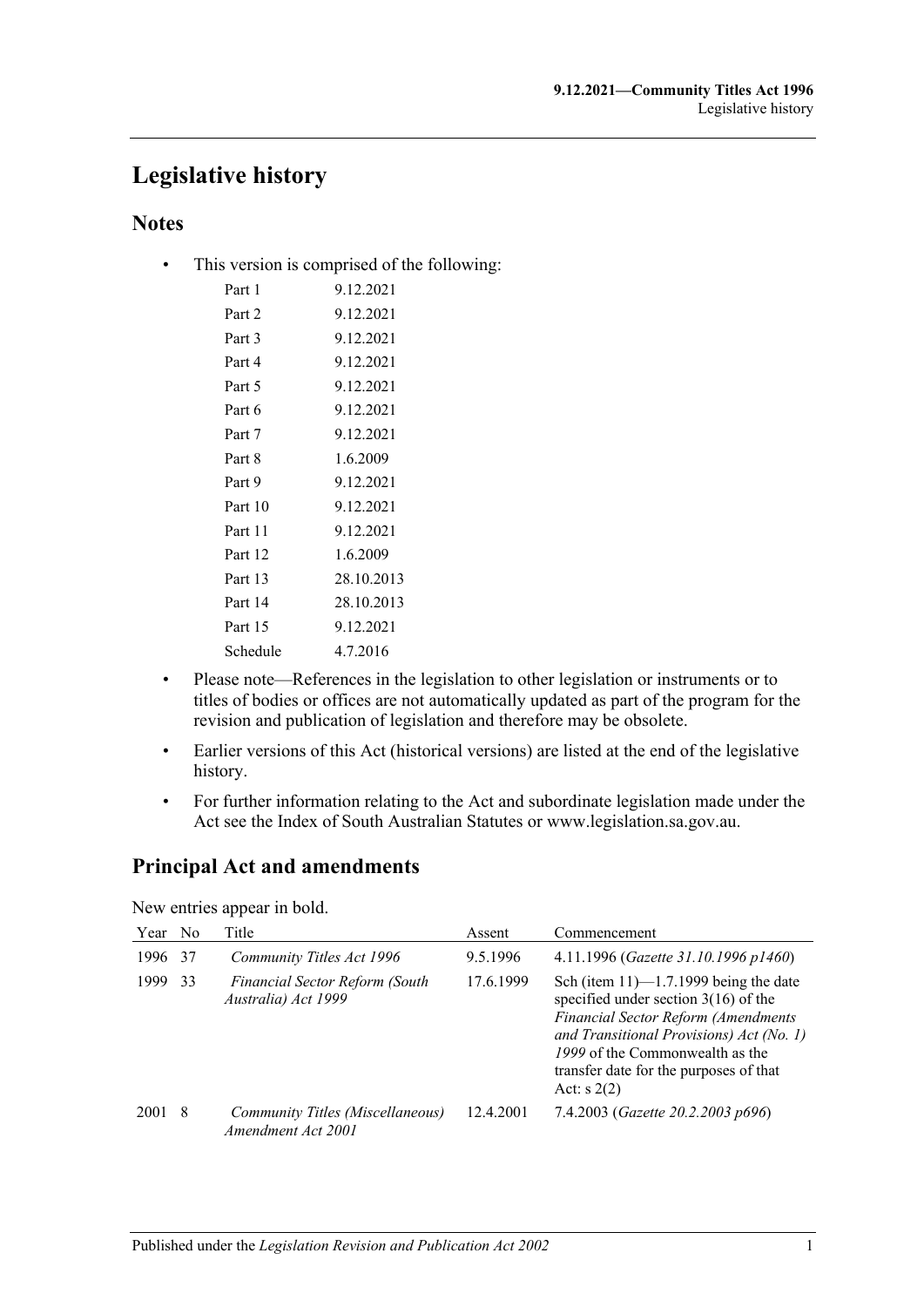| 2021    | 53  | <b>Statutes Amendment (Strata</b><br>Schemes) Act 2021                       | 9.12.2021  | Pt 2 (s $3$ )-9.12.2021                                                                                                                                                                                                      |
|---------|-----|------------------------------------------------------------------------------|------------|------------------------------------------------------------------------------------------------------------------------------------------------------------------------------------------------------------------------------|
| 2017    | -5  | Statutes Amendment (Planning,<br>Development and Infrastructure)<br>Act 2017 | 28.2.2017  | Pt 8 (ss 20 to 26)—19.3.2021 (Gazette<br>4.3.2021 p823                                                                                                                                                                       |
| 2016 29 |     | Real Property (Electronic<br>Conveyancing) Amendment Act 2016                | 16.6.2016  | Sch 2-4.7.2016 (Gazette 30.6.2016)<br>p2761                                                                                                                                                                                  |
| 2013    | 11  | <b>Statutes Amendment</b><br>(Attorney-General's Portfolio)<br>Act 2013      | 18.4.2013  | Pt 2 $(s 4)$ -28.10.2013 immediately<br>after 8/2012 s 8 (Gazette 6.6.2013<br><i>p</i> 2498)                                                                                                                                 |
| 2012    | 8   | <b>Statutes Amendment (Community</b><br>and Strata Titles) Act 2012          | 12.4.2012  | Pt 2 (new s 155A (as inserted by<br>s 44) $-18.7.2013$ ; ss 4 $-43$ , new<br>s 155B (as inserted by s 44), 45 $\&$<br>Sch 1-28.10.2013 (Gazette 18.7.2013<br>p3075                                                           |
| 2008    | 12  | Statutes Amendment (Real<br>Property) Act 2008                               | 8.5.2008   | Pt 3 (ss 5-32)-1.6.2009 (Gazette<br>28.5.2009 p1843)                                                                                                                                                                         |
| 2006    | 43  | <b>Statutes Amendment (Domestic</b><br>Partners) Act 2006                    | 14.12.2006 | Pt 16 (s 52)-1.6.2007 (Gazette<br>26.4.2007 p1352)                                                                                                                                                                           |
| 2006    | -17 | Statutes Amendment (New Rules of<br>Civil Procedure) Act 2006                | 6.7.2006   | Pt 18 (ss 63 & 64)-4.9.2006 (Gazette<br>17.8.2006 p2831)                                                                                                                                                                     |
| 2001 23 |     | Statutes Amendment (Corporations) 14.6.2001<br>Act 2001                      |            | Pt 9 (ss $28 - 30$ ) -15.7.2001 being the<br>day on which the Corporations Act 2001<br>of the Commonwealth came into<br>operation: Commonwealth of Australia<br>Gazette No. S 285, 13 July 2001<br>(Gazette 21.6.2001 p2270) |
|         |     |                                                                              |            |                                                                                                                                                                                                                              |

## **Provisions amended**

New entries appear in bold.

Entries that relate to provisions that have been deleted appear in italics.

| Provision                          | How varied                                                     | Commencement |
|------------------------------------|----------------------------------------------------------------|--------------|
| Pt1                                |                                                                |              |
| s <sub>2</sub>                     | omitted under Legislation Revision and<br>Publication Act 2002 | 4.9.2006     |
| s <sub>3</sub>                     |                                                                |              |
| s(1)                               |                                                                |              |
| body corporate<br>manager          | inserted by $8/2012$ s $4(1)$                                  | 28.10.2013   |
| building                           | substituted by $8/2012$ s $4(1)$                               | 28.10.2013   |
| business day                       | inserted by $8/2012$ s $4(1)$                                  | 28.10.2013   |
| by-laws                            | substituted by $8/2012$ s $4(1)$                               | 28.10.2013   |
| domestic partner                   | inserted by $43/2006$ s $52(1)$                                | 1.6.2007     |
| <b>ERD</b> Court                   | inserted by $8/2012$ s $4(2)$                                  | 28.10.2013   |
| first statutory<br>general meeting | inserted by $8/2012$ s $4(3)$                                  | 28.10.2013   |
| holder                             | inserted by $12/2008$ s $5(1)$                                 | 1.6.2009     |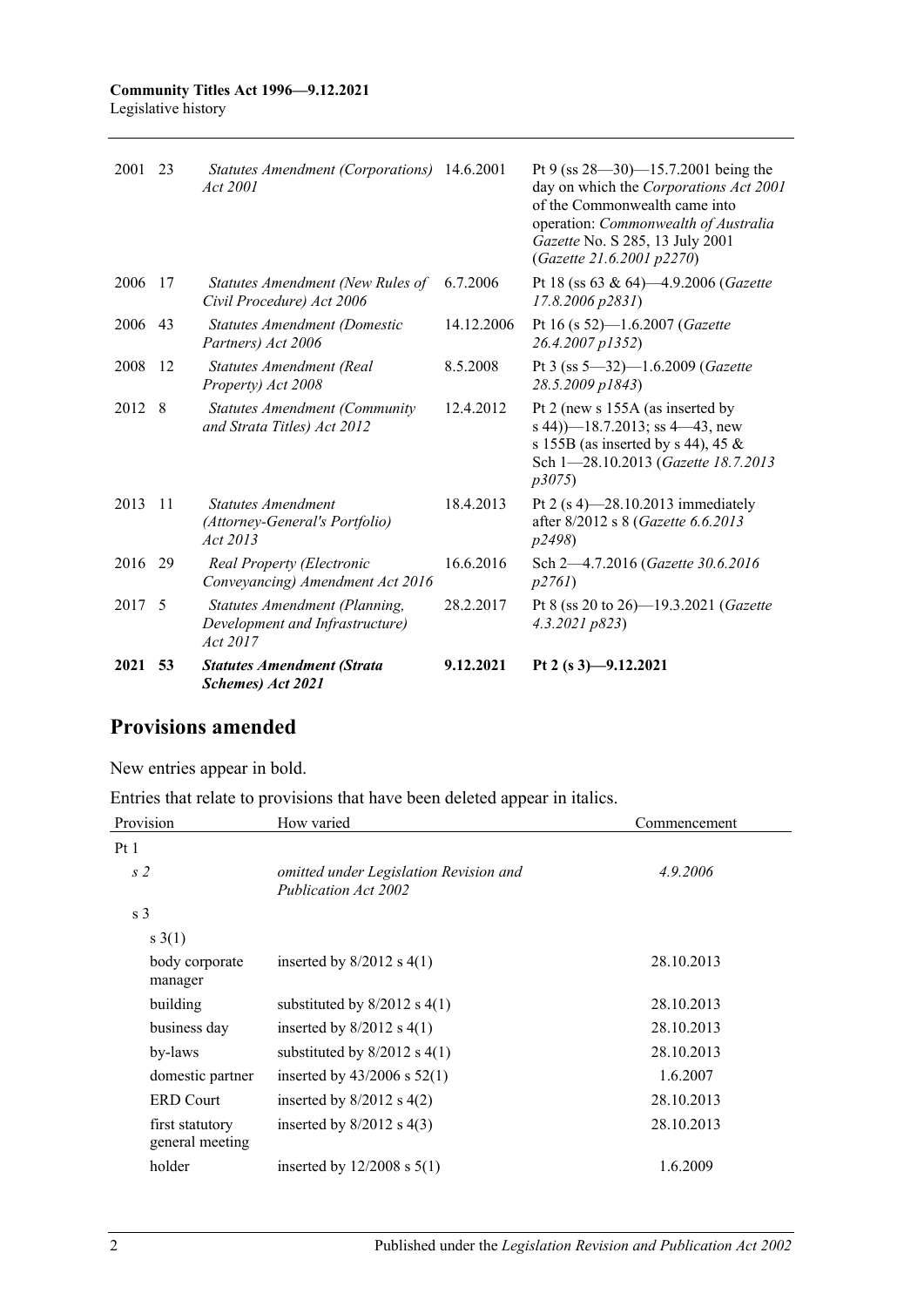|                                      | amended by $5/2017$ s $20(1)$      | 19.3.2021  |
|--------------------------------------|------------------------------------|------------|
| relative                             | amended by 43/2006 s 52(2)         | 1.6.2007   |
| relevant<br>development<br>authority | amended by 5/2017 s 20(2)          | 19.3.2021  |
| officer                              | inserted by $12/2008$ s $5(2)$     | 1.6.2009   |
| schedule of lot<br>entitlements      | amended by 12/2008 s 5(3)          | 1.6.2009   |
| special resolution                   | amended by $8/2012$ s $4(4)$       | 28.10.2013 |
| spouse                               | inserted by $43/2006$ s $52(3)$    | 1.6.2007   |
| statutory<br>encumbrance             | amended by $12/2008$ s $5(4)$ —(6) | 1.6.2009   |
|                                      | amended by 5/2017 s 20(3)          | 19.3.2021  |
| unanimous<br>resolution              | amended by $8/2012$ s $4(5)$       | 28.10.2013 |
| $s \frac{3(11)}{2}$                  | amended by $5/2017$ s $20(4)$      | 19.3.2021  |
| $s \frac{3(12)}{2}$                  | amended by 5/2017 s 20(5)          | 19.3.2021  |
| $s \frac{3(13)}{2}$                  | inserted by 8/2001 s 3             | 7.4.2003   |
| s <sub>4</sub>                       |                                    |            |
| s(4(1))                              | amended by 8/2012 s 5              | 28.10.2013 |
| Pt <sub>2</sub>                      |                                    |            |
| s 13                                 |                                    |            |
| s 13(1)                              | amended by $12/2008$ s $6(1)$      | 1.6.2009   |
| s 13(2)                              | amended by $12/2008$ s $6(2)$      | 1.6.2009   |
| s 13(3)                              | amended by $12/2008$ s $6(3)$      | 1.6.2009   |
| Pt <sub>3</sub>                      |                                    |            |
| s 14                                 |                                    |            |
| s 14(4)                              | (e) deleted by $12/2008$ s $7(1)$  | 1.6.2009   |
|                                      | amended by 12/2008 s 7(2), (3)     | 1.6.2009   |
|                                      | (c) deleted by $29/2016$ Sch 2     | 4.7.2016   |
| s 14(5)                              | amended by 12/2008 s 7(4)          | 1.6.2009   |
| s 14(5a)                             | inserted by $12/2008$ s $7(5)$     | 1.6.2009   |
|                                      | amended by $5/2017$ s $21(1)$      | 19.3.2021  |
| s 14(6)                              | amended by 5/2017 s 21(2)          | 19.3.2021  |
| s 15A                                | inserted by 12/2008 s 8            | 1.6.2009   |
| s 16                                 |                                    |            |
| s 16(3)                              | inserted by 12/2008 s 9            | 1.6.2009   |
| s 23                                 |                                    |            |
| s 23(1)                              | amended by 8/2001 s 4              | 7.4.2003   |
| $s\,23(6)$                           | substituted by $12/2008$ s $10(1)$ | 1.6.2009   |
| s 23(7)                              | amended by 12/2008 s 10(2)         | 1.6.2009   |
| Pt 4                                 |                                    |            |
| s 30                                 |                                    |            |
| $s \ 30(1)$                          | amended by 12/2008 s 11            | 1.6.2009   |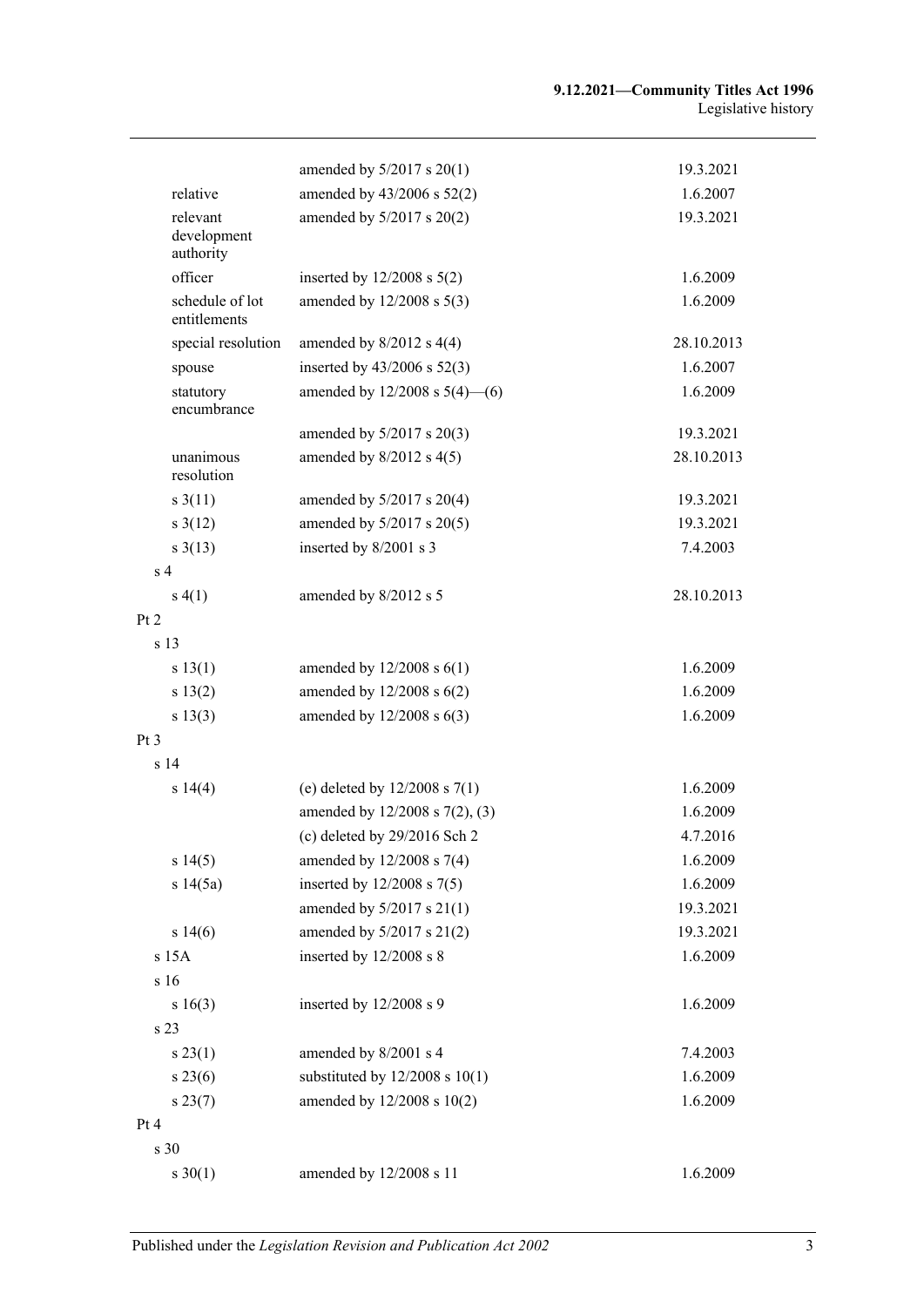# **Community Titles Act 1996—9.12.2021**

Legislative history

|                        | amended by 5/2017 s 22              | 19.3.2021  |
|------------------------|-------------------------------------|------------|
| s 31                   |                                     |            |
| $s \ 31(3)$            | amended by 12/2008 s 12             | 1.6.2009   |
| Pt 5                   |                                     |            |
| s <sub>34</sub>        |                                     |            |
| $s \; 34(2)$           | amended by 12/2008 s 13             | 1.6.2009   |
| $s \; 34(3)$           | amended by $8/2012$ s $6(1)$ , (2)  | 28.10.2013 |
| $s \; 34(6)$           | substituted by $8/2012$ s $6(3)$    | 28.10.2013 |
| s $34(7)$ (9)          | inserted by $8/2012$ s $6(3)$       | 28.10.2013 |
| s 35                   |                                     |            |
| $s \; 35(1)$           | amended by 8/2012 s 7               | 28.10.2013 |
| s 36                   |                                     |            |
| $s \; 36(5)$           | amended by 8/2001 s 5               | 7.4.2003   |
| s 37                   |                                     |            |
| $s \frac{37(1)}{2}$    | amended by 11/2013 s 4(1), (2)      | 28.10.2013 |
| $s \frac{37(2)}{2}$    | substituted by 8/2012 s 8           | 28.10.2013 |
| $s \frac{37(3)}{2}$    | inserted by $11/2013$ s 4(3)        | 28.10.2013 |
| s 38                   |                                     |            |
| $s \ 38(2)$            | substituted by 8/2012 s 9           | 28.10.2013 |
| $s \ 38(3)$            | inserted by 8/2012 s 9              | 28.10.2013 |
| s 39                   |                                     |            |
| $s \frac{39(5a)}{2}$   | inserted by 12/2008 s 14            | 1.6.2009   |
| Pt 6                   |                                     |            |
| s 47                   |                                     |            |
| $s\,47(2)$             | amended by 12/2008 s 15             | 1.6.2009   |
|                        | amended by 5/2017 s 23              | 19.3.2021  |
| $s\,47(6)$             | inserted by 8/2012 s 10             | 28.10.2013 |
| s 49                   |                                     |            |
| $s\,49(2)$             | amended by $8/2012$ s $11(1)$       | 28.10.2013 |
| $s\ 49(2a)$ and $(2b)$ | inserted by $8/2012$ s $11(2)$      | 28.10.2013 |
| s 50                   |                                     |            |
| s 50(7)                | substituted by 12/2008 s 16         | 1.6.2009   |
| Pt 7                   |                                     |            |
| s <sub>52</sub>        |                                     |            |
| s 52(1)                | substituted by $12/2008$ s $17(1)$  | 1.6.2009   |
| s 52(1a)               | inserted by 12/2008 s 17(1)         | 1.6.2009   |
| $s\,52(2)$             | amended by $12/2008$ s $17(2)$ —(4) | 1.6.2009   |
| $s\ 52(3a)$            | inserted by 12/2008 s 17(5)         | 1.6.2009   |
| s 52(4)                | (e) deleted by $12/2008$ s $17(6)$  | 1.6.2009   |
|                        | amended by 12/2008 s 17(7)          | 1.6.2009   |
|                        | (b) deleted by $29/2016$ Sch 2      | 4.7.2016   |
| s 52(5a)               | inserted by 12/2008 s 17(8)         | 1.6.2009   |
|                        | amended by 5/2017 s 24(1)           | 19.3.2021  |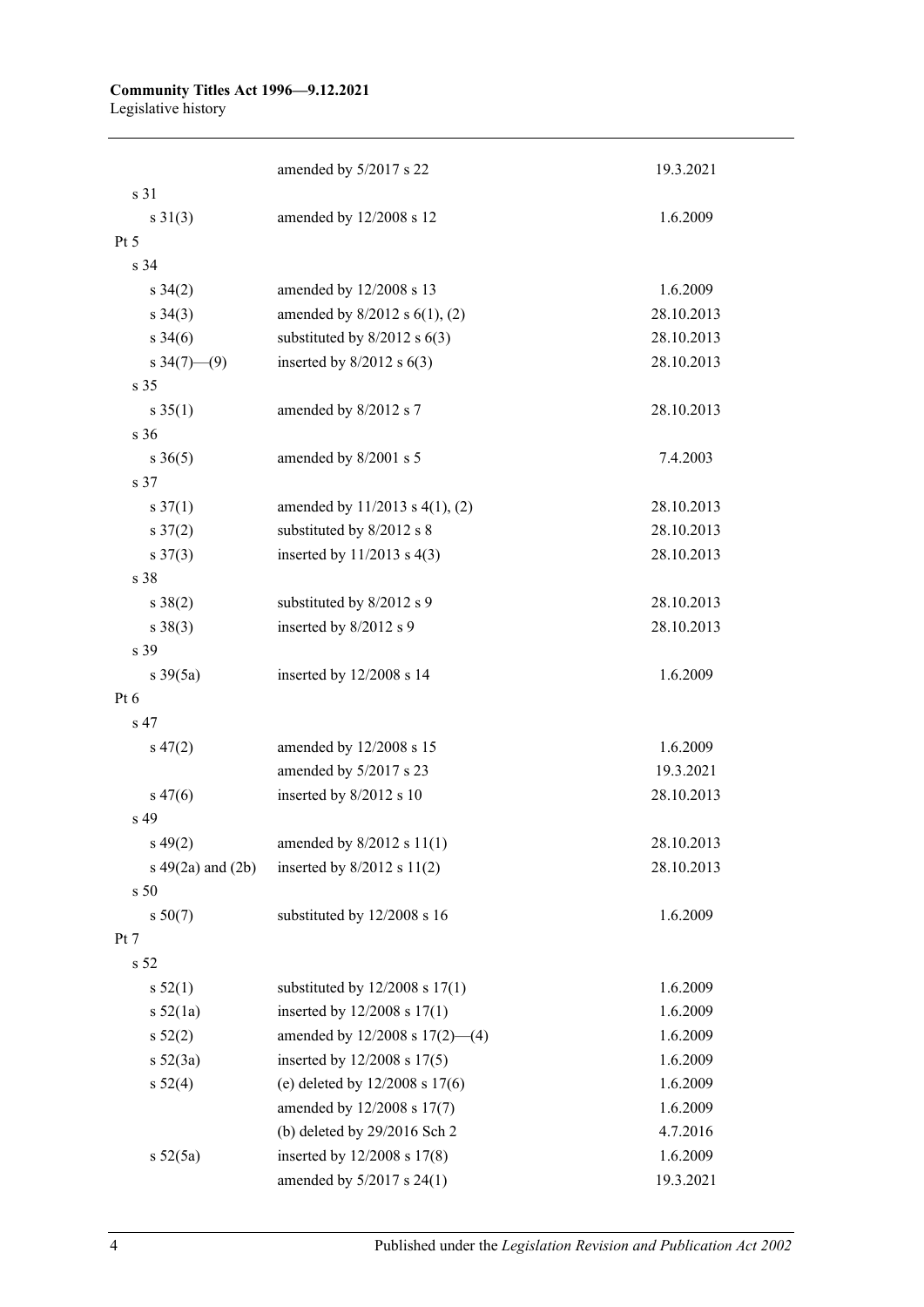#### **9.12.2021—Community Titles Act 1996** Legislative history

| s 52(6)               | amended by $5/2017$ s $24(2)$        | 19.3.2021  |
|-----------------------|--------------------------------------|------------|
| s 53                  |                                      |            |
| s 53(1)               | amended by 12/2008 s 18              | 1.6.2009   |
| $s$ 53 $A$            | inserted by 12/2008 s 19             | 1.6.2009   |
| s <sub>54</sub>       |                                      |            |
| s 54(3)               | amended by 5/2017 s 25               | 19.3.2021  |
| s 55                  |                                      |            |
| s 55(1)               | amended by 12/2008 s 20              | 1.6.2009   |
| s 58                  |                                      |            |
| s 58(3)               | (d) deleted by $12/2008$ s $21(1)$   | 1.6.2009   |
|                       | amended by 12/2008 s 21(2)           | 1.6.2009   |
|                       | (c) deleted by $29/2016$ Sch 2       | 4.7.2016   |
| s 58(4)               | amended by 12/2008 s 21(3)           | 1.6.2009   |
| s 58(4a)              | inserted by $12/2008$ s $21(4)$      | 1.6.2009   |
|                       | amended by 5/2017 s 26(1)            | 19.3.2021  |
| s 58(4b)              | inserted by 12/2008 s 21(4)          | 1.6.2009   |
|                       | amended by 5/2017 s 26(2)            | 19.3.2021  |
| s 58(7)               | inserted by 8/2001 s 6               | 7.4.2003   |
|                       | amended by 29/2016 Sch 2             | 4.7.2016   |
| s 59                  |                                      |            |
| s 59(1)               | amended by $8/2012$ s $12(1)$        | 28.10.2013 |
| $s 59(3a)$ and $(3b)$ | inserted by $8/2012$ s 12(2)         | 28.10.2013 |
| s 59(4)               | amended by 8/2012 s 12(3)            | 28.10.2013 |
| s 60                  |                                      |            |
| $s\ 60(3)$            | amended by $12/2008$ s $22(1)$ , (2) | 1.6.2009   |
|                       | (b) deleted by $29/2016$ Sch 2       | 4.7.2016   |
| s 64                  |                                      |            |
| s 64(1)               | amended by 8/2012 s 13               | 28.10.2013 |
| s 65                  | amended by 12/2008 s 23              | 1.6.2009   |
|                       | (c) deleted by $29/2016$ Sch 2       | 4.7.2016   |
| s 67                  |                                      |            |
| s 67(1)               | amended by 8/2012 s 14(1)            | 28.10.2013 |
| s $67(1a)$ and $(1b)$ | inserted by $8/2012$ s $14(2)$       | 28.10.2013 |
| s 67(2)               | amended by 12/2008 s 24              | 1.6.2009   |
|                       | amended by 8/2012 s 14(1)            | 28.10.2013 |
|                       | (e) deleted by 29/2016 Sch 2         | 4.7.2016   |
| s 69                  |                                      |            |
| s $69(1)$ and $(2)$   | amended by 8/2012 s 15               | 28.10.2013 |
| $s\,69(3)$            | amended by 12/2008 s 25(1)           | 1.6.2009   |
| s 69(4)               | amended by 12/2008 s 25(2)           | 1.6.2009   |
| $s\,69(5)$            | amended by 29/2016 Sch 2             | 4.7.2016   |
| Pt 9                  |                                      |            |

Pt 9 Div 1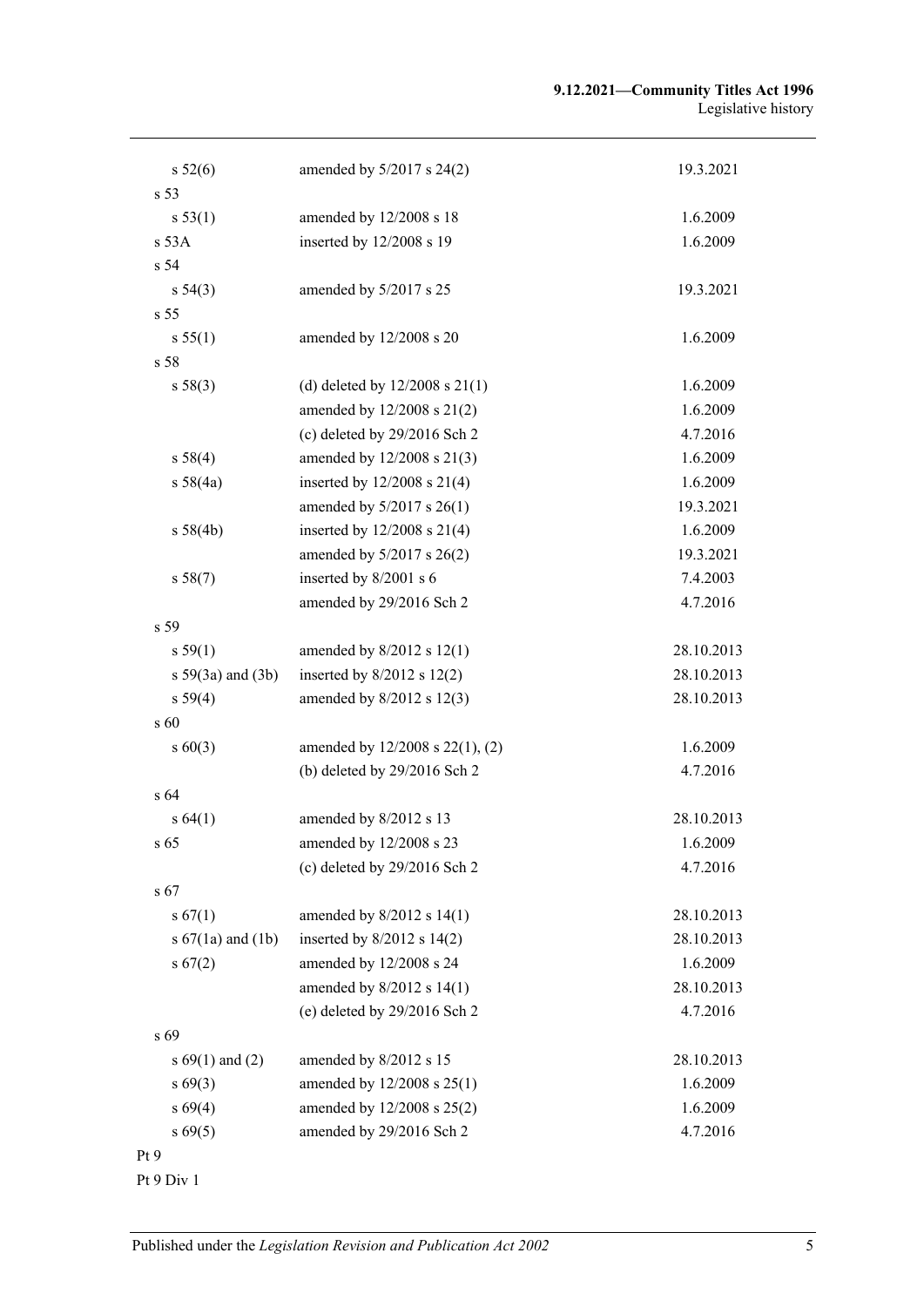## **Community Titles Act 1996—9.12.2021**

Legislative history

| s 75                          |                                     |            |
|-------------------------------|-------------------------------------|------------|
| s 75(5)                       | amended by $8/2012$ s 16(1)         | 28.10.2013 |
| $s75(6) - (9)$                | deleted by $8/2012$ s $16(2)$       | 28.10.2013 |
| s 78                          | substituted by 23/2001 s 28         | 15.7.2001  |
| Pt 9 Div 1A                   | inserted by 8/2012 s 17             | 28.10.2013 |
| Pt 9 Div 2                    |                                     |            |
| s 79                          |                                     |            |
| $s \, 79(1)$                  | amended by $8/2012$ s $18(1)$       | 28.10.2013 |
| $s \ 79(2)$                   | amended by $8/2012$ s $18(2)$       | 28.10.2013 |
| s 80                          |                                     |            |
| s 80(1)                       | amended by 8/2012 s 19              | 28.10.2013 |
|                               | (d) deleted by 29/2016 Sch 2        | 4.7.2016   |
| s $80(2)$ , $(2a)$ and<br>(3) | amended by 8/2012 s 19              | 28.10.2013 |
| s 81                          |                                     |            |
| s 81(1)                       | amended by $8/2012$ s $20(1)$ , (2) | 28.10.2013 |
| s 81(2)                       | amended by $8/2012$ s $20(1)$       | 28.10.2013 |
| $s \ 81(2a)$                  | inserted by $8/2012$ s $20(3)$      | 28.10.2013 |
| s 81(5)                       | amended by $8/2012$ s $20(1)$ , (4) | 28.10.2013 |
| s 82                          |                                     |            |
| $s\,82(2)$                    | amended by 8/2012 s 21              | 28.10.2013 |
| s 83                          |                                     |            |
| s 83(1)                       | amended by $8/2012$ s $22(1)$       | 28.10.2013 |
| s 83(2)                       | amended by $8/2012$ s $22(2)$       | 28.10.2013 |
| $s 83(3a)$ and $(3b)$         | inserted by $8/2012$ s $22(3)$      | 28.10.2013 |
| s 83(6a)                      | inserted by 8/2012 s 22(4)          | 28.10.2013 |
| s 84                          |                                     |            |
| s 84(5)                       | substituted by $8/2012$ s $23(1)$   | 28.10.2013 |
| s 84(5a)                      | inserted by $8/2012$ s $23(1)$      | 28.10.2013 |
| s 84(6)                       | amended by 8/2012 s 23(2)           | 28.10.2013 |
| s 84(6a)                      | inserted by $8/2012$ s $23(3)$      | 28.10.2013 |
| s 84(9a) and (9b)             | inserted by $8/2012$ s $23(4)$      | 28.10.2013 |
| s 84(10a)                     | inserted by $8/2012$ s $23(5)$      | 28.10.2013 |
| s 85                          |                                     |            |
| s 85(1)                       | substituted by $8/2012$ s $24(1)$   | 28.10.2013 |
| s $85(2a)$ and $(2b)$         | inserted by $8/2012$ s $24(2)$      | 28.10.2013 |
| s 85(3)                       | amended by 8/2012 s 24(3)           | 28.10.2013 |
| s 87                          |                                     |            |
| s 87(3)                       | substituted by 8/2012 s 25          | 28.10.2013 |
| s 87(4)                       | inserted by 8/2012 s 25             | 28.10.2013 |
| s 88                          |                                     |            |
| s 88(2)                       | amended by 8/2012 s 26              | 28.10.2013 |
| Pt 9 Div 4                    |                                     |            |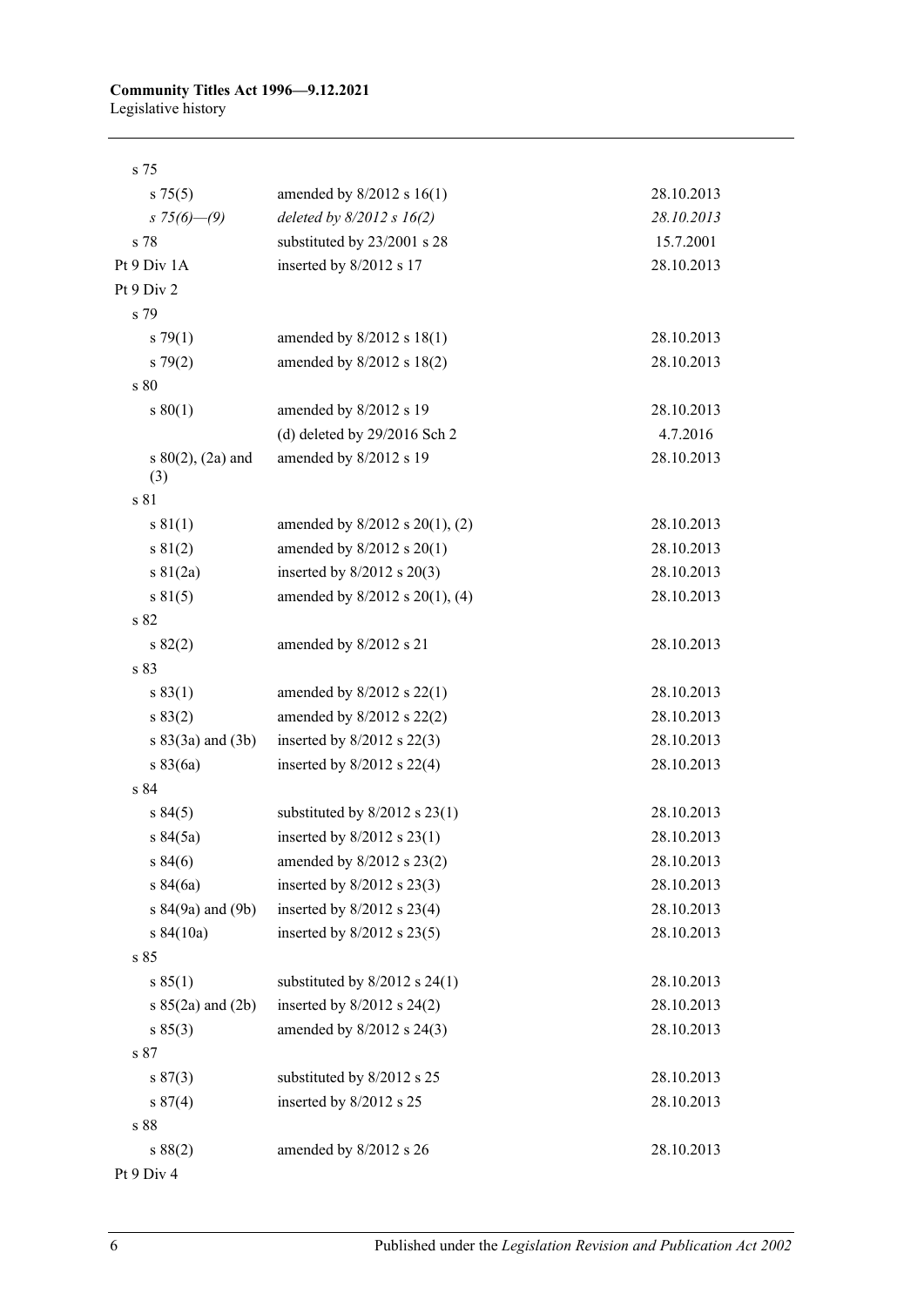#### **9.12.2021—Community Titles Act 1996** Legislative history

| s 100                |                                                 |            |
|----------------------|-------------------------------------------------|------------|
| s 100(1)             | amended by 12/2008 s 26                         | 1.6.2009   |
| Pt10                 |                                                 |            |
| s 101                |                                                 |            |
| s 101(3)             | amended by $8/2012$ s $27(1)$                   | 28.10.2013 |
|                      | s 101(4a) and (4b) inserted by $8/2012$ s 27(2) | 28.10.2013 |
| s 102                |                                                 |            |
| s 102(1)             | amended by $8/2012$ s $28(1)$                   | 28.10.2013 |
| s 102(1a)            | inserted by $8/2012$ s $28(2)$                  | 28.10.2013 |
|                      | substituted by $53/2021$ s 3(1)                 | 9.12.2021  |
| $s\ 102(1b)$         | inserted by $53/2021$ s $3(1)$                  | 9.12.2021  |
| s102(2)              | amended by 53/2021 s 3(2)                       | 9.12.2021  |
| s 104                |                                                 |            |
| s $104(3)$ (5)       | inserted by 8/2012 s 29                         | 28.10.2013 |
| s 106                |                                                 |            |
| s 106(2)             | substituted by 8/2012 s 30                      | 28.10.2013 |
| s 108                |                                                 |            |
| s $108(1)$ —(3)      | amended by 8/2012 s 31(1), (2)                  | 28.10.2013 |
| s 108(4)             | inserted by $8/2012$ s $31(3)$                  | 28.10.2013 |
| Pt 11                |                                                 |            |
| s 113                |                                                 |            |
| s 113(1)             | amended by $8/2012$ s $32(1)$                   | 28.10.2013 |
| s 113(1a)            | inserted by $8/2012$ s $32(2)$                  | 28.10.2013 |
| s 113(2)             | amended by 8/2012 s 32(3)                       | 28.10.2013 |
| s $113(3)$ and $(4)$ | inserted by $8/2012$ s $32(4)$                  | 28.10.2013 |
| s 116                |                                                 |            |
| s 116(6)             | amended by $33/1999$ Sch (item $11(a)$ )        | 1.7.1999   |
| s 120                | amended by $33/1999$ Sch (item $11(b)$ )        | 1.7.1999   |
| s 121                | amended by 23/2001 s 29                         | 15.7.2001  |
| s 122                |                                                 |            |
| s 122(4)             | amended by $33/1999$ Sch (item $11(c)$ )        | 1.7.1999   |
| s 124                | amended by $33/1999$ Sch (item $11(d)$ )        | 1.7.1999   |
| s 126                |                                                 |            |
| s 126(3)             | amended by 8/2012 s 33(1), (2)                  | 28.10.2013 |
| s 126(4)             | amended by 12/2008 s 27                         | 1.6.2009   |
| s 127                |                                                 |            |
| s 127(1)             | amended by 8/2012 s 34(1)                       | 28.10.2013 |
| s 127(2)             | amended by 8/2012 s 34(2)                       | 28.10.2013 |
| s 128                |                                                 |            |
| s 128(2)             | amended by $33/1999$ Sch (item $11(e)$ )        | 1.7.1999   |
| s 129                | amended by $33/1999$ Sch (item $11(f)$ )        | 1.7.1999   |
| s 131                | amended by $33/1999$ Sch (item $11(g)$ )        | 1.7.1999   |
| Pt 13                |                                                 |            |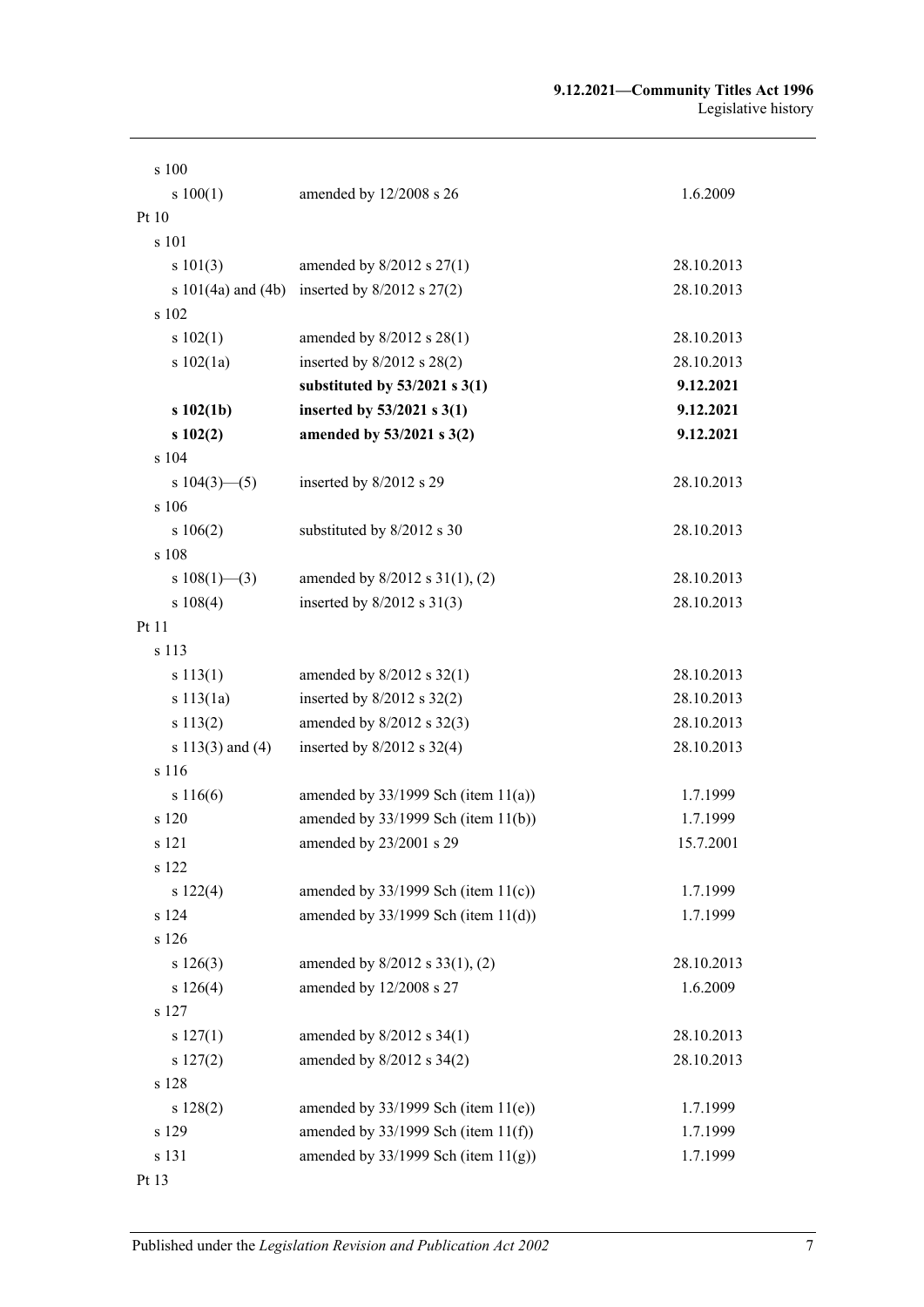### **Community Titles Act 1996—9.12.2021**

Legislative history

| s 135                  |                                    |            |
|------------------------|------------------------------------|------------|
| s 135(1)               | substituted by 8/2012 s 35         | 28.10.2013 |
| s 138                  |                                    |            |
| s 138(2)               | amended by 23/2001 s 30            | 15.7.2001  |
| s 138(4)               | substituted by 8/2012 s 36         | 28.10.2013 |
| s 139                  |                                    |            |
| s 139(1)               | amended by 8/2012 s 37(1), (2)     | 28.10.2013 |
| s $139(1a)$ and $(1b)$ | inserted by $8/2012$ s $37(3)$     | 28.10.2013 |
| Pt 14                  |                                    |            |
| s 141                  | amended by 8/2012 s 38             | 28.10.2013 |
| s 142                  |                                    |            |
| s 142(1)               | amended by $8/2012$ s 39(1)        | 28.10.2013 |
| s 142(2)               | substituted by 12/2008 s 28        | 1.6.2009   |
| s 142(3)               | amended by 17/2006 s 63            | 4.9.2006   |
| s 142(8)               | amended by $8/2012$ s $39(2)$ —(5) | 28.10.2013 |
| s $142(9a)$            | inserted by $8/2012$ s 39(6)       | 28.10.2013 |
| s 142(13)              | amended by 8/2012 s 39(7)          | 28.10.2013 |
| Pt 15                  |                                    |            |
| ss 142A and 142B       | inserted by 8/2012 s 40            | 28.10.2013 |
| s 144                  | amended by 8/2001 s 7              | 7.4.2003   |
| s 145A                 | inserted by 12/2008 s 29           | 1.6.2009   |
| s 149                  |                                    |            |
| s 149(1)               | amended by 12/2008 s 30(1), (2)    | 1.6.2009   |
| s $149(2)$ and $(3)$   | amended by 12/2008 s 30(3)         | 1.6.2009   |
| s 149A                 | inserted by 12/2008 s 31           | 1.6.2009   |
|                        | amended by 8/2012 s 41             | 28.10.2013 |
| s 151A                 | inserted by 12/2008 s 32           | 1.6.2009   |
| s 152                  | substituted by 8/2012 s 42         | 28.10.2013 |
| s 154                  |                                    |            |
| s 154(1)               | amended by 29/2016 Sch 2           | 4.7.2016   |
| s 155                  |                                    |            |
| s 155(1)               | amended by 8/2012 s 43             | 28.10.2013 |
| s 155A                 | inserted by 8/2012 s 44            | 18.7.2013  |
| s 155B                 | inserted by 8/2012 s 44            | 28.10.2013 |
| s 156                  |                                    |            |
| s 156(2)               | amended by 8/2012 s 45             | 28.10.2013 |
| Sch                    |                                    |            |
| cl <sub>2</sub>        |                                    |            |
| cl $2(4)$              | substituted by $8/2001$ s $8(a)$   | 7.4.2003   |
|                        | amended by 29/2016 Sch 2           | 4.7.2016   |
| cl 3                   |                                    |            |
| cl $3(2a)$             | inserted by $8/2001$ s $8(b)$      | 7.4.2003   |
| cl $3(4)$              | amended by $8/2001$ s $8(c)$       | 7.4.2003   |